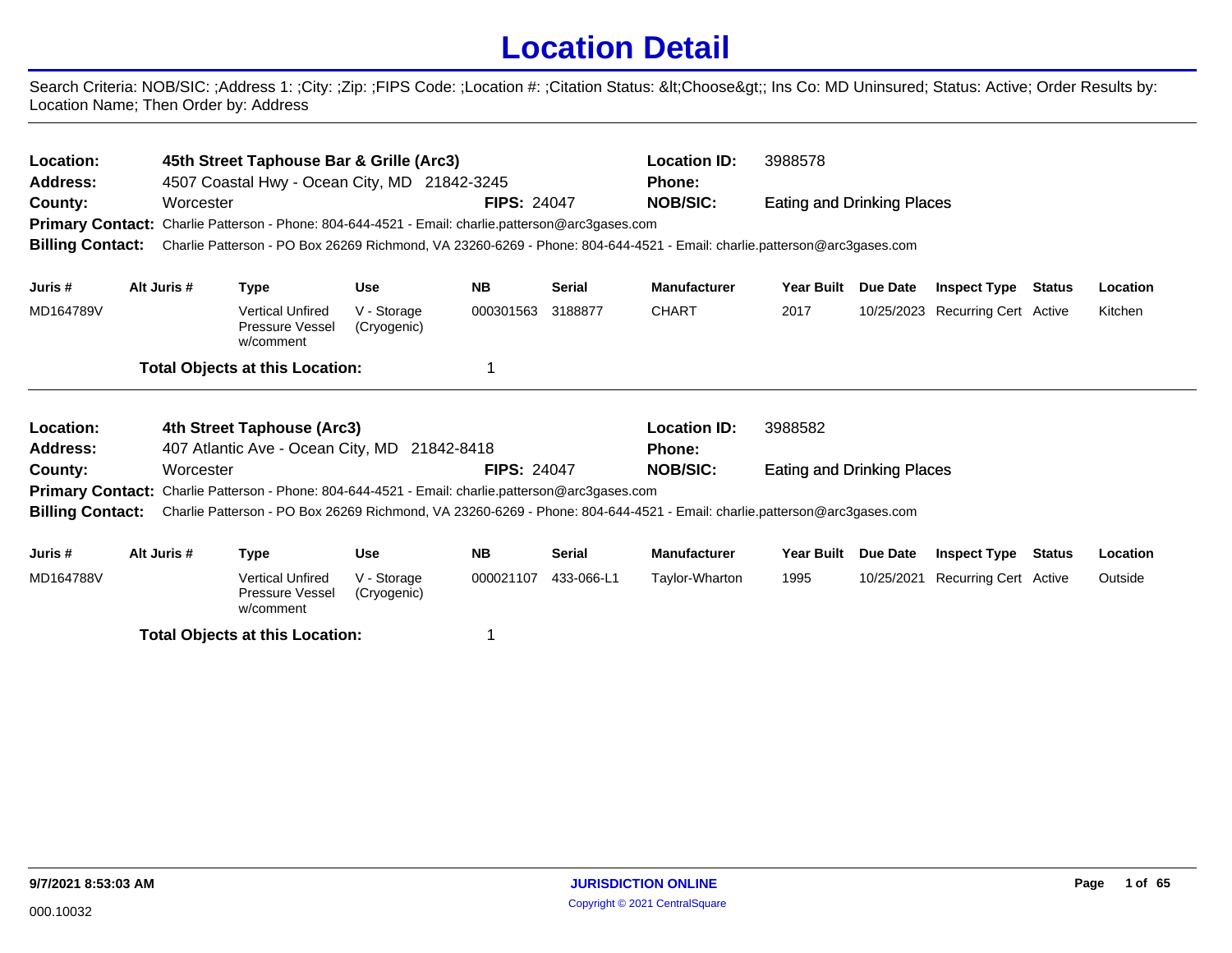| Location:<br>Address:<br>County:<br><b>Billing Contact:</b>                                                                                                                                                                                         | Worcester   | 9400 Ocean Highway Condominium<br>9400 Coastal Hwy - Ocean City, MD 21842-2656<br>Primary Contact: 9400 Ocean Highway Condominium - Phone: 4105249400<br>- 9400 Coastal Hwy Ocean City, MD 21842-2656 - Phone: 4105249400                                                                                                                                                |                                                       | <b>FIPS: 24047</b> |                                                  | <b>Location ID:</b><br><b>Phone:</b><br><b>NOB/SIC:</b> | 701873<br><b>Operators of Apartment Buildings</b> |          |                                       |        |                      |
|-----------------------------------------------------------------------------------------------------------------------------------------------------------------------------------------------------------------------------------------------------|-------------|--------------------------------------------------------------------------------------------------------------------------------------------------------------------------------------------------------------------------------------------------------------------------------------------------------------------------------------------------------------------------|-------------------------------------------------------|--------------------|--------------------------------------------------|---------------------------------------------------------|---------------------------------------------------|----------|---------------------------------------|--------|----------------------|
| Juris #                                                                                                                                                                                                                                             | Alt Juris # | <b>Type</b>                                                                                                                                                                                                                                                                                                                                                              | <b>Use</b>                                            | <b>NB</b>          | <b>Serial</b>                                    | <b>Manufacturer</b>                                     | <b>Year Built</b>                                 | Due Date | <b>Inspect Type</b>                   | Status | Location             |
| MD153614H                                                                                                                                                                                                                                           |             | <b>Water Heater</b><br>(HLW)                                                                                                                                                                                                                                                                                                                                             | H - Hot Water<br>Supply (Water <=<br>160 psig, 250 F) | 000286557          | 102272236                                        | LC                                                      | 2015                                              |          | 03/01/2022 Recurring Cert Active      |        | <b>BSMT</b>          |
|                                                                                                                                                                                                                                                     |             | <b>Total Objects at this Location:</b>                                                                                                                                                                                                                                                                                                                                   |                                                       | 1                  |                                                  |                                                         |                                                   |          |                                       |        |                      |
| Location:<br>Address:<br>County:<br><b>Billing Contact:</b>                                                                                                                                                                                         | Worcester   | 9th Street Taphouse (Arc3)<br>3 9th St - Ocean City, MD 21842-3760<br>Primary Contact: Charlie Patterson - Phone: 804-644-4521 - Email: charlie.patterson@arc3gases.com                                                                                                                                                                                                  |                                                       | <b>FIPS: 24047</b> |                                                  | <b>Location ID:</b><br><b>Phone:</b><br><b>NOB/SIC:</b> | 3692875<br>410-289-6381                           |          | Drinking Places (Alcoholic Beverages) |        |                      |
| Charlie Patterson - PO Box 26269 Richmond, VA 23260-6269 - Phone: 804-644-4521 - Email: charlie.patterson@arc3gases.com<br>Alt Juris #<br><b>Use</b><br>NΒ<br><b>Serial</b><br><b>Manufacturer</b><br>Year Built Due Date<br>Juris #<br><b>Type</b> |             |                                                                                                                                                                                                                                                                                                                                                                          |                                                       |                    |                                                  |                                                         | <b>Inspect Type Status</b>                        |          | Location                              |        |                      |
| MD164790V                                                                                                                                                                                                                                           |             | <b>Vertical Unfired</b><br>Pressure Vessel<br>w/comment                                                                                                                                                                                                                                                                                                                  | V - Storage<br>(Cryogenic)                            | 000133869          | CSUR01J129                                       | <b>CHART</b>                                            | 2001                                              |          | 10/25/2021 Recurring Cert Active      |        | 2nd Floor<br>Balcony |
|                                                                                                                                                                                                                                                     |             | <b>Total Objects at this Location:</b>                                                                                                                                                                                                                                                                                                                                   |                                                       | 1                  |                                                  |                                                         |                                                   |          |                                       |        |                      |
| Location:<br><b>Address:</b><br>County:<br><b>Billing Contact:</b>                                                                                                                                                                                  | Worcester   | Adagio Condominium (Roberts Oxygen)<br>5901 Atlantic Ave - Ocean City, MD 21842-3090<br>Primary Contact: Roberts Oxygen Company (MD) - Phone: 240-493-8405 - Cell: 301-252-0742 - Email: DFranovich@RobertsOxygen.com<br>Bulk Tank Service Dept. - PO Box 5507 Rockville, MD 20855-0507 - Phone: 240-493-8405 - Cell: 301-252-0742 - Email: DFranovich@RobertsOxygen.com |                                                       | <b>FIPS: 24047</b> | <b>Location ID:</b><br>Phone:<br><b>NOB/SIC:</b> | 3919767                                                 |                                                   |          |                                       |        |                      |
| Juris #                                                                                                                                                                                                                                             | Alt Juris # | Type                                                                                                                                                                                                                                                                                                                                                                     | Use                                                   | <b>NB</b>          | <b>Serial</b>                                    | <b>Manufacturer</b>                                     | Year Built Due Date                               |          | <b>Inspect Type Status</b>            |        | Location             |
| MD155532V<br><b>Vertical Unfired</b><br>V - Storage<br><b>Pressure Vessel</b><br>(Cryogenic)<br>w/comment                                                                                                                                           |             |                                                                                                                                                                                                                                                                                                                                                                          |                                                       | 000002904          | 468-062-C1                                       | Taylor-Wharton                                          | 1987                                              |          | 08/24/2022 Recurring Cert Active      |        | Pump Room            |
|                                                                                                                                                                                                                                                     |             | <b>Total Objects at this Location:</b>                                                                                                                                                                                                                                                                                                                                   |                                                       | 1                  |                                                  |                                                         |                                                   |          |                                       |        |                      |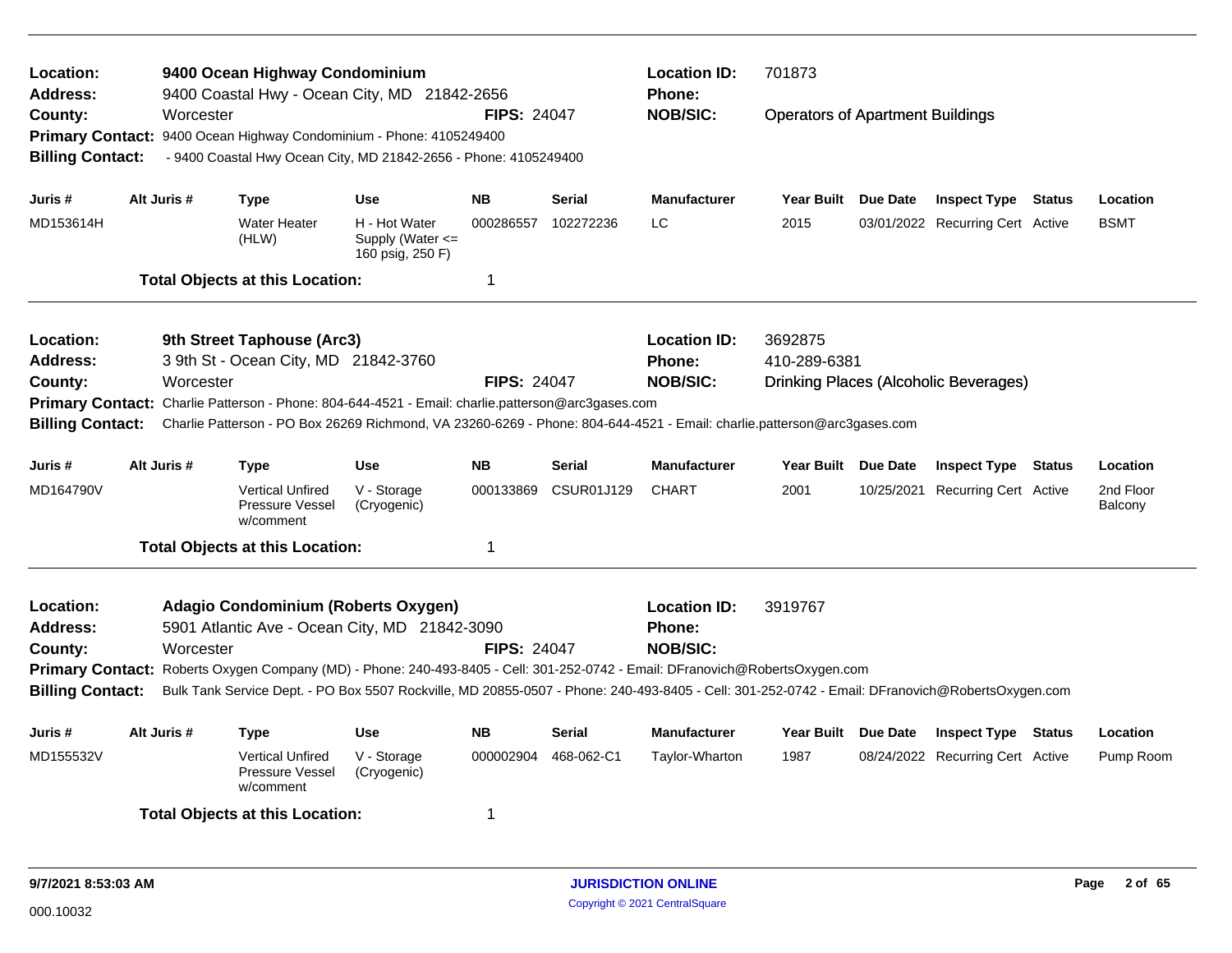| Location:<br><b>Address:</b><br>County:<br><b>Billing Contact:</b>                                                                                                                                                                                                                   |  | Worcester   | Albertino's Brick Oven Eatery (Matheson)<br>13117 Coastal Hwy - Ocean City, MD 21842-4623<br>Primary Contact: Albertino's Brick Oven Eatery - Phone: 410-250-2000<br>Lindsay Lenzer - 909 Lake Carolyn Pkwy FI 12 Irving, TX 75039-3908 - Phone: 469-619-9149 - Email: Ilenzer@mathesongas.com |                            | <b>FIPS: 24047</b>                                      |                                              | <b>Location ID:</b><br>Phone:<br><b>NOB/SIC:</b> | 4029720<br>410-250-2000                                      |                                  |               |               |
|--------------------------------------------------------------------------------------------------------------------------------------------------------------------------------------------------------------------------------------------------------------------------------------|--|-------------|------------------------------------------------------------------------------------------------------------------------------------------------------------------------------------------------------------------------------------------------------------------------------------------------|----------------------------|---------------------------------------------------------|----------------------------------------------|--------------------------------------------------|--------------------------------------------------------------|----------------------------------|---------------|---------------|
| Juris #                                                                                                                                                                                                                                                                              |  | Alt Juris # | <b>Type</b>                                                                                                                                                                                                                                                                                    | <b>Use</b>                 | <b>NB</b>                                               | <b>Serial</b>                                | <b>Manufacturer</b>                              | Year Built Due Date                                          | <b>Inspect Type</b>              | <b>Status</b> | Location      |
| MD167130V                                                                                                                                                                                                                                                                            |  |             | <b>Vertical Unfired</b><br>Pressure Vessel<br>w/comment                                                                                                                                                                                                                                        | V - Storage<br>(Cryogenic) | 000207522                                               | 309139923                                    | <b>CHART</b>                                     | 2009                                                         | 06/23/2022 Recurring Cert Active |               | Out Back      |
|                                                                                                                                                                                                                                                                                      |  |             | <b>Total Objects at this Location:</b>                                                                                                                                                                                                                                                         |                            | 1                                                       |                                              |                                                  |                                                              |                                  |               |               |
| Location:<br><b>Alley Oops</b><br>13101 Coastal Hwy - Ocean City, MD 21842-4623<br>Address:<br>County:<br>Worcester<br><b>FIPS: 24047</b><br><b>Primary Contact:</b><br>Alley Oops<br><b>Billing Contact:</b><br>- 13101 Coastal Hwy Ocean City, MD 21842-4623 - Phone: 410-390-7398 |  |             |                                                                                                                                                                                                                                                                                                |                            |                                                         |                                              | <b>Location ID:</b><br>Phone:<br><b>NOB/SIC:</b> | 3011704<br>410-390-7398<br><b>Eating and Drinking Places</b> |                                  |               |               |
| Juris #                                                                                                                                                                                                                                                                              |  | Alt Juris # | <b>Type</b>                                                                                                                                                                                                                                                                                    | <b>Use</b>                 | <b>NB</b>                                               | <b>Serial</b>                                | <b>Manufacturer</b>                              | Year Built Due Date                                          | <b>Inspect Type Status</b>       |               | Location      |
| MD167129V                                                                                                                                                                                                                                                                            |  |             | <b>Vertical Unfired</b><br><b>Pressure Vessel</b><br>w/comment                                                                                                                                                                                                                                 | V - Storage<br>(Cryogenic) | 000198148                                               | CCCAE08J103 CHART                            |                                                  | 2008                                                         | 06/16/2022 Recurring Cert Active |               | Dumpster Area |
|                                                                                                                                                                                                                                                                                      |  |             | <b>Total Objects at this Location:</b>                                                                                                                                                                                                                                                         |                            | 1                                                       |                                              |                                                  |                                                              |                                  |               |               |
| Location:<br>Alley Oops (Arc3)<br>Address:<br>5509 Coastal Hwy - Ocean City, MD 21842-3144<br>Worcester<br>County:<br>Primary Contact: Alley Oops (Arc3)<br><b>Billing Contact:</b><br>Matt Ellen - PO Box 26269 Richmond, VA 23260-6269 - Phone: 804-644-4521                       |  |             | <b>FIPS: 24047</b>                                                                                                                                                                                                                                                                             |                            | <b>Location ID:</b><br><b>Phone:</b><br><b>NOB/SIC:</b> | 3884595<br><b>Eating and Drinking Places</b> |                                                  |                                                              |                                  |               |               |
| Juris #                                                                                                                                                                                                                                                                              |  | Alt Juris # | Type                                                                                                                                                                                                                                                                                           | <b>Use</b>                 | <b>NB</b>                                               | <b>Serial</b>                                | <b>Manufacturer</b>                              | Year Built Due Date                                          | <b>Inspect Type</b>              | <b>Status</b> | Location      |
| MD167133V                                                                                                                                                                                                                                                                            |  |             | <b>Vertical Unfired</b><br>Pressure Vessel<br>w/comment                                                                                                                                                                                                                                        | V - Storage<br>(Cryogenic) | 000233002 31214610                                      |                                              | <b>CHART</b>                                     | 2012                                                         | 06/23/2022 Recurring Cert Active |               | Outside       |
|                                                                                                                                                                                                                                                                                      |  |             | <b>Total Objects at this Location:</b>                                                                                                                                                                                                                                                         |                            | 1                                                       |                                              |                                                  |                                                              |                                  |               |               |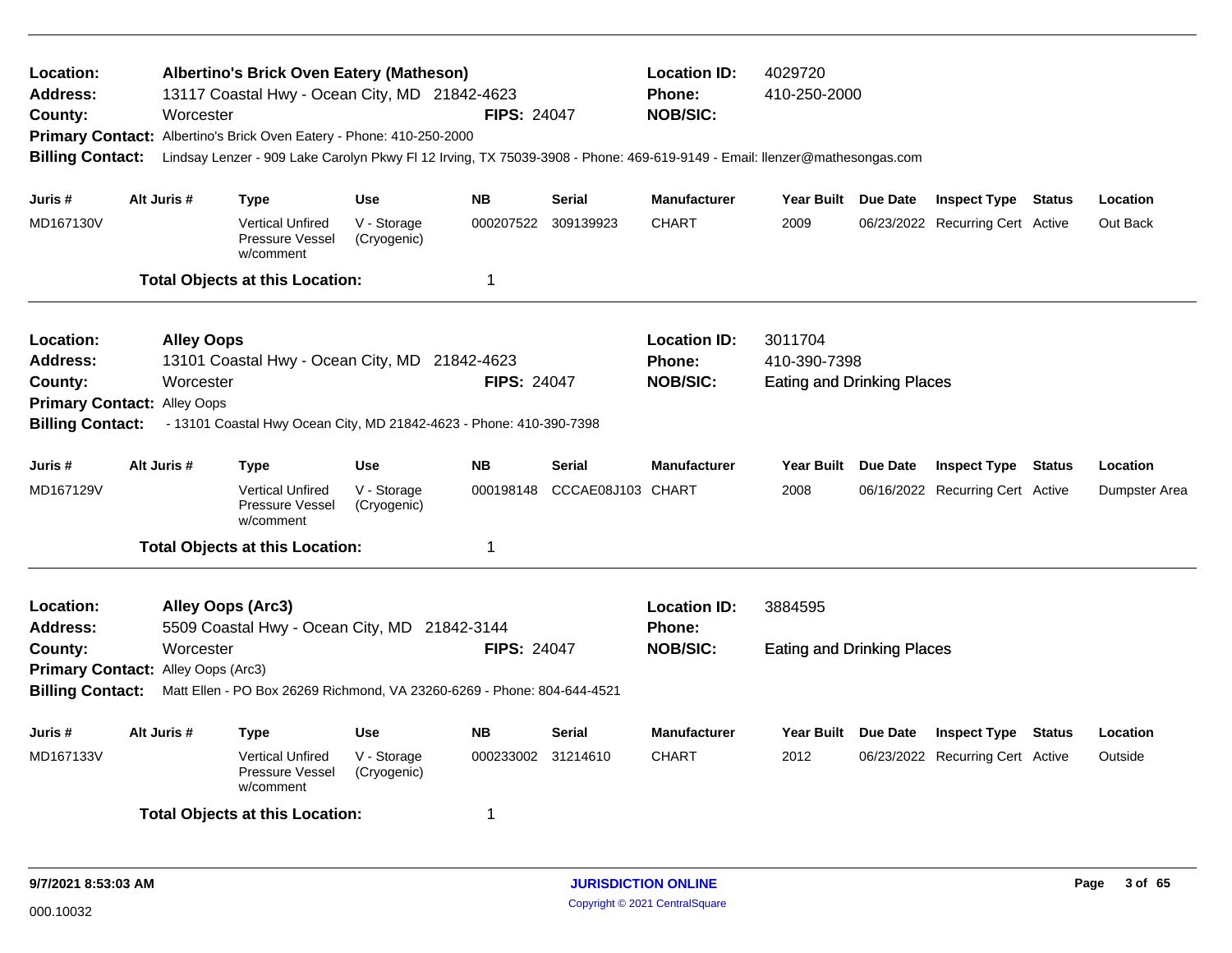| Location:               | <b>America's Best Value Inns</b>                  |                    | <b>Location ID:</b> | 708676                                                  |
|-------------------------|---------------------------------------------------|--------------------|---------------------|---------------------------------------------------------|
| <b>Address:</b>         | 1540 Ocean Hwy - Pocomoke City, MD 21851-3033     |                    | <b>Phone:</b>       |                                                         |
| County:                 | Worcester                                         | <b>FIPS: 24047</b> | <b>NOB/SIC:</b>     | Hotels, rooming houses, camps, and other lodging places |
|                         | <b>Primary Contact:</b> America's Best Value Inns |                    |                     |                                                         |
| <b>Billing Contact:</b> |                                                   |                    |                     |                                                         |

| Juris #   | Alt Juris # | Type                                   | <b>Use</b>                                                | <b>NB</b>     | <b>Serial</b> | <b>Manufacturer</b> | Year Built | <b>Due Date</b> | <b>Inspect Type</b>              | <b>Status</b> | Location           |
|-----------|-------------|----------------------------------------|-----------------------------------------------------------|---------------|---------------|---------------------|------------|-----------------|----------------------------------|---------------|--------------------|
| MD075837H |             | Cast Iron                              | H - Hot Water<br>Supply (Water $\leq$<br>160 psig, 210 F) | -CI           | 7716324       | <b>Burnham</b>      | 1990       |                 | 02/21/2023 Recurring Cert Active |               | Boiler Room        |
| MD075838H |             | Cast Iron                              | H - Hot Water<br>Supply (Water $\leq$<br>160 psig, 210 F) | <sub>CI</sub> | 7716321       | <b>Burnham</b>      | 1990       |                 | 02/21/2023 Recurring Cert Active |               | <b>Boiler Room</b> |
| MD075840H |             | Cast Iron                              | H - Hot Water<br>Supply (Water $\leq$<br>160 psig, 210 F) | -CI           | 7717125       | <b>Burnham</b>      | 1990       |                 | 02/21/2023 Recurring Cert Active |               | Boiler Room        |
|           |             | <b>Total Objects at this Location:</b> |                                                           |               |               |                     |            |                 |                                  |               |                    |

| <b>Annabelle's BBQ &amp; Cremery</b><br>Location:<br>6401 Coastal Hwy - Ocean City, MD 21842-3039<br><b>Address:</b><br><b>FIPS: 24047</b><br>Worcester<br>County: |             |                                                                |                            |           |               | <b>Location ID:</b><br><b>Phone:</b> | 3883365<br>443-664-8491           |                 |                                  |        |          |  |
|--------------------------------------------------------------------------------------------------------------------------------------------------------------------|-------------|----------------------------------------------------------------|----------------------------|-----------|---------------|--------------------------------------|-----------------------------------|-----------------|----------------------------------|--------|----------|--|
|                                                                                                                                                                    |             |                                                                |                            |           |               | NOB/SIC:                             | <b>Eating and Drinking Places</b> |                 |                                  |        |          |  |
| <b>Primary Contact:</b> Annabelle's BBQ & Cremery<br>Matt Ellen - PO Box 26269 Richmond, VA 23260-6269 - Phone: 804-644-4521                                       |             |                                                                |                            |           |               |                                      |                                   |                 |                                  |        |          |  |
| <b>Billing Contact:</b>                                                                                                                                            |             |                                                                |                            |           |               |                                      |                                   |                 |                                  |        |          |  |
|                                                                                                                                                                    |             |                                                                |                            |           |               |                                      |                                   |                 |                                  |        |          |  |
| Juris #                                                                                                                                                            | Alt Juris # | Type                                                           | <b>Use</b>                 | <b>NB</b> | <b>Serial</b> | <b>Manufacturer</b>                  | <b>Year Built</b>                 | <b>Due Date</b> | <b>Inspect Type</b>              | Status | Location |  |
| MD167656V                                                                                                                                                          |             | <b>Vertical Unfired</b><br><b>Pressure Vessel</b><br>w/comment | V - Storage<br>(Cryogenic) | 000317259 | 31831382      | CHART                                | 2018                              |                 | 08/12/2022 Recurring Cert Active |        | Kitchen  |  |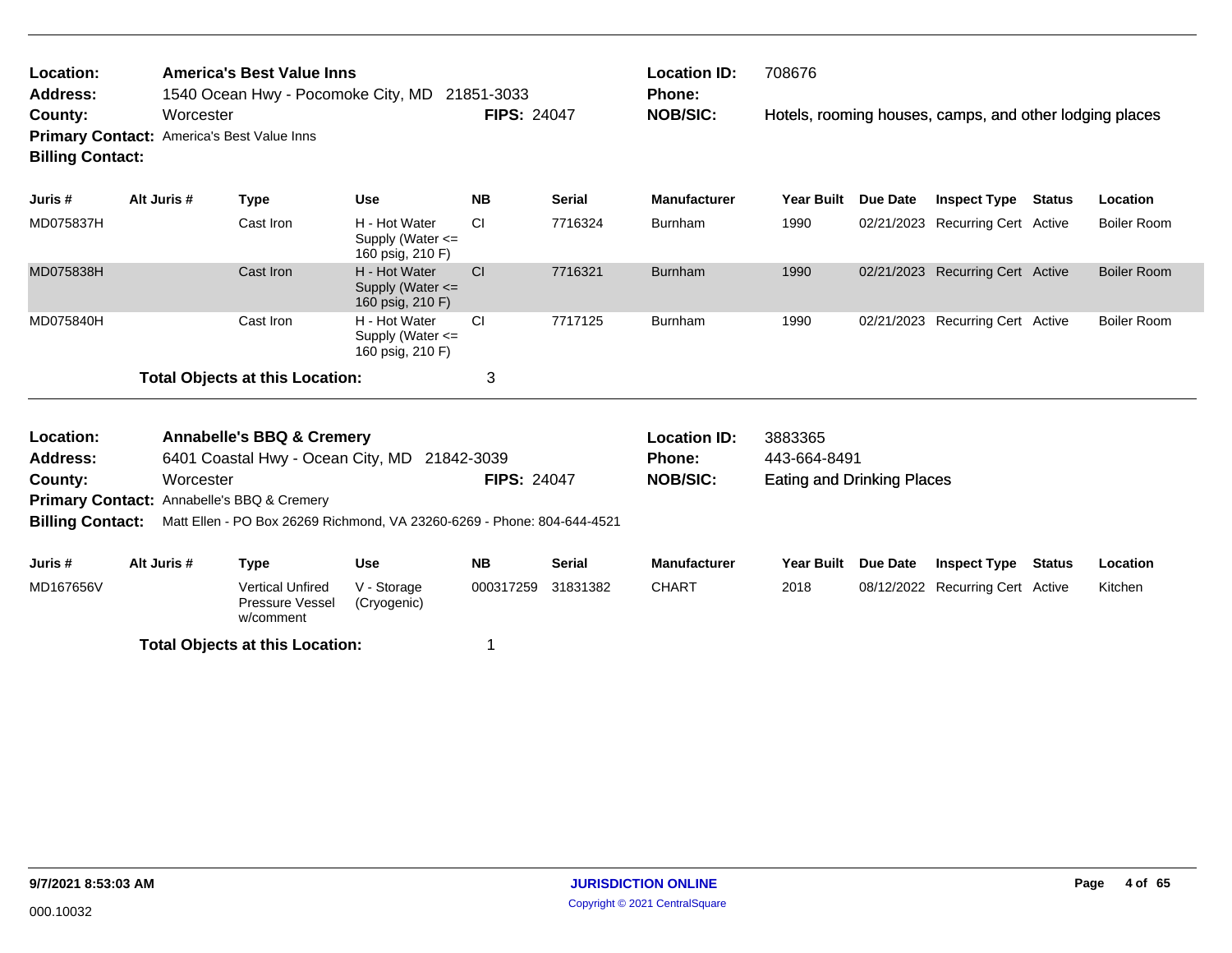| Location:<br><b>Address:</b><br>County:<br><b>Billing Contact:</b>                                                                                                                                                                                                                           | <b>Location ID:</b><br>3795788<br>Arby's<br>10627 Ocean Gtwy - Berlin, MD 21811-3535<br>410-641-1124<br>Phone:<br><b>NOB/SIC:</b><br>Worcester<br><b>FIPS: 24047</b><br>Primary Contact: Steve Black<br>Steve Black - 10627 Ocean Gtwy Berlin, MD 21811-3535 |             |                                                                                                                                                                                                                                      |                                                  |                    |                            |                                                  |                                                              |                     |                                  |               |                    |
|----------------------------------------------------------------------------------------------------------------------------------------------------------------------------------------------------------------------------------------------------------------------------------------------|--------------------------------------------------------------------------------------------------------------------------------------------------------------------------------------------------------------------------------------------------------------|-------------|--------------------------------------------------------------------------------------------------------------------------------------------------------------------------------------------------------------------------------------|--------------------------------------------------|--------------------|----------------------------|--------------------------------------------------|--------------------------------------------------------------|---------------------|----------------------------------|---------------|--------------------|
| Juris #                                                                                                                                                                                                                                                                                      |                                                                                                                                                                                                                                                              | Alt Juris # | <b>Type</b>                                                                                                                                                                                                                          | <b>Use</b>                                       | <b>NB</b>          | <b>Serial</b>              | <b>Manufacturer</b>                              | Year Built Due Date                                          |                     | <b>Inspect Type Status</b>       |               | Location           |
| MD157573V                                                                                                                                                                                                                                                                                    |                                                                                                                                                                                                                                                              |             | <b>Vertical Unfired</b><br>Pressure Vessel<br>w/comment                                                                                                                                                                              | V - Storage<br>(Cryogenic)                       | 000288999          | 31617452                   | <b>CHART</b>                                     | 2016                                                         |                     | 08/16/2022 Recurring Cert Active |               | Outside            |
|                                                                                                                                                                                                                                                                                              |                                                                                                                                                                                                                                                              |             | <b>Total Objects at this Location:</b>                                                                                                                                                                                               |                                                  | 1                  |                            |                                                  |                                                              |                     |                                  |               |                    |
| Location:<br><b>Address:</b><br>County:<br><b>Billing Contact:</b>                                                                                                                                                                                                                           |                                                                                                                                                                                                                                                              | Worcester   | <b>Assateague Crab House</b><br>7635 Stephen Decatur Hwy - Berlin, MD 21811-2656<br>Primary Contact: Lorraine Van Fossen - Phone: 410-641-4330<br>John Van Fossen - 12511 Windsor Rd Ocean City, MD 21842-9614 - Phone: 410-213-2108 |                                                  | <b>FIPS: 24047</b> |                            | <b>Location ID:</b><br>Phone:<br><b>NOB/SIC:</b> | 2974391<br>410-641-4330<br><b>Eating and Drinking Places</b> |                     |                                  |               |                    |
| Juris #                                                                                                                                                                                                                                                                                      |                                                                                                                                                                                                                                                              | Alt Juris # | <b>Type</b>                                                                                                                                                                                                                          | <b>Use</b>                                       | <b>NB</b>          | <b>Serial</b>              | <b>Manufacturer</b>                              | <b>Year Built</b>                                            | <b>Due Date</b>     | <b>Inspect Type Status</b>       |               | Location           |
| MD139556H                                                                                                                                                                                                                                                                                    |                                                                                                                                                                                                                                                              |             | Cast Iron                                                                                                                                                                                                                            | H - Heating-<br>Cooking (Steam<br>$= 15$ psig)   | <b>CI</b>          | 1706V03211                 | <b>ECR</b> International                         | 2006                                                         |                     | 09/23/2023 Recurring Cert Active |               | <b>Boiler Room</b> |
| MD139557H                                                                                                                                                                                                                                                                                    |                                                                                                                                                                                                                                                              |             | Cast Iron                                                                                                                                                                                                                            | H - Heating-<br>Cooking (Steam<br>$\le$ 15 psig) | CI                 |                            | <b>Utica Boilers</b>                             | 2003                                                         |                     | 09/23/2023 Recurring Cert Active |               | <b>Boiler Room</b> |
|                                                                                                                                                                                                                                                                                              |                                                                                                                                                                                                                                                              |             | <b>Total Objects at this Location:</b>                                                                                                                                                                                               |                                                  | $\overline{2}$     |                            |                                                  |                                                              |                     |                                  |               |                    |
| Location:<br><b>Assawoman Ale Shop (arc3)</b><br>5201 Coastal Hwy - Ocean City, MD 21842-3139<br><b>Address:</b><br>Worcester<br>County:<br>Primary Contact: Assawoman Ale Shop (arc3)<br><b>Billing Contact:</b><br>Matt Ellen - PO Box 26269 Richmond, VA 23260-6269 - Phone: 804-644-4521 |                                                                                                                                                                                                                                                              |             |                                                                                                                                                                                                                                      |                                                  | <b>FIPS: 24047</b> |                            | <b>Location ID:</b><br>Phone:<br><b>NOB/SIC:</b> | 3884574<br><b>Eating and Drinking Places</b>                 |                     |                                  |               |                    |
| Juris #                                                                                                                                                                                                                                                                                      |                                                                                                                                                                                                                                                              | Alt Juris # | <b>Type</b>                                                                                                                                                                                                                          | Use                                              | <b>NB</b>          | <b>Serial</b>              | <b>Manufacturer</b>                              |                                                              | Year Built Due Date | <b>Inspect Type</b>              | <b>Status</b> | Location           |
| MD159952V                                                                                                                                                                                                                                                                                    |                                                                                                                                                                                                                                                              |             | <b>Vertical Unfired</b><br>Pressure Vessel<br>w/comment                                                                                                                                                                              | V - Storage (NOT<br>Cryogenic)                   | 000237370          | 31224099                   | <b>CHART</b>                                     | 2012                                                         |                     | 06/05/2022 Recurring Cert Active |               | Outside            |
| 9/7/2021 8:53:03 AM                                                                                                                                                                                                                                                                          |                                                                                                                                                                                                                                                              |             |                                                                                                                                                                                                                                      |                                                  |                    | <b>JURISDICTION ONLINE</b> |                                                  |                                                              |                     |                                  | Page 5 of 65  |                    |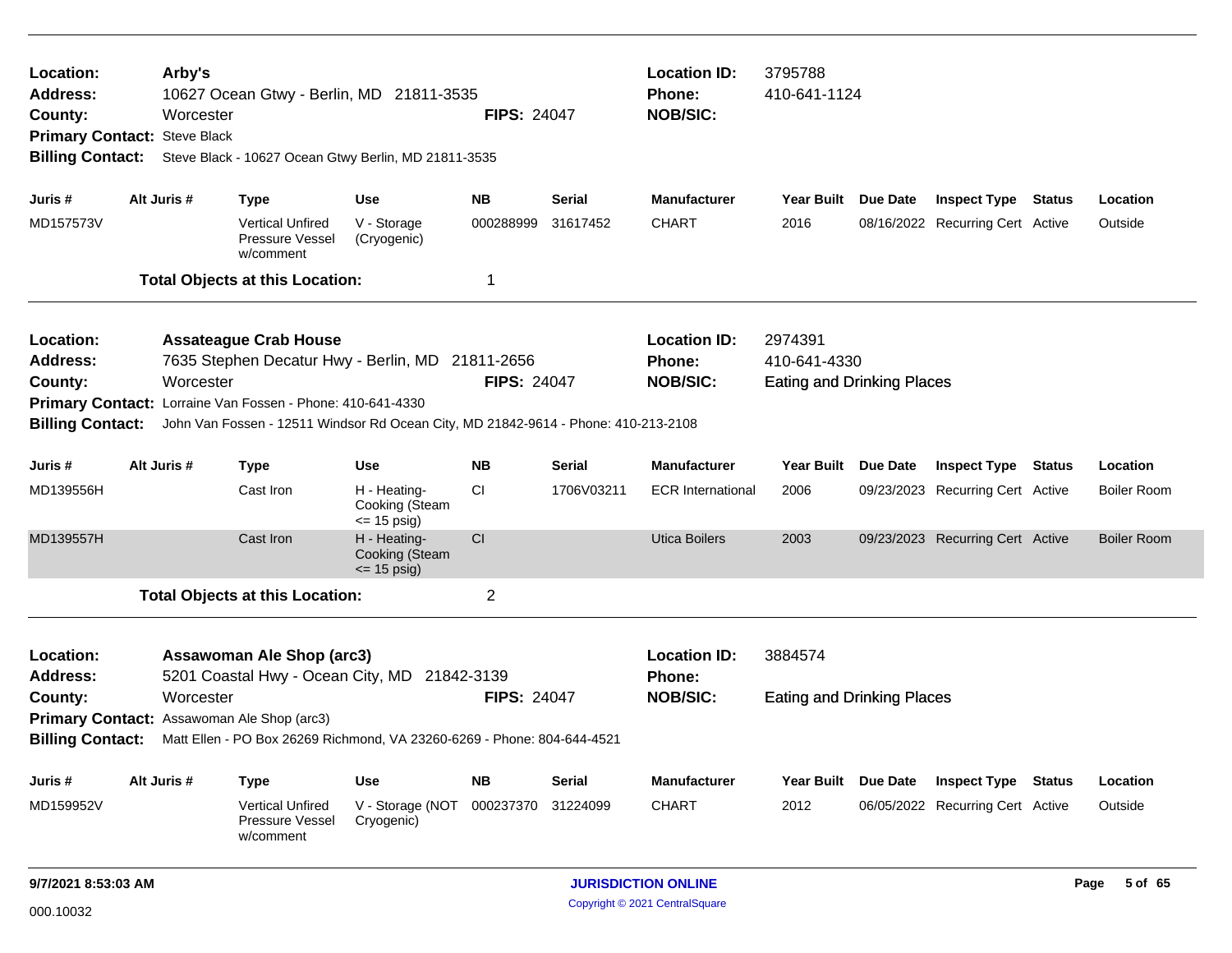| Location:<br><b>Address:</b> |             | <b>Bad Monkey OC (Matheson)</b><br>5801 Coastal Hwy - Ocean City, MD 21842-3027 |                                          |                    |                      | <b>Location ID:</b><br><b>Phone:</b>                                                                                      | 4030287<br>443-856-2885 |                     |                                  |               |                          |
|------------------------------|-------------|---------------------------------------------------------------------------------|------------------------------------------|--------------------|----------------------|---------------------------------------------------------------------------------------------------------------------------|-------------------------|---------------------|----------------------------------|---------------|--------------------------|
| County:                      | Worcester   |                                                                                 |                                          | <b>FIPS: 24047</b> |                      | <b>NOB/SIC:</b>                                                                                                           |                         |                     |                                  |               |                          |
| <b>Primary Contact:</b>      |             | Bad Monkey OC (Matheson)                                                        |                                          |                    |                      |                                                                                                                           |                         |                     |                                  |               |                          |
| <b>Billing Contact:</b>      |             |                                                                                 |                                          |                    |                      | Lindsay Lenzer - 909 Lake Carolyn Pkwy FI 12 Irving, TX 75039-3908 - Phone: 469-619-9149 - Email: Ilenzer@mathesongas.com |                         |                     |                                  |               |                          |
| Juris #                      | Alt Juris # |                                                                                 | Use                                      | <b>NB</b>          | Serial               | <b>Manufacturer</b>                                                                                                       | Year Built Due Date     |                     |                                  |               | Location                 |
|                              |             | <b>Type</b>                                                                     |                                          |                    |                      |                                                                                                                           |                         |                     | <b>Inspect Type</b>              | <b>Status</b> |                          |
| MD167141V                    |             | Horizontal Unfired V - Storage<br>Pressure Vessel<br>w/comment                  | (Cryogenic)                              | 000004643          | 468-017-D6           | Taylor-Wharton                                                                                                            | 1988                    |                     | 06/30/2022 Recurring Cert Active |               | Out Back                 |
|                              |             | <b>Total Objects at this Location:</b>                                          |                                          | 1                  |                      |                                                                                                                           |                         |                     |                                  |               |                          |
| Location:                    |             | <b>Bad Monkey West (Matheson Tri-Gas))</b>                                      |                                          |                    |                      | <b>Location ID:</b>                                                                                                       | 3904127                 |                     |                                  |               |                          |
| Address:                     |             | 12902 Ocean Gateway Hwy - Ocean City, MD 21842                                  |                                          |                    |                      | <b>Phone:</b>                                                                                                             | 443-856-4607            |                     |                                  |               |                          |
| County:                      | Worcester   |                                                                                 |                                          | <b>FIPS: 24047</b> |                      | <b>NOB/SIC:</b>                                                                                                           |                         |                     |                                  |               |                          |
| <b>Primary Contact:</b>      |             | Manager on Duty - Phone: 443-856-4607                                           |                                          |                    |                      |                                                                                                                           |                         |                     |                                  |               |                          |
| <b>Billing Contact:</b>      |             |                                                                                 |                                          |                    |                      | Lindsay Lenzer - 909 Lake Carolyn Pkwy FI 12 Irving, TX 75039-3908 - Phone: 469-619-9149 - Email: Ilenzer@mathesongas.com |                         |                     |                                  |               |                          |
| Juris #                      | Alt Juris # | <b>Type</b>                                                                     | <b>Use</b>                               | <b>NB</b>          | Serial               | <b>Manufacturer</b>                                                                                                       | Year Built Due Date     |                     | <b>Inspect Type</b>              | <b>Status</b> | Location                 |
| MD164844V                    |             | <b>Vertical Unfired</b><br>Pressure Vessel<br>w/comment                         | V - Storage<br>(Cryogenic)               |                    | 000004532 468-026-D7 | Taylor-Wharton                                                                                                            | 1988                    |                     | 06/04/2022 Recurring Cert Active |               | Outside                  |
|                              |             | <b>Total Objects at this Location:</b>                                          |                                          | 1                  |                      |                                                                                                                           |                         |                     |                                  |               |                          |
| Location:                    | Baja's      |                                                                                 |                                          |                    |                      | <b>Location ID:</b>                                                                                                       | 703556                  |                     |                                  |               |                          |
| Address:                     |             | 12639 Ocean Gtwy - Ocean City, MD 21842-9502                                    |                                          |                    |                      | Phone:                                                                                                                    | 410-213-2252            |                     |                                  |               |                          |
| County:                      | Worcester   |                                                                                 |                                          | <b>FIPS: 24047</b> |                      | <b>NOB/SIC:</b>                                                                                                           | <b>Amusement Parks</b>  |                     |                                  |               |                          |
|                              |             | Primary Contact: Baja's - Phone: 410-213-2252                                   |                                          |                    |                      |                                                                                                                           |                         |                     |                                  |               |                          |
| <b>Billing Contact:</b>      |             | - 12639 Ocean Gtwy Ocean City, MD 21842-9502 - Phone: 410-213-2252              |                                          |                    |                      |                                                                                                                           |                         |                     |                                  |               |                          |
| Juris #                      | Alt Juris # | <b>Type</b>                                                                     | Use                                      | <b>NB</b>          | <b>Serial</b>        | <b>Manufacturer</b>                                                                                                       |                         | Year Built Due Date | <b>Inspect Type Status</b>       |               | Location                 |
| MD076454V                    |             | Vertical Unfired<br>Pressure Vessel<br>w/comment                                | V - Storage (NOT 000041923<br>Cryogenic) |                    |                      | Manchester                                                                                                                | 1990                    |                     | 09/28/2022 Recurring Cert Active |               | Shop Kart<br>Storage     |
| MD105947V                    |             | <b>Vertical Unfired</b><br><b>Pressure Vessel</b>                               | V - Storage (NOT 001051784<br>Cryogenic) |                    |                      | Manchester                                                                                                                | 2000                    |                     | 09/28/2022 Recurring Cert Active |               | 2nd Floor Repair<br>Shop |
| 9/7/2021 8:53:03 AM          |             |                                                                                 |                                          |                    |                      | <b>JURISDICTION ONLINE</b>                                                                                                |                         |                     |                                  |               | 6 of 65<br>Page          |
| 000.10032                    |             |                                                                                 |                                          |                    |                      | Copyright © 2021 CentralSquare                                                                                            |                         |                     |                                  |               |                          |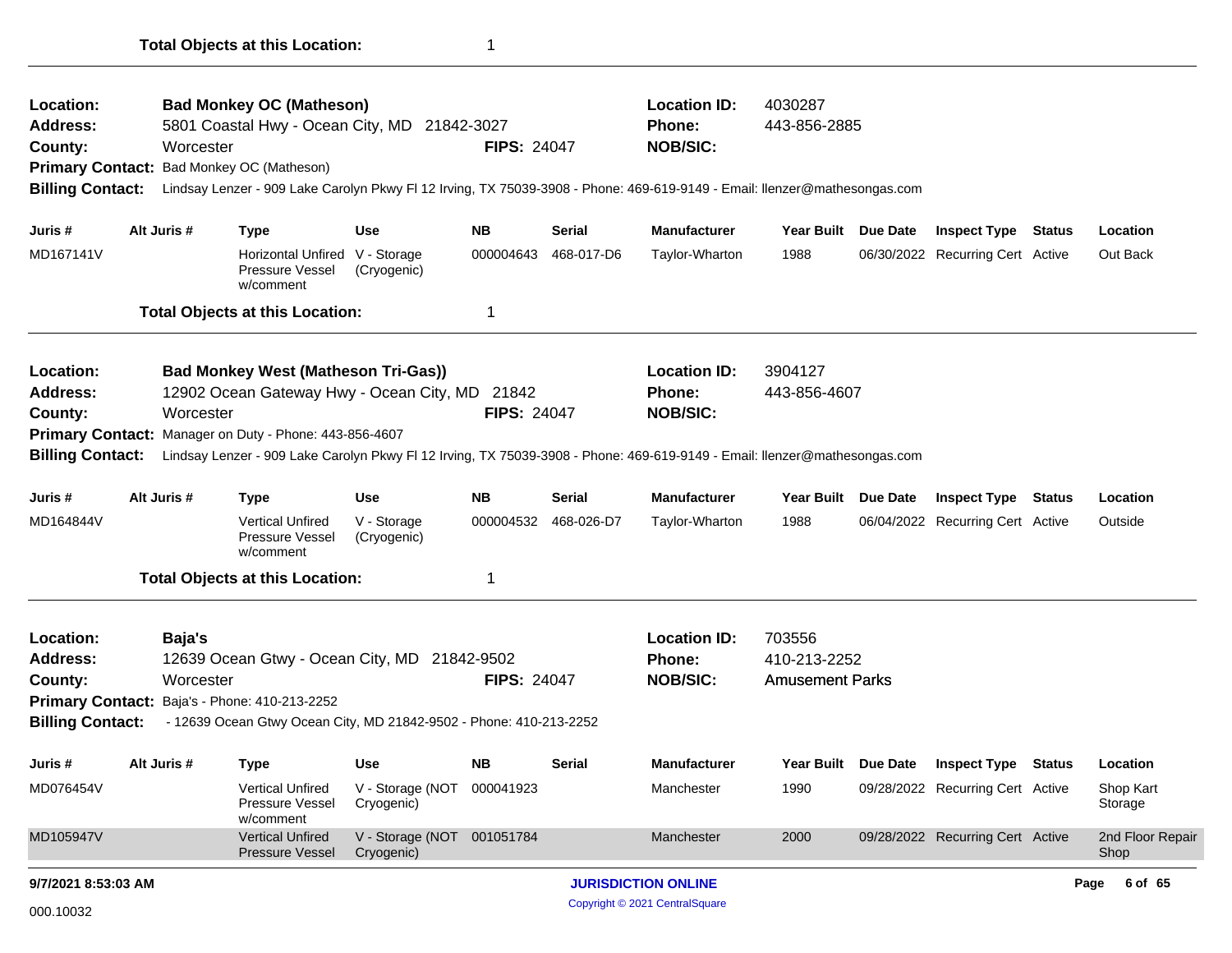| Juris #                                    | Alt Juris #            | Type                                                                                    | Use                                              | <b>NB</b>          | <b>Serial</b> | <b>Manufacturer</b>           | Year Built Due Date               |                 | <b>Inspect Type Status</b>       | Location          |
|--------------------------------------------|------------------------|-----------------------------------------------------------------------------------------|--------------------------------------------------|--------------------|---------------|-------------------------------|-----------------------------------|-----------------|----------------------------------|-------------------|
|                                            |                        | w/comment                                                                               |                                                  |                    |               |                               |                                   |                 |                                  |                   |
|                                            |                        | <b>Total Objects at this Location:</b>                                                  |                                                  | $\overline{2}$     |               |                               |                                   |                 |                                  |                   |
| Location:<br><b>Address:</b>               | <b>Bay Club LLC</b>    | 9122 Libertytown Rd - Berlin, MD 21811-2150                                             |                                                  |                    |               | <b>Location ID:</b><br>Phone: | 703980                            |                 |                                  |                   |
| County:                                    | Worcester              |                                                                                         |                                                  | <b>FIPS: 24047</b> |               | <b>NOB/SIC:</b>               | <b>Boat Dealers</b>               |                 |                                  |                   |
|                                            |                        | Primary Contact: Bay Club LLC - Phone: 410-641-4081                                     |                                                  |                    |               |                               |                                   |                 |                                  |                   |
| <b>Billing Contact:</b>                    |                        | - PO Box 649 Berlin, MD 21811-0649 - Phone: 410-641-4081                                |                                                  |                    |               |                               |                                   |                 |                                  |                   |
| Juris #                                    | Alt Juris #            | <b>Type</b>                                                                             | <b>Use</b>                                       | NB.                | Serial        | <b>Manufacturer</b>           | <b>Year Built</b>                 | <b>Due Date</b> | <b>Inspect Type Status</b>       | Location          |
| MD090488V                                  |                        | <b>Vertical Unfired</b><br>Pressure Vessel<br>w/comment                                 | V - Storage (NOT<br>Cryogenic)                   | 000225480          | K0665011      | lamco                         | 1990                              |                 | 09/28/2020 Recurring Cert Active | <b>Maint Shop</b> |
|                                            |                        | <b>Total Objects at this Location:</b>                                                  |                                                  | 1                  |               |                               |                                   |                 |                                  |                   |
| Location:<br><b>Address:</b>               |                        | <b>Belly Busters Seafood &amp; Deli</b><br>4408 Coastal Hwy - Ocean City, MD 21842-3244 |                                                  |                    |               | <b>Location ID:</b><br>Phone: | 704244                            |                 |                                  |                   |
| County:                                    | Worcester              |                                                                                         |                                                  | <b>FIPS: 24047</b> |               | <b>NOB/SIC:</b>               | <b>Eating and Drinking Places</b> |                 |                                  |                   |
|                                            |                        | Primary Contact: Belly Busters Seafood & Deli                                           |                                                  |                    |               |                               |                                   |                 |                                  |                   |
| <b>Billing Contact:</b>                    |                        | - 4408 Coastal Hwy Ocean City, MD 21842-3244                                            |                                                  |                    |               |                               |                                   |                 |                                  |                   |
| Juris #                                    | Alt Juris #            | <b>Type</b>                                                                             | <b>Use</b>                                       | <b>NB</b>          | <b>Serial</b> | <b>Manufacturer</b>           | Year Built Due Date               |                 | <b>Inspect Type Status</b>       | Location          |
| MD160085H                                  |                        | Cast Iron                                                                               | H - Heating-<br>Cooking (Steam<br>$\le$ 15 psig) | CI                 | 191700156S    | Columbia                      | 2017                              |                 | 03/20/2022 Recurring Cert Active | Kitchen           |
|                                            |                        | <b>Total Objects at this Location:</b>                                                  |                                                  | 1                  |               |                               |                                   |                 |                                  |                   |
| Location:                                  | <b>Berlin Fire Co.</b> |                                                                                         |                                                  |                    |               | <b>Location ID:</b>           | 704379                            |                 |                                  |                   |
| <b>Address:</b>                            |                        | 214 N Main St - Berlin, MD 21811-1004                                                   |                                                  |                    |               | <b>Phone:</b>                 | 410-641-1977                      |                 |                                  |                   |
| <b>FIPS: 24047</b><br>County:<br>Worcester |                        |                                                                                         |                                                  |                    |               | <b>NOB/SIC:</b>               | <b>Fire Protection</b>            |                 |                                  |                   |
|                                            |                        | Primary Contact: Berlin Fire Co./Corporate - Phone: 410-641-1977                        |                                                  |                    |               |                               |                                   |                 |                                  |                   |
| <b>Billing Contact:</b>                    |                        | - 214 N Main St Berlin, MD 21811-1004 - Phone: 410-641-1977                             |                                                  |                    |               |                               |                                   |                 |                                  |                   |
| Juris #                                    | Alt Juris #            | <b>Type</b>                                                                             | Use                                              | <b>NB</b>          | <b>Serial</b> | <b>Manufacturer</b>           | <b>Year Built</b>                 | Due Date        | <b>Inspect Type Status</b>       | Location          |
| MD168724H                                  |                        | Cast Iron                                                                               | H - Hot Water                                    | 000154749          | 154749        | Columbia                      | 2018                              |                 | 02/23/2023 Recurring Cert Active | <b>BLRM</b>       |
| 9/7/2021 8:53:03 AM                        |                        |                                                                                         |                                                  |                    |               | <b>JURISDICTION ONLINE</b>    |                                   |                 |                                  | Page 7 of 65      |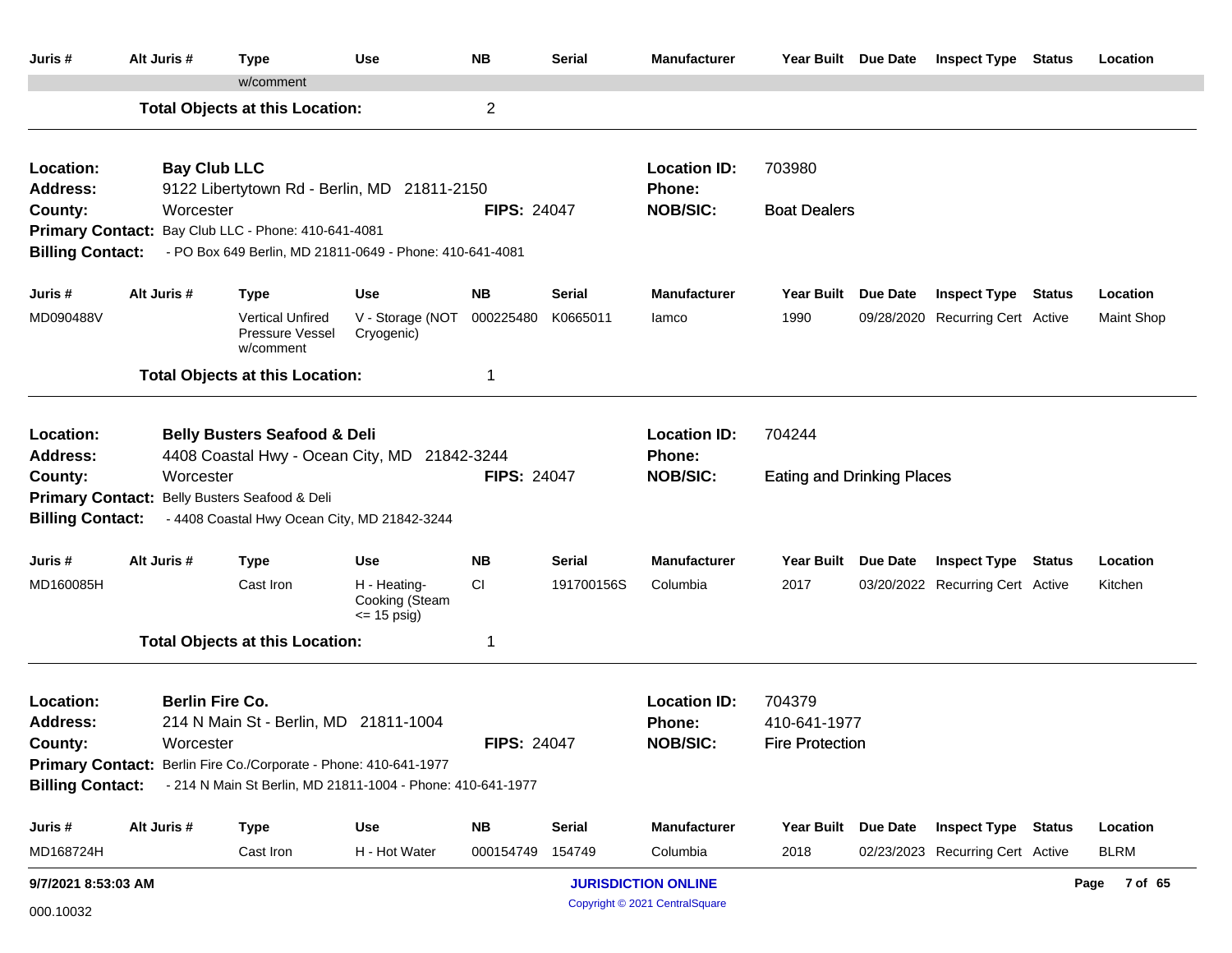| Juris #                      | Alt Juris # | <b>Type</b>                                                                                                                                     | <b>Use</b>                             | <b>NB</b>          | Serial | <b>Manufacturer</b>                  | Year Built Due Date               |            | <b>Inspect Type Status</b>       |               | Location              |
|------------------------------|-------------|-------------------------------------------------------------------------------------------------------------------------------------------------|----------------------------------------|--------------------|--------|--------------------------------------|-----------------------------------|------------|----------------------------------|---------------|-----------------------|
|                              |             |                                                                                                                                                 | Heat (Water $\leq$<br>160 psig, 250 F) |                    |        |                                      |                                   |            |                                  |               |                       |
|                              |             | <b>Total Objects at this Location:</b>                                                                                                          |                                        | 1                  |        |                                      |                                   |            |                                  |               |                       |
| Location:                    |             | <b>BIL JAC Foods (Kelly Food Manufacturing)</b>                                                                                                 |                                        |                    |        | <b>Location ID:</b>                  | 704613                            |            |                                  |               |                       |
| <b>Address:</b>              |             | 10313 Old Ocean City Blvd - Berlin, MD 21811-1132                                                                                               |                                        |                    |        | Phone:                               | 410-641-0331                      |            |                                  |               |                       |
| County:                      | Worcester   |                                                                                                                                                 |                                        | <b>FIPS: 24047</b> |        | <b>NOB/SIC:</b>                      | Dog and Cat Food                  |            |                                  |               |                       |
|                              |             | Primary Contact: Terry Johnson - Phone: 410-641-0331                                                                                            |                                        |                    |        |                                      |                                   |            |                                  |               |                       |
| <b>Billing Contact:</b>      |             | Robert Garner - 10313 Old Ocean City Blvd Berlin, MD 21811-1132 - Phone: 410-641-0331 - Email: rgarner@kellyfoodscorp.com                       |                                        |                    |        |                                      |                                   |            |                                  |               |                       |
| Juris #                      | Alt Juris # | <b>Type</b>                                                                                                                                     | <b>Use</b>                             | <b>NB</b>          | Serial | <b>Manufacturer</b>                  | Year Built Due Date               |            | <b>Inspect Type</b>              | Status        | Location              |
| MD164791V                    |             | <b>Horizontal Unfired</b><br><b>Pressure Vessel</b><br>w/comment                                                                                | V - Process-<br>Cooking                | 000000328          | 190029 | Alloy Hardfacing<br>Engineering Co.  | 2019                              | 11/19/2021 | <b>Recurring Cert Active</b>     |               | Cooker Room           |
| MD164792V                    |             | Horizontal Unfired V - Process-<br><b>Pressure Vessel</b><br>w/comment                                                                          | Cooking                                | 000000329          | 190030 | Alloy Hardfacing<br>Engineering Co.  | 2019                              |            | 11/19/2021 Recurring Cert Active |               | Cooker Room           |
|                              |             | <b>Total Objects at this Location:</b>                                                                                                          |                                        | $\overline{2}$     |        |                                      |                                   |            |                                  |               |                       |
| Location:<br><b>Address:</b> |             | <b>Blu Crabhouse (Roberts)</b><br>2305 Philadelphia Ave - Ocean City, MD 21842-3555                                                             |                                        |                    |        | <b>Location ID:</b><br><b>Phone:</b> | 3860230                           |            |                                  |               |                       |
| County:                      | Worcester   |                                                                                                                                                 |                                        | <b>FIPS: 24047</b> |        | <b>NOB/SIC:</b>                      | <b>Eating and Drinking Places</b> |            |                                  |               |                       |
| <b>Primary Contact:</b>      |             | Roberts Oxygen Company (MD) - Phone: 240-493-8405 - Cell: 301-252-0742 - Email: DFranovich@RobertsOxygen.com                                    |                                        |                    |        |                                      |                                   |            |                                  |               |                       |
| <b>Billing Contact:</b>      |             | Bulk Tank Service Dept. - PO Box 5507 Rockville, MD 20855-0507 - Phone: 240-493-8405 - Cell: 301-252-0742 - Email: DFranovich@RobertsOxygen.com |                                        |                    |        |                                      |                                   |            |                                  |               |                       |
| Juris #                      | Alt Juris # | <b>Type</b>                                                                                                                                     | <b>Use</b>                             | <b>NB</b>          | Serial | <b>Manufacturer</b>                  | Year Built Due Date               |            | <b>Inspect Type</b>              | <b>Status</b> | Location              |
| MD160120V                    |             | <b>Vertical Unfired</b><br>Pressure Vessel<br>w/comment                                                                                         | V - Storage<br>(Cryogenic)             | 000226032 31123664 |        | <b>CHART</b>                         | 2011                              |            | 04/19/2022 Recurring Cert Active |               | <b>Outside Closet</b> |
|                              |             | <b>Total Objects at this Location:</b>                                                                                                          |                                        | 1                  |        |                                      |                                   |            |                                  |               |                       |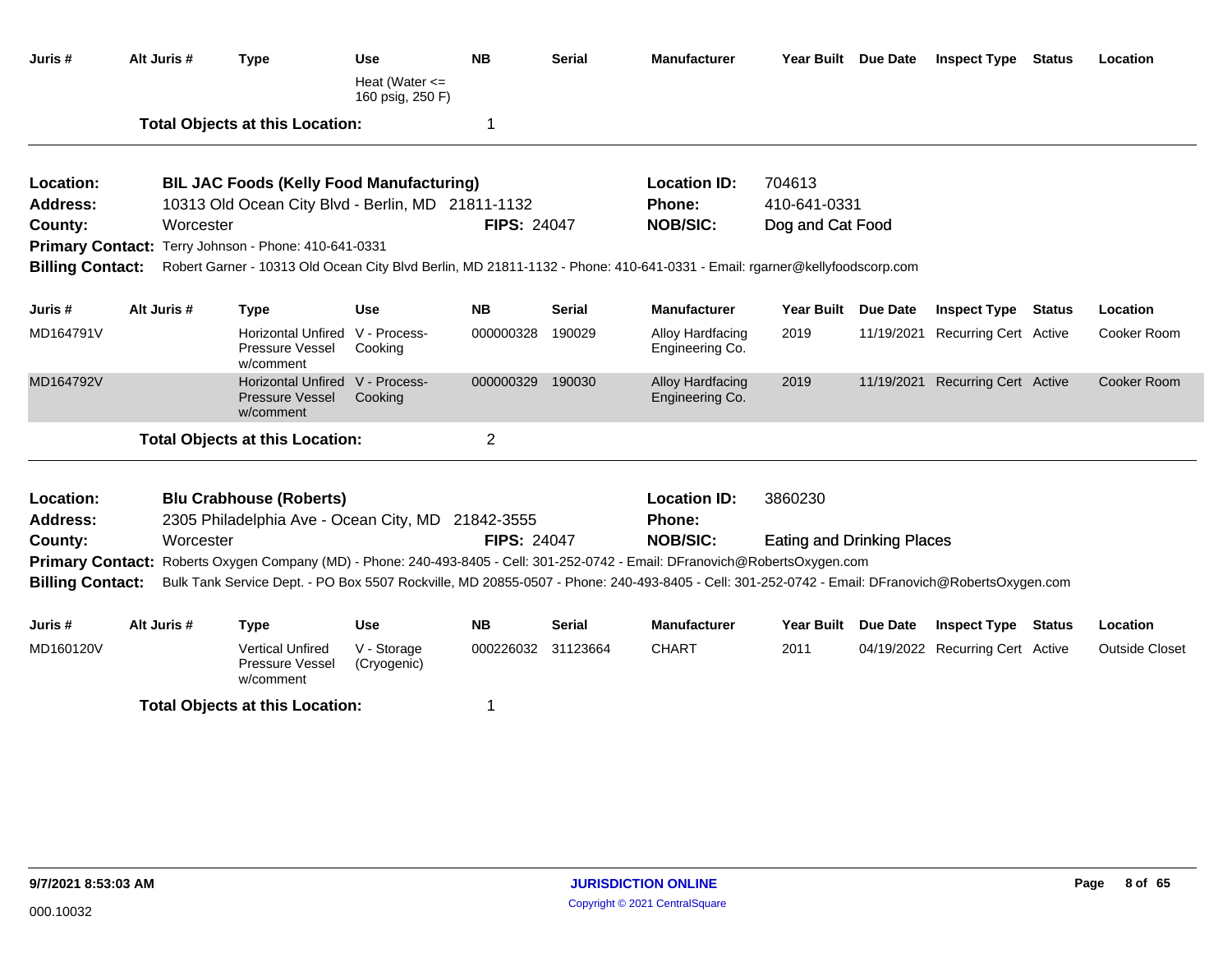| Location:<br><b>Address:</b><br>County:                                                                                                                                                                                                          | Worcester                                                                                                                                                                                                                                                                                                        | <b>Bonita Beach Hotel</b><br>8100 Coastal Hwy - Ocean City, MD 21842-2897              |                                                   | <b>FIPS: 24047</b> |                                                         | <b>Location ID:</b><br><b>Phone:</b><br><b>NOB/SIC:</b> | 787028<br><b>Hotels and Motels</b> |  |                                  |               |             |
|--------------------------------------------------------------------------------------------------------------------------------------------------------------------------------------------------------------------------------------------------|------------------------------------------------------------------------------------------------------------------------------------------------------------------------------------------------------------------------------------------------------------------------------------------------------------------|----------------------------------------------------------------------------------------|---------------------------------------------------|--------------------|---------------------------------------------------------|---------------------------------------------------------|------------------------------------|--|----------------------------------|---------------|-------------|
|                                                                                                                                                                                                                                                  |                                                                                                                                                                                                                                                                                                                  | Primary Contact: Debbie Karacoulakis - Phone: 410-524-100                              |                                                   |                    |                                                         |                                                         |                                    |  |                                  |               |             |
| <b>Billing Contact:</b>                                                                                                                                                                                                                          |                                                                                                                                                                                                                                                                                                                  | Debbie Karacoulakis - 11700 Coastal Hwy Ocean City, MD 21842-2506 - Phone: 410-524-100 |                                                   |                    |                                                         |                                                         |                                    |  |                                  |               |             |
| Juris #                                                                                                                                                                                                                                          | Alt Juris #                                                                                                                                                                                                                                                                                                      | <b>Type</b>                                                                            | <b>Use</b>                                        | <b>NB</b>          | <b>Serial</b>                                           | <b>Manufacturer</b>                                     | Year Built Due Date                |  | <b>Inspect Type Status</b>       |               | Location    |
| MD167376V                                                                                                                                                                                                                                        |                                                                                                                                                                                                                                                                                                                  | <b>Vertical Unfired</b><br><b>Pressure Vessel</b><br>w/comment                         | V - Storage (NOT<br>Cryogenic)                    | 000098728          | SAo398728                                               | A O Smith                                               | 2003                               |  | 04/08/2023 Recurring Cert Active |               | <b>BLRM</b> |
|                                                                                                                                                                                                                                                  |                                                                                                                                                                                                                                                                                                                  | <b>Total Objects at this Location:</b>                                                 |                                                   | $\mathbf 1$        |                                                         |                                                         |                                    |  |                                  |               |             |
| Location:<br><b>Address:</b>                                                                                                                                                                                                                     | Bourbon St on the Beach (Arc3)<br>12601 Coastal Hwy - Ocean City, MD 21842-6056<br>County:<br>Worcester<br>Primary Contact: Bourbon St on the Beach (Arc3)<br>Charlie Patterson - PO Box 26269 Richmond, VA 23260-6269 - Phone: 804-644-4521 - Email: charlie.patterson@arc3gases.com<br><b>Billing Contact:</b> |                                                                                        |                                                   |                    | <b>FIPS: 24047</b>                                      | <b>Location ID:</b><br><b>Phone:</b><br><b>NOB/SIC:</b> | 4084096                            |  |                                  |               |             |
|                                                                                                                                                                                                                                                  |                                                                                                                                                                                                                                                                                                                  |                                                                                        |                                                   |                    |                                                         |                                                         |                                    |  |                                  |               |             |
|                                                                                                                                                                                                                                                  |                                                                                                                                                                                                                                                                                                                  |                                                                                        |                                                   |                    |                                                         |                                                         |                                    |  |                                  |               |             |
| Juris #                                                                                                                                                                                                                                          | Alt Juris #                                                                                                                                                                                                                                                                                                      | <b>Type</b>                                                                            | <b>Use</b>                                        | <b>NB</b>          | <b>Serial</b>                                           | <b>Manufacturer</b>                                     | Year Built Due Date                |  | <b>Inspect Type</b>              | <b>Status</b> | Location    |
| MD169296V                                                                                                                                                                                                                                        |                                                                                                                                                                                                                                                                                                                  | <b>Vertical Unfired</b><br><b>Pressure Vessel</b><br>w/comment                         | V - Storage<br>(Cryogenic)                        | 000114880          | CGAM99M131                                              | MVE                                                     | 1999                               |  | 07/14/2023 Recurring Cert Active |               | Outside     |
|                                                                                                                                                                                                                                                  |                                                                                                                                                                                                                                                                                                                  |                                                                                        |                                                   | $\mathbf 1$        |                                                         |                                                         |                                    |  |                                  |               |             |
| <b>Total Objects at this Location:</b><br><b>Broad Street Station</b><br>Location:<br>115 Broad St - Berlin, MD 21811-1015<br><b>Address:</b><br>Worcester<br>County:<br><b>Primary Contact: Broad Street Station</b><br><b>Billing Contact:</b> |                                                                                                                                                                                                                                                                                                                  |                                                                                        | <b>FIPS: 24047</b>                                |                    | <b>Location ID:</b><br><b>Phone:</b><br><b>NOB/SIC:</b> | 4074338                                                 |                                    |  |                                  |               |             |
| Juris #                                                                                                                                                                                                                                          | Alt Juris #                                                                                                                                                                                                                                                                                                      | <b>Type</b>                                                                            | <b>Use</b>                                        | <b>NB</b>          | <b>Serial</b>                                           | <b>Manufacturer</b>                                     | Year Built Due Date                |  | <b>Inspect Type</b>              | <b>Status</b> | Location    |
| MD169292H                                                                                                                                                                                                                                        |                                                                                                                                                                                                                                                                                                                  | Cast Iron                                                                              | H - Heating-<br>Cooking (Steam<br>$\leq$ 15 psig) | <b>CI</b>          |                                                         | Weil-McLain                                             | 2020                               |  | 05/27/2023 Recurring Cert Active |               | Kitchen     |
|                                                                                                                                                                                                                                                  |                                                                                                                                                                                                                                                                                                                  | <b>Total Objects at this Location:</b>                                                 |                                                   | -1                 |                                                         |                                                         |                                    |  |                                  |               |             |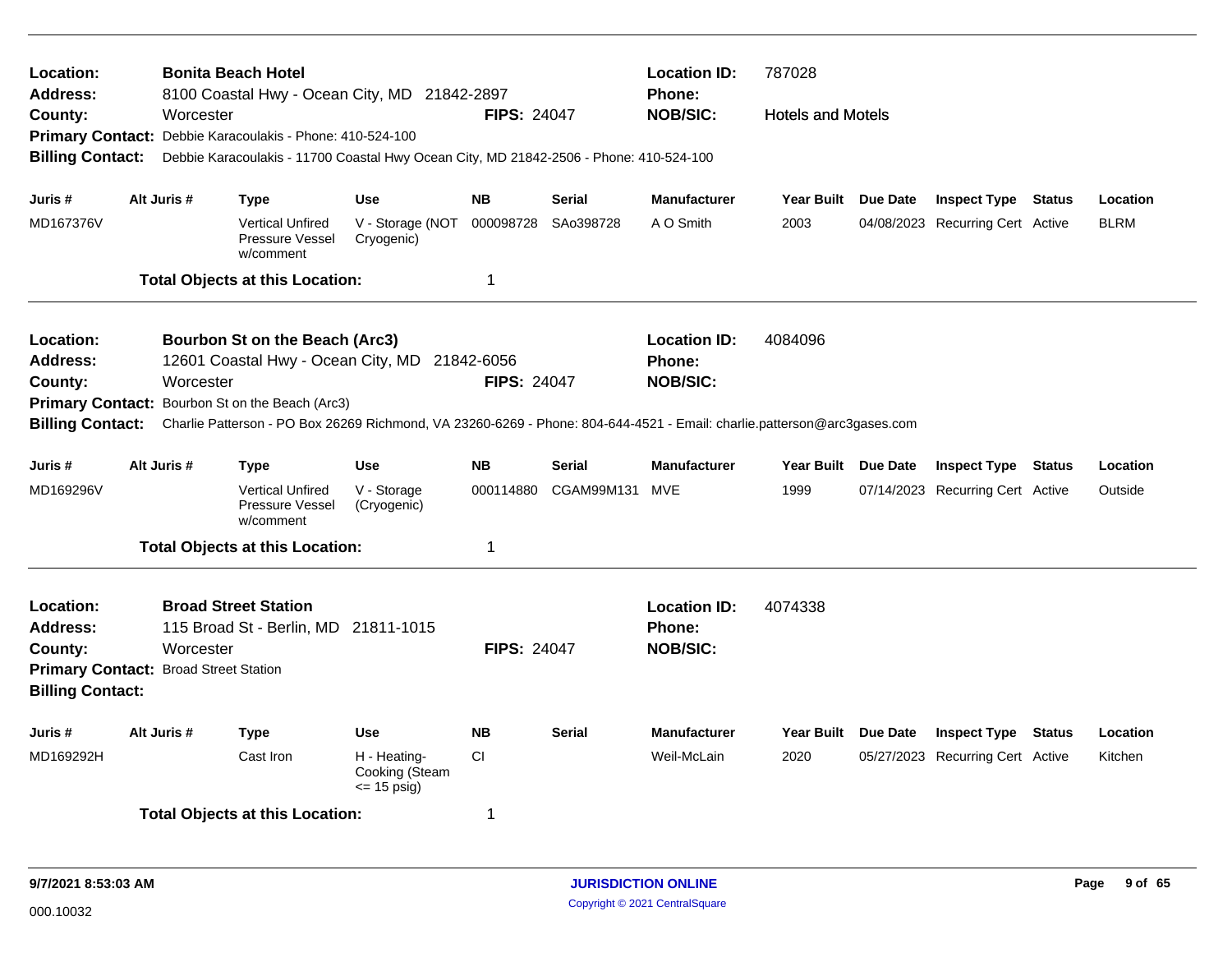| Location:<br>Address:<br>County:<br><b>Primary Contact:</b><br><b>Billing Contact:</b> |                                                                                                                                                  | Buchanan Subaru, Inc.<br>1727 Market St - Pocomoke City, MD 21851-3000<br>Worcester<br>Robie Mears - Phone: 800-579-5337 - Email: service@buchanasubaru.com<br>D. Curtis Mummert - 1727 Market St Pocomoke City, MD 21851-3000 - Phone: 410-957-1414 |                                                         | <b>FIPS: 24047</b> |                    | <b>Location ID:</b><br><b>Phone:</b><br><b>NOB/SIC:</b> | 711427<br>410-957-1414<br><b>Automotive Dealers, NEC</b> |            |                                  |        |                                  |
|----------------------------------------------------------------------------------------|--------------------------------------------------------------------------------------------------------------------------------------------------|------------------------------------------------------------------------------------------------------------------------------------------------------------------------------------------------------------------------------------------------------|---------------------------------------------------------|--------------------|--------------------|---------------------------------------------------------|----------------------------------------------------------|------------|----------------------------------|--------|----------------------------------|
| Juris #                                                                                | Alt Juris #                                                                                                                                      | <b>Type</b>                                                                                                                                                                                                                                          | <b>Use</b>                                              | <b>NB</b>          | <b>Serial</b>      | <b>Manufacturer</b>                                     | <b>Year Built</b>                                        | Due Date   | <b>Inspect Type Status</b>       |        | Location                         |
| MD156624V                                                                              |                                                                                                                                                  | <b>Horizontal Unfired</b><br>Pressure Vessel<br>w/comment                                                                                                                                                                                            | V - Storage (NOT<br>Cryogenic)                          | 000945063          |                    | Manchester                                              | 2008                                                     |            | 04/07/2023 Recurring Cert Active |        | New Shop Rear<br>Shed            |
| MD167407V                                                                              |                                                                                                                                                  | <b>Vertical Unfired</b><br><b>Pressure Vessel</b><br>w/comment                                                                                                                                                                                       | V - Storage (NOT<br>Cryogenic)                          | 000771701 874554   |                    | Morganton                                               | 2018                                                     |            | 06/08/2023 Recurring Cert Active |        | Rear Shed Old<br><b>Building</b> |
|                                                                                        |                                                                                                                                                  | <b>Total Objects at this Location:</b>                                                                                                                                                                                                               |                                                         | $\overline{2}$     |                    |                                                         |                                                          |            |                                  |        |                                  |
| Location:<br>Address:<br>County:                                                       | <b>Buckingham Presbyterian Church</b><br>20 S Main St - Berlin, MD 21811-1427<br>Worcester<br>Primary Contact: Pam Russell - Phone: 410-641-0234 |                                                                                                                                                                                                                                                      |                                                         |                    | <b>FIPS: 24047</b> | <b>Location ID:</b><br><b>Phone:</b><br><b>NOB/SIC:</b> | 705400<br>410-641-0234<br>Membership organizations       |            |                                  |        |                                  |
| <b>Billing Contact:</b>                                                                |                                                                                                                                                  | Paul Cook - PO Box 248 Berlin, MD 21811-0248 - Phone: 410-641-0234                                                                                                                                                                                   |                                                         |                    |                    |                                                         |                                                          |            |                                  |        |                                  |
| Juris #                                                                                | Alt Juris #                                                                                                                                      | <b>Type</b>                                                                                                                                                                                                                                          | <b>Use</b>                                              | <b>NB</b>          | <b>Serial</b>      | <b>Manufacturer</b>                                     | <b>Year Built</b>                                        | Due Date   | <b>Inspect Type</b>              | Status | Location                         |
| MD125490H                                                                              |                                                                                                                                                  | <b>Horizontal Fire</b><br>Tube                                                                                                                                                                                                                       | H - Hot Water<br>Heat (Water $\leq$<br>160 psig, 250 F) | 000000680          | F2609067447        | EKI                                                     | 2006                                                     |            | 12/08/2022 Recurring Cert Active |        | <b>Basement</b>                  |
| MD125491H                                                                              | 2                                                                                                                                                | <b>Horizontal Fire</b><br>Tube                                                                                                                                                                                                                       | H - Hot Water<br>Heat (Water $\leq$                     | 000000684          | F20609067451       | EKI                                                     | 2006                                                     | 12/08/2022 | <b>Recurring Cert Active</b>     |        | <b>Basement</b>                  |

160 psig, 250 F)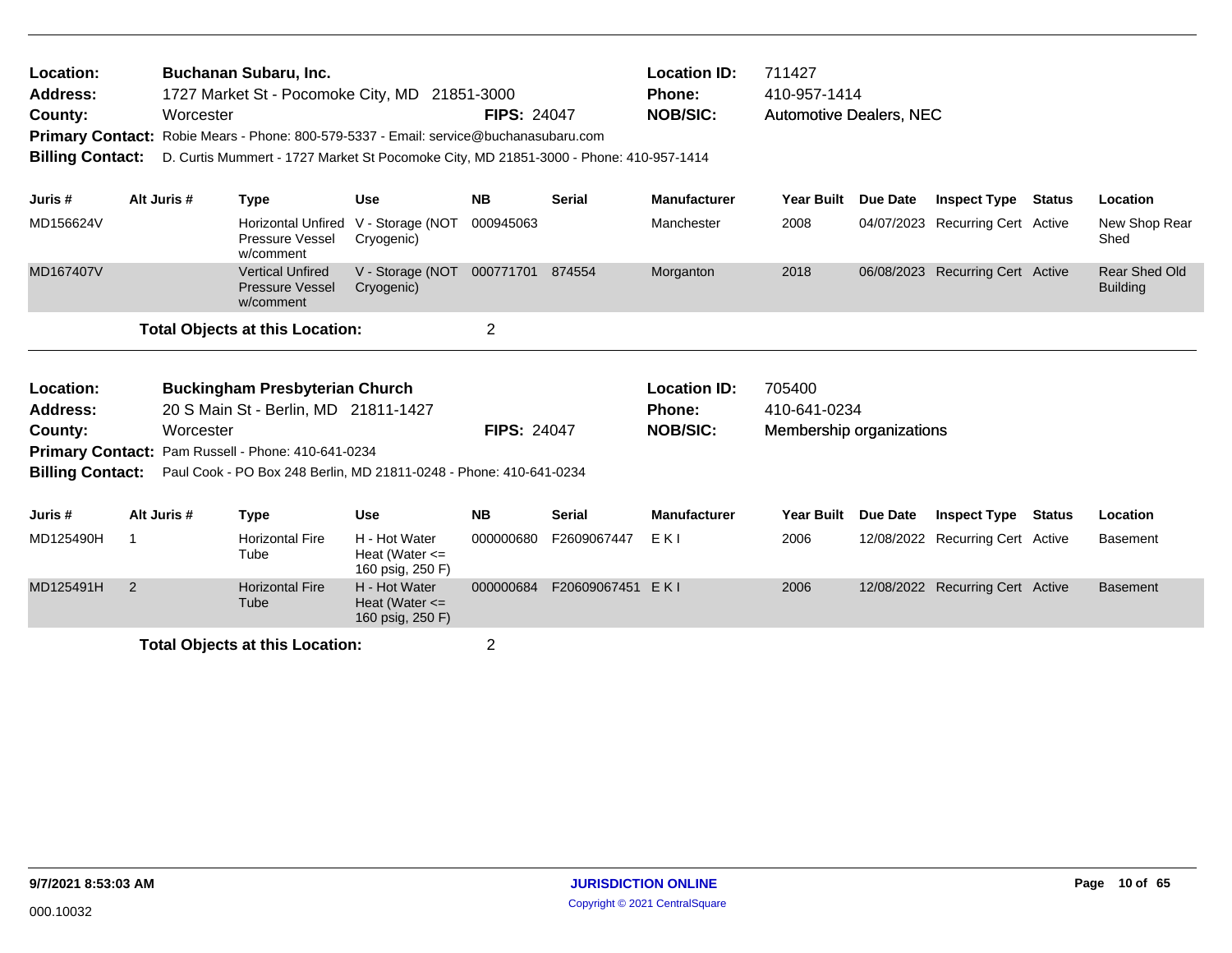| Location:<br>Address:                     |                                                | <b>Bull on the Beach (Arc3)</b> |                                                                                             |                                                         |                     | <b>Location ID:</b>                                                  | 3884575                          |                                         |                 |                                  |        |                        |
|-------------------------------------------|------------------------------------------------|---------------------------------|---------------------------------------------------------------------------------------------|---------------------------------------------------------|---------------------|----------------------------------------------------------------------|----------------------------------|-----------------------------------------|-----------------|----------------------------------|--------|------------------------|
| County:                                   |                                                | Worcester                       | 207 Atlantic Ave - Ocean City, MD 21842-4161                                                |                                                         | <b>FIPS: 24047</b>  |                                                                      | <b>Phone:</b><br><b>NOB/SIC:</b> | <b>Eating and Drinking Places</b>       |                 |                                  |        |                        |
| Primary Contact: Bull on the Beach (Arc3) |                                                |                                 |                                                                                             |                                                         |                     |                                                                      |                                  |                                         |                 |                                  |        |                        |
| <b>Billing Contact:</b>                   |                                                |                                 | Matt Ellen - PO Box 26269 Richmond, VA 23260-6269 - Phone: 804-644-4521                     |                                                         |                     |                                                                      |                                  |                                         |                 |                                  |        |                        |
| Juris #                                   |                                                | Alt Juris #                     | <b>Type</b>                                                                                 | <b>Use</b>                                              | <b>NB</b>           | <b>Serial</b>                                                        | <b>Manufacturer</b>              | <b>Year Built</b>                       | Due Date        | <b>Inspect Type</b>              | Status | Location               |
| MD161074V                                 |                                                |                                 | <b>Vertical Unfired</b><br>Pressure Vessel<br>w/comment                                     | V - Storage (NOT<br>Cryogenic)                          | 000138764           | CGAS2E249                                                            | <b>CHART</b>                     | 2002                                    |                 | 06/05/2022 Recurring Cert Active |        | Outside                |
|                                           |                                                |                                 | <b>Total Objects at this Location:</b>                                                      |                                                         | 1                   |                                                                      |                                  |                                         |                 |                                  |        |                        |
| Location:                                 |                                                |                                 | <b>Capri Condominiums</b>                                                                   |                                                         |                     |                                                                      | <b>Location ID:</b>              | 705926                                  |                 |                                  |        |                        |
| <b>Address:</b>                           |                                                |                                 | 11000 Coastal Hwy - Ocean City, MD 21842-2557                                               |                                                         |                     |                                                                      | Phone:                           |                                         |                 |                                  |        |                        |
| County:                                   |                                                | Worcester                       |                                                                                             |                                                         | <b>FIPS: 24047</b>  |                                                                      | <b>NOB/SIC:</b>                  | <b>Operators of Apartment Buildings</b> |                 |                                  |        |                        |
| <b>Primary Contact:</b>                   |                                                |                                 | Capri Condominiums - Phone: 410-524-1331                                                    |                                                         |                     |                                                                      |                                  |                                         |                 |                                  |        |                        |
| <b>Billing Contact:</b>                   |                                                |                                 | - 11000 Coastal Hwy Ocean City, MD 21842-2557 - Phone: 410-524-1331                         |                                                         |                     |                                                                      |                                  |                                         |                 |                                  |        |                        |
| Juris#                                    | Alt Juris #<br><b>NB</b><br><b>Use</b><br>Type |                                 |                                                                                             | <b>Serial</b>                                           | <b>Manufacturer</b> | Year Built                                                           | <b>Due Date</b>                  | <b>Inspect Type Status</b>              |                 | Location                         |        |                        |
| MD150150H                                 | #1                                             |                                 | <b>Water Tube</b><br>Coiled (NOT<br>Flueless Hi<br>Efficiency)                              | H - Hot Water<br>Heat (Water $\leq$<br>160 psig, 250 F) | 000286851           |                                                                      | Lochinvar                        | 2013                                    |                 | 05/12/2022 Recurring Cert Active |        | POOL PUMP RM           |
| MD150151H                                 | #2                                             |                                 | <b>Water Tube</b><br>Coiled (NOT<br><b>Flueless Hi</b><br>Efficiency)                       | H - Hot Water<br>Heat (Water $\leq$<br>160 psig, 250 F) | 000283465           |                                                                      | Lochinvar                        | 2013                                    |                 | 05/12/2022 Recurring Cert Active |        | POOL PUMP RM           |
|                                           |                                                |                                 | <b>Total Objects at this Location:</b>                                                      |                                                         | $\overline{2}$      |                                                                      |                                  |                                         |                 |                                  |        |                        |
| Location:<br><b>Address:</b>              |                                                |                                 | <b>Castle In The Sand Inc.</b><br>3701 Atlantic Ave - Ocean City, MD 21842-3338             |                                                         |                     |                                                                      | <b>Location ID:</b><br>Phone:    | 706238                                  |                 |                                  |        |                        |
| County:                                   | Worcester                                      |                                 |                                                                                             |                                                         |                     | <b>FIPS: 24047</b><br><b>NOB/SIC:</b><br>Rooming and Boarding Houses |                                  |                                         |                 |                                  |        |                        |
|                                           |                                                |                                 | <b>Primary Contact:</b> Jim Parkinson - Phone: 410-289-3955                                 |                                                         |                     |                                                                      |                                  |                                         |                 |                                  |        |                        |
|                                           |                                                |                                 | Billing Contact: Jim Parkinson - PO Box 190 Ocean City, MD 21843-0190 - Phone: 410-289-3955 |                                                         |                     |                                                                      |                                  |                                         |                 |                                  |        |                        |
| Juris #                                   |                                                | Alt Juris #                     | <b>Type</b>                                                                                 | Use                                                     | <b>NB</b>           | <b>Serial</b>                                                        | Manufacturer                     | <b>Year Built</b>                       | <b>Due Date</b> | <b>Inspect Type Status</b>       |        | Location               |
| MD129541H                                 |                                                |                                 | <b>Water Heater</b><br>(HLW)                                                                | H - Hot Water<br>Supply (Water <=                       | 000081276           | 96276                                                                | <b>Bradford White</b>            | 2008                                    |                 | 06/30/2022 Recurring Cert Active |        | <b>Waverly Laundry</b> |
|                                           | 9/7/2021 8:53:03 AM                            |                                 |                                                                                             |                                                         |                     |                                                                      | <b>JURISDICTION ONLINE</b>       |                                         |                 |                                  |        | Page 11 of 65          |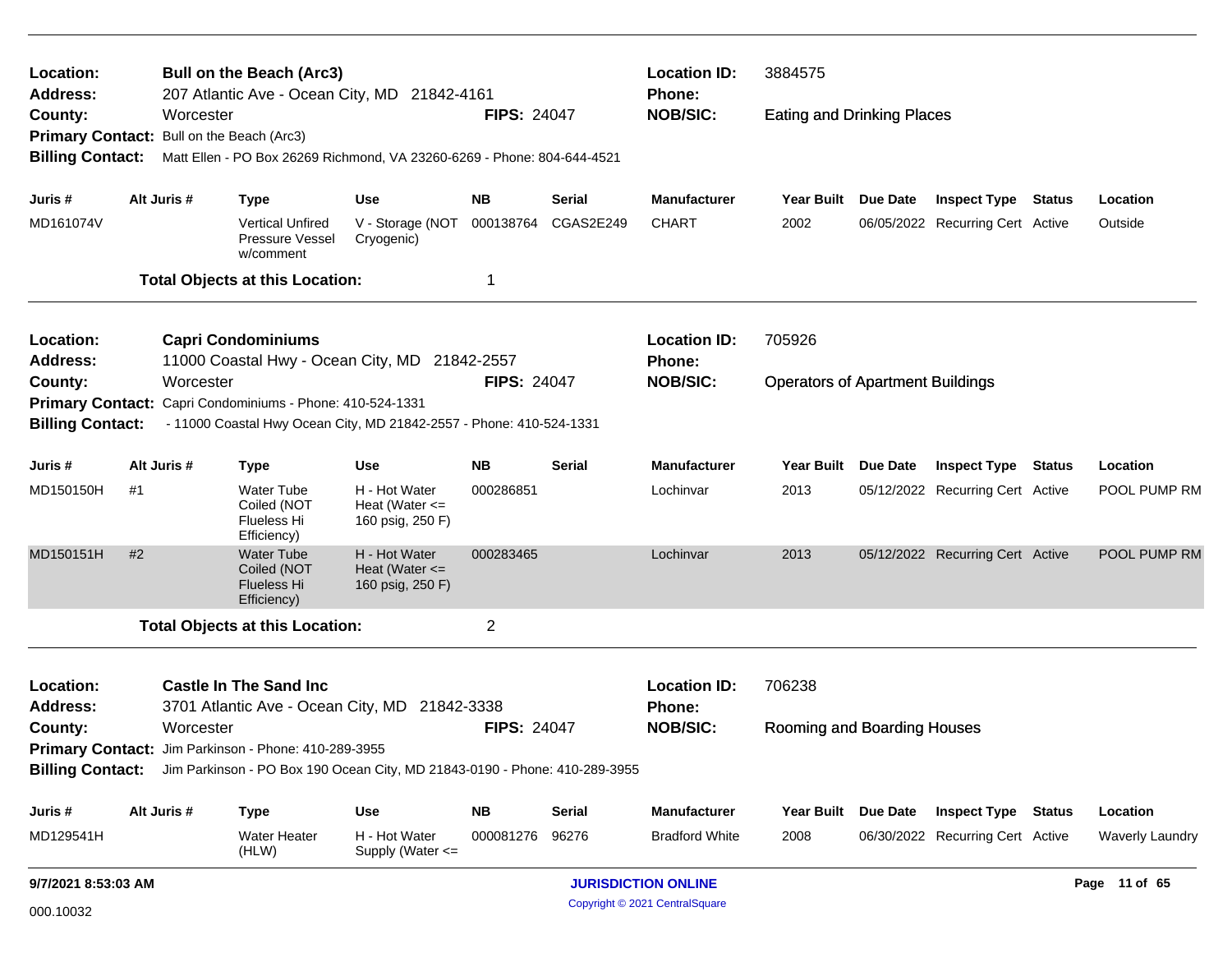| Juris #                 | Alt Juris # | <b>Type</b>                                                             | <b>Use</b><br>160 psig, 210 F)                                                              | <b>NB</b>          | <b>Serial</b> | <b>Manufacturer</b>   | Year Built Due Date                     |                 | <b>Inspect Type Status</b>       |               | Location               |
|-------------------------|-------------|-------------------------------------------------------------------------|---------------------------------------------------------------------------------------------|--------------------|---------------|-----------------------|-----------------------------------------|-----------------|----------------------------------|---------------|------------------------|
| MD129542H               |             | <b>Water Heater</b><br>(HLW)                                            | H - Hot Water<br>Supply (Water <=<br>160 psig, 210 F)                                       | 000081279          | 96279         | <b>Bradford White</b> | 2008                                    |                 | 06/30/2022 Recurring Cert Active |               | <b>Waverly Laundry</b> |
|                         |             | <b>Total Objects at this Location:</b>                                  |                                                                                             | $\overline{c}$     |               |                       |                                         |                 |                                  |               |                        |
| Location:               |             | <b>Century 1 Condominiums</b>                                           |                                                                                             |                    |               | <b>Location ID:</b>   | 706461                                  |                 |                                  |               |                        |
| <b>Address:</b>         |             | 9900 Coastal Hwy - Ocean City, MD 21842-2658                            |                                                                                             |                    |               | Phone:                | 410-524-5445                            |                 |                                  |               |                        |
| County:                 | Worcester   |                                                                         |                                                                                             | <b>FIPS: 24047</b> |               | <b>NOB/SIC:</b>       | <b>Operators of Apartment Buildings</b> |                 |                                  |               |                        |
| <b>Primary Contact:</b> |             | Century 1 Condominiums - Phone: 410-524-5445                            |                                                                                             |                    |               |                       |                                         |                 |                                  |               |                        |
| <b>Billing Contact:</b> |             | - 9900 Coastal Hwy Ocean City, MD 21842-2658 - Phone: 410-524-5445      |                                                                                             |                    |               |                       |                                         |                 |                                  |               |                        |
| Juris #                 | Alt Juris # | <b>Type</b>                                                             | <b>Use</b>                                                                                  | <b>NB</b>          | <b>Serial</b> | <b>Manufacturer</b>   | Year Built Due Date                     |                 | <b>Inspect Type Status</b>       |               | Location               |
| MD161047H               |             | <b>Horizontal Water</b><br>Tube                                         | H - Heating-Other<br>w/comment (Stm<br>$\le$ 15 psig or<br>Water $\leq$ 160<br>psig, 250 F) | 000456823          | 1712456823    | Raypak                | 2017                                    |                 | 09/16/2022 Recurring Cert Active |               | Pool Bsmt              |
|                         |             | <b>Total Objects at this Location:</b>                                  |                                                                                             | 1                  |               |                       |                                         |                 |                                  |               |                        |
| Location:               |             | <b>Chick-Fil-A (Arc3)</b>                                               |                                                                                             |                    |               | <b>Location ID:</b>   | 3884576                                 |                 |                                  |               |                        |
| <b>Address:</b>         |             | 12901 Ocean Gtwy - Ocean City, MD 21842-9505                            |                                                                                             |                    |               | Phone:                |                                         |                 |                                  |               |                        |
| County:                 | Worcester   |                                                                         |                                                                                             | <b>FIPS: 24047</b> |               | <b>NOB/SIC:</b>       | <b>Eating and Drinking Places</b>       |                 |                                  |               |                        |
|                         |             | Primary Contact: Matt Ellen - Phone: 804-644-4521                       |                                                                                             |                    |               |                       |                                         |                 |                                  |               |                        |
| <b>Billing Contact:</b> |             | Matt Ellen - PO Box 26269 Richmond, VA 23260-6269 - Phone: 804-644-4521 |                                                                                             |                    |               |                       |                                         |                 |                                  |               |                        |
| Juris #                 | Alt Juris # | <b>Type</b>                                                             | <b>Use</b>                                                                                  | <b>NB</b>          | <b>Serial</b> | <b>Manufacturer</b>   | <b>Year Built</b>                       | <b>Due Date</b> | <b>Inspect Type</b>              | <b>Status</b> | Location               |
| MD159955V               |             | <b>Vertical Unfired</b><br><b>Pressure Vessel</b><br>w/comment          | V - Storage (NOT<br>Cryogenic)                                                              | 000230441          | 31208011      | <b>CHART</b>          | 2017                                    |                 | 06/05/2022 Recurring Cert Active |               | <b>Outside Closet</b>  |
|                         |             | <b>Total Objects at this Location:</b>                                  |                                                                                             | $\mathbf 1$        |               |                       |                                         |                 |                                  |               |                        |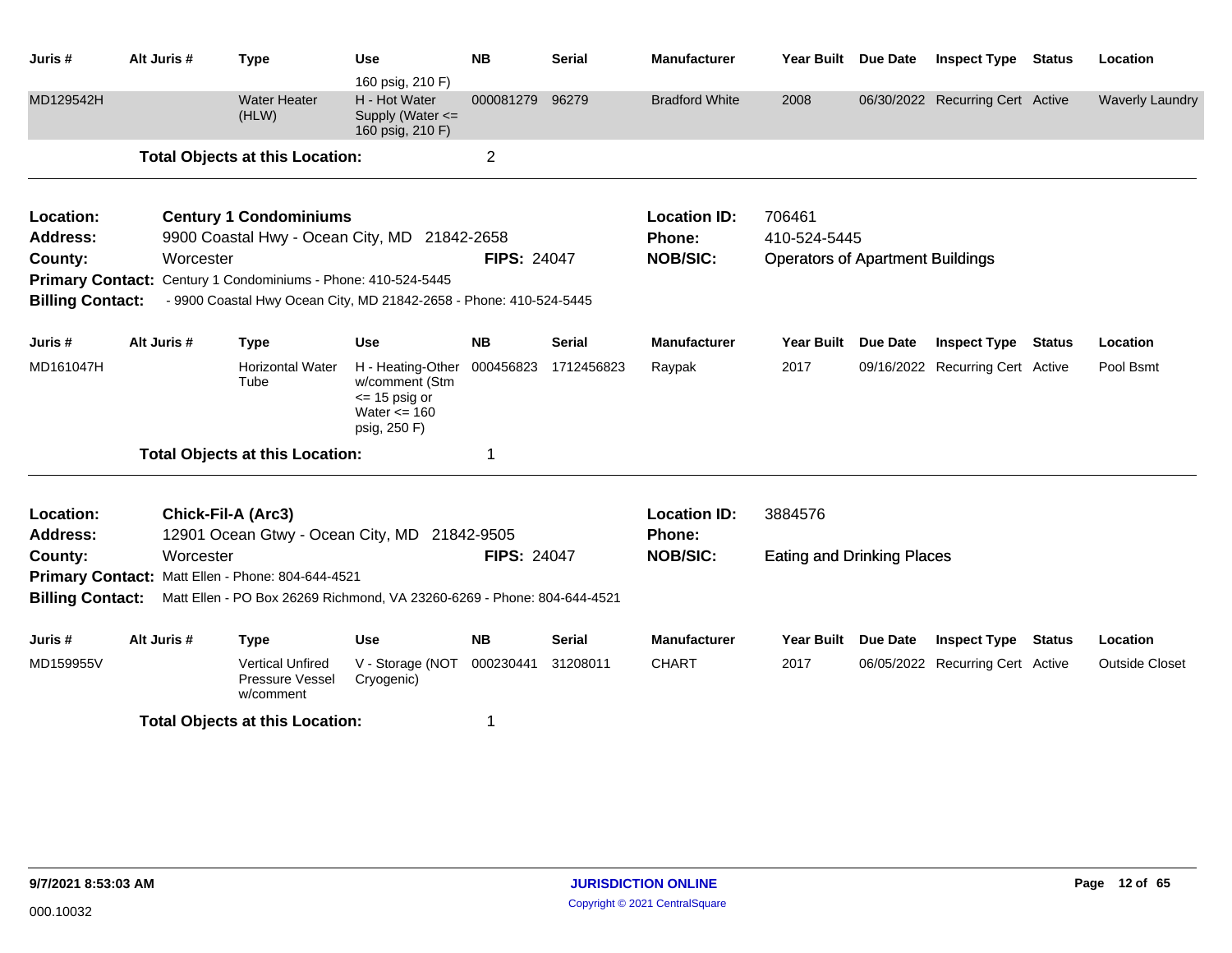| Location:<br><b>Address:</b><br>County:<br><b>Billing Contact:</b> | <b>Coconut Malorie</b><br>Worcester | 200 59th St - Ocean City, MD 21842-5321                        | Primary Contact: James Davis - Phone: 410-732-6100 - Email: jdavis@pattonhospitality.com<br>James Davis - 200 59th St Ocean City, MD 21842-5321 - Phone: 410-732-6100 - Email: jdavis@pattonhospitality.com | <b>FIPS: 24047</b> |               | <b>Location ID:</b><br><b>Phone:</b><br><b>NOB/SIC:</b> | 707473<br>410-723-6100x5920 |            | Hotels, rooming houses, camps, and other lodging places |               |                    |
|--------------------------------------------------------------------|-------------------------------------|----------------------------------------------------------------|-------------------------------------------------------------------------------------------------------------------------------------------------------------------------------------------------------------|--------------------|---------------|---------------------------------------------------------|-----------------------------|------------|---------------------------------------------------------|---------------|--------------------|
| Juris #                                                            | Alt Juris #                         | <b>Type</b>                                                    | <b>Use</b>                                                                                                                                                                                                  | <b>NB</b>          | <b>Serial</b> | <b>Manufacturer</b>                                     | <b>Year Built</b>           | Due Date   | <b>Inspect Type</b>                                     | <b>Status</b> | <b>Location</b>    |
| MD067250H                                                          | #2                                  | Water Tube<br>Coiled (NOT<br>Flueless Hi<br>Efficiency)        | H - Hot Water<br>Supply (Water $\leq$<br>160 psig, 210 F)                                                                                                                                                   | 000026347          | 66854         | <b>Bryan</b>                                            | 1989                        | 08/24/2021 | Recurring Cert Active                                   |               | Boiler Room        |
| MD067251H                                                          | #1                                  | Water Tube<br>Coiled (NOT<br><b>Flueless Hi</b><br>Efficiency) | H - Hot Water<br>Supply (Water $\leq$<br>160 psig, 210 F)                                                                                                                                                   | 000026346          | 66853         | <b>Bryan</b>                                            | 1989                        | 08/24/2021 | <b>Recurring Cert Active</b>                            |               | Boiler Room        |
| MD126264V                                                          | Chiller                             | Heat Exchanger -<br>Shell and Tube                             | V - Process-Heat<br>Transfer-Other<br>w/comment                                                                                                                                                             | 000131061          | 131061        | Trane                                                   | 2005                        | 08/24/2021 | Recurring Cert Active                                   |               | <b>Boiler Room</b> |

| Location:       | <b>Colas Branscome</b>                                                                                                                                 |                    | <b>Location ID:</b> | 714405                                                    |
|-----------------|--------------------------------------------------------------------------------------------------------------------------------------------------------|--------------------|---------------------|-----------------------------------------------------------|
| <b>Address:</b> | 223 Ocean Hwy - Pocomoke City, MD 21851-3003                                                                                                           |                    | <b>Phone:</b>       | 410-957-2931                                              |
| County:         | Worcester                                                                                                                                              | <b>FIPS: 24047</b> | <b>NOB/SIC:</b>     | Highway and Street Construction, Except Elevated Highways |
|                 | Primary Contact: Jay Lipscomb - Phone: 757-229-2504 - Cell: 757-592-1640 - Email: lipscombj@branscome.com                                              |                    |                     |                                                           |
|                 | Billing Contact: Jay Lipscomb - 432 McLaws Cir Williamsburg, VA 23185-5646 - Phone: 757-229-2504 - Cell: 757-592-1640 - Email: lipscombj@branscome.com |                    |                     |                                                           |

MD163374V Horizontal Unfired V - Storage (NOT 000002417 1111045 Alfa Laval 2011 08/29/2021

MD163375V Horizontal Unfired V - Storage (NOT 00002416 1111044 Alfa Laval 2011 08/20/2021

Pressure Vessel w/comment

w/comment

Pressure Vessel Cryogenic)

**Total Objects at this Location:** 5

Cryogenic)

| Juris #   | Alt Juris # | Type                                                                | Use                            | <b>NB</b> | <b>Serial</b> | <b>Manufacturer</b> | <b>Year Built</b> | Due Date | <b>Inspect Type</b>              | Status | Location    |
|-----------|-------------|---------------------------------------------------------------------|--------------------------------|-----------|---------------|---------------------|-------------------|----------|----------------------------------|--------|-------------|
| MD095209V |             | Horizontal Unfired V - Storage (NOT<br>Pressure Vessel<br>w/comment | Cryogenic)                     | 000149969 |               | Manchester          | 1987              |          | 02/03/2022 Recurring Cert Active |        | Yard        |
| MD105925V |             | <b>Vertical Unfired</b><br><b>Pressure Vessel</b><br>w/comment      | V - Storage (NOT<br>Cryogenic) | 000115385 |               | Manchester          | 1984              |          | 02/03/2022 Recurring Cert Active |        | Baghouse    |
| MD164822V |             | Horizontal Unfired V - Storage (NOT<br>Pressure Vessel<br>w/comment | Cryogenic)                     | 000769160 |               | Silvan              | 2014              |          | 01/22/2022 Recurring Cert Active |        | Top of silo |

Alfa Laval 2011 08/29/2021 Recurring Cert Active Equipment room

Alfa Laval 2011 08/20/2021 Recurring Cert Active Equipment Rm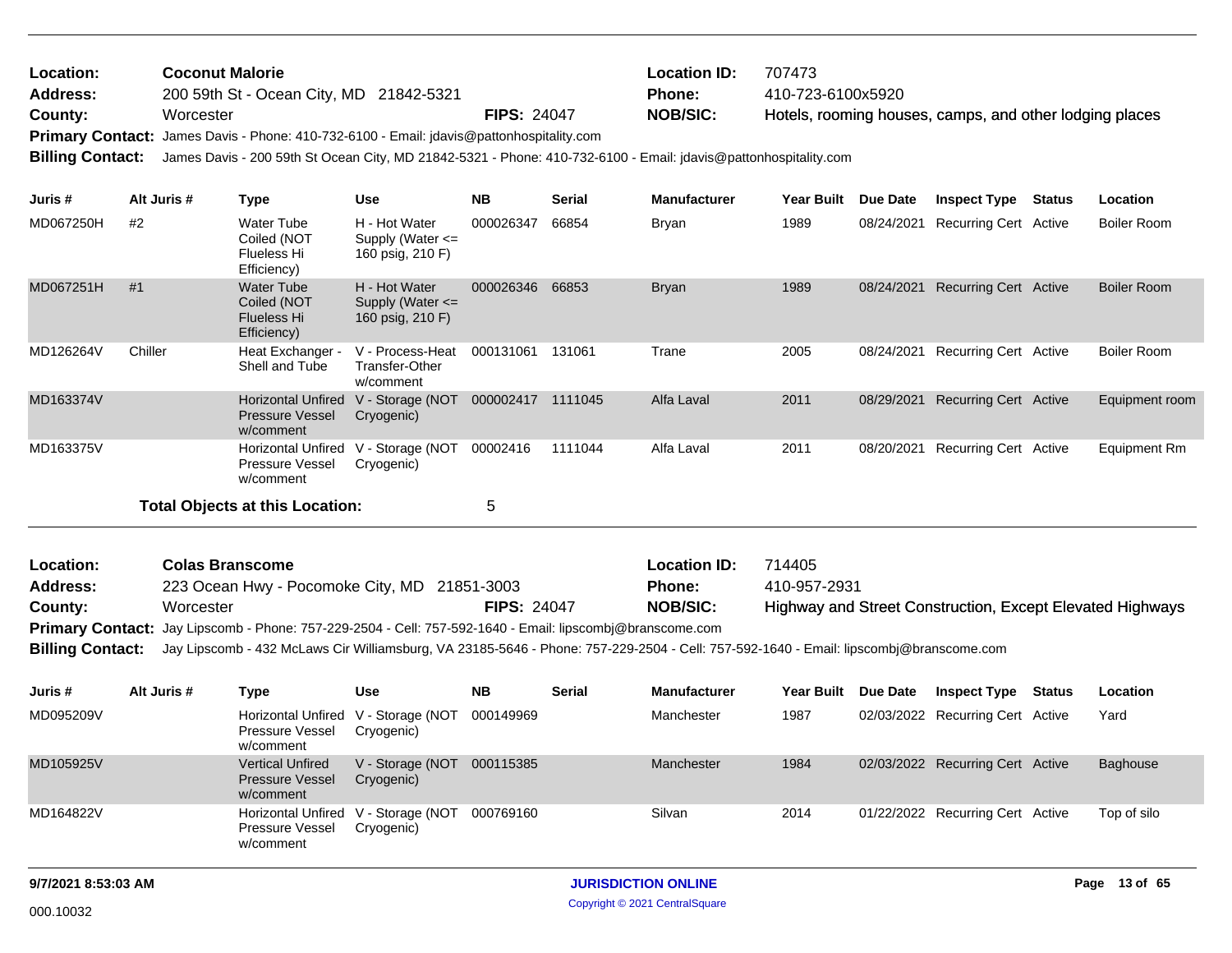| Location:<br>Address:<br>County:<br><b>Billing Contact:</b> |                                                                                                                                        | <b>Cork Bar (Roberts)</b><br>Worcester | 3 Wicomico St - Ocean City, MD 21842-4228                             |                                                           | <b>FIPS: 24047</b> |               | <b>Location ID:</b><br>Phone:<br><b>NOB/SIC:</b><br>Primary Contact: Roberts Oxygen Company (MD) - Phone: 240-493-8405 - Cell: 301-252-0742 - Email: DFranovich@RobertsOxygen.com<br>Bulk Tank Service Dept. - PO Box 5507 Rockville, MD 20855-0507 - Phone: 240-493-8405 - Cell: 301-252-0742 - Email: DFranovich@RobertsOxygen.com | 3686275<br>410-289-6921<br><b>Eating and Drinking Places</b> |                                  |               |                      |
|-------------------------------------------------------------|----------------------------------------------------------------------------------------------------------------------------------------|----------------------------------------|-----------------------------------------------------------------------|-----------------------------------------------------------|--------------------|---------------|--------------------------------------------------------------------------------------------------------------------------------------------------------------------------------------------------------------------------------------------------------------------------------------------------------------------------------------|--------------------------------------------------------------|----------------------------------|---------------|----------------------|
| Juris #                                                     | Alt Juris #                                                                                                                            |                                        | <b>Type</b>                                                           | <b>Use</b>                                                | <b>NB</b>          | <b>Serial</b> | <b>Manufacturer</b>                                                                                                                                                                                                                                                                                                                  | Year Built Due Date                                          | <b>Inspect Type Status</b>       |               | Location             |
| MD161165V                                                   |                                                                                                                                        |                                        | <b>Vertical Unfired</b><br>Pressure Vessel<br>w/comment               | V - Storage (NOT<br>Cryogenic)                            | 000004876          | 468-098-FJ    | Taylor-Wharton                                                                                                                                                                                                                                                                                                                       | 1990                                                         | 10/24/2022 Recurring Cert Active |               | Men's Room<br>Closet |
|                                                             |                                                                                                                                        |                                        | <b>Total Objects at this Location:</b>                                |                                                           | 1                  |               |                                                                                                                                                                                                                                                                                                                                      |                                                              |                                  |               |                      |
| Location:<br>Address:<br>County:<br><b>Billing Contact:</b> | <b>Courtyard Marriott</b><br>2 15th St - Ocean City, MD 21842-4495<br>Worcester<br>Primary Contact: Doug Balster - Phone: 410 289 5008 |                                        |                                                                       |                                                           | <b>FIPS: 24047</b> |               | <b>Location ID:</b><br><b>Phone:</b><br><b>NOB/SIC:</b>                                                                                                                                                                                                                                                                              | 2606958<br>410-289-5008<br><b>Hotels and Motels</b>          |                                  |               |                      |
| Juris #                                                     | Alt Juris #                                                                                                                            |                                        | <b>Type</b>                                                           | <b>Use</b>                                                | <b>NB</b>          | <b>Serial</b> | <b>Manufacturer</b>                                                                                                                                                                                                                                                                                                                  | Year Built Due Date                                          | <b>Inspect Type</b>              | <b>Status</b> | Location             |
| MD133559H                                                   | $\mathbf 1$                                                                                                                            |                                        | <b>Water Tube</b><br>Coiled (NOT<br>Flueless Hi<br>Efficiency)        | H - Hot Water<br>Heat (Water $\leq$<br>160 psig, 250 F)   | 000061775          |               | Lochinvar                                                                                                                                                                                                                                                                                                                            | 2008                                                         | 05/27/2023 Recurring Cert Active |               | BOILER ROOM          |
| MD133560H                                                   | 2                                                                                                                                      |                                        | <b>Water Tube</b><br>Coiled (NOT<br><b>Flueless Hi</b><br>Efficiency) | H - Hot Water<br>Heat (Water $\leq$<br>160 psig, 250 F)   | 000061801          |               | Lochinvar                                                                                                                                                                                                                                                                                                                            | 2008                                                         | 05/27/2023 Recurring Cert Active |               | <b>BOILER ROOM</b>   |
| MD133561H                                                   | 3                                                                                                                                      |                                        | <b>Water Tube</b><br>Coiled (Flueless<br>Hi Efficiency)               | H - Hot Water<br>Heat (Water $\leq$<br>160 psig, 250 F)   | 000061797          |               | Lochinvar                                                                                                                                                                                                                                                                                                                            | 2008                                                         | 05/27/2023 Recurring Cert Active |               | <b>BOILER ROOM</b>   |
| MD148096H                                                   | WH <sub>1A</sub>                                                                                                                       |                                        | <b>Water Tube</b><br>Coiled (NOT<br>Flueless Hi<br>Efficiency)        | H - Hot Water<br>Supply (Water <=<br>160 psig, 210 F)     | 000067640          |               | Lochinvar                                                                                                                                                                                                                                                                                                                            | 2008                                                         | 05/27/2023 Recurring Cert Active |               | <b>BOILER ROOM</b>   |
| MD148097H                                                   | <b>WH 1-B</b>                                                                                                                          |                                        | <b>Water Tube</b><br>Coiled (NOT<br>Flueless Hi<br>Efficiency)        | H - Hot Water<br>Supply (Water <=<br>160 psig, 210 F)     | 000067638          |               | Lochinvar                                                                                                                                                                                                                                                                                                                            | 2008                                                         | 05/27/2023 Recurring Cert Active |               | <b>BOILER ROOM</b>   |
| MD148098H                                                   | Wh <sub>2</sub>                                                                                                                        |                                        | <b>Water Tube</b><br>Coiled (NOT<br><b>Flueless Hi</b>                | H - Hot Water<br>Supply (Water $\leq$<br>160 psig, 210 F) | 000059975          |               | Lochinvar                                                                                                                                                                                                                                                                                                                            | 2008                                                         | 05/27/2023 Recurring Cert Active |               | <b>BOILER ROOM</b>   |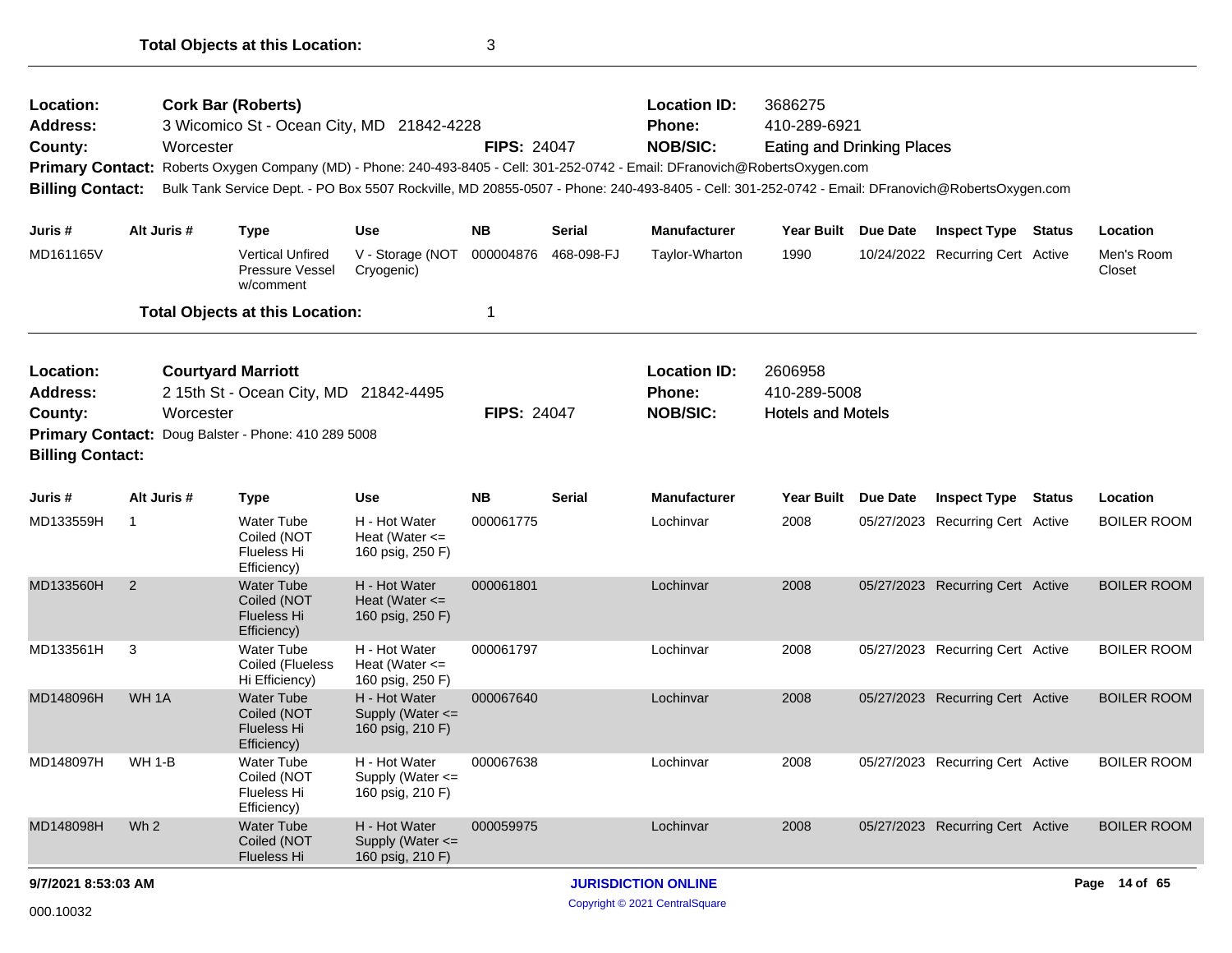| Juris #                 | Alt Juris #        | <b>Type</b>                                                           | <b>Use</b>                                                              | <b>NB</b>           | <b>Serial</b> | <b>Manufacturer</b>   | Year Built Due Date        |          | <b>Inspect Type Status</b>       |               | Location           |
|-------------------------|--------------------|-----------------------------------------------------------------------|-------------------------------------------------------------------------|---------------------|---------------|-----------------------|----------------------------|----------|----------------------------------|---------------|--------------------|
|                         |                    | Efficiency)                                                           |                                                                         |                     |               |                       |                            |          |                                  |               |                    |
| MD148099H               | WH <sub>3</sub>    | <b>Water Tube</b><br>Coiled (NOT<br><b>Flueless Hi</b><br>Efficiency) | H - Hot Water<br>Supply (Water $\leq$<br>160 psig, 210 F)               | 000059977           |               | Lochinvar             | 2008                       |          | 05/27/2023 Recurring Cert Active |               | <b>BOILER ROOM</b> |
| MD169272V               |                    | <b>Vertical Unfired</b><br><b>Pressure Vessel</b><br>w/comment        | V - Storage (NOT 000034742 E0834742<br>Cryogenic)                       |                     |               | Lochinvar             | 2008                       |          | 04/08/2023 Recurring Cert Active |               | <b>BLRM</b>        |
| MD169273V               |                    | <b>Vertical Unfired</b><br>Pressure Vessel<br>w/comment               | V - Storage (NOT<br>Cryogenic)                                          | 000347744 E08347744 |               | Lochinvar             | 2008                       |          | 04/23/2023 Recurring Cert Active |               | <b>Boiler Room</b> |
| MD169274V               |                    | <b>Vertical Unfired</b><br><b>Pressure Vessel</b><br>w/comment        | V - Storage (NOT 000123151 138151<br>Cryogenic)                         |                     |               | <b>Bradford White</b> | 2017                       |          | 04/08/2023 Recurring Cert Active |               | <b>BLRM</b>        |
| MD169275V               |                    | <b>Vertical Unfired</b><br>Pressure Vessel<br>w/comment               | V - Storage (NOT<br>Cryogenic)                                          | 000123479           | 138479        | <b>Bradford White</b> | 2017                       |          | 04/08/2023 Recurring Cert Active |               | <b>BLRM</b>        |
|                         |                    | <b>Total Objects at this Location:</b>                                |                                                                         | 11                  |               |                       |                            |          |                                  |               |                    |
| Location:               |                    | <b>Cowboy Coast Arc3)</b>                                             |                                                                         |                     |               | <b>Location ID:</b>   | 3884577                    |          |                                  |               |                    |
| <b>Address:</b>         |                    | 1706 Philadelphia Ave - Ocean City, MD                                |                                                                         | 21842-3653          |               | <b>Phone:</b>         |                            |          |                                  |               |                    |
| County:                 | Worcester          |                                                                       |                                                                         | <b>FIPS: 24047</b>  |               | <b>NOB/SIC:</b>       | Eating and Drinking Places |          |                                  |               |                    |
| <b>Primary Contact:</b> | Cowboy Coast Arc3) |                                                                       |                                                                         |                     |               |                       |                            |          |                                  |               |                    |
| <b>Billing Contact:</b> |                    |                                                                       | Matt Ellen - PO Box 26269 Richmond, VA 23260-6269 - Phone: 804-644-4521 |                     |               |                       |                            |          |                                  |               |                    |
| Juris #                 | Alt Juris #        | <b>Type</b>                                                           | <b>Use</b>                                                              | <b>NB</b>           | <b>Serial</b> | <b>Manufacturer</b>   | Year Built                 | Due Date | <b>Inspect Type</b>              | <b>Status</b> | Location           |
| MD159951V               |                    | <b>Vertical Unfired</b><br>Pressure Vessel<br>w/comment               | V - Storage (NOT<br>Cryogenic)                                          | 000248622           | 31321103      | <b>CHART</b>          | 2013                       |          | 06/05/2022 Recurring Cert Active |               | Outside            |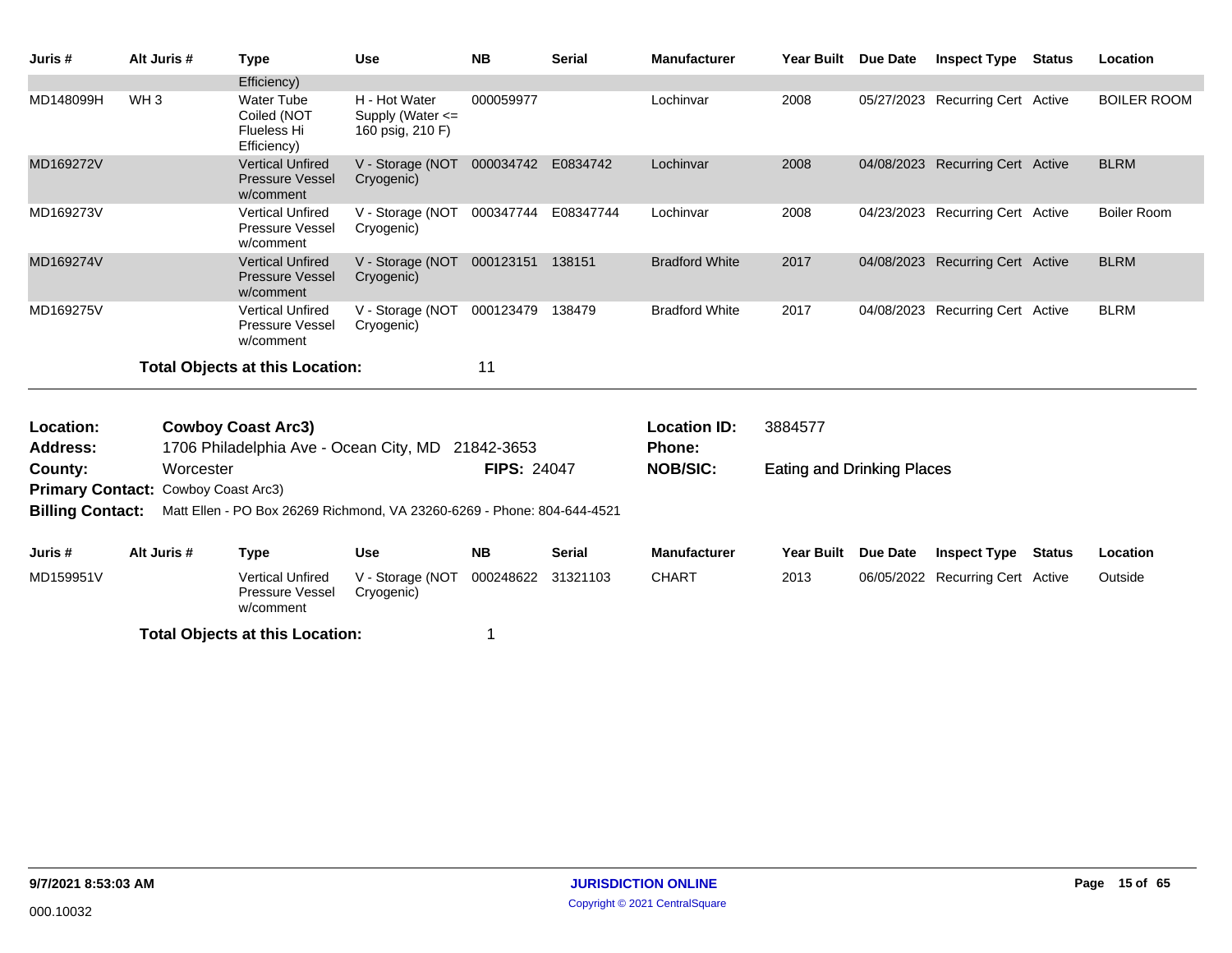| Location:<br>Address:<br>County:<br><b>Primary Contact:</b><br><b>Billing Contact:</b> |       | Worcester          | Crab Alley (Arc3)<br>9703 Golf Course Rd - Ocean City, MD 21842-9686<br>Phillip Houck - Phone: 410-213-2555 off./ 410-213-7800 |                                                | <b>FIPS: 24047</b>     |            | <b>Location ID:</b><br>708201<br>410-213-7800<br>Phone:<br><b>NOB/SIC:</b><br>Eating and drinking places<br>Phillip Houck - 12507 Sunset Ave Ocean City, MD 21842-9294 - Phone: 410-213-2555 off./ 410-213-7800 |                                   |          |                                  |  |                     |
|----------------------------------------------------------------------------------------|-------|--------------------|--------------------------------------------------------------------------------------------------------------------------------|------------------------------------------------|------------------------|------------|-----------------------------------------------------------------------------------------------------------------------------------------------------------------------------------------------------------------|-----------------------------------|----------|----------------------------------|--|---------------------|
| Juris #                                                                                |       | Alt Juris #        | <b>Type</b>                                                                                                                    | <b>Use</b>                                     | <b>NB</b>              | Serial     | <b>Manufacturer</b>                                                                                                                                                                                             | Year Built Due Date               |          | <b>Inspect Type Status</b>       |  | Location            |
| MD161030V                                                                              |       |                    | <b>Vertical Unfired</b><br>Pressure Vessel<br>w/comment                                                                        | V - Storage<br>(Cryogenic)                     | 000139919              | CGAS02F151 | <b>CHART</b>                                                                                                                                                                                                    | 2002                              |          | 05/22/2022 Recurring Cert Active |  | Outside rear        |
|                                                                                        |       |                    | <b>Total Objects at this Location:</b>                                                                                         |                                                | 1                      |            |                                                                                                                                                                                                                 |                                   |          |                                  |  |                     |
| Location:<br><b>Address:</b>                                                           |       | <b>Crab Stop</b>   | 1511 Philadelphia Ave - Ocean City, MD 21842-3648                                                                              |                                                |                        |            | <b>Location ID:</b><br><b>Phone:</b>                                                                                                                                                                            | 2967232                           |          |                                  |  |                     |
| County:                                                                                |       | Worcester          | Primary Contact: Al Catrino - Phone: 410-289-3020 - Cell: 410-430-6881                                                         |                                                | <b>FIPS: 24047</b>     |            | <b>NOB/SIC:</b>                                                                                                                                                                                                 | <b>Eating and Drinking Places</b> |          |                                  |  |                     |
|                                                                                        |       |                    | Billing Contact: Al Catrino - 1511 Philadelphia Ave Ocean City, MD 21842-3648 - Phone: 410-289-3020 - Cell: 410-430-6881       |                                                |                        |            |                                                                                                                                                                                                                 |                                   |          |                                  |  |                     |
| Juris #                                                                                |       | Alt Juris #        | <b>Type</b>                                                                                                                    | <b>Use</b>                                     | <b>NB</b>              | Serial     | <b>Manufacturer</b>                                                                                                                                                                                             | Year Built                        | Due Date | <b>Inspect Type Status</b>       |  | Location            |
| MD138399H                                                                              |       |                    | Cast Iron                                                                                                                      | H - Heating-<br>Cooking (Steam<br>$= 15$ psig) | <b>CI</b>              |            | Columbia                                                                                                                                                                                                        | 2002                              |          | 10/13/2021 Recurring Cert Active |  | Kitchen             |
|                                                                                        |       |                    | <b>Total Objects at this Location:</b>                                                                                         |                                                | 1                      |            |                                                                                                                                                                                                                 |                                   |          |                                  |  |                     |
| Location:<br>Address:                                                                  |       | <b>Crabs To Go</b> | 11247 Ocean Gtwy - Berlin, MD 21811-2547                                                                                       |                                                |                        |            | <b>Location ID:</b><br><b>Phone:</b>                                                                                                                                                                            | 708213                            |          |                                  |  |                     |
| County:                                                                                |       | Worcester          |                                                                                                                                |                                                | <b>FIPS: 24047</b>     |            | <b>NOB/SIC:</b>                                                                                                                                                                                                 | <b>Eating and Drinking Places</b> |          |                                  |  |                     |
| <b>Billing Contact:</b>                                                                |       |                    | Primary Contact: Dan Parker - Phone: 443 880 5251<br>Dan Parker - 11247 Ocean Gtwy Berlin, MD 21811-2547 - Phone: 443 880 5251 |                                                |                        |            |                                                                                                                                                                                                                 |                                   |          |                                  |  |                     |
| Juris #                                                                                |       | Alt Juris #        | <b>Type</b>                                                                                                                    | Use                                            | <b>NB</b>              | Serial     | <b>Manufacturer</b>                                                                                                                                                                                             | Year Built Due Date               |          | <b>Inspect Type Status</b>       |  | Location            |
| MD112749H                                                                              | 11247 |                    | Cast Iron                                                                                                                      | H - Heating-<br>Cooking (Steam<br>$= 15$ psig) | CI.                    |            | Utica                                                                                                                                                                                                           | 2002                              |          | 08/18/2023 Recurring Cert Active |  | <b>OUTSIDE SHED</b> |
| MD159995H                                                                              |       |                    | Cast Iron                                                                                                                      | H - Heating-<br>Cooking (Steam<br>$= 15$ psig) | $\mathsf{C}\mathsf{I}$ | 191700150S | Columbia                                                                                                                                                                                                        | 2017                              |          | 08/01/2023 Recurring Cert Active |  | <b>OUTSIDE SHED</b> |
| 9/7/2021 8:53:03 AM                                                                    |       |                    |                                                                                                                                |                                                |                        |            | <b>JURISDICTION ONLINE</b>                                                                                                                                                                                      |                                   |          |                                  |  | Page 16 of 65       |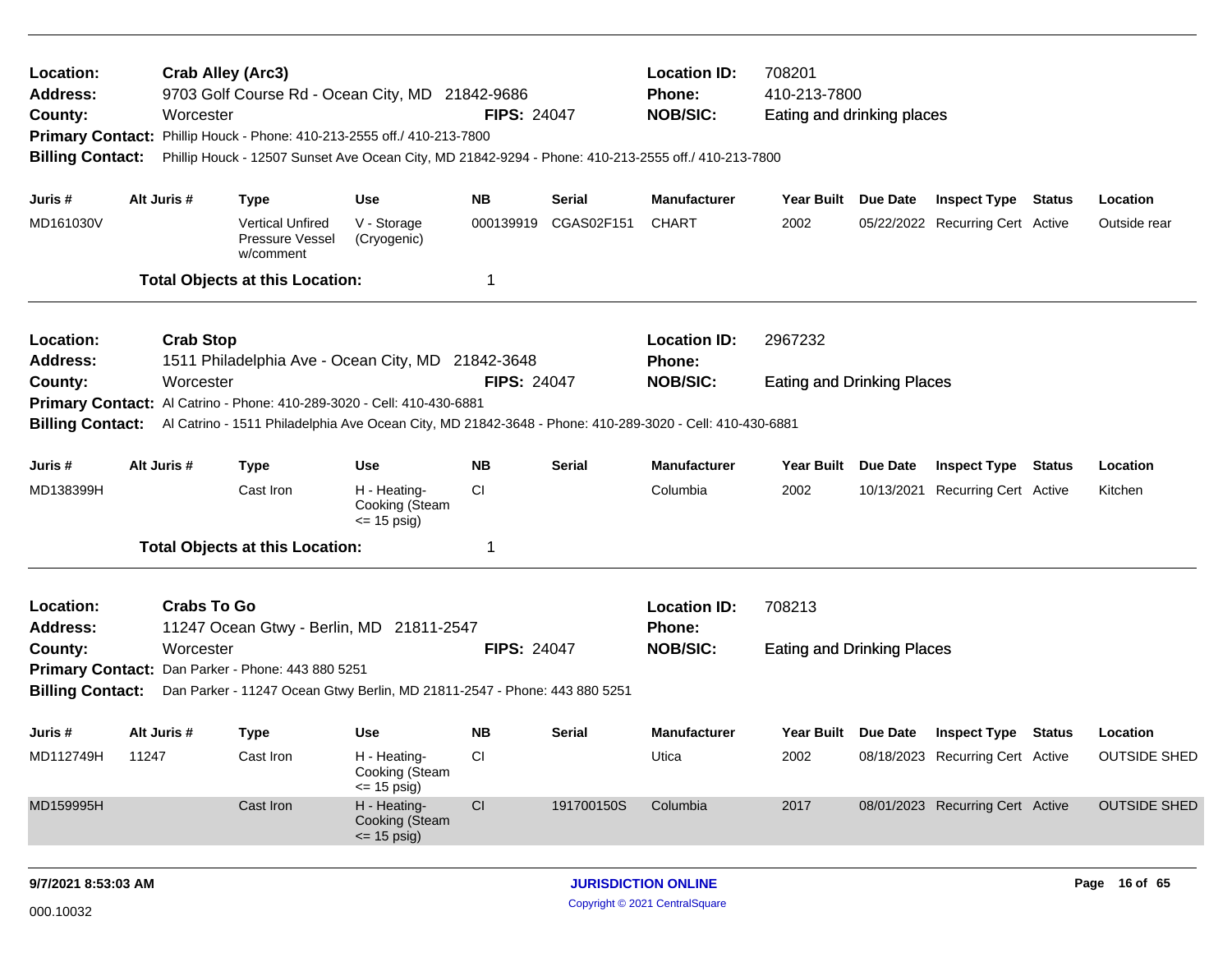| Location:<br><b>Address:</b><br>County:<br><b>Billing Contact:</b> |                                                                                                                                       | <b>Crossway Church</b><br>Worcester |                                                                | 11811 Ocean Gtwy - Ocean City, MD 21842-9529<br>Primary Contact: Crossway Church - Phone: 410-213-0821 - Cell: 443-880-5431 | Phone:<br><b>FIPS: 24047</b><br>- 11811 Ocean Gtwy Ocean City, MD 21842-9529 - Phone: 410-213-0821 - Cell: 443-880-5431 |                      |                                                         | <b>Location ID:</b><br>2978035<br>410-213-4211<br><b>NOB/SIC:</b><br><b>Religious Organizations</b> |            |                                       |        |                   |
|--------------------------------------------------------------------|---------------------------------------------------------------------------------------------------------------------------------------|-------------------------------------|----------------------------------------------------------------|-----------------------------------------------------------------------------------------------------------------------------|-------------------------------------------------------------------------------------------------------------------------|----------------------|---------------------------------------------------------|-----------------------------------------------------------------------------------------------------|------------|---------------------------------------|--------|-------------------|
| Juris #                                                            |                                                                                                                                       | Alt Juris #                         | <b>Type</b>                                                    | <b>Use</b>                                                                                                                  | <b>NB</b>                                                                                                               | <b>Serial</b>        | <b>Manufacturer</b>                                     | <b>Year Built</b>                                                                                   | Due Date   | <b>Inspect Type Status</b>            |        | Location          |
| MD139589H                                                          |                                                                                                                                       |                                     | <b>Water Tube</b><br>Coiled (Flueless<br>Hi Efficiency)        | H - Hot Water<br>Heat (Water $\leq$<br>160 psig, 250 F)                                                                     | 000019649                                                                                                               | f11109112295         | <b>Energy Kinetics</b>                                  | 2011                                                                                                | 08/12/2021 | <b>Recurring Cert Active</b>          |        | Boiler Rm         |
| MD139903H                                                          |                                                                                                                                       |                                     | Cast Iron                                                      | H - Hot Water<br>Heat (Water $\leq$<br>160 psig, 250 F)                                                                     | <b>CI</b>                                                                                                               | $285 -$<br>000005982 | Valiant                                                 | 1982                                                                                                | 08/12/2021 | <b>Recurring Cert Active</b>          |        | BLRM <sub>2</sub> |
|                                                                    |                                                                                                                                       |                                     | <b>Total Objects at this Location:</b>                         |                                                                                                                             | $\mathbf 2$                                                                                                             |                      |                                                         |                                                                                                     |            |                                       |        |                   |
| Location:<br><b>Address:</b><br>County:                            | DE Lazy Lizard OC (Arc3)<br>302 1st St - Ocean City, MD 21842-4008<br>Worcester<br>Primary Contact: Sean Nugent - Phone: 410-251-8409 |                                     |                                                                |                                                                                                                             | <b>FIPS: 24047</b>                                                                                                      |                      | <b>Location ID:</b><br><b>Phone:</b><br><b>NOB/SIC:</b> | 3692866<br>410-289-1122                                                                             |            | Drinking Places (Alcoholic Beverages) |        |                   |
| <b>Billing Contact:</b>                                            |                                                                                                                                       |                                     |                                                                | Stephen Carullo - 302 1st St Ocean City, MD 21842-4008 - Phone: 410-289-1122                                                |                                                                                                                         |                      |                                                         |                                                                                                     |            |                                       |        |                   |
| Juris #                                                            |                                                                                                                                       | Alt Juris #                         | <b>Type</b>                                                    | <b>Use</b>                                                                                                                  | <b>NB</b>                                                                                                               | <b>Serial</b>        | <b>Manufacturer</b>                                     | <b>Year Built</b>                                                                                   | Due Date   | <b>Inspect Type</b>                   | Status | Location          |
| MD153636V                                                          |                                                                                                                                       |                                     | <b>Vertical Unfired</b><br>Pressure Vessel<br>w/comment        | V - Storage<br>(Cryogenic)                                                                                                  | 000121490                                                                                                               | CGAQ00F224           | MVE Inc                                                 | 2000                                                                                                |            | 04/21/2022 Recurring Cert Active      |        | Outside           |
| MD159950V                                                          |                                                                                                                                       |                                     | <b>Vertical Unfired</b><br><b>Pressure Vessel</b><br>w/comment | V - Storage (NOT<br>Cryogenic)                                                                                              | 000112510                                                                                                               | <b>CSUM99L194</b>    | MVE Inc                                                 | 1999                                                                                                |            | 06/05/2022 Recurring Cert Active      |        | Dumpster Area     |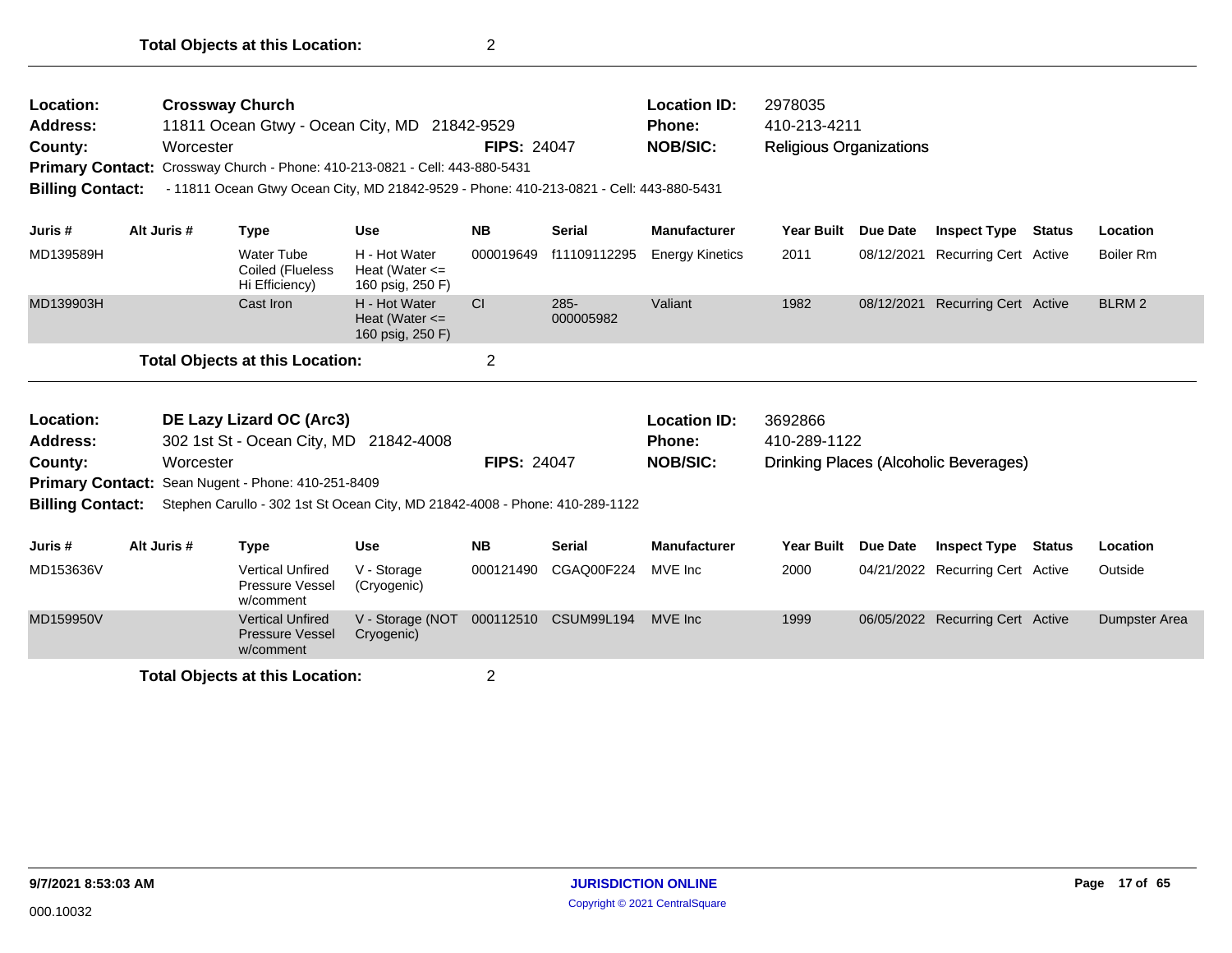| Location:<br><b>Address:</b>          |                                  |                 | <b>Dead Freddies (Arc3)</b><br>105 64th St - Ocean City, MD 21842-5203                         |                                |                    |                   | <b>Location ID:</b><br><b>Phone:</b> | 3884580                           |          |                                  |               |                        |  |
|---------------------------------------|----------------------------------|-----------------|------------------------------------------------------------------------------------------------|--------------------------------|--------------------|-------------------|--------------------------------------|-----------------------------------|----------|----------------------------------|---------------|------------------------|--|
| County:                               |                                  | Worcester       |                                                                                                |                                | <b>FIPS: 24047</b> |                   | <b>NOB/SIC:</b>                      | <b>Eating and Drinking Places</b> |          |                                  |               |                        |  |
| Primary Contact: Dead Freddies (Arc3) |                                  |                 |                                                                                                |                                |                    |                   |                                      |                                   |          |                                  |               |                        |  |
| <b>Billing Contact:</b>               |                                  |                 | Matt Ellen - PO Box 26269 Richmond, VA 23260-6269 - Phone: 804-644-4521                        |                                |                    |                   |                                      |                                   |          |                                  |               |                        |  |
| Juris #                               | Alt Juris #                      |                 | <b>Type</b>                                                                                    | Use                            | <b>NB</b>          | <b>Serial</b>     | <b>Manufacturer</b>                  | Year Built Due Date               |          | <b>Inspect Type Status</b>       |               | Location               |  |
| MD164843V                             |                                  |                 | <b>Vertical Unfired</b><br>Pressure Vessel<br>w/comment                                        | V - Storage<br>(Cryogenic)     | 000294211          | 3170062           | <b>CHART</b>                         | 2017                              |          | 05/28/2022 Recurring Cert Active |               | Outside                |  |
|                                       |                                  |                 | <b>Total Objects at this Location:</b>                                                         |                                | 1                  |                   |                                      |                                   |          |                                  |               |                        |  |
| Location:                             |                                  | <b>Dockside</b> |                                                                                                |                                |                    |                   | <b>Location ID:</b>                  | 3949647                           |          |                                  |               |                        |  |
| Address:                              |                                  |                 | 2 Riverside Dr - Pocomoke City, MD 21851-1174                                                  |                                |                    |                   | Phone:                               |                                   |          |                                  |               |                        |  |
| <b>County:</b>                        | Worcester                        |                 |                                                                                                |                                | <b>FIPS: 24047</b> |                   | <b>NOB/SIC:</b>                      |                                   |          |                                  |               |                        |  |
|                                       |                                  |                 | Primary Contact: NuCO2-Regulatory (MD BPV) - Phone: 800-472-2855 - Email: regulatory@nuco2.com |                                |                    |                   |                                      |                                   |          |                                  |               |                        |  |
| <b>Billing Contact:</b>               |                                  |                 | - 2800 SE Market PI Stuart, FL 34997-4965 - Phone: 800-472-2855 - Email: regulatory@nuco2.com  |                                |                    |                   |                                      |                                   |          |                                  |               |                        |  |
| Juris #                               | Alt Juris #                      |                 | Type                                                                                           | Use                            | NΒ                 | Serial            | <b>Manufacturer</b>                  | Year Built Due Date               |          | <b>Inspect Type Status</b>       |               | Location               |  |
| MD159988V                             |                                  |                 | <b>Vertical Unfired</b><br>Pressure Vessel<br>w/comment                                        | V - Storage<br>(Cryogenic)     | 000119173          | CGAM00E105        | MVE Inc                              | 2000                              |          | 07/01/2022 Recurring Cert Active |               | Outside                |  |
|                                       |                                  |                 | <b>Total Objects at this Location:</b>                                                         |                                | 1                  |                   |                                      |                                   |          |                                  |               |                        |  |
| Location:                             |                                  |                 | Dough Rollers 1                                                                                |                                |                    |                   | <b>Location ID:</b>                  | 3684936                           |          |                                  |               |                        |  |
| Address:                              |                                  |                 | 606 S Atlantic Ave - Ocean City, MD 21842-4083                                                 |                                |                    |                   | Phone:                               |                                   |          |                                  |               |                        |  |
| County:                               |                                  | Worcester       |                                                                                                |                                | <b>FIPS: 24047</b> |                   | <b>NOB/SIC:</b>                      |                                   |          |                                  |               |                        |  |
|                                       | Primary Contact: Dough Rollers 1 |                 |                                                                                                |                                |                    |                   |                                      |                                   |          |                                  |               |                        |  |
| <b>Billing Contact:</b>               |                                  |                 | Matt Ellen - PO Box 26269 Richmond, VA 23260-6269 - Phone: 804-644-4521                        |                                |                    |                   |                                      |                                   |          |                                  |               |                        |  |
| Juris #                               | Alt Juris #                      |                 | Type                                                                                           | <b>Use</b>                     | <b>NB</b>          | <b>Serial</b>     | <b>Manufacturer</b>                  | Year Built                        | Due Date | <b>Inspect Type</b>              | <b>Status</b> | Location               |  |
| MD153607V                             |                                  |                 | <b>Vertical Unfired</b><br>Pressure Vessel<br>w/comment                                        | V - Storage (NOT<br>Cryogenic) | 000198149          | CCCAE08J104 CHART |                                      | 2008                              |          | 05/24/2022 Recurring Cert Active |               | <b>Rear Store Room</b> |  |
|                                       |                                  |                 | <b>Total Objects at this Location:</b>                                                         |                                | 1                  |                   |                                      |                                   |          |                                  |               |                        |  |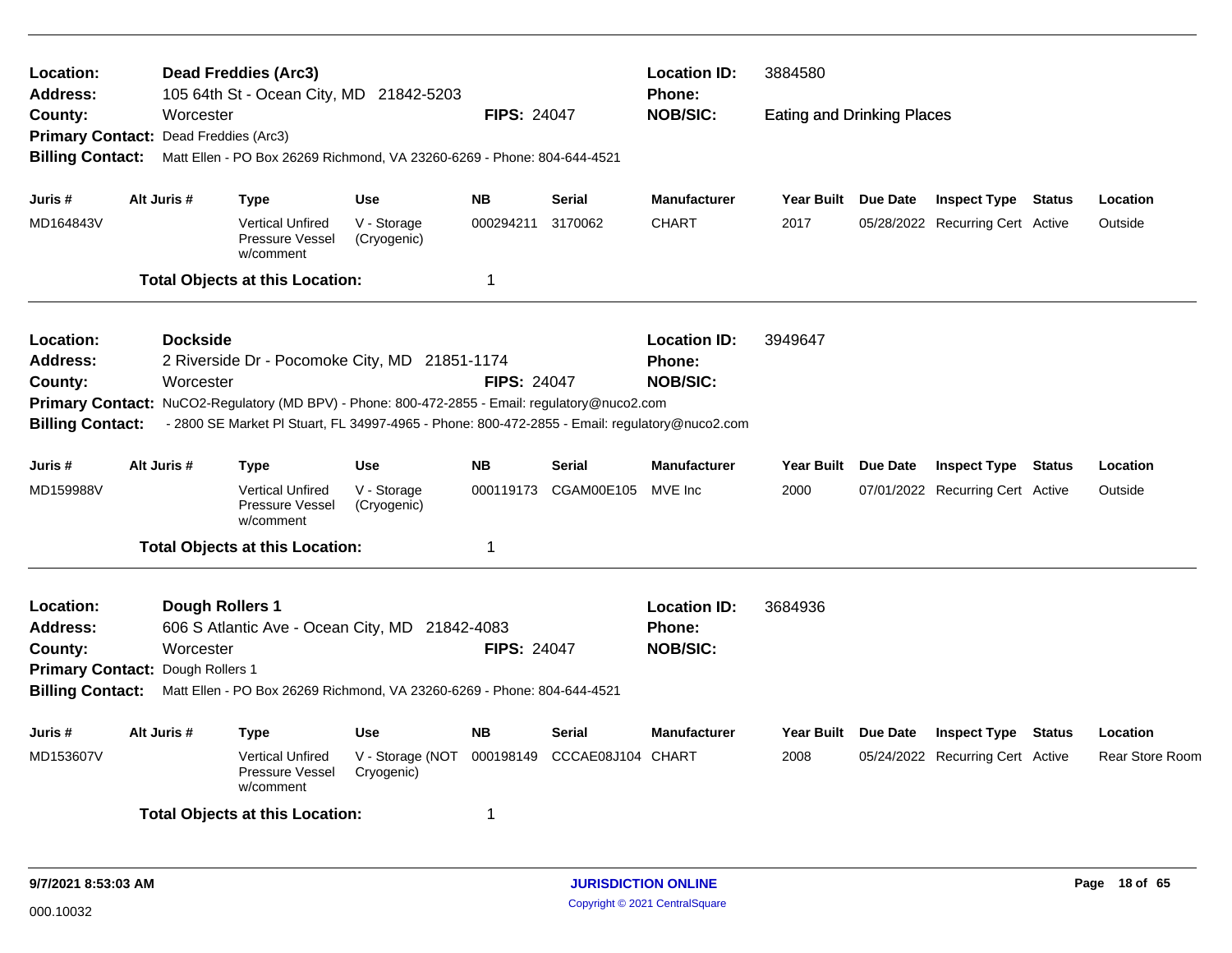| Location:<br>Address:                   |                                                                                                                            |                        | Dough Rollers 2 (Arc3)<br>4103 Coastal Hwy - Ocean City, MD 21842-3237  |                                          |                    |                   | <b>Location ID:</b><br><b>Phone:</b> | 3883355                                                                                                                                                |                 |                                  |  |                 |  |
|-----------------------------------------|----------------------------------------------------------------------------------------------------------------------------|------------------------|-------------------------------------------------------------------------|------------------------------------------|--------------------|-------------------|--------------------------------------|--------------------------------------------------------------------------------------------------------------------------------------------------------|-----------------|----------------------------------|--|-----------------|--|
| County:                                 |                                                                                                                            | Worcester              |                                                                         |                                          | <b>FIPS: 24047</b> |                   | <b>NOB/SIC:</b>                      | Nonclassifiable Establishments                                                                                                                         |                 |                                  |  |                 |  |
| <b>Primary Contact:</b>                 |                                                                                                                            | Dough Rollers 2 (Arc3) |                                                                         |                                          |                    |                   |                                      |                                                                                                                                                        |                 |                                  |  |                 |  |
| <b>Billing Contact:</b>                 |                                                                                                                            |                        | Matt Ellen - PO Box 26269 Richmond, VA 23260-6269 - Phone: 804-644-4521 |                                          |                    |                   |                                      |                                                                                                                                                        |                 |                                  |  |                 |  |
| Juris #                                 |                                                                                                                            | Alt Juris #            | <b>Type</b>                                                             | <b>Use</b>                               | <b>NB</b>          | Serial            | <b>Manufacturer</b>                  | Year Built Due Date                                                                                                                                    |                 | <b>Inspect Type Status</b>       |  | Location        |  |
| MD159983V                               |                                                                                                                            |                        | <b>Vertical Unfired</b><br>Pressure Vessel<br>w/comment                 | V - Storage (NOT 000198069<br>Cryogenic) |                    | CCMAE08J156 CHART |                                      | 2008                                                                                                                                                   |                 | 06/16/2022 Recurring Cert Active |  | Closet          |  |
|                                         |                                                                                                                            |                        | <b>Total Objects at this Location:</b>                                  |                                          | 1                  |                   |                                      |                                                                                                                                                        |                 |                                  |  |                 |  |
| Location:                               |                                                                                                                            |                        | Dough Rollers 3 (Arc3)                                                  |                                          |                    |                   | <b>Location ID:</b>                  | 3883356                                                                                                                                                |                 |                                  |  |                 |  |
| <b>Address:</b>                         |                                                                                                                            |                        | 6909 Coastal Hwy - Ocean City, MD 21842-2946                            |                                          |                    |                   | <b>Phone:</b>                        |                                                                                                                                                        |                 |                                  |  |                 |  |
| County:                                 |                                                                                                                            | Worcester              |                                                                         |                                          | <b>FIPS: 24047</b> |                   | <b>NOB/SIC:</b>                      | Nonclassifiable Establishments<br>Year Built Due Date<br><b>Inspect Type Status</b><br>Location<br>2008<br>06/16/2022 Recurring Cert Active<br>Kitchen |                 |                                  |  |                 |  |
| Primary Contact: Dough Rollers 3 (Arc3) |                                                                                                                            |                        |                                                                         |                                          |                    |                   |                                      |                                                                                                                                                        |                 |                                  |  |                 |  |
| <b>Billing Contact:</b>                 |                                                                                                                            |                        | Matt Ellen - PO Box 26269 Richmond, VA 23260-6269 - Phone: 804-644-4521 |                                          |                    |                   |                                      |                                                                                                                                                        |                 |                                  |  |                 |  |
| Juris #                                 |                                                                                                                            | Alt Juris #            | Type                                                                    | Use                                      | <b>NB</b>          | <b>Serial</b>     | <b>Manufacturer</b>                  |                                                                                                                                                        |                 |                                  |  |                 |  |
| MD159984V                               |                                                                                                                            |                        | Vertical Unfired<br>Pressure Vessel<br>w/comment                        | V - Storage (NOT 000198065<br>Cryogenic) |                    | CCMAE08J152 CHART |                                      |                                                                                                                                                        |                 |                                  |  |                 |  |
|                                         |                                                                                                                            |                        | <b>Total Objects at this Location:</b>                                  |                                          | $\mathbf{1}$       |                   |                                      |                                                                                                                                                        |                 |                                  |  |                 |  |
| Location:                               |                                                                                                                            |                        | Dough Rollers 5 (Arc3)                                                  |                                          |                    |                   | <b>Location ID:</b>                  | 3686572                                                                                                                                                |                 |                                  |  |                 |  |
| Address:                                |                                                                                                                            |                        | 213 Atlantic Ave - Ocean City, MD 21842-4161                            |                                          |                    |                   | <b>Phone:</b>                        | 410-289-2599                                                                                                                                           |                 |                                  |  |                 |  |
| County:                                 |                                                                                                                            | Worcester              |                                                                         |                                          | <b>FIPS: 24047</b> |                   | <b>NOB/SIC:</b>                      |                                                                                                                                                        |                 |                                  |  |                 |  |
|                                         |                                                                                                                            |                        |                                                                         |                                          |                    |                   |                                      |                                                                                                                                                        |                 |                                  |  |                 |  |
| <b>Billing Contact:</b>                 | Primary Contact: WAG Inc. - Phone: 410-289-2599<br>Matt Ellen - PO Box 26269 Richmond, VA 23260-6269 - Phone: 804-644-4521 |                        |                                                                         |                                          |                    |                   |                                      |                                                                                                                                                        |                 |                                  |  |                 |  |
|                                         |                                                                                                                            |                        |                                                                         |                                          |                    |                   |                                      |                                                                                                                                                        |                 |                                  |  |                 |  |
| Juris #                                 |                                                                                                                            | Alt Juris #            | <b>Type</b>                                                             | Use                                      | <b>NB</b>          | <b>Serial</b>     | <b>Manufacturer</b>                  | Year Built                                                                                                                                             | <b>Due Date</b> | <b>Inspect Type Status</b>       |  | Location        |  |
| MD153626V                               |                                                                                                                            |                        | <b>Vertical Unfired</b><br>Pressure Vessel<br>w/comment                 | V - Storage (NOT 000181958<br>Cryogenic) |                    | CCMW07B133 CHART  |                                      | 2007                                                                                                                                                   |                 | 04/19/2022 Recurring Cert Active |  | <b>Basement</b> |  |
|                                         |                                                                                                                            |                        | <b>Total Objects at this Location:</b>                                  |                                          | 1                  |                   |                                      |                                                                                                                                                        |                 |                                  |  |                 |  |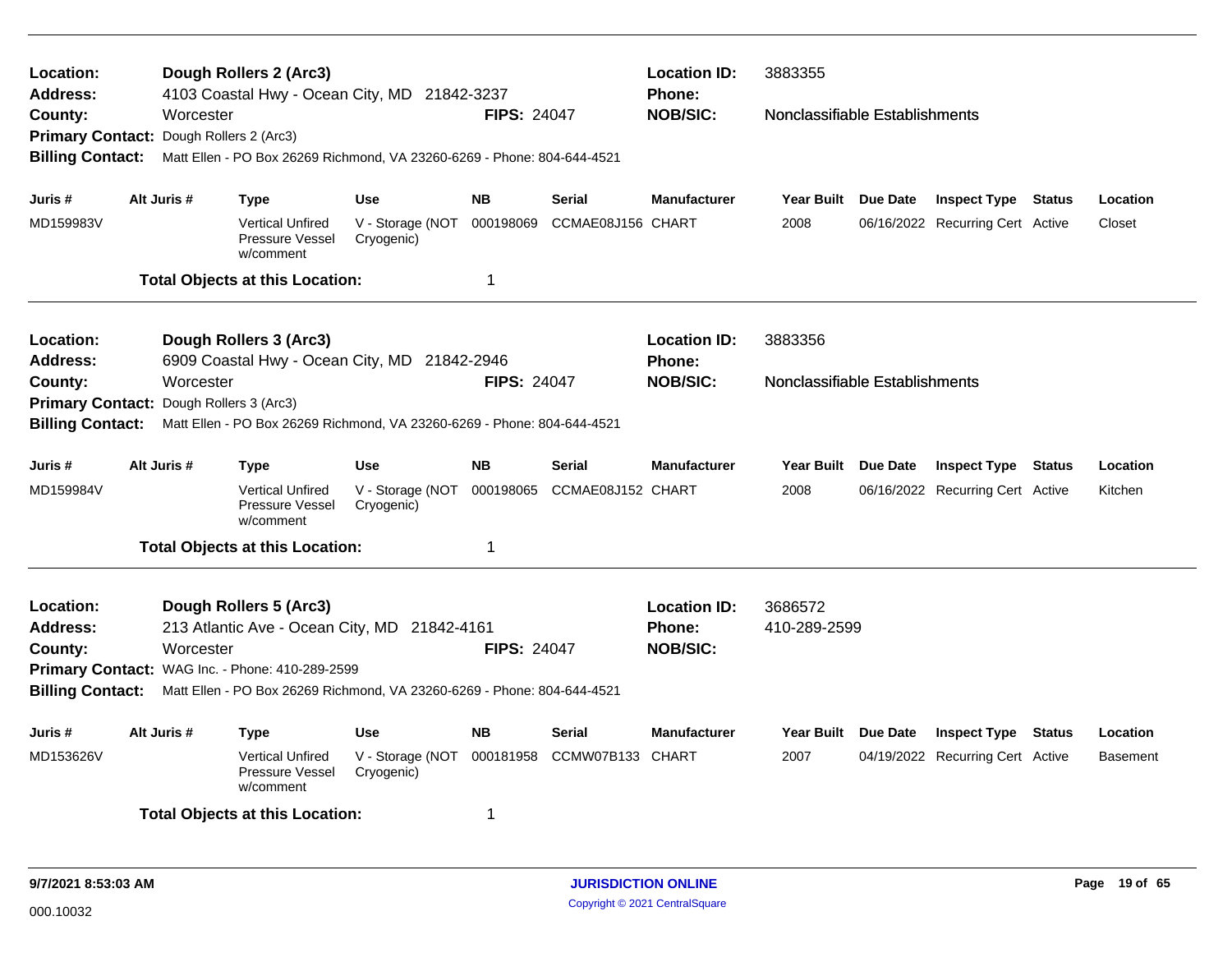| Location:<br><b>Address:</b>                      |  | Dry 85 OC (Arc3) | 12 48th St - Ocean City, MD 21842-6497                                  |                            |                    |               | <b>Location ID:</b><br>Phone:                                                                                           | 3884598                           |                 |                                  |               |          |  |
|---------------------------------------------------|--|------------------|-------------------------------------------------------------------------|----------------------------|--------------------|---------------|-------------------------------------------------------------------------------------------------------------------------|-----------------------------------|-----------------|----------------------------------|---------------|----------|--|
| County:<br>Primary Contact: Dry 85 OC (Arc3)      |  | Worcester        |                                                                         |                            | <b>FIPS: 24047</b> |               | <b>NOB/SIC:</b>                                                                                                         | <b>Eating and Drinking Places</b> |                 |                                  |               |          |  |
| <b>Billing Contact:</b>                           |  |                  | Matt Ellen - PO Box 26269 Richmond, VA 23260-6269 - Phone: 804-644-4521 |                            |                    |               |                                                                                                                         |                                   |                 |                                  |               |          |  |
| Juris #                                           |  | Alt Juris #      | <b>Type</b>                                                             | <b>Use</b>                 | <b>NB</b>          | <b>Serial</b> | <b>Manufacturer</b>                                                                                                     | Year Built Due Date               |                 | <b>Inspect Type Status</b>       |               | Location |  |
| MD159973V                                         |  |                  | <b>Vertical Unfired</b><br>Pressure Vessel<br>w/comment                 | V - Storage<br>(Cryogenic) | 000296304          | 31706658      | <b>CHART</b>                                                                                                            | 2017                              |                 | 06/05/2022 Recurring Cert Active |               | Outside  |  |
|                                                   |  |                  | <b>Total Objects at this Location:</b>                                  |                            | 1                  |               |                                                                                                                         |                                   |                 |                                  |               |          |  |
| Location:                                         |  |                  | <b>Duffy's Tavern (Arc3)</b>                                            |                            |                    |               | <b>Location ID:</b>                                                                                                     | 3884581                           |                 |                                  |               |          |  |
| Address:                                          |  |                  | 12923 Coastal Hwy # H - Ocean City, MD 21842-4718                       |                            |                    |               | <b>Phone:</b>                                                                                                           |                                   |                 |                                  |               |          |  |
| County:<br>Primary Contact: Duffy's Tavern (Arc3) |  | Worcester        |                                                                         |                            | <b>FIPS: 24047</b> |               | <b>NOB/SIC:</b>                                                                                                         | <b>Eating and Drinking Places</b> |                 |                                  |               |          |  |
| <b>Billing Contact:</b>                           |  |                  | Matt Ellen - PO Box 26269 Richmond, VA 23260-6269 - Phone: 804-644-4521 |                            |                    |               |                                                                                                                         |                                   |                 |                                  |               |          |  |
| Juris #                                           |  | Alt Juris #      | Type                                                                    | <b>Use</b>                 | <b>NB</b>          | <b>Serial</b> | <b>Manufacturer</b>                                                                                                     | Year Built                        | <b>Due Date</b> | <b>Inspect Type</b>              | <b>Status</b> | Location |  |
| MD159956V                                         |  |                  | <b>Vertical Unfired</b><br><b>Pressure Vessel</b><br>w/comment          | V - Storage<br>(Cryogenic) | 000177991          | CCSU06K113    | Chart Inc                                                                                                               | 2006                              |                 | 06/05/2022 Recurring Cert Active |               | Outside  |  |
|                                                   |  |                  | <b>Total Objects at this Location:</b>                                  |                            | 1                  |               |                                                                                                                         |                                   |                 |                                  |               |          |  |
| Location:<br>Address:                             |  | Dumser's (Arc3)  | 12305 Coastal Hwy - Ocean City, MD 21842-4706                           |                            |                    |               | <b>Location ID:</b><br><b>Phone:</b>                                                                                    | 4084183                           |                 |                                  |               |          |  |
| County:                                           |  | Worcester        |                                                                         |                            | <b>FIPS: 24047</b> |               | <b>NOB/SIC:</b>                                                                                                         |                                   |                 |                                  |               |          |  |
| Primary Contact: Dumser's (Arc3)                  |  |                  |                                                                         |                            |                    |               |                                                                                                                         |                                   |                 |                                  |               |          |  |
| <b>Billing Contact:</b>                           |  |                  |                                                                         |                            |                    |               | Charlie Patterson - PO Box 26269 Richmond, VA 23260-6269 - Phone: 804-644-4521 - Email: charlie.patterson@arc3gases.com |                                   |                 |                                  |               |          |  |
| Juris #                                           |  | Alt Juris #      | <b>Type</b>                                                             | <b>Use</b>                 | <b>NB</b>          | Serial        | <b>Manufacturer</b>                                                                                                     | Year Built Due Date               |                 | <b>Inspect Type</b>              | <b>Status</b> | Location |  |
| MD169298V                                         |  |                  | <b>Vertical Unfired</b><br><b>Pressure Vessel</b><br>w/comment          | V - Storage<br>(Cryogenic) | 000129626          | CGAR01E123    | <b>CHART</b>                                                                                                            | 2000                              |                 | 06/14/2023 Recurring Cert Active |               | Outside  |  |
|                                                   |  |                  | <b>Total Objects at this Location:</b>                                  |                            | 1                  |               |                                                                                                                         |                                   |                 |                                  |               |          |  |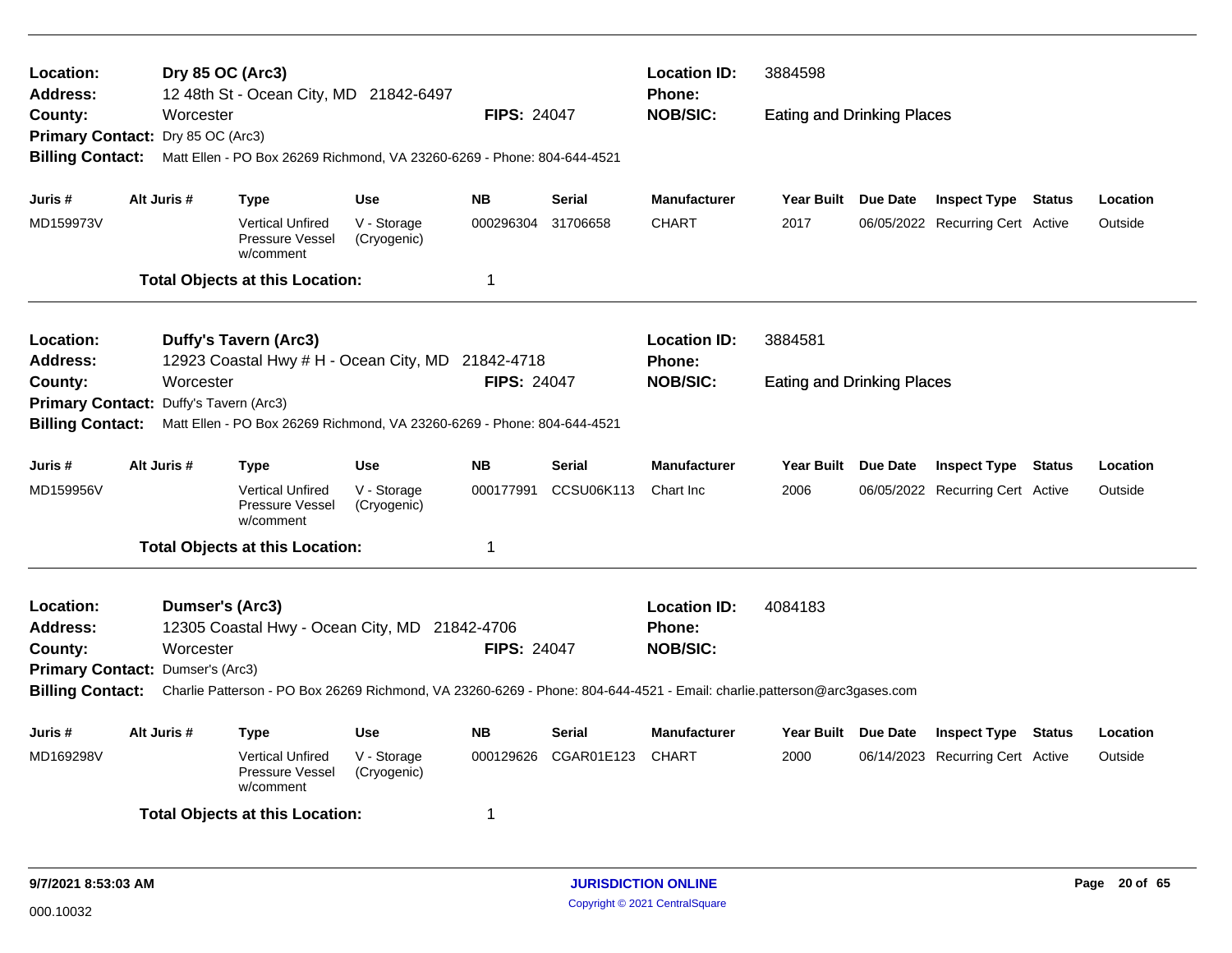| Location:<br>Address:<br>County:<br>Primary Contact: Dumser's Dairyland (Arc3)<br><b>Billing Contact:</b>                                                                                                                                                                                                                                                 |                                                                                                                                                                                               | Worcester | <b>Dumser's Dairyland (Arc3)</b>                               | 4901 Coastal Hwy - Ocean City, MD 21842-3128<br>Charlie Patterson - PO Box 26269 Richmond, VA 23260-6269 - Phone: 804-644-4521 - Email: charlie.patterson@arc3gases.com | <b>FIPS: 24047</b> |                                   | <b>Location ID:</b><br><b>Phone:</b><br><b>NOB/SIC:</b> | 4062322                    |                                  |                |
|-----------------------------------------------------------------------------------------------------------------------------------------------------------------------------------------------------------------------------------------------------------------------------------------------------------------------------------------------------------|-----------------------------------------------------------------------------------------------------------------------------------------------------------------------------------------------|-----------|----------------------------------------------------------------|-------------------------------------------------------------------------------------------------------------------------------------------------------------------------|--------------------|-----------------------------------|---------------------------------------------------------|----------------------------|----------------------------------|----------------|
| Juris #                                                                                                                                                                                                                                                                                                                                                   | Alt Juris #                                                                                                                                                                                   |           | <b>Type</b>                                                    | <b>Use</b>                                                                                                                                                              | <b>NB</b>          | Serial                            | <b>Manufacturer</b>                                     | Year Built Due Date        | <b>Inspect Type Status</b>       | Location       |
| MD169252V                                                                                                                                                                                                                                                                                                                                                 |                                                                                                                                                                                               |           | <b>Vertical Unfired</b><br><b>Pressure Vessel</b><br>w/comment | V - Storage<br>(Cryogenic)                                                                                                                                              | 000080831          | CCUA982C256 MVE                   |                                                         | 1998                       | 03/02/2023 Recurring Cert Active | Outside        |
|                                                                                                                                                                                                                                                                                                                                                           |                                                                                                                                                                                               |           | <b>Total Objects at this Location:</b>                         |                                                                                                                                                                         | 1                  |                                   |                                                         |                            |                                  |                |
| Location:<br><b>Address:</b>                                                                                                                                                                                                                                                                                                                              |                                                                                                                                                                                               |           | <b>Embers Restaurant</b>                                       | 2305 Philadelphia Ave - Ocean City, MD 21842-3555                                                                                                                       |                    |                                   | <b>Location ID:</b><br><b>Phone:</b>                    | 709943                     |                                  |                |
| County:                                                                                                                                                                                                                                                                                                                                                   | <b>FIPS: 24047</b><br>Worcester<br>Primary Contact: Embers Restaurant - Phone: 4102893322<br><b>Billing Contact:</b><br>- 2305 Philadelphia Ave Ocean City, MD 21842-3555 - Phone: 4102893322 |           |                                                                |                                                                                                                                                                         |                    |                                   | <b>NOB/SIC:</b>                                         | Eating and drinking places |                                  |                |
| Juris #                                                                                                                                                                                                                                                                                                                                                   | Alt Juris #                                                                                                                                                                                   |           | <b>Type</b>                                                    | <b>Use</b>                                                                                                                                                              | <b>NB</b>          | Serial                            | <b>Manufacturer</b>                                     | Year Built Due Date        | <b>Inspect Type Status</b>       | Location       |
| MD144434                                                                                                                                                                                                                                                                                                                                                  |                                                                                                                                                                                               |           | <b>Horizontal Fire</b><br>Tube                                 | H - Hot Water<br>Heat (Water $\leq$<br>160 psig, 250 F)                                                                                                                 | 000014002          |                                   | <b>Cleaver Brooks</b>                                   | 2012                       | 03/03/2022 Recurring Cert Active | <b>KITCHEN</b> |
|                                                                                                                                                                                                                                                                                                                                                           |                                                                                                                                                                                               |           | <b>Total Objects at this Location:</b>                         |                                                                                                                                                                         | 1                  |                                   |                                                         |                            |                                  |                |
| Location:<br>Address:                                                                                                                                                                                                                                                                                                                                     |                                                                                                                                                                                               |           | <b>Embers Restaurant (Robert's)</b>                            | 2305 Philadelphia Ave - Ocean City, MD 21842-3555                                                                                                                       |                    |                                   | <b>Location ID:</b><br><b>Phone:</b><br><b>NOB/SIC:</b> | 3011524                    |                                  |                |
| <b>FIPS: 24047</b><br>Worcester<br>County:<br>Primary Contact: Roberts Oxygen Company (MD) - Phone: 240-493-8405 - Cell: 301-252-0742 - Email: DFranovich@RobertsOxygen.com<br><b>Billing Contact:</b><br>Bulk Tank Service Dept. - PO Box 5507 Rockville, MD 20855-0507 - Phone: 240-493-8405 - Cell: 301-252-0742 - Email: DFranovich@RobertsOxygen.com |                                                                                                                                                                                               |           |                                                                |                                                                                                                                                                         |                    | <b>Eating and Drinking Places</b> |                                                         |                            |                                  |                |
| Juris #                                                                                                                                                                                                                                                                                                                                                   | Alt Juris #                                                                                                                                                                                   |           | <b>Type</b>                                                    | <b>Use</b>                                                                                                                                                              | <b>NB</b>          | Serial                            | <b>Manufacturer</b>                                     | Year Built Due Date        | <b>Inspect Type Status</b>       | Location       |
| MD139935V                                                                                                                                                                                                                                                                                                                                                 |                                                                                                                                                                                               |           | <b>Vertical Unfired</b><br><b>Pressure Vessel</b><br>w/comment | V - Storage (NOT<br>Cryogenic)                                                                                                                                          | 000151754          |                                   | <b>CHART</b>                                            | 2004                       | 02/08/2022 Recurring Cert Active | Kitchen        |
|                                                                                                                                                                                                                                                                                                                                                           |                                                                                                                                                                                               |           | <b>Total Objects at this Location:</b>                         |                                                                                                                                                                         | 1                  |                                   |                                                         |                            |                                  |                |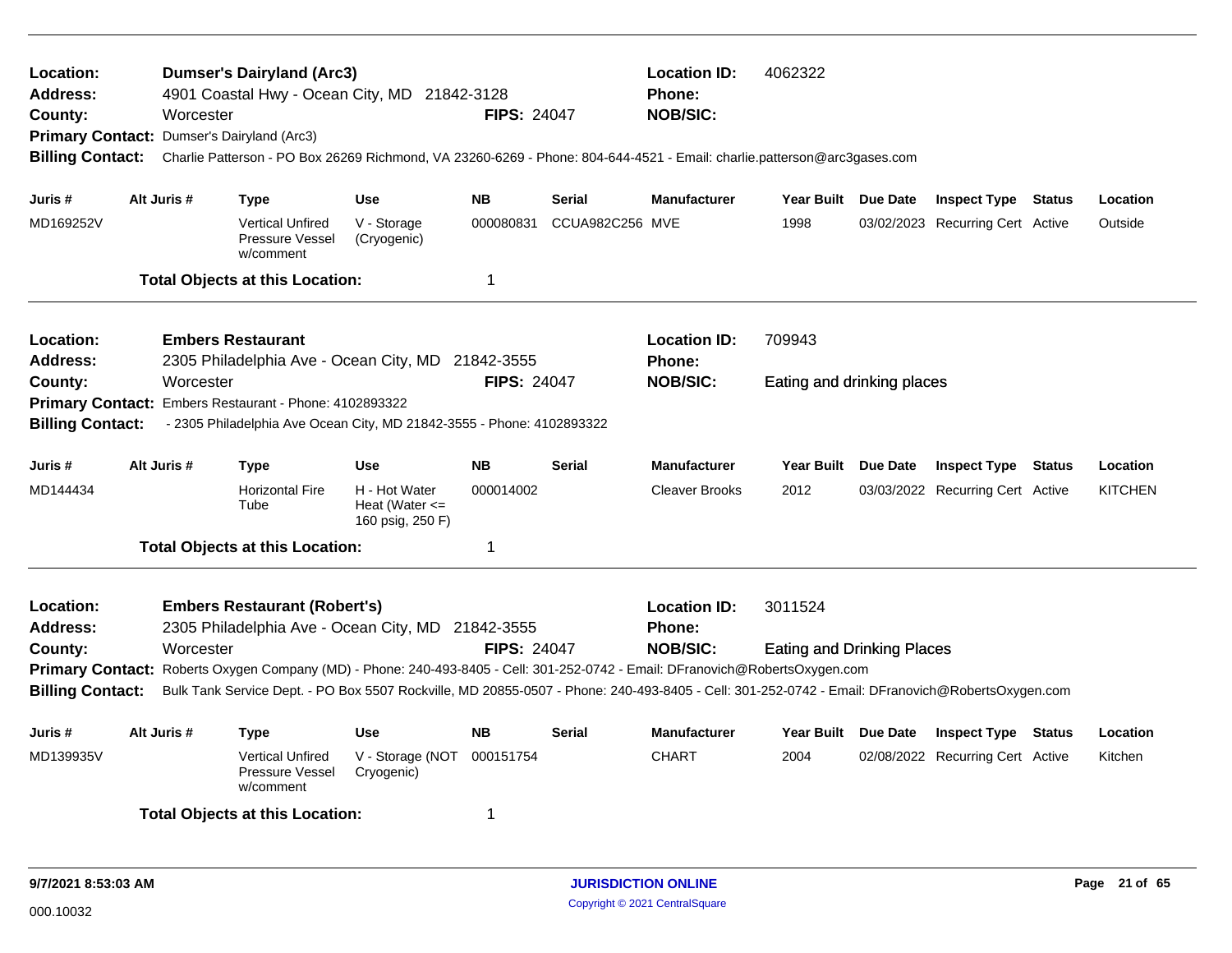| Location:<br>Address:<br>County:<br><b>Primary Contact:</b><br><b>Billing Contact:</b> |                                                                                                                                                                                                                               | <b>Fagers Island</b><br>Worcester | Terry Charuski - Phone: 443-373-1733   | 201 60th St - Ocean City, MD 21842-5386<br>John Fager - 201 60th St Ocean City, MD 21842-5386 - Phone: 410 524 5500 x4024 | <b>FIPS: 24047</b> |                                 | <b>Location ID:</b><br><b>Phone:</b><br><b>NOB/SIC:</b> | 730148<br>410-524-5500<br><b>Eating and Drinking Places</b> |                 |                                  |               |                               |
|----------------------------------------------------------------------------------------|-------------------------------------------------------------------------------------------------------------------------------------------------------------------------------------------------------------------------------|-----------------------------------|----------------------------------------|---------------------------------------------------------------------------------------------------------------------------|--------------------|---------------------------------|---------------------------------------------------------|-------------------------------------------------------------|-----------------|----------------------------------|---------------|-------------------------------|
| Juris #                                                                                | Alt Juris #                                                                                                                                                                                                                   |                                   | <b>Type</b>                            | Use                                                                                                                       | <b>NB</b>          | <b>Serial</b>                   | <b>Manufacturer</b>                                     | Year Built                                                  | <b>Due Date</b> | <b>Inspect Type</b>              | <b>Status</b> | Location                      |
| MD167148H                                                                              |                                                                                                                                                                                                                               |                                   | <b>Water Heater</b><br>(HLW)           | H - Hot Water<br>Supply (Water <=<br>160 psig, 250 F)                                                                     | 000247190          | 247190                          | A O Smith                                               | 2018                                                        |                 | 03/09/2022 Recurring Cert Active |               | <b>Basement</b>               |
|                                                                                        |                                                                                                                                                                                                                               |                                   | <b>Total Objects at this Location:</b> |                                                                                                                           | 1                  |                                 |                                                         |                                                             |                 |                                  |               |                               |
| Location:<br><b>Address:</b><br>County:                                                | <b>Fairfield Inn &amp; Suites</b><br>2501 Philadelphia Ave - Ocean City, MD 21842-3435<br>Worcester<br><b>Primary Contact:</b><br>Shaun Endy - Phone: 484 280 6818 - Email: shaur.endy@remcopa.com<br><b>Billing Contact:</b> |                                   |                                        |                                                                                                                           | <b>FIPS: 24047</b> |                                 | <b>Location ID:</b><br>Phone:<br><b>NOB/SIC:</b>        | 3598769                                                     |                 |                                  |               |                               |
| Juris #                                                                                | Alt Juris #                                                                                                                                                                                                                   |                                   | <b>Type</b>                            | <b>Use</b>                                                                                                                | <b>NB</b>          | <b>Serial</b>                   | <b>Manufacturer</b>                                     | Year Built Due Date                                         |                 | <b>Inspect Type Status</b>       |               | Location                      |
| MD169281H                                                                              |                                                                                                                                                                                                                               |                                   | <b>Horizontal Water</b><br>Tube        | H - Heating-Other<br>w/comment (Stm<br>$\le$ 15 psig or<br>Water $\leq$ 160<br>psig, 250 F)                               | None<br>Found      | 1508280547                      | Lochinvar                                               | 2015                                                        |                 | 07/20/2023 Recurring Cert Active |               | <b>SECOND</b><br><b>FLOOR</b> |
| MD169282H                                                                              |                                                                                                                                                                                                                               |                                   | <b>Water Heater</b><br>(HLW)           | H - Hot Water<br>Supply (Water <=<br>160 psig, 210 F)                                                                     | 000373794          | D1.15.08.<br>00070              | Lochnivar/Sermeta                                       | 2016                                                        |                 | 07/20/2023 Recurring Cert Active |               | 5th floor Boiler<br>Room      |
| MD169283H                                                                              |                                                                                                                                                                                                                               |                                   | <b>Water Heater</b><br>(HLW)           | H - Hot Water<br>Supply (Water <=<br>160 psig, 210 F)                                                                     | 000411742          | D <sub>1.17.33</sub> .<br>00200 | Lochnivar/Sermeta                                       | 2017                                                        |                 | 07/20/2023 Recurring Cert Active |               | 5th floor Boiler<br>Room      |
|                                                                                        |                                                                                                                                                                                                                               |                                   | <b>Total Objects at this Location:</b> |                                                                                                                           | 3                  |                                 |                                                         |                                                             |                 |                                  |               |                               |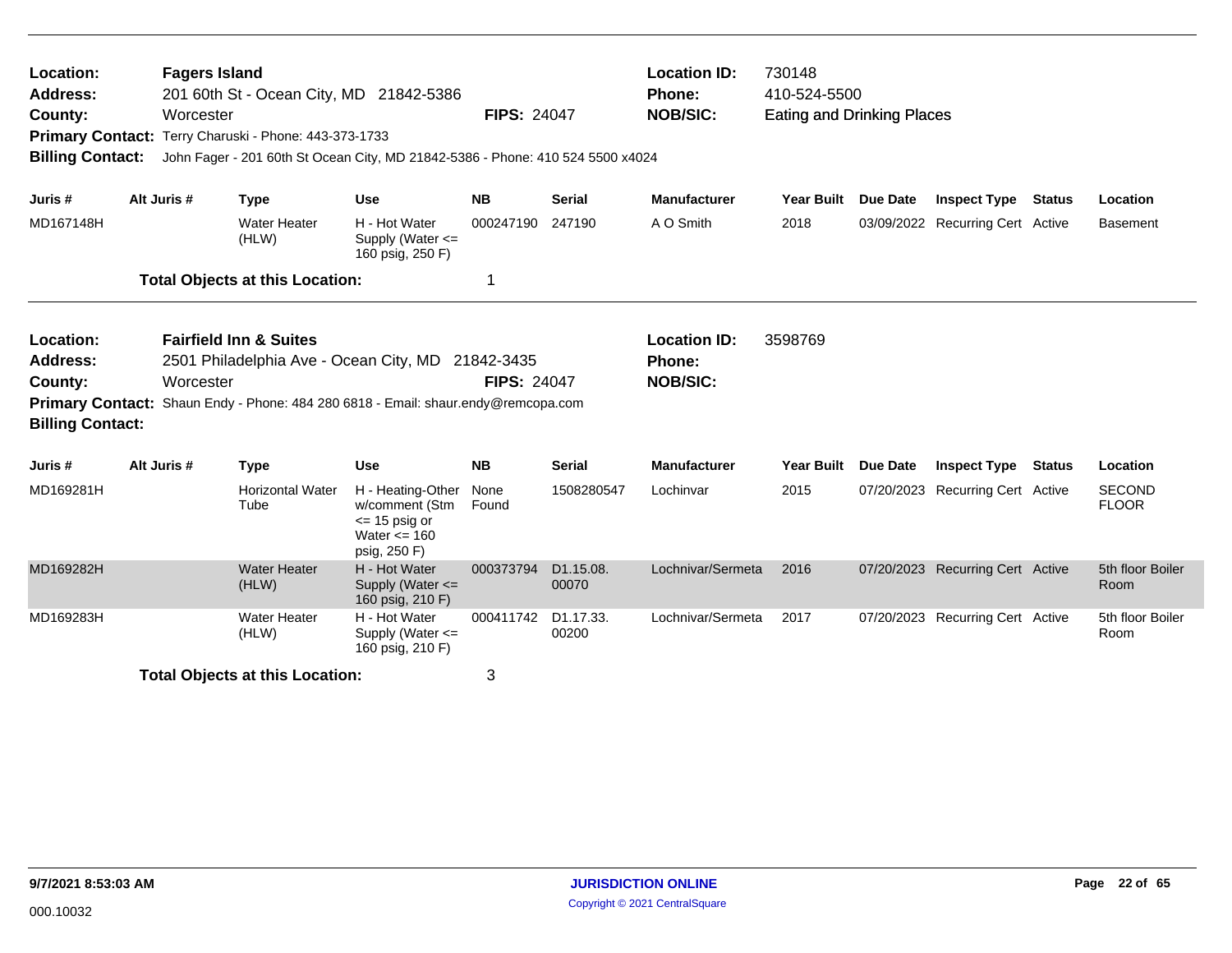| Location:<br><b>Address:</b><br>County:<br><b>Billing Contact:</b> |                                                   | <b>Fenwick Inn</b><br>Worcester | 13801 Coastal Hwy - Ocean City, MD 21842-4438<br>Primary Contact: Manager on Duty - Phone: 410-250-1100<br>Manager on Duty - 13801 Coastal Hwy Ocean City, MD 21842-4438 - Phone: 410-250-1100 |                                                                                                       | <b>FIPS: 24047</b> |                      | <b>Location ID:</b><br><b>Phone:</b><br><b>NOB/SIC:</b> | 3716551<br>410-250-1100           |                 |                                  |  |                     |
|--------------------------------------------------------------------|---------------------------------------------------|---------------------------------|------------------------------------------------------------------------------------------------------------------------------------------------------------------------------------------------|-------------------------------------------------------------------------------------------------------|--------------------|----------------------|---------------------------------------------------------|-----------------------------------|-----------------|----------------------------------|--|---------------------|
| Juris #                                                            |                                                   | Alt Juris #                     | <b>Type</b>                                                                                                                                                                                    | <b>Use</b>                                                                                            | NB.                | Serial               | <b>Manufacturer</b>                                     | <b>Year Built</b>                 | Due Date        | <b>Inspect Type Status</b>       |  | Location            |
| MD167126H                                                          |                                                   |                                 | Horizontal Water<br>Tube                                                                                                                                                                       | H - Heating-Other 000487441<br>w/comment (Stm<br>$\le$ 15 psig or<br>Water $\leq$ 160<br>psig, 250 F) |                    | 1904487441           | Raypak                                                  | 2019                              |                 | 06/16/2022 Recurring Cert Active |  | Behind pump<br>room |
|                                                                    |                                                   |                                 | <b>Total Objects at this Location:</b>                                                                                                                                                         |                                                                                                       | 1                  |                      |                                                         |                                   |                 |                                  |  |                     |
| Location:<br><b>Address:</b>                                       |                                                   |                                 | Fish Tale Food & Drink (Arc3)<br>2107 Herring Way - Ocean City, MD 21842-5537                                                                                                                  |                                                                                                       |                    |                      | <b>Location ID:</b><br><b>Phone:</b>                    | 3884583                           |                 |                                  |  |                     |
| County:                                                            |                                                   | Worcester                       |                                                                                                                                                                                                |                                                                                                       | <b>FIPS: 24047</b> |                      | <b>NOB/SIC:</b>                                         | <b>Eating and Drinking Places</b> |                 |                                  |  |                     |
|                                                                    |                                                   |                                 | Primary Contact: Fish Tale Food & Drink (Arc3)                                                                                                                                                 |                                                                                                       |                    |                      |                                                         |                                   |                 |                                  |  |                     |
| <b>Billing Contact:</b>                                            |                                                   |                                 | Matt Ellen - PO Box 26269 Richmond, VA 23260-6269 - Phone: 804-644-4521                                                                                                                        |                                                                                                       |                    |                      |                                                         |                                   |                 |                                  |  |                     |
| Juris #                                                            |                                                   | Alt Juris #                     | Type                                                                                                                                                                                           | Use                                                                                                   | <b>NB</b>          | Serial               | <b>Manufacturer</b>                                     | <b>Year Built</b>                 | <b>Due Date</b> | <b>Inspect Type Status</b>       |  | Location            |
| MD159963V                                                          |                                                   |                                 | <b>Vertical Unfired</b><br>Pressure Vessel<br>w/comment                                                                                                                                        | V - Storage<br>(Cryogenic)                                                                            | 000138759          | CGAS02E244           | <b>CHART</b>                                            | 2002                              |                 | 06/05/2022 Recurring Cert Active |  | Outside             |
| MD161995V                                                          |                                                   |                                 | <b>Vertical Unfired</b><br><b>Pressure Vessel</b><br>w/comment                                                                                                                                 | V - Storage (NOT<br>Cryogenic)                                                                        |                    | 000002911 468-004-C2 | Taylor-Wharton                                          | 1987                              |                 | 06/05/2022 Recurring Cert Active |  | Outside             |
|                                                                    |                                                   |                                 | <b>Total Objects at this Location:</b>                                                                                                                                                         |                                                                                                       | $\overline{2}$     |                      |                                                         |                                   |                 |                                  |  |                     |
| Location:<br><b>Address:</b>                                       |                                                   |                                 | <b>Glad Tidings Assembly Of God</b><br>1519 Market St - Pocomoke City, MD                                                                                                                      |                                                                                                       | 21851-1711         |                      | <b>Location ID:</b><br>Phone:                           | 712093<br>410-957-0205            |                 |                                  |  |                     |
| County:                                                            |                                                   | Worcester                       |                                                                                                                                                                                                |                                                                                                       | <b>FIPS: 24047</b> |                      | <b>NOB/SIC:</b>                                         | <b>Religious Organizations</b>    |                 |                                  |  |                     |
|                                                                    | Primary Contact: Frank Hawk - Phone: 410-957-3283 |                                 |                                                                                                                                                                                                |                                                                                                       |                    |                      |                                                         |                                   |                 |                                  |  |                     |
|                                                                    |                                                   |                                 | Billing Contact: Frank Hawk - 1519 Market St Pocomoke City, MD 21851-1711 - Phone: 410-957-3283                                                                                                |                                                                                                       |                    |                      |                                                         |                                   |                 |                                  |  |                     |
| Juris #                                                            |                                                   | Alt Juris #                     | <b>Type</b>                                                                                                                                                                                    | Use                                                                                                   | <b>NB</b>          | <b>Serial</b>        | <b>Manufacturer</b>                                     | Year Built Due Date               |                 | <b>Inspect Type Status</b>       |  | Location            |
| MD123901H                                                          |                                                   |                                 | Cast Iron                                                                                                                                                                                      | H - Hot Water<br>Heat (Water $\leq$                                                                   | CI                 |                      | Weil-McLain                                             | 2004                              |                 | 05/12/2023 Recurring Cert Active |  | <b>Boiler Room</b>  |
| <b>JURISDICTION ONLINE</b><br>9/7/2021 8:53:03 AM                  |                                                   |                                 |                                                                                                                                                                                                |                                                                                                       |                    |                      |                                                         | Page 23 of 65                     |                 |                                  |  |                     |

Copyright © 2021 CentralSquare 000.10032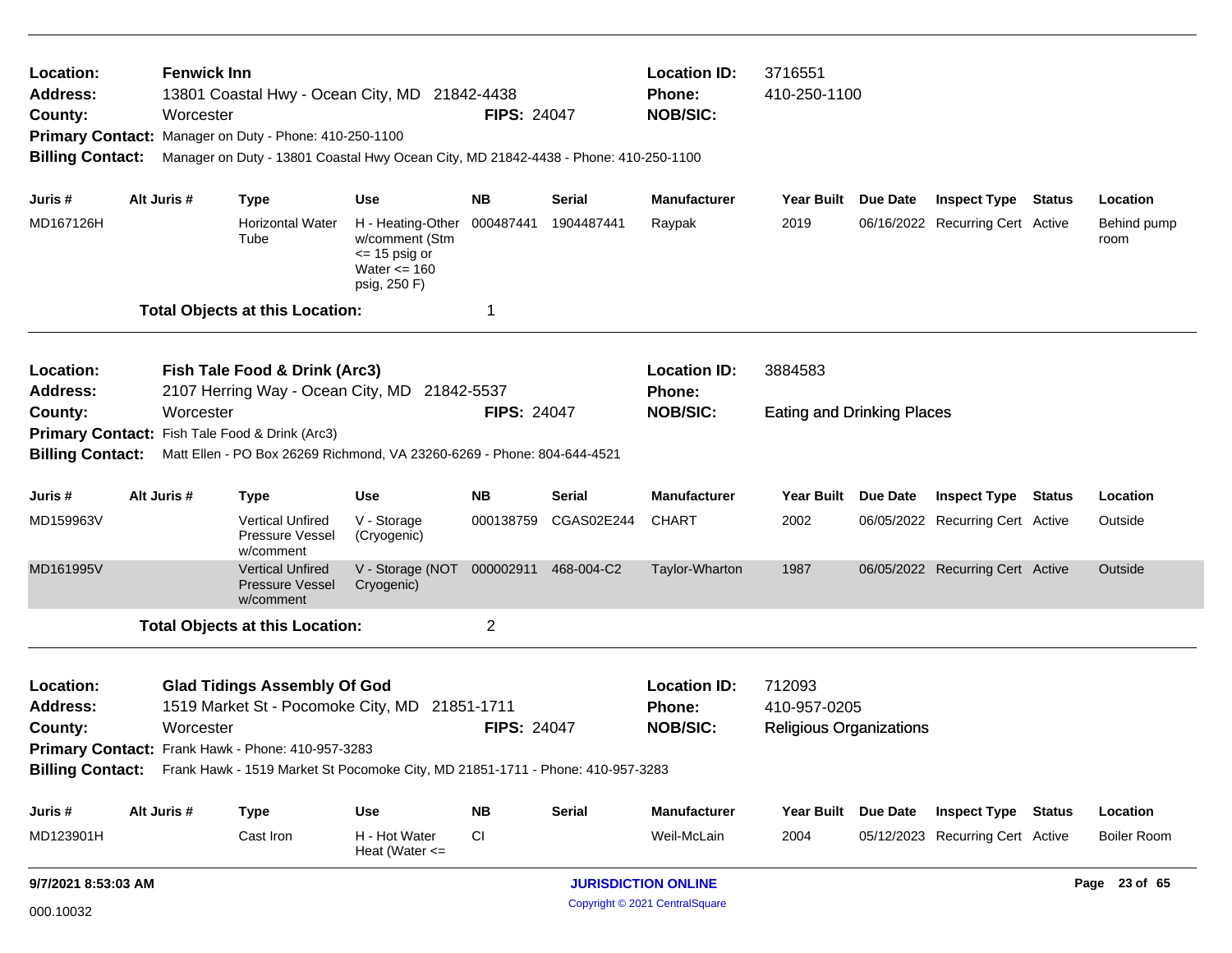| Juris #                 | Alt Juris #                            | <b>Type</b>                                                                                                     | <b>Use</b><br>160 psig, 250 F)                            | <b>NB</b>          | <b>Serial</b>    | <b>Manufacturer</b> | Year Built Due Date |                 | <b>Inspect Type</b>                                   | Status        | Location                         |
|-------------------------|----------------------------------------|-----------------------------------------------------------------------------------------------------------------|-----------------------------------------------------------|--------------------|------------------|---------------------|---------------------|-----------------|-------------------------------------------------------|---------------|----------------------------------|
|                         |                                        | <b>Total Objects at this Location:</b>                                                                          |                                                           | 1                  |                  |                     |                     |                 |                                                       |               |                                  |
| Location:               |                                        | <b>Glen Riddle Community Ctr. (BPV)</b>                                                                         |                                                           |                    |                  | <b>Location ID:</b> | 1904017             |                 |                                                       |               |                                  |
| <b>Address:</b>         |                                        | 11620 Maid At Arms Ln - Berlin, MD 21811-1639                                                                   |                                                           |                    |                  | <b>Phone:</b>       | 410-213-1554        |                 |                                                       |               |                                  |
| County:                 | Worcester                              |                                                                                                                 |                                                           | <b>FIPS: 24047</b> |                  | <b>NOB/SIC:</b>     |                     |                 | Operators of Dwellings Other Than Apartment Buildings |               |                                  |
|                         |                                        | Primary Contact: Kate Hoos - Phone: 410-213-1554 - Email: khoos@legumnorman.com                                 |                                                           |                    |                  |                     |                     |                 |                                                       |               |                                  |
| <b>Billing Contact:</b> |                                        | Lisa Cella - 11620 Maid at Arms Ln Berlin, MD 21811-1639 - Phone: 410-213-1554 - Email: Icella@leggumnorman.com |                                                           |                    |                  |                     |                     |                 |                                                       |               |                                  |
| Juris #                 | Alt Juris #                            | <b>Type</b>                                                                                                     | <b>Use</b>                                                | <b>NB</b>          | <b>Serial</b>    | <b>Manufacturer</b> | <b>Year Built</b>   | <b>Due Date</b> | <b>Inspect Type</b>                                   | <b>Status</b> | Location                         |
| MD154794H               |                                        | <b>Water Heater</b><br>(HLW)                                                                                    | H - Hot Water<br>Supply (Water $\leq$<br>160 psig, 250 F) | 000109453          | SH05109453<br>Y3 | A O Smith           | 2005                |                 | 06/03/2022 Recurring Cert Active                      |               | Community<br><b>Center Attic</b> |
|                         |                                        | <b>Total Objects at this Location:</b>                                                                          |                                                           | 1                  |                  |                     |                     |                 |                                                       |               |                                  |
| Location:               |                                        | <b>Grand Prix Amusements</b>                                                                                    |                                                           |                    |                  | <b>Location ID:</b> | 2922417             |                 |                                                       |               |                                  |
| <b>Address:</b>         |                                        | 12424 Ocean Gateway - Ocean City, MD 21842                                                                      |                                                           |                    |                  | Phone:              | 410-213-1278        |                 |                                                       |               |                                  |
| County:                 | Worcester                              |                                                                                                                 |                                                           | <b>FIPS: 24047</b> |                  | <b>NOB/SIC:</b>     |                     |                 |                                                       |               |                                  |
| <b>Billing Contact:</b> | Primary Contact: Grand Prix Amusements |                                                                                                                 |                                                           |                    |                  |                     |                     |                 |                                                       |               |                                  |
| Juris #                 | Alt Juris #                            | <b>Type</b>                                                                                                     | <b>Use</b>                                                | <b>NB</b>          | <b>Serial</b>    | <b>Manufacturer</b> | Year Built Due Date |                 | <b>Inspect Type</b>                                   | <b>Status</b> | Location                         |
| MD167419V               |                                        | <b>Vertical Unfired</b><br>Pressure Vessel<br>w/comment                                                         | V - Storage (NOT<br>Cryogenic)                            | 000946605          | 033862           | Morganton           | 2021                |                 | 05/27/2023 Recurring Cert Active                      |               | <b>Repair Shop</b>               |
|                         |                                        | <b>Total Objects at this Location:</b>                                                                          |                                                           |                    |                  |                     |                     |                 |                                                       |               |                                  |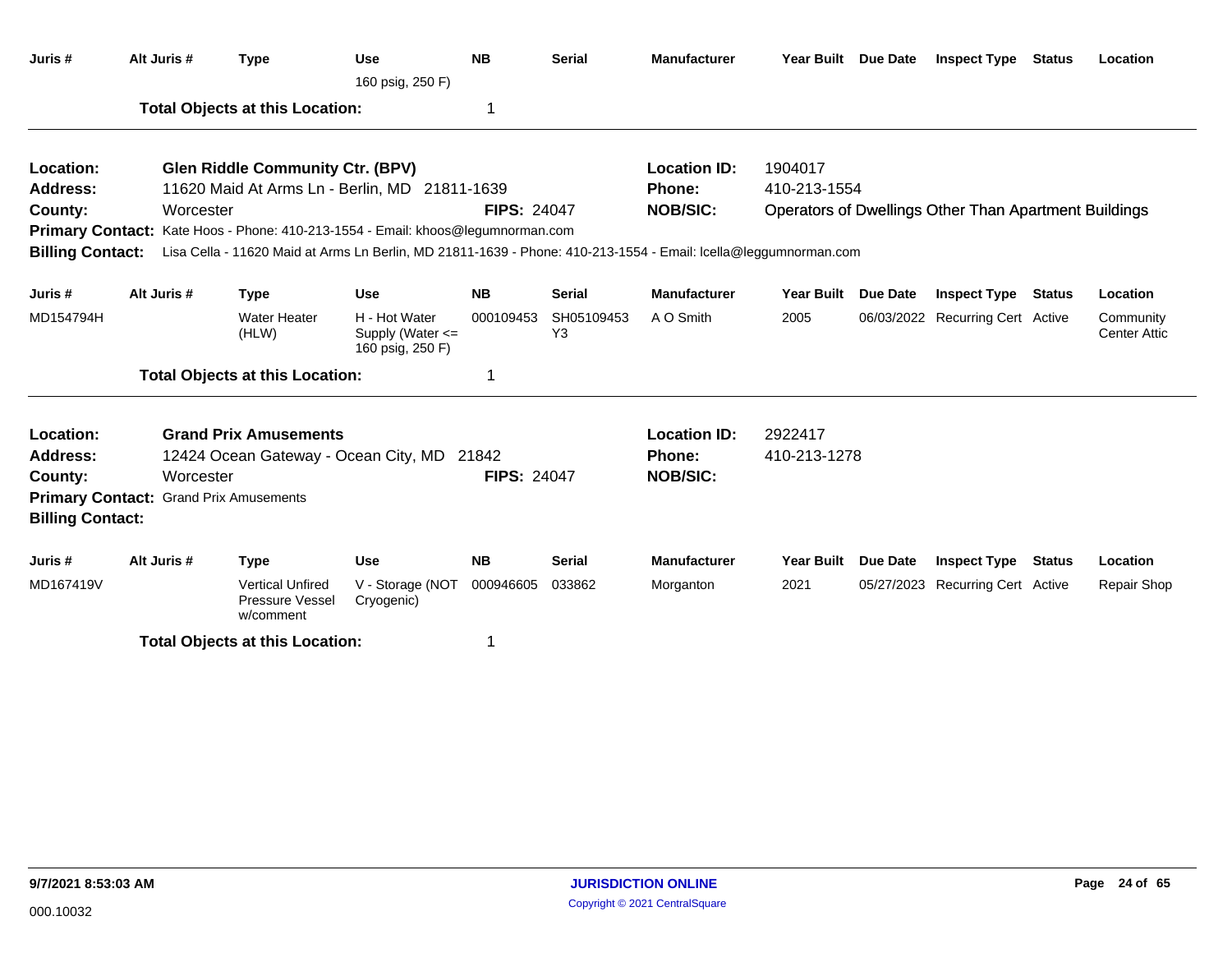| <b>Griffith Energy Services</b><br>Location:<br>10535 Ocean Gtwy - Berlin, MD 21811-3534<br>Address:<br>County:<br>Worcester |                                                                                                                                          |             |                                                                                                                                 |                                                         |                    |               | <b>Location ID:</b><br>Phone:  | 708311              |                     |                                              |               |
|------------------------------------------------------------------------------------------------------------------------------|------------------------------------------------------------------------------------------------------------------------------------------|-------------|---------------------------------------------------------------------------------------------------------------------------------|---------------------------------------------------------|--------------------|---------------|--------------------------------|---------------------|---------------------|----------------------------------------------|---------------|
|                                                                                                                              |                                                                                                                                          |             |                                                                                                                                 |                                                         | <b>FIPS: 24047</b> |               | <b>NOB/SIC:</b>                |                     |                     | Products of Petroleum and Coal, NEC          |               |
|                                                                                                                              |                                                                                                                                          |             | Primary Contact: Mike Horton - Phone: 410-641-2251 - Cell: 410-641-1562 - Email: mhorton@cropperoil.com                         |                                                         |                    |               |                                |                     |                     |                                              |               |
| <b>Billing Contact:</b>                                                                                                      |                                                                                                                                          |             | Mike Horton - 10535 Ocean Gtwy Berlin, MD 21811-3534 - Phone: 410-641-2251 - Cell: 410-641-1562 - Email: mhorton@cropperoil.com |                                                         |                    |               |                                |                     |                     |                                              |               |
| Juris #                                                                                                                      |                                                                                                                                          | Alt Juris # | <b>Type</b>                                                                                                                     | Use                                                     | NΒ                 | Serial        | <b>Manufacturer</b>            |                     | Year Built Due Date | <b>Inspect Type Status</b>                   | Location      |
| MD117009V                                                                                                                    |                                                                                                                                          |             | Horizontal Unfired O - Other (PV<br>Pressure Vessel<br>w/comment                                                                | Use) w/comment                                          | 001143160          |               | Manchester                     | 2002                |                     | 06/21/2020 Recurring Cert Active             | <b>SHOP</b>   |
| MD123918H                                                                                                                    |                                                                                                                                          |             | <b>Water Tube</b><br>Coiled (NOT<br>Flueless Hi<br>Efficiency)                                                                  | H - Hot Water<br>Heat (Water $\leq$<br>160 psig, 250 F) | None<br>Found      |               | E-K                            | 2005                |                     | 06/21/2020 Recurring Cert Active             | <b>SHOP</b>   |
|                                                                                                                              |                                                                                                                                          |             | <b>Total Objects at this Location:</b>                                                                                          |                                                         | $\overline{c}$     |               |                                |                     |                     |                                              |               |
| Location:                                                                                                                    |                                                                                                                                          |             | Hammerheads Bar & Grill (Arc3)                                                                                                  |                                                         |                    |               | <b>Location ID:</b>            | 3692878             |                     |                                              |               |
| <b>Address:</b>                                                                                                              |                                                                                                                                          |             | 913 Atlantic Ave Ste A - Ocean City, MD 21842-6690                                                                              |                                                         |                    |               | Phone:                         | 410-289-0006        |                     |                                              |               |
| County:                                                                                                                      | Worcester                                                                                                                                |             |                                                                                                                                 |                                                         | <b>FIPS: 24047</b> |               | <b>NOB/SIC:</b>                |                     |                     | <b>Drinking Places (Alcoholic Beverages)</b> |               |
|                                                                                                                              | Primary Contact: Daniel Robinson - Phone: 410-725-0522                                                                                   |             |                                                                                                                                 |                                                         |                    |               |                                |                     |                     |                                              |               |
| <b>Billing Contact:</b>                                                                                                      | Matt Ellen - PO Box 26269 Richmond, VA 23260-6269 - Phone: 804-644-4521                                                                  |             |                                                                                                                                 |                                                         |                    |               |                                |                     |                     |                                              |               |
| Juris #                                                                                                                      |                                                                                                                                          | Alt Juris # | <b>Type</b>                                                                                                                     | <b>Use</b>                                              | <b>NB</b>          | Serial        | <b>Manufacturer</b>            | Year Built Due Date |                     | <b>Inspect Type Status</b>                   | Location      |
| MD153640V                                                                                                                    |                                                                                                                                          |             | <b>Vertical Unfired</b><br>Pressure Vessel<br>w/comment                                                                         | V - Storage<br>(Cryogenic)                              | 000162571          | CCHH05F130    | <b>CHART</b>                   | 2005                |                     | 04/22/2022 Recurring Cert Active             | Out back      |
|                                                                                                                              |                                                                                                                                          |             | <b>Total Objects at this Location:</b>                                                                                          |                                                         | -1                 |               |                                |                     |                     |                                              |               |
| Location:                                                                                                                    |                                                                                                                                          |             | Hardee's/Red Burrito (Arc3)                                                                                                     |                                                         |                    |               | <b>Location ID:</b>            | 3758266             |                     |                                              |               |
| <b>Address:</b>                                                                                                              |                                                                                                                                          |             | 125 Pocomoke Marketplace - Pocomoke City, MD 21851-1300                                                                         |                                                         |                    |               | <b>Phone:</b>                  | 410-957-1140        |                     |                                              |               |
| County:                                                                                                                      |                                                                                                                                          | Worcester   |                                                                                                                                 |                                                         | <b>FIPS: 24047</b> |               | <b>NOB/SIC:</b>                |                     |                     |                                              |               |
| Primary Contact: Paul Cato                                                                                                   |                                                                                                                                          |             |                                                                                                                                 |                                                         |                    |               |                                |                     |                     |                                              |               |
|                                                                                                                              | Billing Contact: Charlie Patterson - PO Box 26269 Richmond, VA 23260-6269 - Phone: 804-644-4521 - Email: charlie.patterson@arc3gases.com |             |                                                                                                                                 |                                                         |                    |               |                                |                     |                     |                                              |               |
| Juris #                                                                                                                      |                                                                                                                                          | Alt Juris # | <b>Type</b>                                                                                                                     | Use                                                     | <b>NB</b>          | <b>Serial</b> | <b>Manufacturer</b>            | Year Built Due Date |                     | <b>Inspect Type Status</b>                   | Location      |
| MD156582V                                                                                                                    |                                                                                                                                          |             | <b>Vertical Unfired</b><br>Pressure Vessel<br>w/comment                                                                         | V - Storage<br>(Cryogenic)                              | 000135089          | CGAR01K187    | <b>CHART</b>                   | 2001                |                     | 02/08/2023 Recurring Cert Active             | Kitchen       |
| 9/7/2021 8:53:03 AM                                                                                                          |                                                                                                                                          |             |                                                                                                                                 |                                                         |                    |               | <b>JURISDICTION ONLINE</b>     |                     |                     |                                              | Page 25 of 65 |
| 000.10032                                                                                                                    |                                                                                                                                          |             |                                                                                                                                 |                                                         |                    |               | Copyright © 2021 CentralSquare |                     |                     |                                              |               |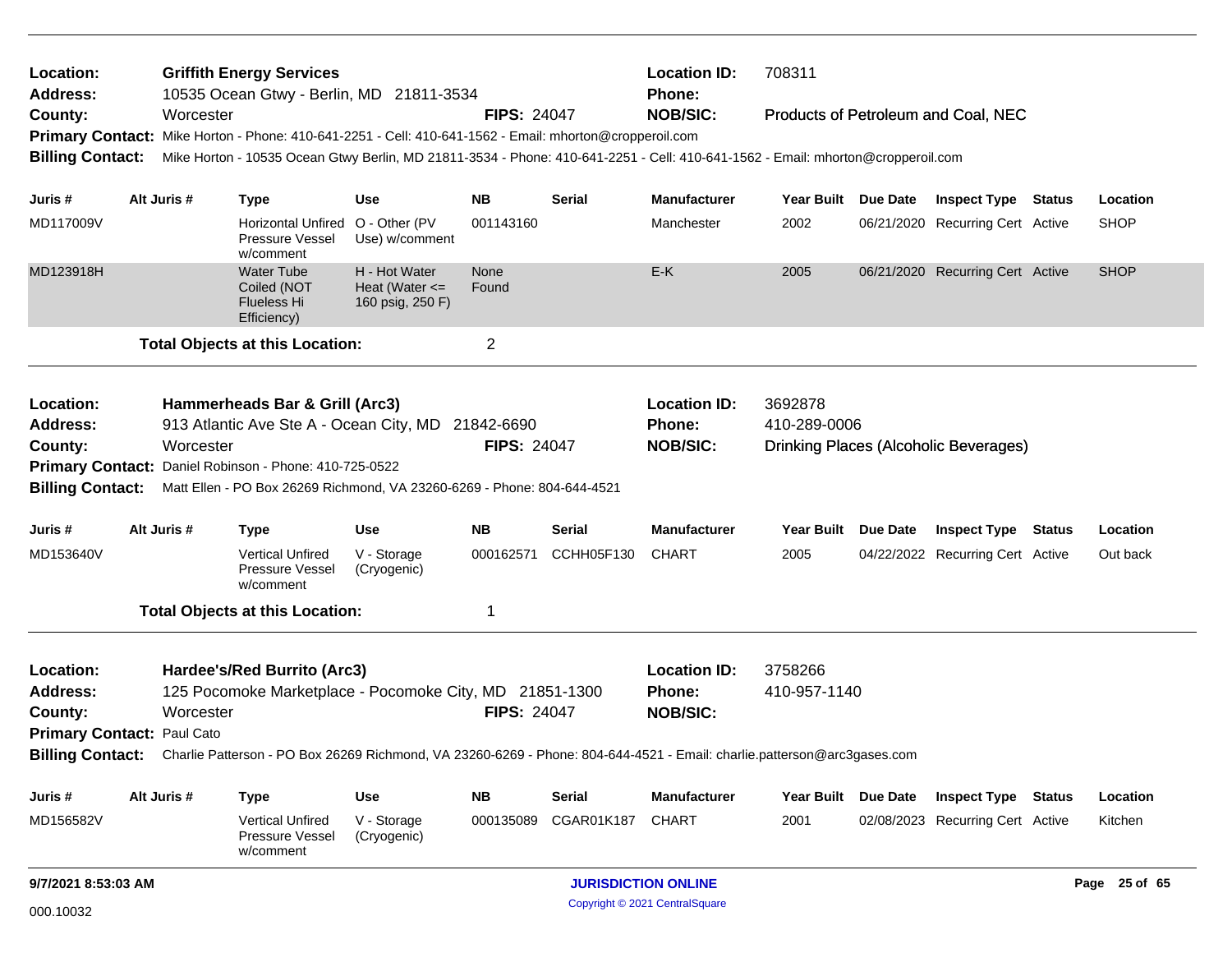| <b>Location:</b><br><b>Address:</b><br>County:<br><b>Billing Contact:</b> |    | <b>Hardwire LLC</b><br>Worcester | 1000 Quinn Ave - Pocomoke City, MD 21851-1400<br>Primary Contact: Linsey Parker - Phone: 410 957 3669 - Email: linsey.parker@hardwirellc.com                   |                                | <b>FIPS: 24047</b> |               | <b>Location ID:</b><br>Phone:<br><b>NOB/SIC:</b><br>Linsey Parker - 1947 Clarke Ave Pocomoke City, MD 21851-3408 - Phone: 410 957 3669 - Email: linsey.parker@hardwirellc.com | 2928988<br>410 957 3669<br>Services, NEC |                 |                                  |                                 |
|---------------------------------------------------------------------------|----|----------------------------------|----------------------------------------------------------------------------------------------------------------------------------------------------------------|--------------------------------|--------------------|---------------|-------------------------------------------------------------------------------------------------------------------------------------------------------------------------------|------------------------------------------|-----------------|----------------------------------|---------------------------------|
| Juris #                                                                   |    | Alt Juris #                      | <b>Type</b>                                                                                                                                                    | <b>Use</b>                     | <b>NB</b>          | <b>Serial</b> | <b>Manufacturer</b>                                                                                                                                                           | <b>Year Built</b>                        | <b>Due Date</b> | <b>Inspect Type Status</b>       | Location                        |
| MD137631V                                                                 |    |                                  | <b>Vertical Unfired</b><br>Pressure Vessel<br>w/comment                                                                                                        | V - Storage (NOT<br>Cryogenic) | 000059170          |               | <b>Brunner</b>                                                                                                                                                                | 1999                                     |                 | 01/19/2023 Recurring Cert Active | shop                            |
|                                                                           |    |                                  | <b>Total Objects at this Location:</b>                                                                                                                         |                                | 1                  |               |                                                                                                                                                                               |                                          |                 |                                  |                                 |
| Location:<br><b>Address:</b><br>County:<br><b>Billing Contact:</b>        |    | <b>Hardwire LLC</b><br>Worcester | 1731 Broad St - Pocomoke City, MD 21851-1513<br>Primary Contact: Ryan Wendell - Phone: 410-957-3669 - Cell: 856-305-9155 - Email: ryan.wendell@hardwirellc.com |                                | <b>FIPS: 24047</b> |               | <b>Location ID:</b><br>Phone:<br><b>NOB/SIC:</b><br>Ryan Wendell - 1947 Clarke Ave Pocomoke City, MD 21851-3408 - Phone: 410-957-3669 - Email: ryan.wendell@hardwirellc.com   | 3919756<br>410-957-3669                  |                 |                                  |                                 |
| Juris #                                                                   |    | Alt Juris #                      | <b>Type</b>                                                                                                                                                    | <b>Use</b>                     | <b>NB</b>          | <b>Serial</b> | <b>Manufacturer</b>                                                                                                                                                           | <b>Year Built</b>                        | <b>Due Date</b> | <b>Inspect Type Status</b>       | Location                        |
| MD156574V                                                                 |    |                                  | <b>Vertical Unfired</b><br>Pressure Vessel<br>w/comment                                                                                                        | V - Storage (NOT<br>Cryogenic) | 000801863          |               | <b>Steel Fab</b>                                                                                                                                                              | 2016                                     |                 | 01/19/2023 Recurring Cert Active | <b>MAIN FL</b>                  |
| MD162438V                                                                 |    |                                  | <b>Vertical Unfired</b><br><b>Pressure Vessel</b><br>w/comment                                                                                                 | V - Storage (NOT<br>Cryogenic) | 000396839 396839   |               | Mat Industries, LLC                                                                                                                                                           | 2018                                     |                 | 01/09/2023 Recurring Cert Active | <b>LEFT OF MILL</b>             |
| MD162439V                                                                 | #1 |                                  | Autoclave                                                                                                                                                      | V - Process-<br>Sterilizing    | 000000446          | 18282         | <b>ASC Process</b><br>Systems                                                                                                                                                 | 2018                                     |                 | 01/14/2023 Recurring Cert Active | <b>AUTOCLAVE</b><br><b>ROOM</b> |
| MD162440V                                                                 | #2 |                                  | Autoclave                                                                                                                                                      | V - Process-<br>Sterilizing    | 000000447          | 18283         | <b>ASC Process</b><br>Systems                                                                                                                                                 | 2018                                     |                 | 01/14/2023 Recurring Cert Active | Autoclave Room                  |
| MD162441V                                                                 | #3 |                                  | Autoclave                                                                                                                                                      | V - Process-<br>Sterilizing    | 000000448          | 18284         | <b>ASC Process</b><br>Systems                                                                                                                                                 | 2018                                     |                 | 01/14/2023 Recurring Cert Active | Autoclave Room                  |
| MD162442V                                                                 | #4 |                                  | Autoclave                                                                                                                                                      | V - Process-<br>Sterilizing    | 000000449          | 18285         | <b>ASC Process</b><br><b>Systems</b>                                                                                                                                          | 2018                                     |                 | 01/14/2023 Recurring Cert Active | Autoclave Room                  |
|                                                                           |    |                                  |                                                                                                                                                                |                                |                    |               |                                                                                                                                                                               |                                          |                 |                                  |                                 |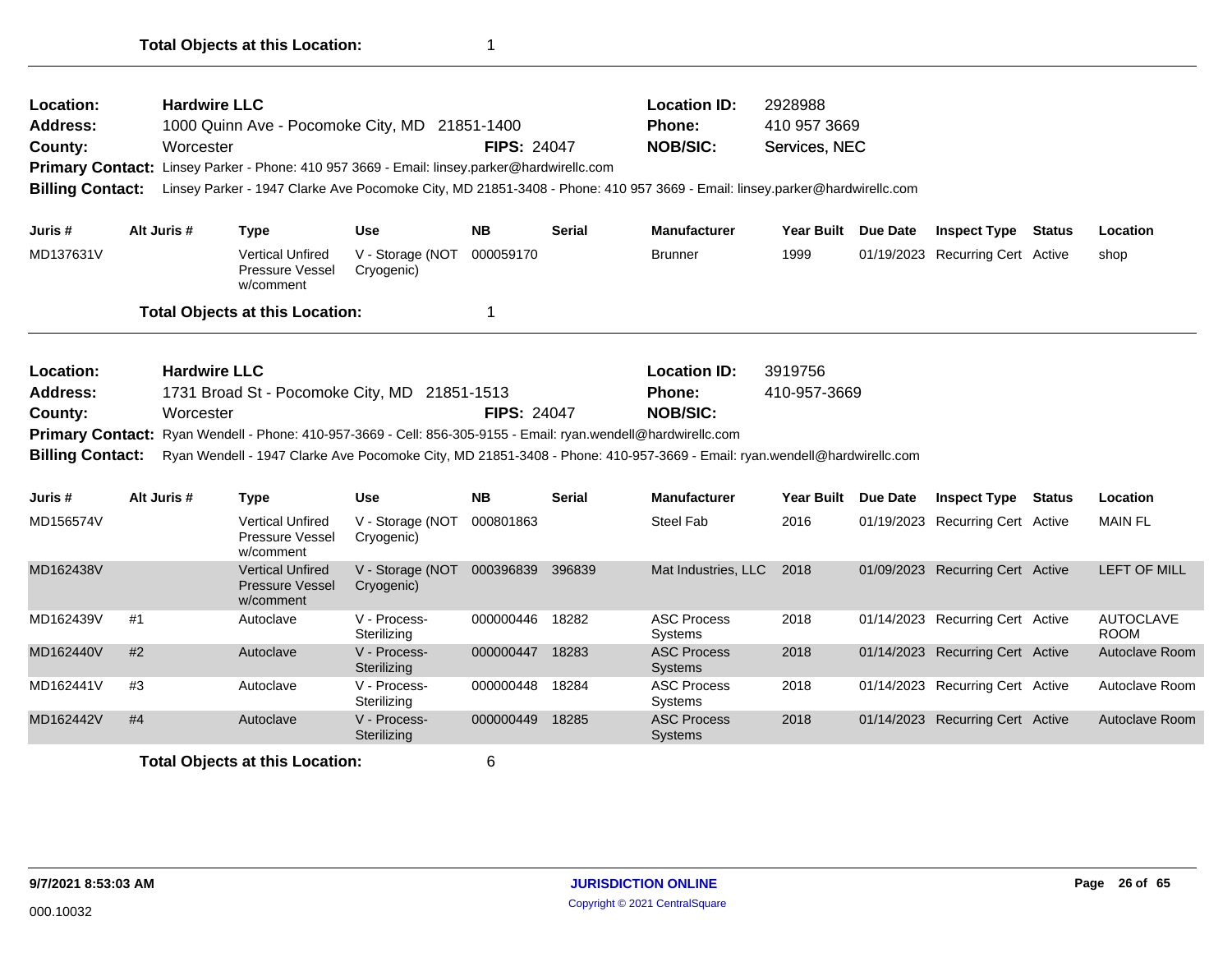| Location:      | <b>Hardwire LLC</b>                            |                    | <b>Location ID:</b> | 2928979                    |
|----------------|------------------------------------------------|--------------------|---------------------|----------------------------|
| Address:       | 1947 Clarke Ave - Pocomoke City, MD 21851-3408 |                    | <b>Phone:</b>       | 410 957 3669               |
| <b>County:</b> | Worcester                                      | <b>FIPS: 24047</b> | <b>NOB/SIC:</b>     | <b>Nonferrous Forgings</b> |

Primary Contact: Tom Paciga - Phone: 410 957 3669

**Billing Contact:** Tom Paciga - 1947 Clarke Ave Pocomoke City, MD 21851-3408 - Phone: 410 957 3669

| Juris #   | Alt Juris # | Type                                                             | <b>Use</b>                                      | <b>NB</b> | <b>Serial</b> | <b>Manufacturer</b>      | <b>Year Built</b> | Due Date   | <b>Inspect Type</b>              | <b>Status</b> | Location                         |
|-----------|-------------|------------------------------------------------------------------|-------------------------------------------------|-----------|---------------|--------------------------|-------------------|------------|----------------------------------|---------------|----------------------------------|
| MD137628V |             | <b>Vertical Unfired</b><br>Pressure Vessel<br>w/comment          | V - Storage (NOT<br>Cryogenic)                  | 000573552 |               | Steel Fab                | 2009              |            | 01/19/2023 Recurring Cert Active |               | <b>VACUUM ROOM</b>               |
| MD137629V |             | <b>Vertical Unfired</b><br><b>Pressure Vessel</b><br>w/comment   | V - Storage (NOT<br>Cryogenic)                  | 000512735 |               | <b>Steel Fab</b>         | 2008              | 01/19/2023 | <b>Recurring Cert Active</b>     |               | mechanical room                  |
| MD137632V |             | <b>Fired Press Vess</b><br>w/comment                             | V - Process-Heat<br>Transfer-Other<br>w/comment | 000000636 | PC07023       | <b>GTS Energy</b>        | 2008              | 01/19/2023 | Recurring Cert Active            |               | <b>MECHANICAL</b><br><b>ROOM</b> |
| MD137633V |             | <b>Fired Press Vess</b><br>w/comment                             | V - Process-Heat<br>Transfer-Other<br>w/comment | 000000021 | 7126          | Newport<br>Manufacturing | 2009              |            | 01/19/2023 Recurring Cert Active |               | <b>MECHANICAL</b><br><b>ROOM</b> |
| MD137634V |             | <b>Horizontal Unfired</b><br><b>Pressure Vessel</b><br>w/comment | V - Storage (NOT<br>Cryogenic)                  | 000003005 |               | M & M Refrig             | 2008              | 01/19/2023 | Recurring Cert Active            |               | ammonia room<br>outside          |
|           |             | <b>Total Objects at this Location:</b>                           |                                                 | 5         |               |                          |                   |            |                                  |               |                                  |

| <b>Location:</b> | Hardwire LLC (Robert's)                       |                    | <b>Location ID:</b> | 2932723       |
|------------------|-----------------------------------------------|--------------------|---------------------|---------------|
| <b>Address:</b>  | 1000 Quinn Ave - Pocomoke City, MD 21851-1400 |                    | <b>Phone:</b>       |               |
| County:          | Worcester                                     | <b>FIPS: 24047</b> | NOB/SIC:            | Services, NEC |
| - -              | $ -$                                          |                    |                     |               |

Primary Contact: Linsey Parker - Phone: 410 957 3669 - Email: linsey.parker@hardwirellc.com

**Billing Contact:** Linsey Parker - 1947 Clarke Ave Pocomoke City, MD 21851-3408 - Phone: 410 957 3669 - Email: linsey.parker@hardwirellc.com

| Juris #   | Alt Juris # | Type                                                    | Use                        | <b>NB</b> | Serial | <b>Manufacturer</b> | <b>Year Built</b> | <b>Due Date</b> | <b>Inspect Type</b>              | Status | Location |
|-----------|-------------|---------------------------------------------------------|----------------------------|-----------|--------|---------------------|-------------------|-----------------|----------------------------------|--------|----------|
| MD137644V |             | <b>Vertical Unfired</b><br>Pressure Vessel<br>w/comment | V - Storage<br>(Cryogenic) | 000058551 | 9014   | Minnesota Valley    | 1999              |                 | 01/25/2023 Recurring Cert Active |        | Yard     |
|           |             | <b>Total Objects at this Location:</b>                  |                            |           |        |                     |                   |                 |                                  |        |          |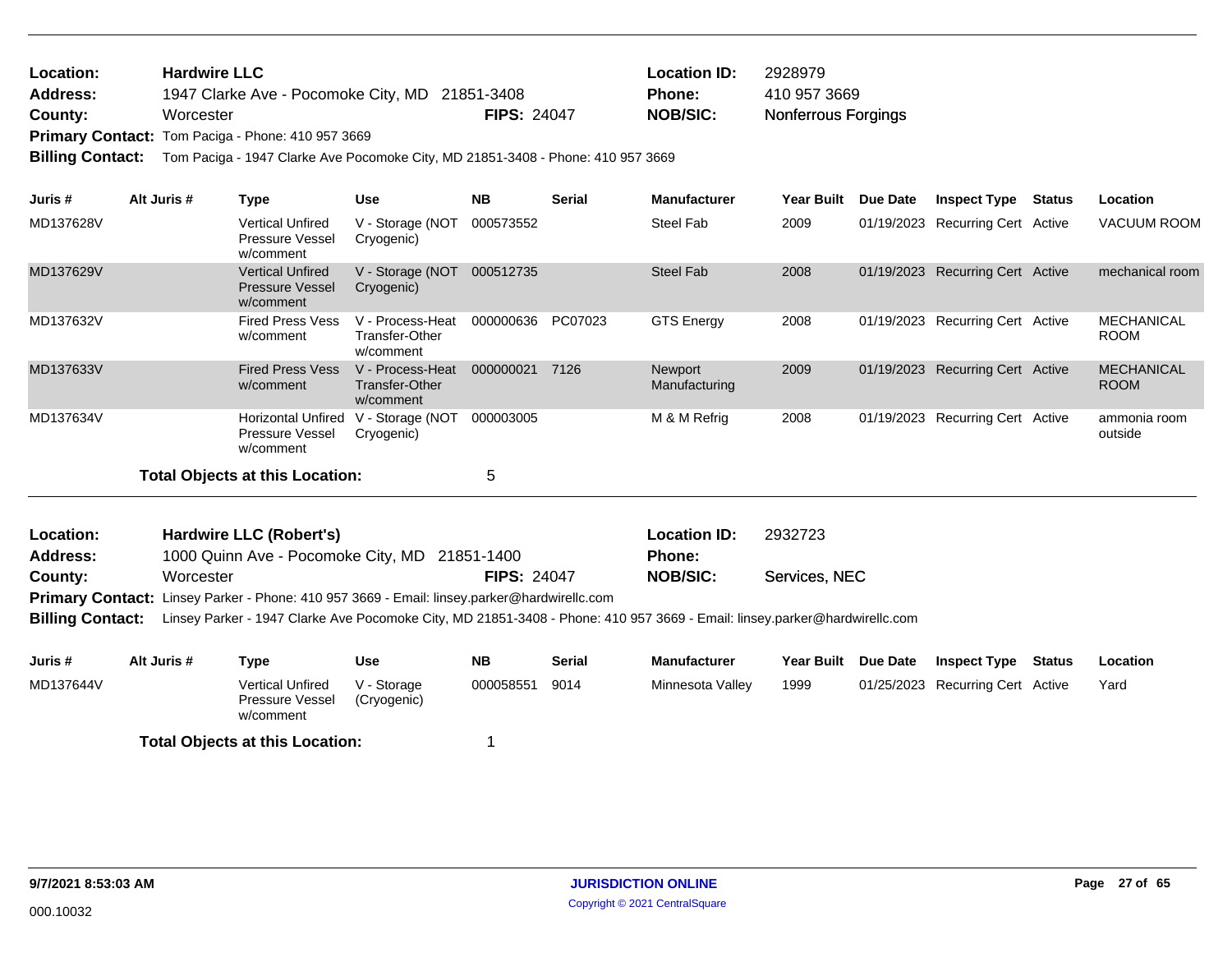| Location:<br>Address:<br>County:<br><b>Primary Contact:</b><br><b>Billing Contact:</b> | Worcester   | <b>Hardwire LLC (Robert's)</b><br>1947 Clarke Ave - Pocomoke City, MD 21851-3408<br>Roberts Oxygen Company (MD) - Phone: 240-493-8405 - Cell: 301-252-0742 - Email: DFranovich@RobertsOxygen.com<br>Bulk Tank Service Dept. - PO Box 5507 Rockville, MD 20855-0507 - Phone: 240-493-8405 - Cell: 301-252-0742 - Email: DFranovich@RobertsOxygen.com |                                | <b>FIPS: 24047</b> |                                 | <b>Location ID:</b><br><b>Phone:</b><br><b>NOB/SIC:</b> | 2932730<br>Services, NEC          |                                  |        |             |
|----------------------------------------------------------------------------------------|-------------|-----------------------------------------------------------------------------------------------------------------------------------------------------------------------------------------------------------------------------------------------------------------------------------------------------------------------------------------------------|--------------------------------|--------------------|---------------------------------|---------------------------------------------------------|-----------------------------------|----------------------------------|--------|-------------|
| Juris #                                                                                | Alt Juris # | <b>Type</b>                                                                                                                                                                                                                                                                                                                                         | <b>Use</b>                     | <b>NB</b>          | <b>Serial</b>                   | <b>Manufacturer</b>                                     | Year Built Due Date               | <b>Inspect Type Status</b>       |        | Location    |
| MD137635V                                                                              |             | <b>Vertical Unfired</b><br>Pressure Vessel<br>w/comment                                                                                                                                                                                                                                                                                             | V - Storage (NOT<br>Cryogenic) | 000089319          | VT 6000-<br>H2777               | Taylor-Wharton                                          | 2007                              | 01/25/2023 Recurring Cert Active |        | <b>YARD</b> |
| MD137642V                                                                              |             | <b>Vertical Unfired</b><br><b>Pressure Vessel</b><br>w/comment                                                                                                                                                                                                                                                                                      | V - Storage (NOT<br>Cryogenic) |                    | 000019412 CJTRD08D110 Chart Inc |                                                         | 2008                              | 01/25/2023 Recurring Cert Active |        | <b>YARD</b> |
| MD137643V                                                                              |             | <b>Vertical Unfired</b><br>Pressure Vessel<br>w/comment                                                                                                                                                                                                                                                                                             | V - Storage (NOT<br>Cryogenic) | 000192937          | CJTRD08C117 Chart Inc           |                                                         | 2008                              | 01/25/2023 Recurring Cert Active |        | YARD        |
|                                                                                        |             | <b>Total Objects at this Location:</b>                                                                                                                                                                                                                                                                                                              |                                | 3                  |                                 |                                                         |                                   |                                  |        |             |
| Location:<br><b>Address:</b>                                                           |             | <b>Higgins Crab House (Arc3)</b><br>3102 Philadelphia Ave - Ocean City, MD 21842-3566                                                                                                                                                                                                                                                               |                                |                    |                                 | <b>Location ID:</b><br><b>Phone:</b>                    | 3884586                           |                                  |        |             |
| County:                                                                                | Worcester   |                                                                                                                                                                                                                                                                                                                                                     |                                | <b>FIPS: 24047</b> |                                 | <b>NOB/SIC:</b>                                         | <b>Eating and Drinking Places</b> |                                  |        |             |
| Primary Contact: Higgins Crab House                                                    |             |                                                                                                                                                                                                                                                                                                                                                     |                                |                    |                                 |                                                         |                                   |                                  |        |             |
| <b>Billing Contact:</b>                                                                |             | - 3102 Philadelphia Ave Ocean City, MD 21842-3566                                                                                                                                                                                                                                                                                                   |                                |                    |                                 |                                                         |                                   |                                  |        |             |
| Juris #                                                                                | Alt Juris # | <b>Type</b>                                                                                                                                                                                                                                                                                                                                         | <b>Use</b>                     | <b>NB</b>          | <b>Serial</b>                   | <b>Manufacturer</b>                                     | Year Built Due Date               | <b>Inspect Type</b>              | Status | Location    |
| MD159959V                                                                              |             | <b>Vertical Unfired</b><br>Pressure Vessel<br>w/comment                                                                                                                                                                                                                                                                                             | V - Storage (NOT<br>Cryogenic) | 000116597          | CGAM00B107                      | MVE Inc                                                 | 2000                              | 06/05/2022 Recurring Cert Active |        | Outside     |
|                                                                                        |             | <b>Total Objects at this Location:</b>                                                                                                                                                                                                                                                                                                              |                                |                    |                                 |                                                         |                                   |                                  |        |             |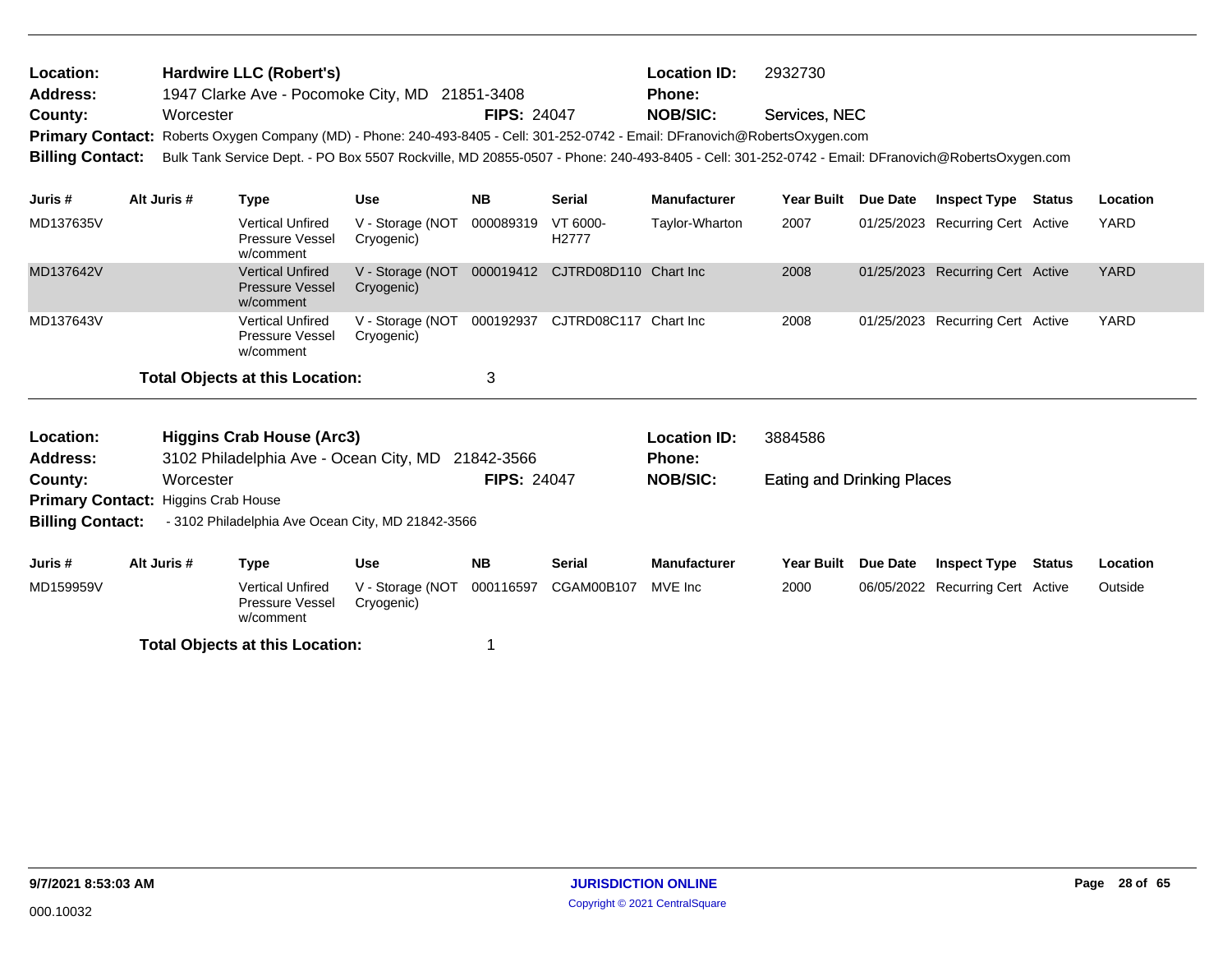| Higgins Crab House N (Arc3)<br>Location:<br>12801 Coastal Hwy - Ocean City, MD 21842-4716<br><b>Address:</b><br>County:<br>Worcester |  |                         |                                                                                                        | <b>FIPS: 24047</b>                                        |                    | <b>Location ID:</b><br><b>Phone:</b><br><b>NOB/SIC:</b> | 3884587<br><b>Eating and Drinking Places</b> |                   |                 |                                  |               |                    |
|--------------------------------------------------------------------------------------------------------------------------------------|--|-------------------------|--------------------------------------------------------------------------------------------------------|-----------------------------------------------------------|--------------------|---------------------------------------------------------|----------------------------------------------|-------------------|-----------------|----------------------------------|---------------|--------------------|
| <b>Primary Contact:</b><br><b>Billing Contact:</b>                                                                                   |  |                         | Higgins Crab House N (Arc3)<br>Matt Ellen - PO Box 26269 Richmond, VA 23260-6269 - Phone: 804-644-4521 |                                                           |                    |                                                         |                                              |                   |                 |                                  |               |                    |
| Juris #                                                                                                                              |  | Alt Juris #             | <b>Type</b>                                                                                            | <b>Use</b>                                                | <b>NB</b>          | <b>Serial</b>                                           | <b>Manufacturer</b>                          | <b>Year Built</b> | <b>Due Date</b> | <b>Inspect Type Status</b>       |               | Location           |
| MD159957V                                                                                                                            |  |                         | <b>Vertical Unfired</b><br>Pressure Vessel<br>w/comment                                                | V - Storage (NOT<br>Cryogenic)                            | 000133866          | <b>CSUR01J126</b>                                       | <b>CHART</b>                                 | 2001              |                 | 06/05/2022 Recurring Cert Active |               | Outside            |
|                                                                                                                                      |  |                         | <b>Total Objects at this Location:</b>                                                                 |                                                           | 1                  |                                                         |                                              |                   |                 |                                  |               |                    |
| Location:<br><b>Address:</b>                                                                                                         |  | <b>Hilton Tru Hotel</b> | 3401 Coastal Hwy - Ocean City, MD 21842-3332                                                           |                                                           |                    |                                                         | <b>Location ID:</b><br>Phone:                | 3932667           |                 |                                  |               |                    |
| County:<br>Primary Contact: Hilton Tru Hotel<br><b>Billing Contact:</b>                                                              |  | Worcester               | - 19545 Camelot Dr. Suite A Renoboth Beach, DE 19971-0000                                              |                                                           | <b>FIPS: 24047</b> |                                                         | <b>NOB/SIC:</b>                              |                   |                 |                                  |               |                    |
| Juris #                                                                                                                              |  | Alt Juris #             |                                                                                                        | <b>Use</b>                                                | <b>NB</b>          | <b>Serial</b>                                           | <b>Manufacturer</b>                          | <b>Year Built</b> | <b>Due Date</b> | <b>Inspect Type</b>              | <b>Status</b> | Location           |
| MD168710H                                                                                                                            |  |                         | <b>Type</b><br><b>Water Heater</b><br>(HLW)                                                            | H - Hot Water<br>Supply (Water $\leq$<br>160 psig, 210 F) | 000478785          | D <sub>1.19.35</sub> .<br>00097                         | Lochinvar                                    | 2019              |                 | 03/18/2023 Recurring Cert Active |               | Mechanical<br>Room |
| MD168711H                                                                                                                            |  |                         | <b>Water Heater</b><br>(HLW)                                                                           | H - Hot Water<br>Supply (Water $\leq$<br>160 psig, 210 F) | 000478784          | D1.19.35.<br>00096                                      | Lochinvar                                    | 2019              |                 | 03/18/2023 Recurring Cert Active |               | Mechanical<br>Room |
| MD168712H                                                                                                                            |  |                         | <b>Water Heater</b><br>(HLW)                                                                           | H - Hot Water<br>Supply (Water <=<br>160 psig, 210 F)     | 000478776          | D1.19.35.<br>00098                                      | Lochinvar                                    | 2019              |                 | 03/18/2023 Recurring Cert Active |               | Mechanical<br>Room |
| 3<br><b>Total Objects at this Location:</b>                                                                                          |  |                         |                                                                                                        |                                                           |                    |                                                         |                                              |                   |                 |                                  |               |                    |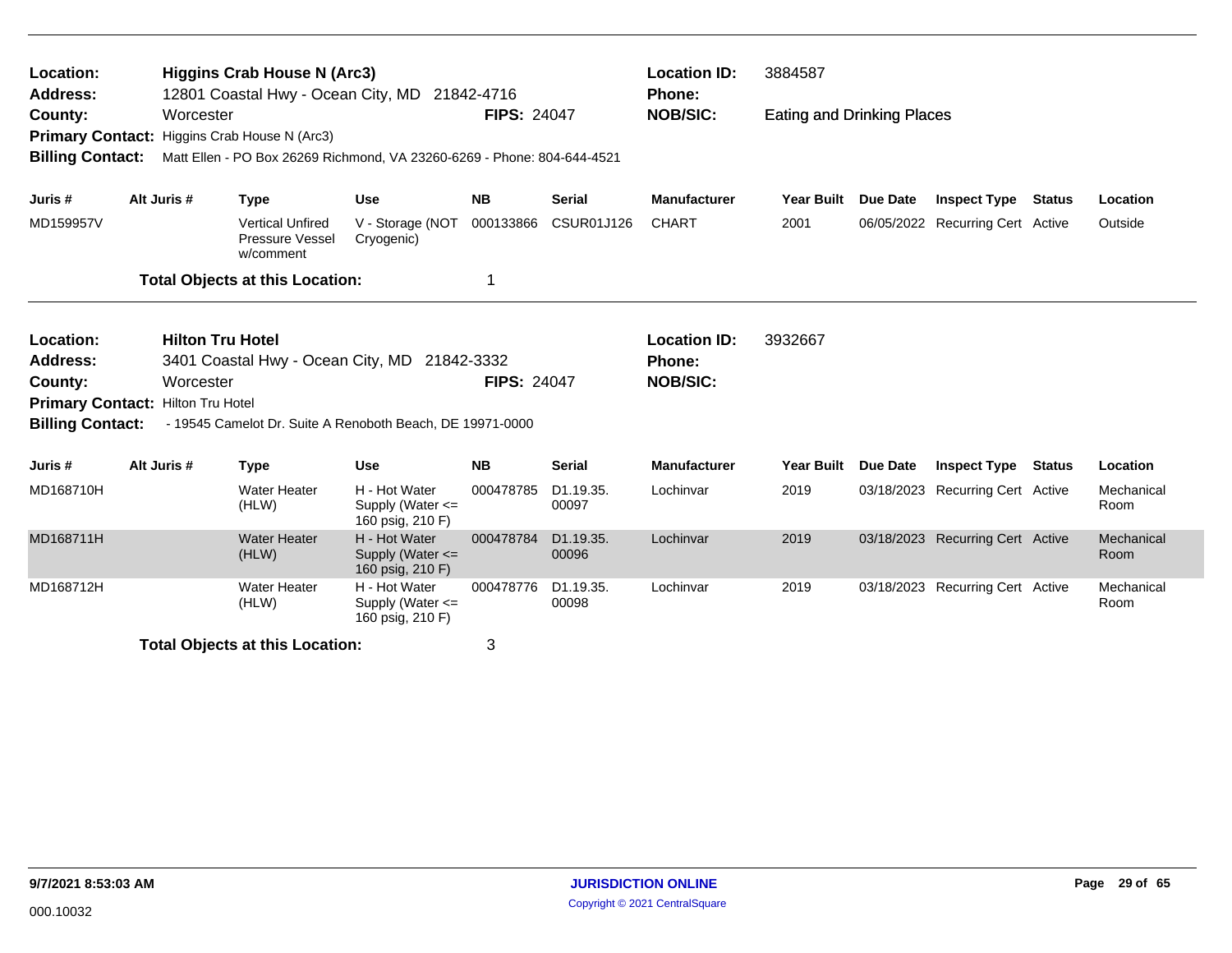| <b>Location:</b> | <b>Holiday Inn Express</b>                                                       |                    | <b>Location ID:</b> | 713924                   |
|------------------|----------------------------------------------------------------------------------|--------------------|---------------------|--------------------------|
| <b>Address:</b>  | 12601 Coastal Hwy - Ocean City, MD 21842-6056                                    |                    | Phone:              | 410-250-7800             |
| County:          | Worcester                                                                        | <b>FIPS: 24047</b> | NOB/SIC:            | <b>Hotels and Motels</b> |
|                  | Primary Contact: Marie Hopper - Phone: 410-250-7800 - Email: hiexpressoc@aol.com |                    |                     |                          |

**Billing Contact:** Marie Hopper - 12601 Coastal Hwy Ocean City, MD 21842-6056 - Phone: 410-250-7800

| Juris #   | Alt Juris # | Type                                   | <b>Use</b>                                                | <b>NB</b> | <b>Serial</b>               | <b>Manufacturer</b> | <b>Year Built</b> | Due Date | <b>Inspect Type</b>              | Status | Location                 |
|-----------|-------------|----------------------------------------|-----------------------------------------------------------|-----------|-----------------------------|---------------------|-------------------|----------|----------------------------------|--------|--------------------------|
| MD130631H |             | Water Heater<br>(HLW)                  | H - Hot Water<br>Supply (Water $\leq$<br>160 psig, 210 F) | 000281180 | 0804281180                  | Raypak              | 2008              |          | 02/27/2023 Recurring Cert Active |        | 2nd Fir Bir Rm           |
| MD150945H |             | <b>Water Heater</b><br>(HLW)           | H - Hot Water<br>Supply (Water $\leq$<br>160 psig, 210 F) | 000403310 | 1506403310                  | Raypak              | 2015              |          | 02/27/2023 Recurring Cert Active |        | 2nd Floor Mech<br>room   |
| MD168698H |             | <b>Vertical Fire Tube</b>              | H - Hot Water<br>Supply (Water $\leq$<br>160 psig, 250 F) | 000052194 | 192911563622 A O Smith<br>4 |                     | 2019              |          | 02/15/2023 Recurring Cert Active |        | 1st Floor Boiler<br>Room |
|           |             | <b>Total Objects at this Location:</b> |                                                           |           |                             |                     |                   |          |                                  |        |                          |

| Location: | <b>Holy Savior Mission Church</b>                                                                                                 |                    | <b>Location ID:</b> | 714046                         |
|-----------|-----------------------------------------------------------------------------------------------------------------------------------|--------------------|---------------------|--------------------------------|
| Address:  | 1701 Philadelphia Ave - Ocean City, MD 21842-3600                                                                                 |                    | <b>Phone:</b>       |                                |
| County:   | Worcester                                                                                                                         | <b>FIPS: 24047</b> | <b>NOB/SIC:</b>     | <b>Religious Organizations</b> |
|           | Primary Contact: Tony Dicken - Phone: 443-880-4456 - Email: tonydicken@mail.com                                                   |                    |                     |                                |
|           | Billing Contact: Tony Dicken - 1701 Philadelphia Ave Ocean City, MD 21842-3600 - Phone: 443-880-4456 - Email: tonydicken@mail.com |                    |                     |                                |
|           |                                                                                                                                   |                    |                     |                                |

| Juris #   | Alt Juris # | Type                            | <b>Use</b>                                              | <b>NB</b> | <b>Serial</b> | <b>Manufacturer</b> | Year Built Due Date | <b>Inspect Type</b>              | Status | Location                     |
|-----------|-------------|---------------------------------|---------------------------------------------------------|-----------|---------------|---------------------|---------------------|----------------------------------|--------|------------------------------|
| MD159992H |             | <b>Horizontal Water</b><br>Tube | H - Hot Water<br>Heat (Water $\leq$<br>160 psig, 250 F) | 000287082 | C18287082     | Laars               | 2018                | 07/17/2022 Recurring Cert Active |        | Boiler Room                  |
| MD159993H |             | <b>Horizontal Water</b><br>Tube | H - Hot Water<br>Heat (Water $\leq$<br>160 psig, 250 F) | 000287081 | C18287081     | Laars               | 2018                | 07/17/2022 Recurring Cert Active |        | <b>Church Boiler</b><br>Room |
|           |             |                                 |                                                         |           |               |                     |                     |                                  |        |                              |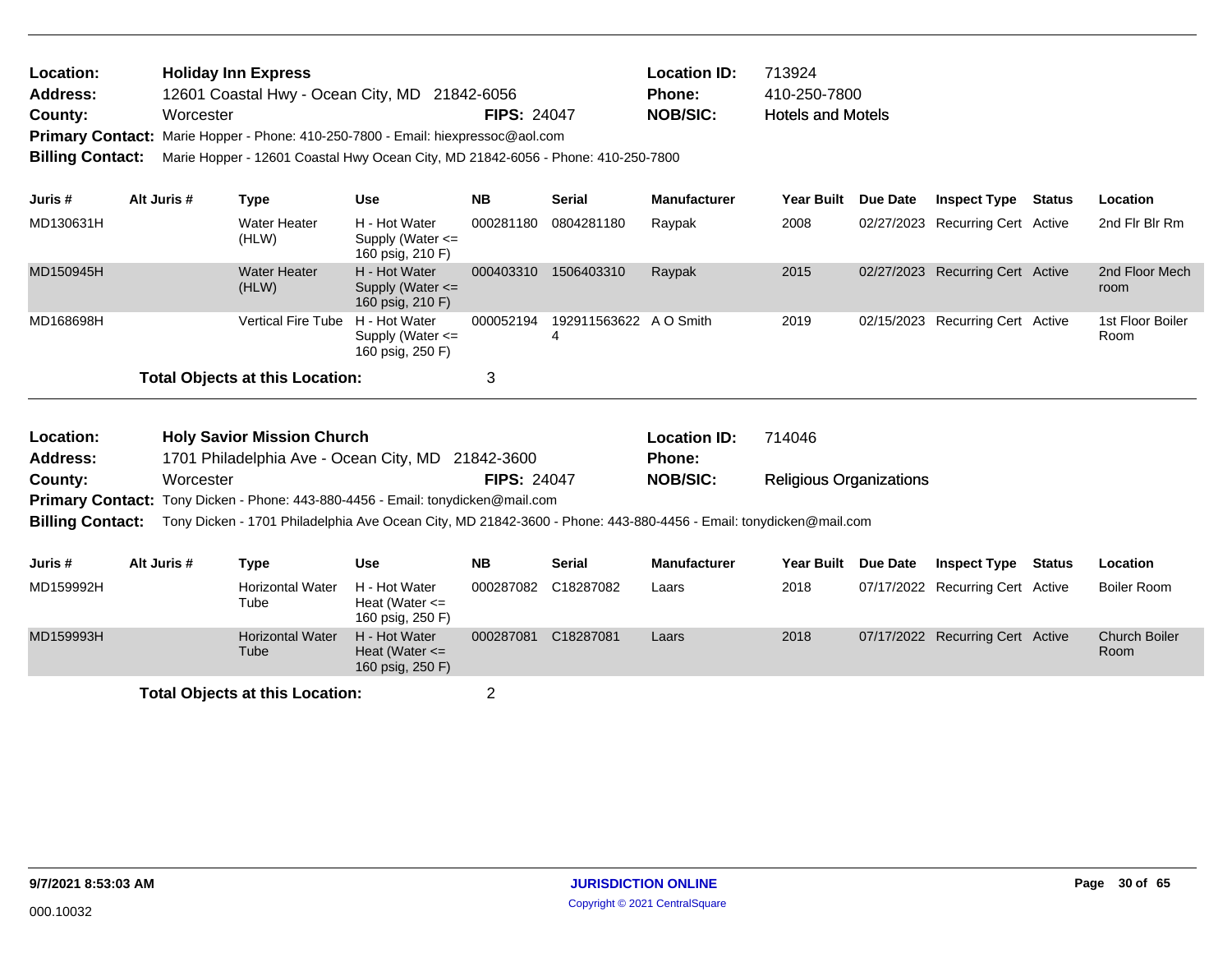| Location:<br><b>Address:</b>                          |                                      | Home 2 Suites Hotel/Ocean City | 120 67th St - Ocean City, MD 21842-5209 |                    |        | <b>Location ID:</b><br><b>Phone:</b> | 3748710 |                                             |                             |  |
|-------------------------------------------------------|--------------------------------------|--------------------------------|-----------------------------------------|--------------------|--------|--------------------------------------|---------|---------------------------------------------|-----------------------------|--|
| County:                                               | Worcester                            |                                |                                         | <b>FIPS: 24047</b> |        | <b>NOB/SIC:</b>                      |         |                                             |                             |  |
| Primary Contact: Kaitie Cochran - Phone: 410-520-0150 |                                      |                                |                                         |                    |        |                                      |         |                                             |                             |  |
| <b>Billing Contact:</b>                               |                                      |                                |                                         |                    |        |                                      |         |                                             |                             |  |
| $\mathbf{L}$ and $\mathbf{L}$ and $\mathbf{L}$        | $A \cup A$ , $A \cup A$ , $B \cup B$ | The same of the                | $\mathbf{1}$                            | <b>SID</b>         | 0.0000 | <b>Black of a stronger</b>           |         | Vess Bullett Bus Bats Hospital Truck Blatch | المستقاد والمستنبذ المستنبذ |  |

| Juris #   | Alt Juris # | Type                                   | <b>Use</b>                                                                                         | <b>NB</b>     | Serial            | <b>Manufacturer</b> | <b>Year Built</b> | <b>Due Date</b> | <b>Inspect Type</b>              | Status | Location           |
|-----------|-------------|----------------------------------------|----------------------------------------------------------------------------------------------------|---------------|-------------------|---------------------|-------------------|-----------------|----------------------------------|--------|--------------------|
| MD162404H |             | <b>Horizontal Water</b><br>Tube        | H - Heating-Other<br>w/comment (Stm<br>$\epsilon$ = 15 psig or<br>Water $\leq$ 160<br>psig, 250 F) | None<br>Found | 1805324410        | Raypak              | 2018              |                 | 12/04/2020 Recurring Cert Active |        | Pool pump room     |
| MD167153H |             | <b>Water Heater</b><br>(HLW)           | H - Hot Water<br>Supply (Water $\leq$<br>160 psig, 210 F)                                          | 000408119     | 174010770681<br>6 | Lochinvar           | 2017              |                 | 07/22/2022 Recurring Cert Active |        | Boiler Room        |
| MD167154H |             | Water Heater<br>(HLW)                  | H - Hot Water<br>Supply (Water $\leq$<br>160 psig, 210 F)                                          | 000408124     | 184010770614      | Lochinvar           | 2017              |                 | 07/22/2022 Recurring Cert Active |        | Boiler Room        |
| MD167155H |             | <b>Water Heater</b><br>(HLW)           | H - Hot Water<br>Supply (Water $\leq$<br>160 psig, 210 F)                                          | 000411760     | 174010770681<br>2 | Lochinvar           | 2017              |                 | 07/22/2022 Recurring Cert Active |        | <b>Boiler Room</b> |
|           |             | <b>Total Objects at this Location:</b> |                                                                                                    | 4             |                   |                     |                   |                 |                                  |        |                    |

| Location:               |                                                          | <b>Hooked (Matheson)</b> |                                              |                    | <b>Location ID:</b>                                                                                                           | 4029954           |                 |                     |        |          |
|-------------------------|----------------------------------------------------------|--------------------------|----------------------------------------------|--------------------|-------------------------------------------------------------------------------------------------------------------------------|-------------------|-----------------|---------------------|--------|----------|
| <b>Address:</b>         |                                                          |                          | 8003 Coastal Hwy - Ocean City, MD 21842-2829 |                    | <b>Phone:</b>                                                                                                                 | 410-723-4665      |                 |                     |        |          |
| County:                 | Worcester                                                |                          |                                              | <b>FIPS: 24047</b> | <b>NOB/SIC:</b>                                                                                                               |                   |                 |                     |        |          |
|                         |                                                          |                          |                                              |                    | Primary Contact: Roberts Oxygen Company (MD) - Phone: 240-493-8405 - Cell: 301-252-0742 - Email: DFranovich@RobertsOxygen.com |                   |                 |                     |        |          |
| <b>Billing Contact:</b> |                                                          |                          |                                              |                    | Lindsay Lenzer - 909 Lake Carolyn Pkwy FI 12 Irving, TX 75039-3908 - Phone: 469-619-9149 - Email: Ilenzer@mathesongas.com     |                   |                 |                     |        |          |
|                         |                                                          |                          |                                              |                    |                                                                                                                               |                   |                 |                     |        |          |
| Juris #                 | <b>NB</b><br><b>Serial</b><br>Alt Juris #<br>Use<br>Type |                          |                                              |                    | <b>Manufacturer</b>                                                                                                           | <b>Year Built</b> | <b>Due Date</b> | <b>Inspect Type</b> | Status | Location |

| ------    | . | ., . <b>.</b>                                    | ----                       | ---       | ------     |                |      |                                  | ---------                 |
|-----------|---|--------------------------------------------------|----------------------------|-----------|------------|----------------|------|----------------------------------|---------------------------|
| MD167134V |   | Vertical Unfired<br>Pressure Vessel<br>w/comment | V - Storage<br>(Cryogenic) | 000004946 | 468-055-FK | Tavlor-Wharton | 1990 | 06/25/2022 Recurring Cert Active | Out back, under<br>stairs |
|           |   | <b>Total Objects at this Location:</b>           |                            |           |            |                |      |                                  |                           |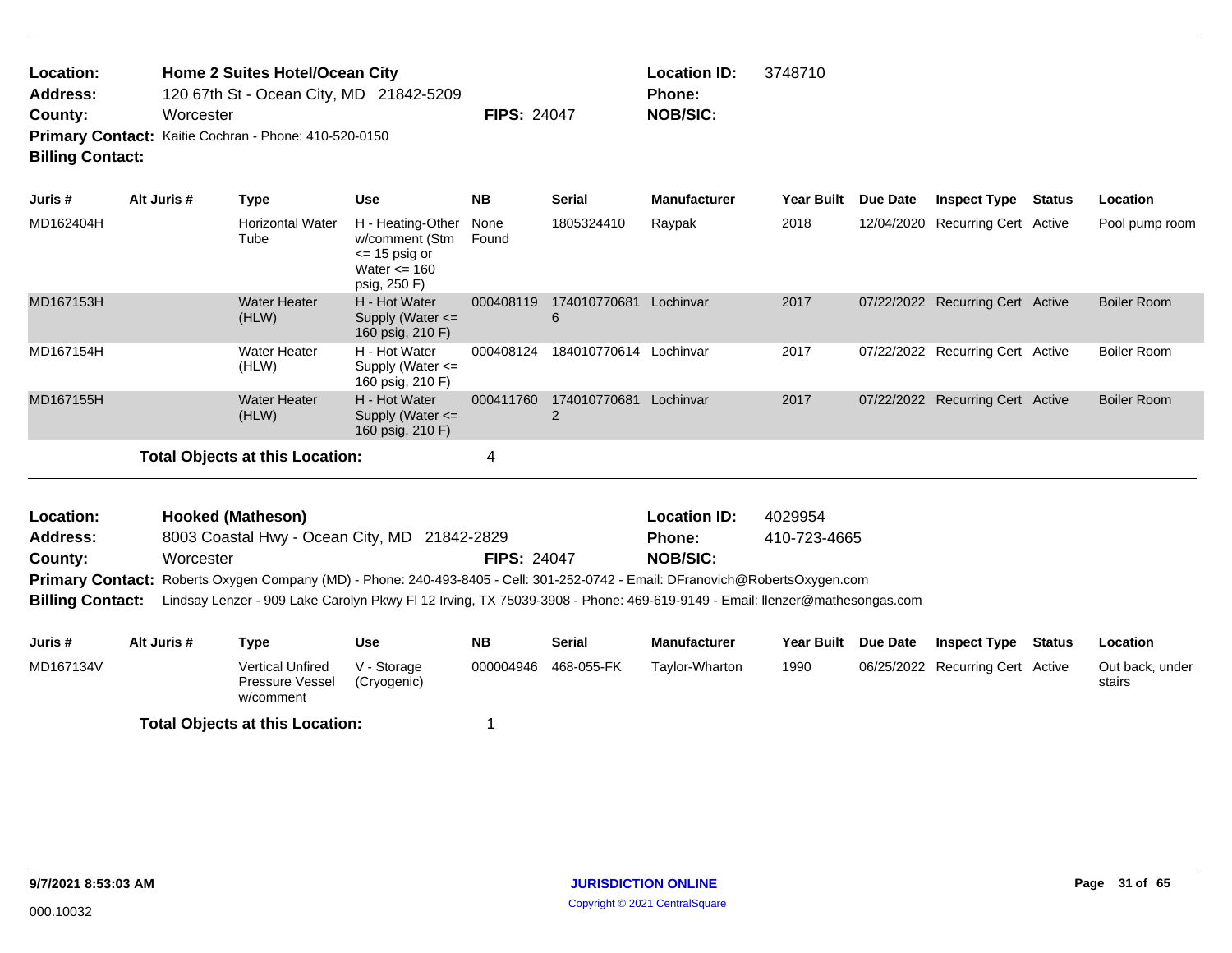| Location:<br><b>Address:</b><br>County:<br><b>Billing Contact:</b>                            | Worcester                                                  | <b>Hooters Of The Boardwalk (Roberts)</b><br>501 Atlantic Ave - Ocean City, MD 21842-4167<br>Primary Contact: Frank Ferrell - Phone: 410-289-2690<br>Bulk Tank Service Dept. - PO Box 5507 Rockville, MD 20855-0507 - Phone: 240-493-8405 - Cell: 301-252-0742 - Email: DFranovich@RobertsOxygen.com |                                                           | <b>Location ID:</b><br><b>Phone:</b><br><b>NOB/SIC:</b> | 3692870<br>410-289-2690      |                                                         | Drinking Places (Alcoholic Beverages) |                 |                                                         |               |          |
|-----------------------------------------------------------------------------------------------|------------------------------------------------------------|------------------------------------------------------------------------------------------------------------------------------------------------------------------------------------------------------------------------------------------------------------------------------------------------------|-----------------------------------------------------------|---------------------------------------------------------|------------------------------|---------------------------------------------------------|---------------------------------------|-----------------|---------------------------------------------------------|---------------|----------|
| Juris #                                                                                       | Alt Juris #                                                | <b>Type</b>                                                                                                                                                                                                                                                                                          | <b>Use</b>                                                | <b>NB</b>                                               | <b>Serial</b>                | <b>Manufacturer</b>                                     | <b>Year Built</b>                     | Due Date        | <b>Inspect Type</b>                                     | <b>Status</b> | Location |
| MD153639V                                                                                     |                                                            | <b>Vertical Unfired</b><br>Pressure Vessel<br>w/comment                                                                                                                                                                                                                                              | V - Storage (NOT<br>Cryogenic)                            | 000255807                                               | 31406134                     | <b>CHART</b>                                            | 2014                                  |                 | 04/21/2022 Recurring Cert Active                        |               | Closet   |
|                                                                                               |                                                            | <b>Total Objects at this Location:</b>                                                                                                                                                                                                                                                               |                                                           | 1                                                       |                              |                                                         |                                       |                 |                                                         |               |          |
| Location:<br><b>Address:</b><br>County:<br><b>Primary Contact:</b><br><b>Billing Contact:</b> | <b>Hyatt Place</b><br>Worcester<br><b>PRBR Hospitality</b> | 1510 N Baltimore Ave - Ocean City, MD 21842-3631<br>- 1 16th St Ocean City, MD 21842-8472                                                                                                                                                                                                            |                                                           | <b>FIPS: 24047</b>                                      |                              | <b>Location ID:</b><br><b>Phone:</b><br><b>NOB/SIC:</b> | 724539                                |                 | Hotels, rooming houses, camps, and other lodging places |               |          |
| Juris #                                                                                       | Alt Juris #                                                | <b>Type</b>                                                                                                                                                                                                                                                                                          | <b>Use</b>                                                | <b>NB</b>                                               | <b>Serial</b>                | <b>Manufacturer</b>                                     | <b>Year Built</b>                     | <b>Due Date</b> | <b>Inspect Type</b>                                     | <b>Status</b> | Location |
| MD167147H                                                                                     |                                                            | <b>Water Heater</b><br>(HLW)                                                                                                                                                                                                                                                                         | H - Hot Water<br>Supply (Water $\leq$<br>160 psig, 210 F) | 000411758                                               | 174010770681<br>3            | Lochinvar                                               | 2017                                  |                 | 07/21/2022 Recurring Cert Active                        |               | Unknown  |
| MD167150H                                                                                     |                                                            | <b>Water Heater</b><br>(HLW)                                                                                                                                                                                                                                                                         | H - Hot Water<br>Supply (Water $\leq$<br>160 psig, 210 F) | 000408123                                               | 174010770068 Lochinvar<br>13 |                                                         | 2017                                  |                 | 07/21/2022 Recurring Cert Active                        |               | Unknown  |
| MD167151H                                                                                     |                                                            | <b>Water Heater</b><br>(HLW)                                                                                                                                                                                                                                                                         | H - Hot Water<br>Supply (Water <=<br>160 psig, 210 F)     | 000415274                                               | 174410799689 Lochinvar<br>0  |                                                         | 2017                                  |                 | 07/21/2022 Recurring Cert Active                        |               | Unknown  |
|                                                                                               |                                                            | <b>Total Objects at this Location:</b>                                                                                                                                                                                                                                                               |                                                           | 3                                                       |                              |                                                         |                                       |                 |                                                         |               |          |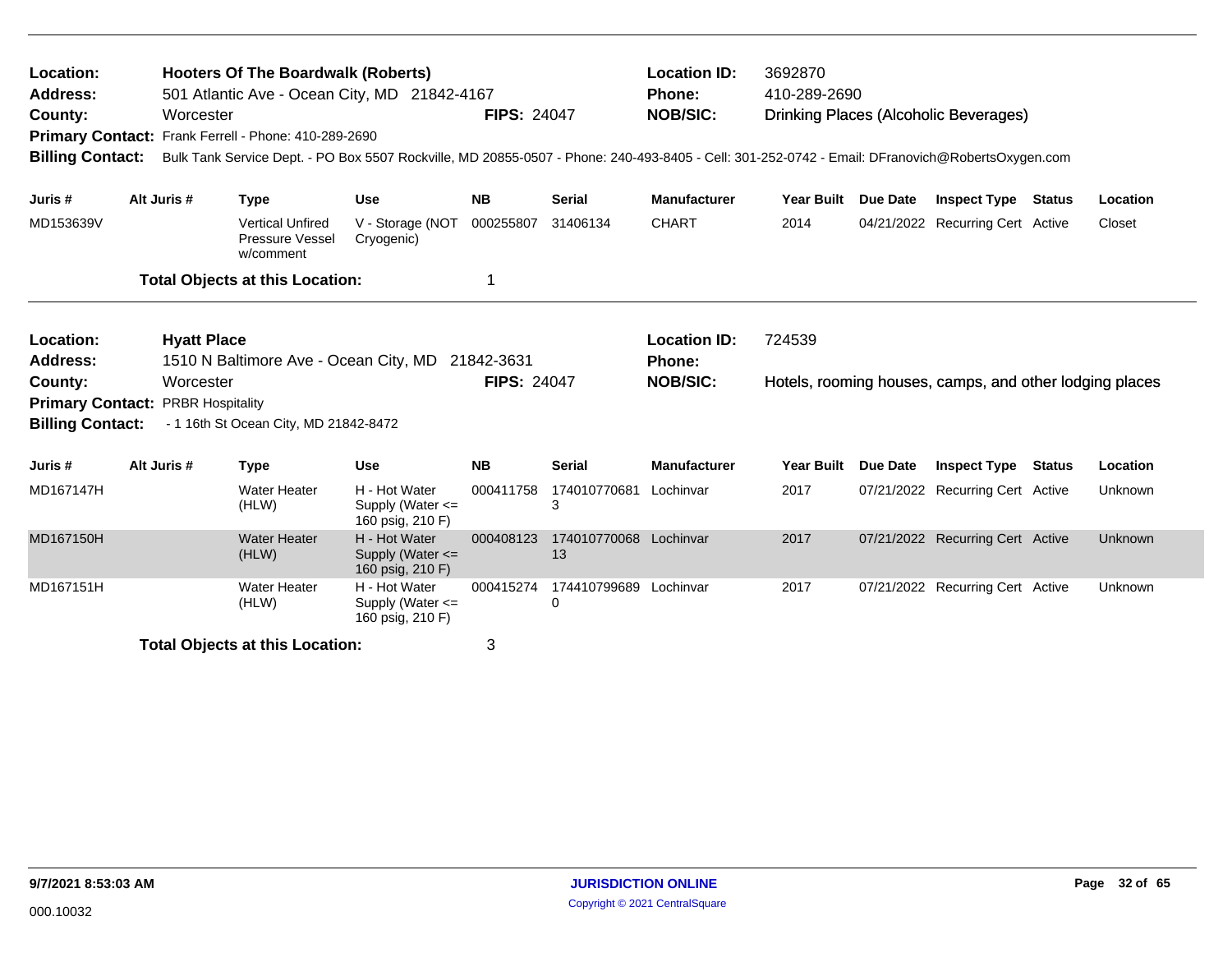| Location:<br>Address:<br>County:<br><b>Billing Contact:</b>            |             | <b>Johns Auto Body</b><br>Worcester   | 9028 Worcester Hwy - Berlin, MD 21811-3011<br>Primary Contact: John Derrickson II - Phone: 410-641-3911<br>John Derrickson II - 9028 Worcester Hwy Ste B Berlin, MD 21811-3011 - Phone: 410-641-3911 |                                                  | <b>FIPS: 24047</b> |               | <b>Location ID:</b><br>Phone:<br><b>NOB/SIC:</b>                                                                                                                | 724847<br>410-641-3911                       |                 | Top, Body, and Upholstery Repair Shops and Paint Shops |                    |
|------------------------------------------------------------------------|-------------|---------------------------------------|------------------------------------------------------------------------------------------------------------------------------------------------------------------------------------------------------|--------------------------------------------------|--------------------|---------------|-----------------------------------------------------------------------------------------------------------------------------------------------------------------|----------------------------------------------|-----------------|--------------------------------------------------------|--------------------|
| Juris #                                                                | Alt Juris # |                                       | <b>Type</b>                                                                                                                                                                                          | <b>Use</b>                                       | <b>NB</b>          | Serial        | <b>Manufacturer</b>                                                                                                                                             | <b>Year Built</b>                            | Due Date        | <b>Inspect Type Status</b>                             | Location           |
| MD150380V                                                              |             |                                       | Horizontal Unfired<br>Pressure Vessel<br>w/comment                                                                                                                                                   | V - Storage (NOT 000312196<br>Cryogenic)         |                    | 320451        | Morganton                                                                                                                                                       | 2013                                         |                 | 10/13/2022 Recurring Cert Active                       | <b>COMP ROOM</b>   |
| MD167695V                                                              |             |                                       | Horizontal Unfired V - Storage (NOT 000161763<br>Pressure Vessel<br>w/comment                                                                                                                        | Cryogenic)                                       |                    |               | <b>Manchester Tank</b>                                                                                                                                          | 2006                                         |                 | 12/02/2022 Recurring Cert Active                       | Compressor<br>Room |
|                                                                        |             |                                       | <b>Total Objects at this Location:</b>                                                                                                                                                               |                                                  | $\overline{2}$     |               |                                                                                                                                                                 |                                              |                 |                                                        |                    |
| Location:<br><b>Address:</b><br>County:<br><b>Billing Contact:</b>     |             | Worcester                             | <b>Jonah And The Whale</b><br>2600 N Baltimore Ave - Ocean City, MD 21842-3438<br>Primary Contact: Steven Osbourn - Phone: (443)366-5031 - Email: natbotpr@hotmail.com                               |                                                  | <b>FIPS: 24047</b> |               | <b>Location ID:</b><br>Phone:<br><b>NOB/SIC:</b><br>Steven Osbourn - 205 25th St Ocean City, MD 21842-5401 - Phone: (443)366-5031 - Email: natbotpr@hotmail.com | 2622494<br>443-366-5031                      |                 | Drinking Places (Alcoholic Beverages)                  |                    |
| Juris #                                                                | Alt Juris # |                                       | <b>Type</b>                                                                                                                                                                                          | <b>Use</b>                                       | <b>NB</b>          | <b>Serial</b> | <b>Manufacturer</b>                                                                                                                                             | Year Built Due Date                          |                 | <b>Inspect Type Status</b>                             | Location           |
| MD063865H                                                              |             |                                       | Cast Iron                                                                                                                                                                                            | H - Heating-<br>Cooking (Steam<br>$\le$ 15 psig) | <b>CI</b>          | 7706762       | <b>Burnham</b>                                                                                                                                                  | 1983                                         |                 | 06/02/2023 Recurring Cert Active                       | Kitchen            |
|                                                                        |             |                                       | <b>Total Objects at this Location:</b>                                                                                                                                                               |                                                  | 1                  |               |                                                                                                                                                                 |                                              |                 |                                                        |                    |
| Location:<br>Address:<br>County:<br>Primary Contact: Jungle Bar (Arc3) |             | <b>Jungle Bar (Arc3)</b><br>Worcester | 9800 Coastal Hwy - Ocean City, MD 21842-2675                                                                                                                                                         |                                                  | <b>FIPS: 24047</b> |               | <b>Location ID:</b><br><b>Phone:</b><br><b>NOB/SIC:</b>                                                                                                         | 3884588<br><b>Eating and Drinking Places</b> |                 |                                                        |                    |
| <b>Billing Contact:</b>                                                |             |                                       | Matt Ellen - PO Box 26269 Richmond, VA 23260-6269 - Phone: 804-644-4521                                                                                                                              |                                                  |                    |               |                                                                                                                                                                 |                                              |                 |                                                        |                    |
| Juris #                                                                | Alt Juris # |                                       | <b>Type</b>                                                                                                                                                                                          | <b>Use</b>                                       | <b>NB</b>          | <b>Serial</b> | <b>Manufacturer</b>                                                                                                                                             | <b>Year Built</b>                            | <b>Due Date</b> | <b>Inspect Type Status</b>                             | Location           |
| MD159968V                                                              |             |                                       | <b>Vertical Unfired</b><br>Pressure Vessel<br>w/comment                                                                                                                                              | V - Storage<br>(Cryogenic)                       | 000296301          | 31706655      | <b>CHART</b>                                                                                                                                                    | 2017                                         |                 | 06/05/2022 Recurring Cert Active                       | Outside            |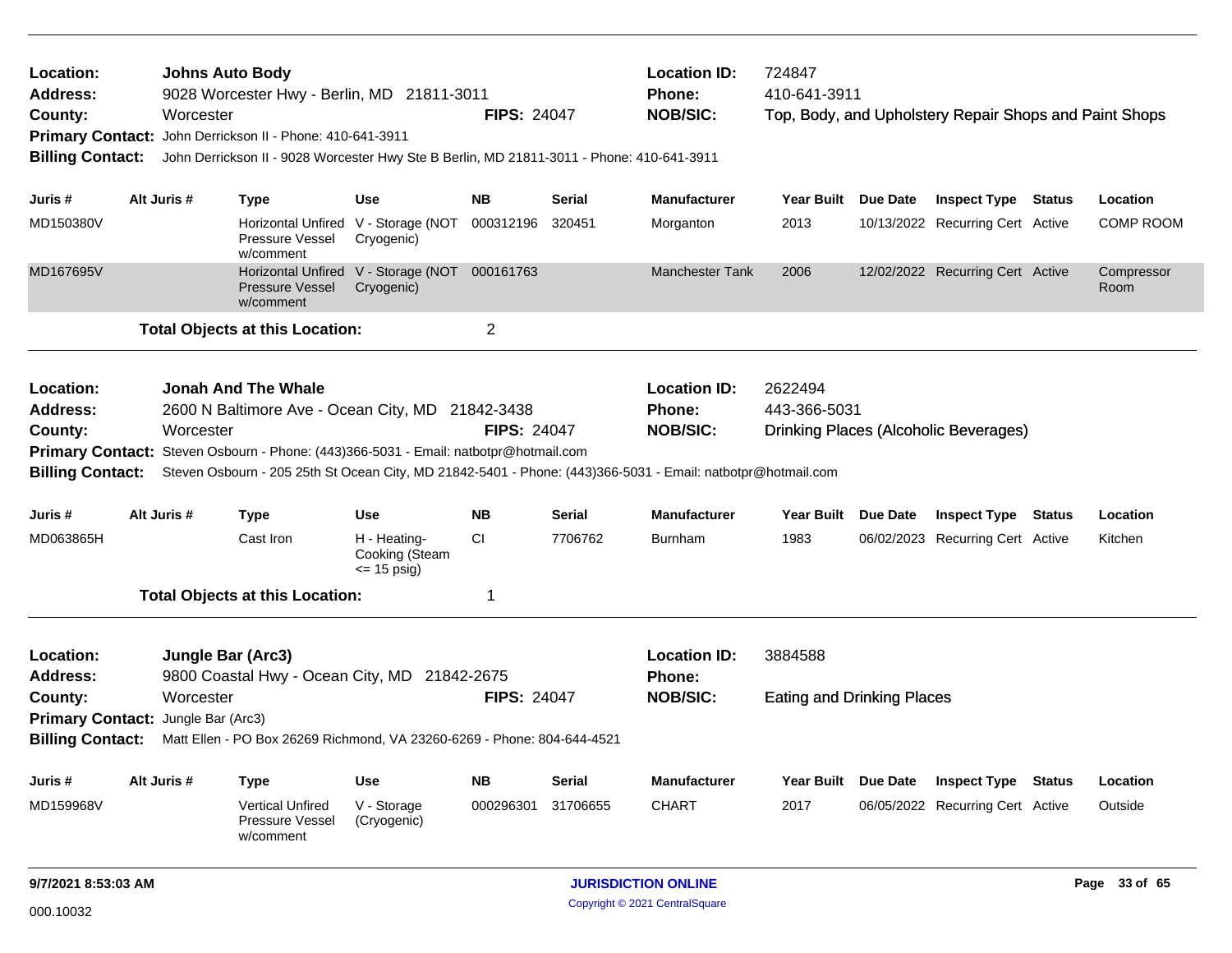| Location:<br>Address:<br>County:<br>Primary Contact: Kirby's (Matheson)<br><b>Billing Contact:</b> | Worcester   | Kirby's (Matheson)                                             | 9209 Coastal Hwy - Ocean City, MD 21842-2746                                                                                      | <b>FIPS: 24047</b> |               | <b>Location ID:</b><br><b>Phone:</b><br><b>NOB/SIC:</b><br>Lindsay Lenzer - 909 Lake Carolyn Pkwy FI 12 Irving, TX 75039-3908 - Phone: 469-619-9149 - Email: Ilenzer@mathesongas.com | 4029958<br>410-723-1700                             |          |                                  |               |                    |
|----------------------------------------------------------------------------------------------------|-------------|----------------------------------------------------------------|-----------------------------------------------------------------------------------------------------------------------------------|--------------------|---------------|--------------------------------------------------------------------------------------------------------------------------------------------------------------------------------------|-----------------------------------------------------|----------|----------------------------------|---------------|--------------------|
| Juris #                                                                                            | Alt Juris # | <b>Type</b>                                                    | <b>Use</b>                                                                                                                        | <b>NB</b>          | <b>Serial</b> | <b>Manufacturer</b>                                                                                                                                                                  | Year Built                                          | Due Date | <b>Inspect Type</b>              | Status        | Location           |
| MD167131V                                                                                          |             | <b>Vertical Unfired</b><br><b>Pressure Vessel</b><br>w/comment | V - Storage<br>(Cryogenic)                                                                                                        | 000022288          | 468-073-L5    | Taylor-Wharton                                                                                                                                                                       | 1995                                                |          | 06/25/2022 Recurring Cert Active |               | Out Back           |
|                                                                                                    |             | <b>Total Objects at this Location:</b>                         |                                                                                                                                   | 1                  |               |                                                                                                                                                                                      |                                                     |          |                                  |               |                    |
| Location:<br><b>Address:</b><br>County:<br><b>Billing Contact:</b>                                 | Worcester   | <b>LaQuinta Inns &amp; Suites</b>                              | 106 32nd St - Ocean City, MD 21842-5255<br>Primary Contact: Salvatore Fasano - Phone: 410-289-0488 - Email: Iq6644gm@laquinta.com | <b>FIPS: 24047</b> |               | <b>Location ID:</b><br><b>Phone:</b><br><b>NOB/SIC:</b><br>Salvatore Fasano - 106 32nd St Ocean City, MD 21842-5255 - Phone: 410-289-0488 - Email: lq6644qm@laquinta.com             | 3594259<br>410-289-5762<br><b>Hotels and Motels</b> |          |                                  |               |                    |
| Juris #                                                                                            | Alt Juris # | <b>Type</b>                                                    | Use                                                                                                                               | <b>NB</b>          | Serial        | <b>Manufacturer</b>                                                                                                                                                                  | Year Built Due Date                                 |          | <b>Inspect Type</b>              | <b>Status</b> | Location           |
| MD167379H                                                                                          |             | Water Heater<br>(HLW)                                          | H - Hot Water<br>Supply (Water <=<br>160 psig, 210 F)                                                                             | 000152909          | 152909        | <b>RHEEM</b>                                                                                                                                                                         | 2018                                                |          | 04/08/2023 Recurring Cert Active |               | <b>BLRM</b>        |
| MD167380H                                                                                          |             | <b>Water Heater</b><br>(HLW)                                   | H - Hot Water<br>Supply (Water $\leq$<br>160 psig, 210 F)                                                                         | 000152907 152907   |               | <b>RHEEM</b>                                                                                                                                                                         | 2018                                                |          | 04/08/2023 Recurring Cert Active |               | <b>BLRM</b>        |
| MD167381H                                                                                          |             | <b>Water Heater</b><br>(HLW)                                   | H - Hot Water<br>Supply (Water $\leq$<br>160 psig, 210 F)                                                                         | 000153035          | 153035        | <b>RHEEM</b>                                                                                                                                                                         | 2018                                                |          | 04/08/2023 Recurring Cert Active |               | <b>BLRM</b>        |
| MD167421H                                                                                          |             | <b>Water Heater</b><br>(HLW)                                   | H - Hot Water<br>Supply (Water <=<br>160 psig, 210 F)                                                                             | 000162035 1262035  |               | <b>RHEEM</b>                                                                                                                                                                         | 2020                                                |          | 06/24/2023 Recurring Cert Active |               | <b>Boiler Room</b> |
|                                                                                                    |             | <b>Total Objects at this Location:</b>                         |                                                                                                                                   | 4                  |               |                                                                                                                                                                                      |                                                     |          |                                  |               |                    |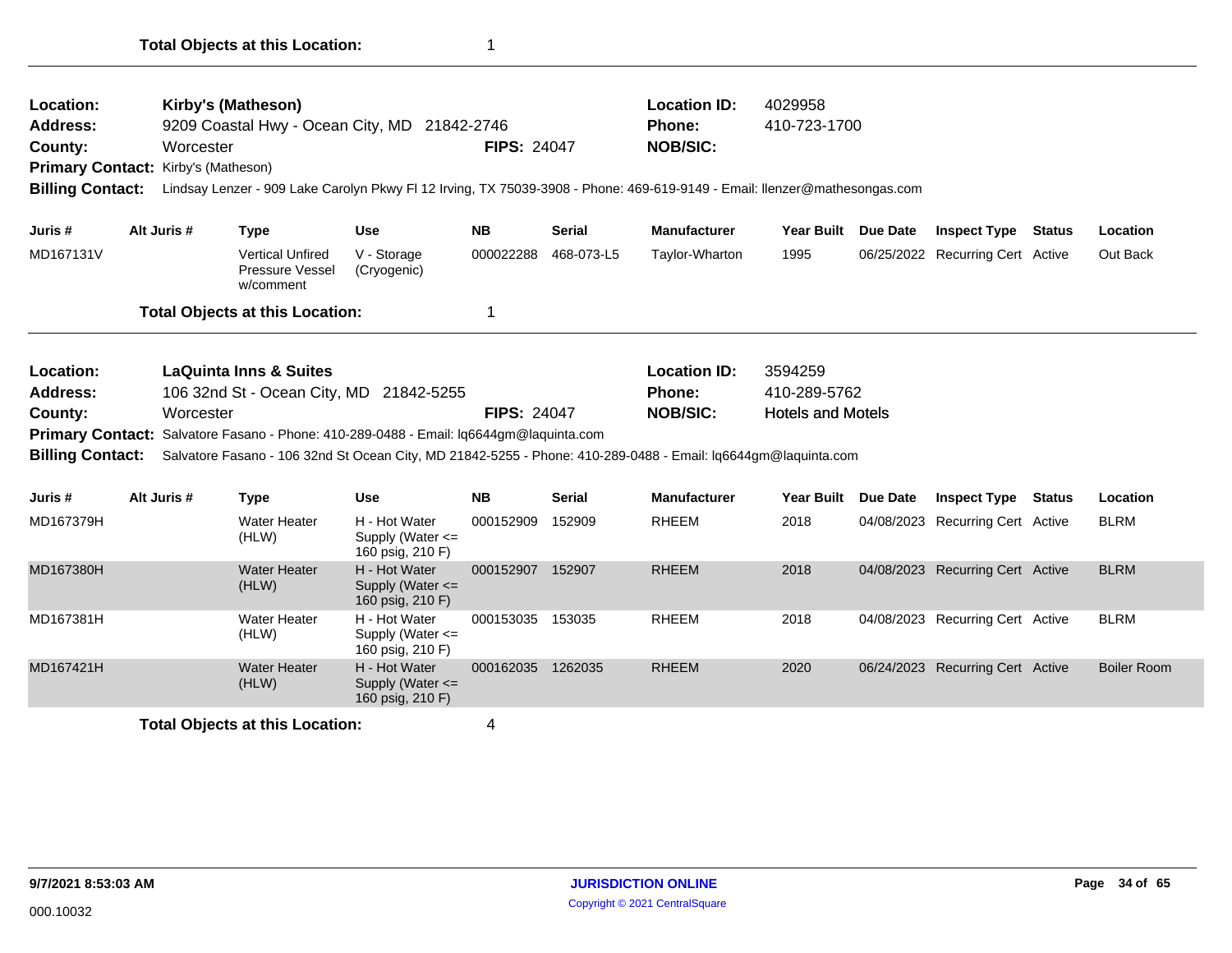| Location:<br>Address:<br>County:<br><b>Billing Contact:</b>                                                                   |     | Worcester   | Ledo Pizza & Pasta (Valley National)<br>12701 Coastal Hwy - Ocean City, MD 21842-6055<br>Primary Contact: Ledo Pizza & Pasta - Phone: 410-250-0123<br>- 12701 Coastal Hwy Ocean City, MD 21842-6055 - Phone: 410-250-0123 |                                                         | <b>FIPS: 24047</b> |               | <b>Location ID:</b><br><b>Phone:</b><br><b>NOB/SIC:</b>                                                                                                                     | 4029716<br>410-250-0123                                   |          |                                  |               |                             |
|-------------------------------------------------------------------------------------------------------------------------------|-----|-------------|---------------------------------------------------------------------------------------------------------------------------------------------------------------------------------------------------------------------------|---------------------------------------------------------|--------------------|---------------|-----------------------------------------------------------------------------------------------------------------------------------------------------------------------------|-----------------------------------------------------------|----------|----------------------------------|---------------|-----------------------------|
| Juris #                                                                                                                       |     | Alt Juris # | Type                                                                                                                                                                                                                      | <b>Use</b>                                              | <b>NB</b>          | <b>Serial</b> | <b>Manufacturer</b>                                                                                                                                                         | <b>Year Built</b>                                         | Due Date | <b>Inspect Type Status</b>       |               | Location                    |
| MD167132V                                                                                                                     |     |             | <b>Vertical Unfired</b><br>Pressure Vessel<br>w/comment                                                                                                                                                                   | V - Storage<br>(Cryogenic)                              | 000005624          | 468-028-E5    | Taylor-Wharton                                                                                                                                                              | 1989                                                      |          | 06/23/2022 Recurring Cert Active |               | Out Back                    |
|                                                                                                                               |     |             | <b>Total Objects at this Location:</b>                                                                                                                                                                                    |                                                         | 1                  |               |                                                                                                                                                                             |                                                           |          |                                  |               |                             |
| Location:<br><b>Address:</b><br>County:<br><b>Billing Contact:</b>                                                            |     | Worcester   | <b>LGIT - Bank Street Bldg.</b><br>301-305 Bank St - Snow Hill, MD 21863-1035<br>Primary Contact: Ken Whited - Phone: 410-632-3766 - Email: kenwhited@co.worcester.md.us                                                  |                                                         | <b>FIPS: 24047</b> |               | <b>Location ID:</b><br>Phone:<br><b>NOB/SIC:</b><br>Ken Whited - 6113 Timmons Rd Snow Hill, MD 21863-2454 - Phone: 410-632-3766 - Email: kenwhited@co.worcester.md.us       | 729554<br>410-632-3766<br>Health and Allied Services, NEC |          |                                  |               |                             |
| Juris #                                                                                                                       |     | Alt Juris # | <b>Type</b>                                                                                                                                                                                                               | <b>Use</b>                                              | <b>NB</b>          | <b>Serial</b> | <b>Manufacturer</b>                                                                                                                                                         | Year Built Due Date                                       |          | <b>Inspect Type Status</b>       |               | Location                    |
| MD109585H                                                                                                                     | 303 |             | Cast Iron                                                                                                                                                                                                                 | H - Hot Water<br>Heat (Water $\leq$<br>160 psig, 250 F) | <b>CI</b>          | CP3583872     | Weil-McLain                                                                                                                                                                 | 1998                                                      |          | 03/29/2022 Recurring Cert Active |               | Mechanical<br>Room Bldg 303 |
|                                                                                                                               |     |             | <b>Total Objects at this Location:</b>                                                                                                                                                                                    |                                                         | -1                 |               |                                                                                                                                                                             |                                                           |          |                                  |               |                             |
| Location:<br><b>Address:</b><br>County:<br><b>Billing Contact:</b>                                                            |     | Worcester   | LGIT - Ocean City / Fire Station #4<br>12925 Coastal Hwy - Ocean City, MD 21842-4718<br>Primary Contact: Mike Hastings - Phone: 410-289-4346                                                                              |                                                         | <b>FIPS: 24047</b> |               | <b>Location ID:</b><br><b>Phone:</b><br><b>NOB/SIC:</b><br>Kevin Koval - 204 65th St Bldg E Ocean City, MD 21842-5197 - Phone: 410-520-5138 - Email: kkoval@oceancitymd.gov | 720130<br>Public Order and Safety, NEC                    |          |                                  |               |                             |
| Juris #                                                                                                                       |     | Alt Juris # | Type                                                                                                                                                                                                                      | <b>Use</b>                                              | <b>NB</b>          | <b>Serial</b> | <b>Manufacturer</b>                                                                                                                                                         | Year Built Due Date                                       |          | <b>Inspect Type</b>              | <b>Status</b> | Location                    |
| MD167687V<br><b>Vertical Unfired</b><br>V - Storage (NOT<br>000799752<br>894989<br>Pressure Vessel<br>Cryogenic)<br>w/comment |     |             |                                                                                                                                                                                                                           | Morganton                                               | 2019               |               | 10/07/2022 Recurring Cert Active                                                                                                                                            |                                                           | GARAGE   |                                  |               |                             |
|                                                                                                                               |     |             | <b>Total Objects at this Location:</b>                                                                                                                                                                                    |                                                         | -1                 |               |                                                                                                                                                                             |                                                           |          |                                  |               |                             |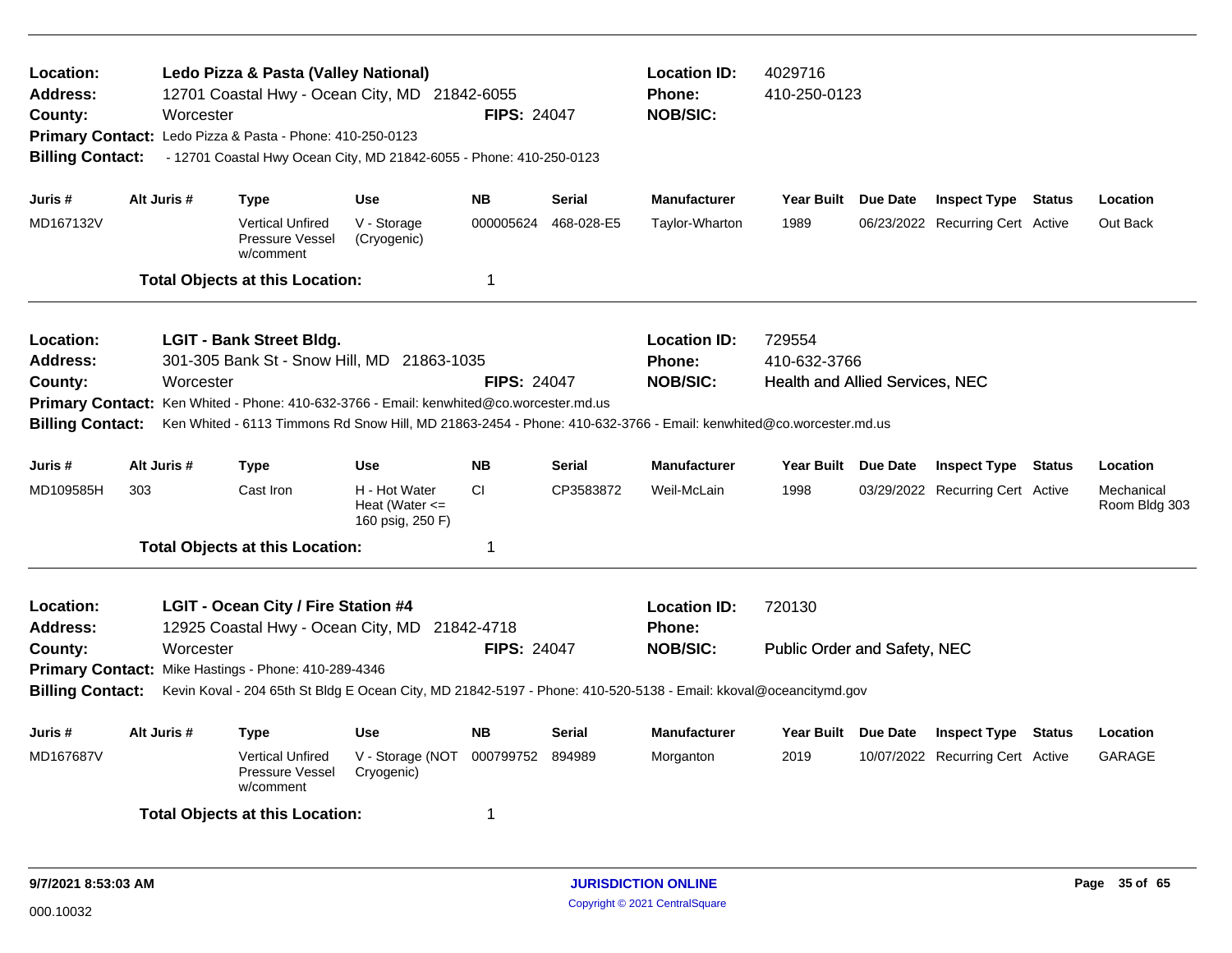| LGIT - Ocean City Town / Water Dept / Plant 136 St<br>Location:<br><b>Address:</b><br>202 136th St - Ocean City, MD 21842 |             |           |                                                                                    |                                                                    |                    |               | <b>Location ID:</b><br><b>Phone:</b>                                                                             | 726916                         |                                                    |                 |
|---------------------------------------------------------------------------------------------------------------------------|-------------|-----------|------------------------------------------------------------------------------------|--------------------------------------------------------------------|--------------------|---------------|------------------------------------------------------------------------------------------------------------------|--------------------------------|----------------------------------------------------|-----------------|
| County:                                                                                                                   |             | Worcester |                                                                                    |                                                                    | <b>FIPS: 24047</b> |               | <b>NOB/SIC:</b>                                                                                                  |                                | <b>Executive and Legislative Offices, Combined</b> |                 |
|                                                                                                                           |             |           | Primary Contact: Kevin Koval - Phone: 410-520-5138 - Email: kkoval@oceancitymd.gov |                                                                    |                    |               |                                                                                                                  |                                |                                                    |                 |
| <b>Billing Contact:</b>                                                                                                   |             |           |                                                                                    |                                                                    |                    |               | Kevin Koval - 204 65th St Bldg E Ocean City, MD 21842-5197 - Phone: 410-520-5138 - Email: kkoval@oceancitymd.gov |                                |                                                    |                 |
| Juris #                                                                                                                   | Alt Juris # |           | <b>Type</b>                                                                        | <b>Use</b>                                                         | <b>NB</b>          | <b>Serial</b> | <b>Manufacturer</b>                                                                                              | Year Built Due Date            | <b>Inspect Type Status</b>                         | Location        |
| MD150154V                                                                                                                 |             |           |                                                                                    | Horizontal Unfired V - Storage (NOT                                | 000319328          | 320616        |                                                                                                                  | 2013                           | 02/02/2022 Recurring Cert Active                   | Filter room     |
|                                                                                                                           |             |           | Pressure Vessel<br>w/comment                                                       | Cryogenic)                                                         |                    |               | Morganton                                                                                                        |                                |                                                    |                 |
| MD150155V                                                                                                                 |             |           | <b>Pressure Vessel</b><br>w/comment                                                | Horizontal Unfired V - Storage (NOT 000319295 320583<br>Cryogenic) |                    |               | Morganton                                                                                                        | 2013                           | 02/02/2022 Recurring Cert Active                   | Filter room     |
|                                                                                                                           |             |           | <b>Total Objects at this Location:</b>                                             |                                                                    | $\overline{c}$     |               |                                                                                                                  |                                |                                                    |                 |
| Location:                                                                                                                 |             |           | <b>LGIT - Ocean City Town/Park &amp; Rec Bldg</b>                                  |                                                                    |                    |               | <b>Location ID:</b>                                                                                              | 2385306                        |                                                    |                 |
| <b>Address:</b>                                                                                                           |             |           | 12801 Jamaica Ave - Ocean City, MD 21842                                           |                                                                    |                    |               | Phone:                                                                                                           | 410-524-7715                   |                                                    |                 |
| County:                                                                                                                   |             | Worcester |                                                                                    |                                                                    | <b>FIPS: 24047</b> |               | <b>NOB/SIC:</b>                                                                                                  | <b>General Government, NEC</b> |                                                    |                 |
|                                                                                                                           |             |           | Primary Contact: Kevin Koval - Phone: 410-520-5138 - Email: kkoval@oceancitymd.gov |                                                                    |                    |               |                                                                                                                  |                                |                                                    |                 |
| <b>Billing Contact:</b>                                                                                                   |             |           |                                                                                    |                                                                    |                    |               | Kevin Koval - 204 65th St Bldg E Ocean City, MD 21842-5197 - Phone: 410-520-5138 - Email: kkoval@oceancitymd.gov |                                |                                                    |                 |
| Juris #                                                                                                                   | Alt Juris # |           | <b>Type</b>                                                                        | <b>Use</b>                                                         | <b>NB</b>          | Serial        | <b>Manufacturer</b>                                                                                              | Year Built Due Date            | <b>Inspect Type Status</b>                         | Location        |
| MD150156V                                                                                                                 |             |           | <b>Vertical Unfired</b><br>Pressure Vessel<br>w/comment                            | V - Storage (NOT<br>Cryogenic)                                     | 0151080            |               | Sanborn                                                                                                          | 2012                           | 12/04/2021 Recurring Cert Active                   | Workshop area   |
|                                                                                                                           |             |           | <b>Total Objects at this Location:</b>                                             |                                                                    | 1                  |               |                                                                                                                  |                                |                                                    |                 |
| Location:                                                                                                                 |             |           | LGIT - Ocean City Town/Water Dept/Plant 15th St                                    |                                                                    |                    |               | <b>Location ID:</b>                                                                                              | 720136                         |                                                    |                 |
| Address:                                                                                                                  |             |           | 1401 Saint Louis Ave - Ocean City, MD 21842-5547                                   |                                                                    |                    |               | Phone:                                                                                                           | 410-289-6344                   |                                                    |                 |
| County:                                                                                                                   |             | Worcester |                                                                                    |                                                                    | <b>FIPS: 24047</b> |               | <b>NOB/SIC:</b>                                                                                                  |                                | Finance, taxation, and monetary policy             |                 |
|                                                                                                                           |             |           | Primary Contact: Kevin Koval - Phone: 410-520-5138 - Email: kkoval@oceancitymd.gov |                                                                    |                    |               |                                                                                                                  |                                |                                                    |                 |
| <b>Billing Contact:</b>                                                                                                   |             |           |                                                                                    |                                                                    |                    |               | Kevin Koval - 204 65th St Bldg E Ocean City, MD 21842-5197 - Phone: 410-520-5138 - Email: kkoval@oceancitymd.gov |                                |                                                    |                 |
| Juris #                                                                                                                   | Alt Juris # |           | <b>Type</b>                                                                        | Use                                                                | <b>NB</b>          | Serial        | <b>Manufacturer</b>                                                                                              | Year Built Due Date            | <b>Inspect Type Status</b>                         | Location        |
| MD118751V<br><b>Vertical Unfired</b><br>Pressure Vessel<br>w/comment                                                      |             |           |                                                                                    | V - Storage (NOT<br>Cryogenic)                                     | 000066214          |               | <b>Brunner</b>                                                                                                   | 1994                           | 03/19/2022 Recurring Cert Active                   | <b>Basement</b> |
| 9/7/2021 8:53:03 AM                                                                                                       |             |           |                                                                                    |                                                                    |                    |               | <b>JURISDICTION ONLINE</b>                                                                                       |                                |                                                    | Page 36 of 65   |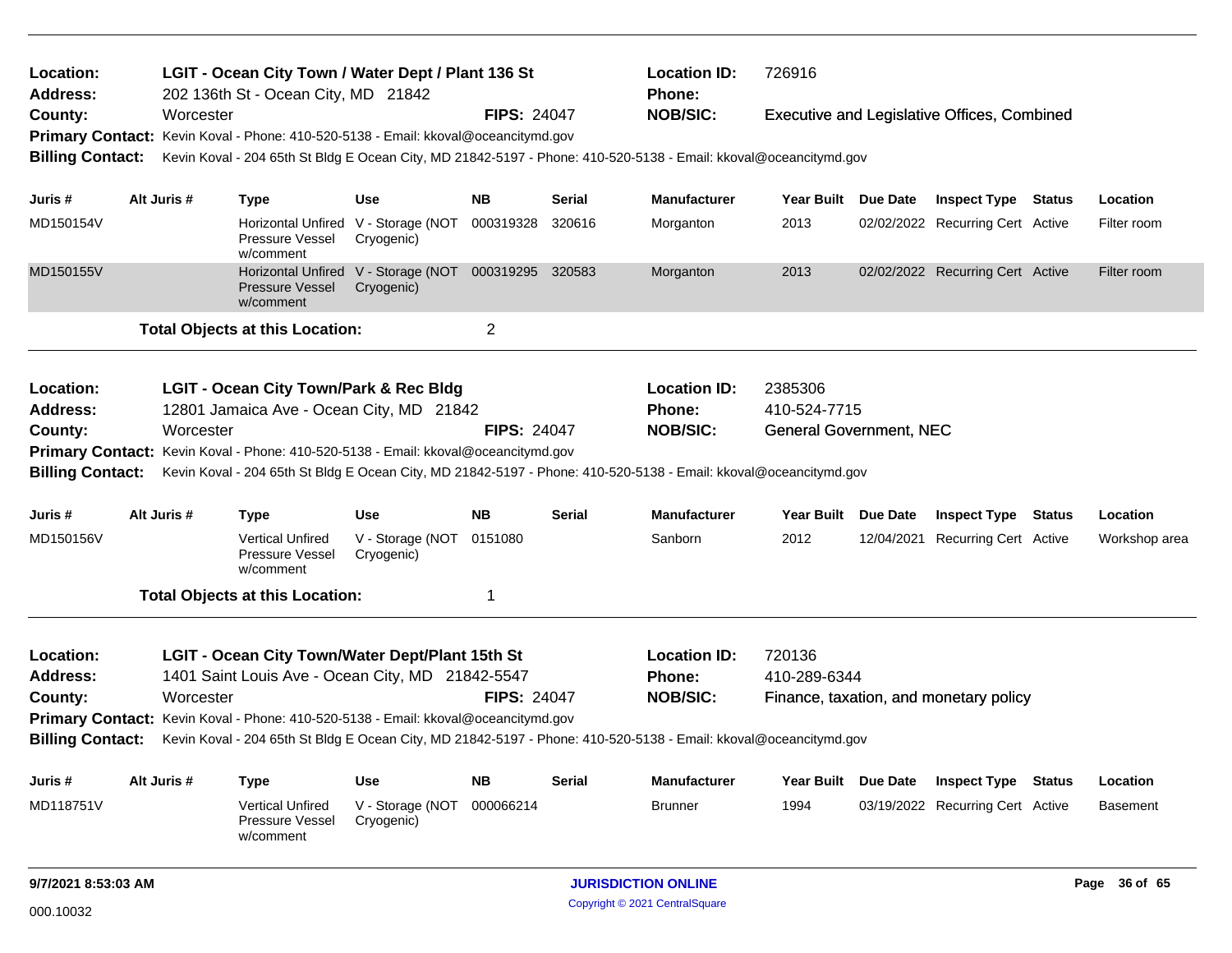| Juris #                 | Alt Juris #  | <b>Type</b>                                                             | <b>Use</b>                     | <b>NB</b>          | <b>Serial</b> | <b>Manufacturer</b>                | Year Built              | <b>Due Date</b> | <b>Inspect Type Status</b>             |               | Location                                      |
|-------------------------|--------------|-------------------------------------------------------------------------|--------------------------------|--------------------|---------------|------------------------------------|-------------------------|-----------------|----------------------------------------|---------------|-----------------------------------------------|
| MD150186V               |              | <b>Vertical Unfired</b><br><b>Pressure Vessel</b><br>w/comment          | V - Storage (NOT<br>Cryogenic) | 000741230          |               | <b>Steel Fab</b>                   | 2014                    |                 | 03/19/2022 Recurring Cert Active       |               | <b>Basement</b><br>Compressor<br>Room         |
|                         |              | <b>Total Objects at this Location:</b>                                  |                                | 2                  |               |                                    |                         |                 |                                        |               |                                               |
| Location:               |              | LGIT - Worcester County/Riddle Farms Waste Water                        |                                |                    |               | <b>Location ID:</b>                | 2181533                 |                 |                                        |               |                                               |
| <b>Address:</b>         |              | 11401 Grays Corner Rd - Berlin, MD 21811-2467                           |                                |                    |               | <b>Phone:</b>                      |                         |                 |                                        |               |                                               |
| County:                 | Worcester    |                                                                         |                                | <b>FIPS: 24047</b> |               | <b>NOB/SIC:</b>                    | <b>Sewerage Systems</b> |                 |                                        |               |                                               |
|                         |              | Primary Contact: Gary Serman - Phone: 410-641-5251                      |                                |                    |               |                                    |                         |                 |                                        |               |                                               |
| <b>Billing Contact:</b> |              | Gary Serman - 1000 Shore Ln Berlin, MD 21811-9422 - Phone: 410-641-5251 |                                |                    |               |                                    |                         |                 |                                        |               |                                               |
| Juris #                 | Alt Juris #  | <b>Type</b>                                                             | <b>Use</b>                     | <b>NB</b>          | <b>Serial</b> | <b>Manufacturer</b>                | <b>Year Built</b>       | <b>Due Date</b> | <b>Inspect Type Status</b>             |               | Location                                      |
| MD169263V               |              | <b>Vertical Unfired</b><br>Pressure Vessel<br>w/comment                 | V - Storage (NOT<br>Cryogenic) | 000215752<br>6     |               | Manchester                         | 2019                    |                 | 02/24/2023 Recurring Cert Active       |               | <b>RIDDLE FARMS</b>                           |
|                         |              | <b>Total Objects at this Location:</b>                                  |                                | 1                  |               |                                    |                         |                 |                                        |               |                                               |
| Location:               |              | <b>Lighthouse Sound Golf Course</b>                                     |                                |                    |               | <b>Location ID:</b>                | 2657777                 |                 |                                        |               |                                               |
| Address:                |              | 12723 Saint Martins Neck Rd - Bishopville, MD 21813-1684                |                                |                    |               | <b>Phone:</b>                      | 410-641-1189            |                 |                                        |               |                                               |
| County:                 | Worcester    |                                                                         |                                | <b>FIPS: 24047</b> |               | <b>NOB/SIC:</b>                    |                         |                 | Membership Sports and Recreation Clubs |               |                                               |
| <b>Billing Contact:</b> |              | Primary Contact: Lighthouse Sound Golf Course                           |                                |                    |               |                                    |                         |                 |                                        |               |                                               |
| Juris #                 | Alt Juris #  | <b>Type</b>                                                             | <b>Use</b>                     | <b>NB</b>          | <b>Serial</b> | <b>Manufacturer</b>                | <b>Year Built</b>       | Due Date        | <b>Inspect Type</b>                    | <b>Status</b> | Location                                      |
| MD135556V               | $\mathbf{1}$ | <b>Vertical Unfired</b><br>Pressure Vessel<br>w/comment                 | V - Storage (NOT<br>Cryogenic) | 001312630          |               | <b>CAMPBELL</b><br><b>HAUSFELD</b> | 2005                    |                 | 12/08/2022 Recurring Cert Active       |               | <b>Golf Course</b><br>Maintenance<br>Facility |
|                         |              | <b>Total Objects at this Location:</b>                                  |                                | 1                  |               |                                    |                         |                 |                                        |               |                                               |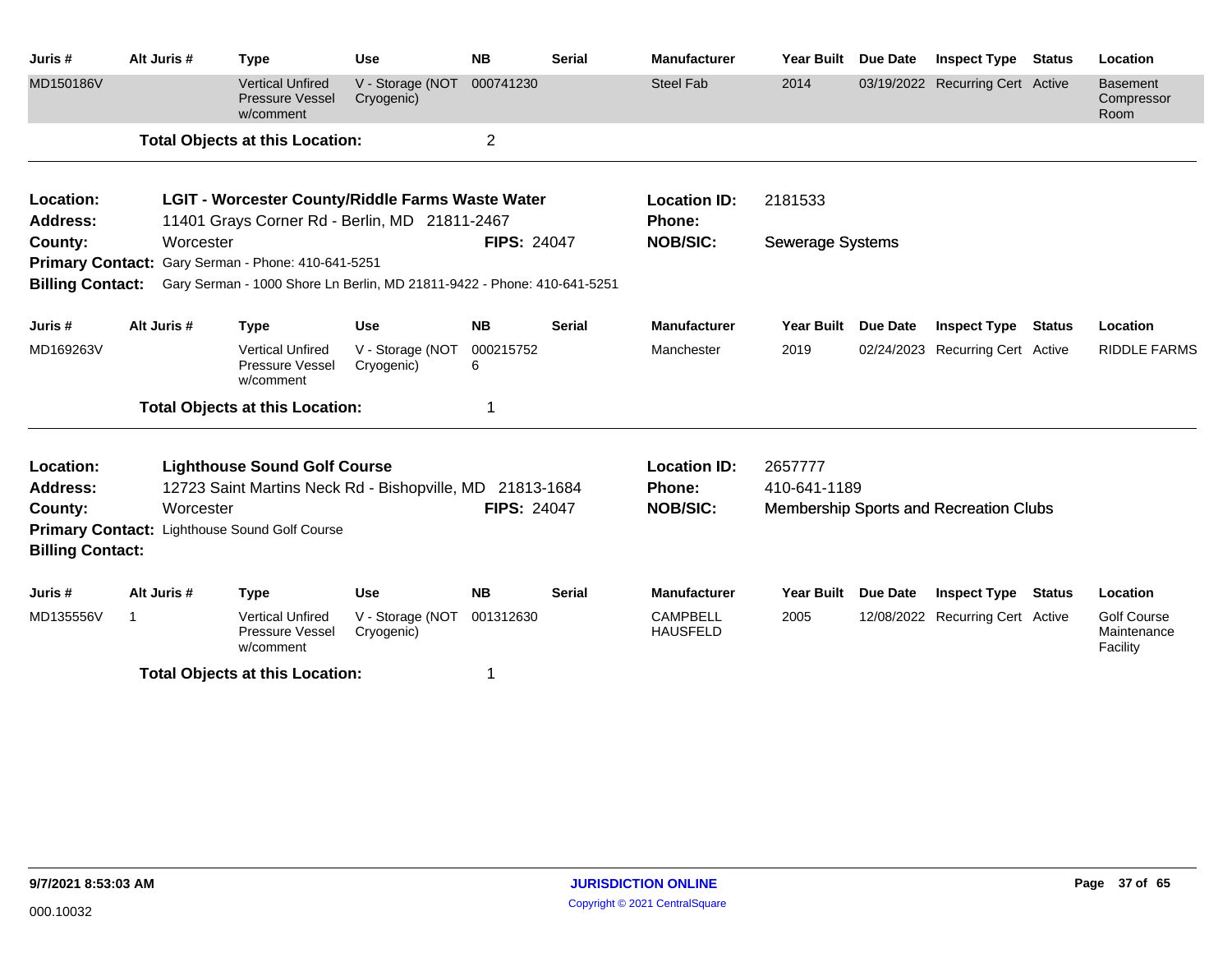| Location:<br>Address:                 |             | <b>Liquid Assets (Arc3)</b><br>9213 Coastal Hwy - Ocean City, MD 21842-2746                                                                     |                            |                    |            | <b>Location ID:</b><br><b>Phone:</b> | 3884591                           |                                  |          |
|---------------------------------------|-------------|-------------------------------------------------------------------------------------------------------------------------------------------------|----------------------------|--------------------|------------|--------------------------------------|-----------------------------------|----------------------------------|----------|
| County:                               |             | Worcester                                                                                                                                       |                            | <b>FIPS: 24047</b> |            | <b>NOB/SIC:</b>                      | <b>Eating and Drinking Places</b> |                                  |          |
| Primary Contact: Liquid Assets (Arc3) |             |                                                                                                                                                 |                            |                    |            |                                      |                                   |                                  |          |
| <b>Billing Contact:</b>               |             | Matt Ellen - PO Box 26269 Richmond, VA 23260-6269 - Phone: 804-644-4521                                                                         |                            |                    |            |                                      |                                   |                                  |          |
| Juris #                               | Alt Juris # | Type                                                                                                                                            | Use                        | <b>NB</b>          | Serial     | <b>Manufacturer</b>                  | Year Built Due Date               | <b>Inspect Type Status</b>       | Location |
| MD159967V                             |             | <b>Vertical Unfired</b><br>Pressure Vessel<br>w/comment                                                                                         | V - Storage<br>(Cryogenic) | 000114881          | CGAM99M132 | MVE Inc                              | 1999                              | 06/05/2022 Recurring Cert Active | Outside  |
|                                       |             | <b>Total Objects at this Location:</b>                                                                                                          |                            | 1                  |            |                                      |                                   |                                  |          |
| <b>Location:</b>                      |             | Loca Madre (Arc3)                                                                                                                               |                            |                    |            | <b>Location ID:</b>                  | 3884579                           |                                  |          |
| <b>Address:</b>                       |             | 11815 Coastal Hwy - Ocean City, MD 21842-2441                                                                                                   |                            |                    |            | Phone:                               |                                   |                                  |          |
| County:                               |             | Worcester                                                                                                                                       |                            | <b>FIPS: 24047</b> |            | <b>NOB/SIC:</b>                      | <b>Eating and Drinking Places</b> |                                  |          |
| Primary Contact: Loca Madre (Arc3)    |             |                                                                                                                                                 |                            |                    |            |                                      |                                   |                                  |          |
| <b>Billing Contact:</b>               |             | Matt Ellen - PO Box 26269 Richmond, VA 23260-6269 - Phone: 804-644-4521                                                                         |                            |                    |            |                                      |                                   |                                  |          |
| Juris #                               | Alt Juris # | Type                                                                                                                                            | Use                        | <b>NB</b>          | Serial     | <b>Manufacturer</b>                  | Year Built Due Date               | <b>Inspect Type Status</b>       | Location |
| MD159954V                             |             | <b>Vertical Unfired</b><br>Pressure Vessel<br>w/comment                                                                                         | V - Storage<br>(Cryogenic) | 000132293          | CGAR01H137 | <b>CHART</b>                         | 2001                              | 06/05/2022 Recurring Cert Active | Outside  |
|                                       |             | <b>Total Objects at this Location:</b>                                                                                                          |                            | 1                  |            |                                      |                                   |                                  |          |
| <b>Location:</b>                      |             | Lombardi's Pizza (Roberts)                                                                                                                      |                            |                    |            | <b>Location ID:</b>                  | 3884609                           |                                  |          |
| Address:                              |             | 9203 Coastal Hwy - Ocean City, MD 21842-2746                                                                                                    |                            |                    |            | Phone:                               |                                   |                                  |          |
| County:                               |             | Worcester                                                                                                                                       |                            | <b>FIPS: 24047</b> |            | <b>NOB/SIC:</b>                      | <b>Eating and Drinking Places</b> |                                  |          |
|                                       |             | Primary Contact: Roberts Oxygen Company (MD) - Phone: 240-493-8405 - Cell: 301-252-0742 - Email: DFranovich@RobertsOxygen.com                   |                            |                    |            |                                      |                                   |                                  |          |
| <b>Billing Contact:</b>               |             | Bulk Tank Service Dept. - PO Box 5507 Rockville, MD 20855-0507 - Phone: 240-493-8405 - Cell: 301-252-0742 - Email: DFranovich@RobertsOxygen.com |                            |                    |            |                                      |                                   |                                  |          |
| Juris #                               | Alt Juris # | Type                                                                                                                                            | Use                        | <b>NB</b>          | Serial     | <b>Manufacturer</b>                  | Year Built Due Date               | <b>Inspect Type Status</b>       | Location |
| MD161071V                             |             | <b>Vertical Unfired</b><br>Pressure Vessel<br>w/comment                                                                                         | V - Storage<br>(Cryogenic) | 000041110          | 468-031-P9 | Taylor-Wharton                       | 1998                              | 06/04/2022 Recurring Cert Active | outside  |
|                                       |             | <b>Total Objects at this Location:</b>                                                                                                          |                            | 1                  |            |                                      |                                   |                                  |          |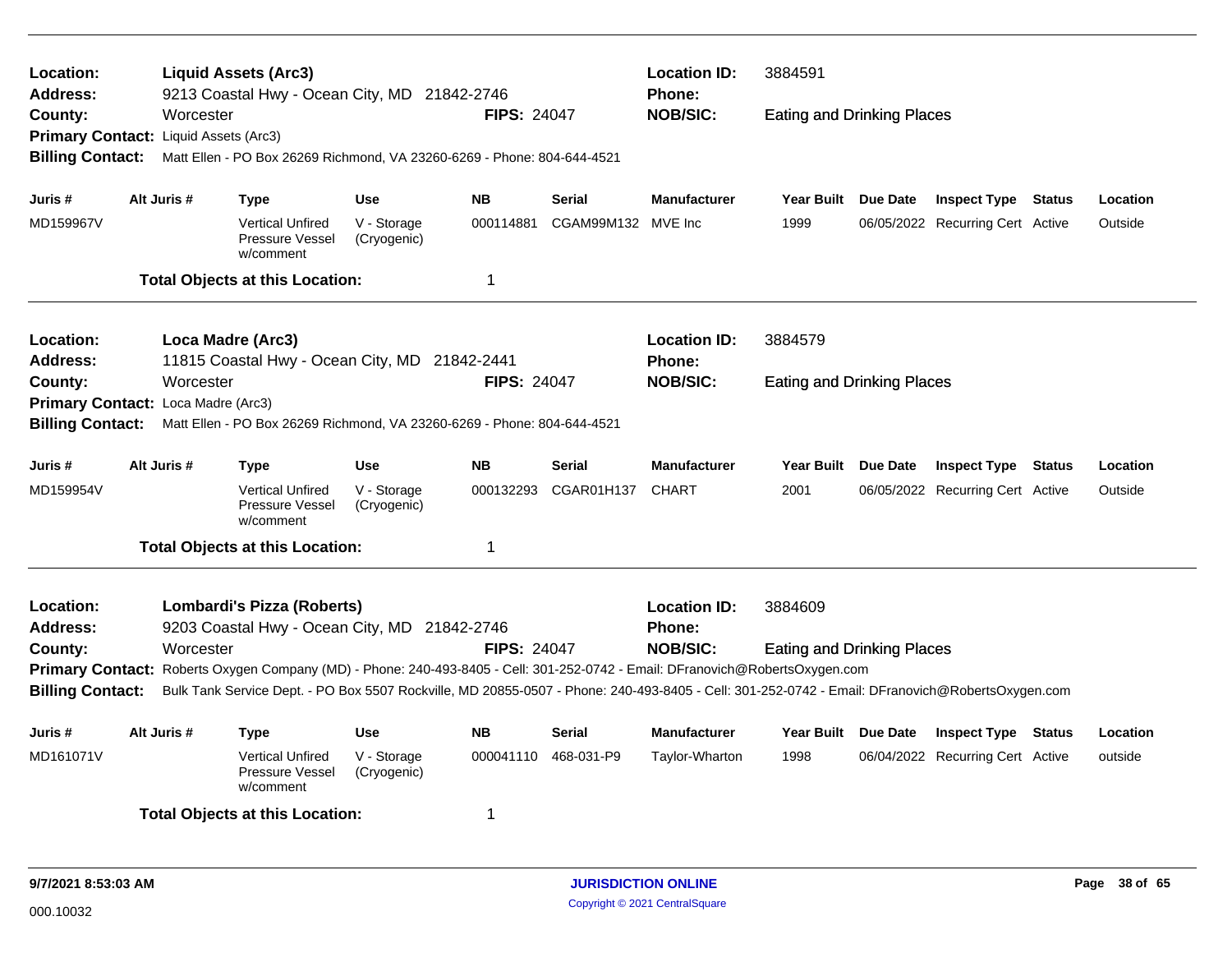| Location:<br><b>Address:</b><br>County:<br><b>Billing Contact:</b> |             | <b>Longboard Cafe (Robert's)</b><br>6701 Coastal Hwy - Ocean City, MD 21842-3733<br>Worcester<br>Primary Contact: Roberts Oxygen Company (MD) - Phone: 240-493-8405 - Cell: 301-252-0742 - Email: DFranovich@RobertsOxygen.com<br>Bulk Tank Service Dept. - PO Box 5507 Rockville, MD 20855-0507 - Phone: 240-493-8405 - Cell: 301-252-0742 - Email: DFranovich@RobertsOxygen.com |                            | <b>FIPS: 24047</b> |                               | <b>Location ID:</b><br><b>Phone:</b><br><b>NOB/SIC:</b> | 4030285<br>443-664-5639 |                                  |        |          |
|--------------------------------------------------------------------|-------------|-----------------------------------------------------------------------------------------------------------------------------------------------------------------------------------------------------------------------------------------------------------------------------------------------------------------------------------------------------------------------------------|----------------------------|--------------------|-------------------------------|---------------------------------------------------------|-------------------------|----------------------------------|--------|----------|
| Juris #                                                            | Alt Juris # | <b>Type</b>                                                                                                                                                                                                                                                                                                                                                                       | <b>Use</b>                 | <b>NB</b>          | <b>Serial</b>                 | <b>Manufacturer</b>                                     | Year Built Due Date     | <b>Inspect Type Status</b>       |        | Location |
| MD167139V                                                          |             | <b>Vertical Unfired</b><br>Pressure Vessel<br>w/comment                                                                                                                                                                                                                                                                                                                           | V - Storage<br>(Cryogenic) | 000026473          | 438-027-M1                    | Taylor-Wharton                                          | 1995                    | 06/30/2022 Recurring Cert Active |        | Out Back |
|                                                                    |             | <b>Total Objects at this Location:</b>                                                                                                                                                                                                                                                                                                                                            |                            | -1                 |                               |                                                         |                         |                                  |        |          |
| Location:<br><b>Address:</b><br>County:<br><b>Billing Contact:</b> |             | <b>Lookout Lounge (Arc3)</b><br>4515 Coastal Hwy - Ocean City, MD 21842-3245<br>Worcester<br>Primary Contact: Lookout Lounge (Arc3)<br>Charlie Patterson - PO Box 26269 Richmond, VA 23260-6269 - Phone: 804-644-4521 - Email: charlie.patterson@arc3gases.com                                                                                                                    |                            | <b>FIPS: 24047</b> |                               | <b>Location ID:</b><br>Phone:<br><b>NOB/SIC:</b>        | 4084181                 |                                  |        |          |
| Juris #                                                            | Alt Juris # | <b>Type</b>                                                                                                                                                                                                                                                                                                                                                                       | <b>Use</b>                 | <b>NB</b>          | <b>Serial</b>                 | <b>Manufacturer</b>                                     | Year Built Due Date     | <b>Inspect Type</b>              | Status | Location |
| MD162130V                                                          |             | <b>Vertical Unfired</b><br>Pressure Vessel<br>w/comment                                                                                                                                                                                                                                                                                                                           | V - Storage<br>(Cryogenic) |                    | 000125194 CSUMD0K154 MVE Inc. |                                                         | 2000                    | 06/14/2023 Recurring Cert Active |        | Outside  |
|                                                                    |             | <b>Total Objects at this Location:</b>                                                                                                                                                                                                                                                                                                                                            |                            | $\mathbf 1$        |                               |                                                         |                         |                                  |        |          |
| Location:<br><b>Address:</b><br>County:<br><b>Billing Contact:</b> |             | <b>Marina Deck (Roberts)</b><br>306 Dorchester St - Ocean City, MD 21842-4125<br>Worcester<br>Primary Contact: Dennis Kalchthaler - Phone: 410-289-4411 - Cell: 443-235-8539<br>Bulk Tank Service Dept. - PO Box 5507 Rockville, MD 20855-0507 - Phone: 240-493-8405 - Cell: 301-252-0742 - Email: DFranovich@RobertsOxygen.com                                                   |                            | <b>FIPS: 24047</b> |                               | <b>Location ID:</b><br>Phone:<br><b>NOB/SIC:</b>        | 3684934                 |                                  |        |          |
| Juris #                                                            | Alt Juris # | <b>Type</b>                                                                                                                                                                                                                                                                                                                                                                       | Use                        | <b>NB</b>          | <b>Serial</b>                 | <b>Manufacturer</b>                                     | Year Built Due Date     | <b>Inspect Type Status</b>       |        | Location |
| MD153606V                                                          |             | <b>Vertical Unfired</b><br>Pressure Vessel<br>w/comment                                                                                                                                                                                                                                                                                                                           | V - Storage<br>(Cryogenic) | 000244076 31311093 |                               | <b>CHART</b>                                            | 2013                    | 03/31/2022 Recurring Cert Active |        | Outside  |
|                                                                    |             | <b>Total Objects at this Location:</b>                                                                                                                                                                                                                                                                                                                                            |                            | -1                 |                               |                                                         |                         |                                  |        |          |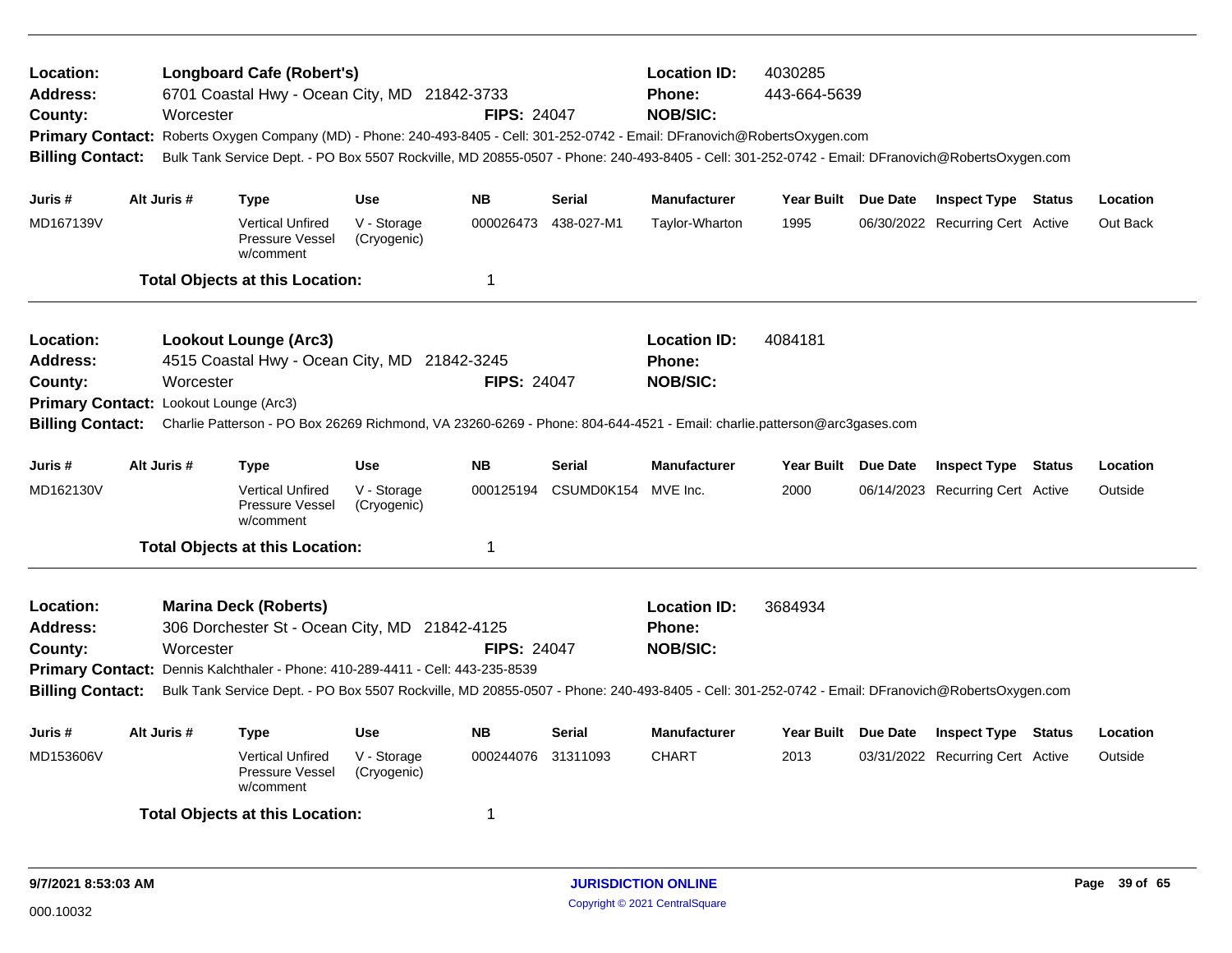| Location:<br>Address:<br>County:<br>Primary Contact: Roberts Oxygen Company (MD) - Phone: 240-493-8405 - Cell: 301-252-0742 - Email: DFranovich@RobertsOxygen.com<br><b>Billing Contact:</b><br>Alt Juris #<br>Juris # |  | Worcester   | <b>McDonald's (Roberts)</b><br>11315 Samuel Bowen Blvd - Berlin, MD 21811-2212 |                                | <b>FIPS: 24047</b> |               | <b>Location ID:</b><br><b>Phone:</b><br><b>NOB/SIC:</b><br>Bulk Tank Service Dept. - PO Box 5507 Rockville, MD 20855-0507 - Phone: 240-493-8405 - Cell: 301-252-0742 - Email: DFranovich@RobertsOxygen.com | 3686286<br>410-641-1133<br><b>Eating and Drinking Places</b> |                 |                                  |        |           |
|------------------------------------------------------------------------------------------------------------------------------------------------------------------------------------------------------------------------|--|-------------|--------------------------------------------------------------------------------|--------------------------------|--------------------|---------------|------------------------------------------------------------------------------------------------------------------------------------------------------------------------------------------------------------|--------------------------------------------------------------|-----------------|----------------------------------|--------|-----------|
|                                                                                                                                                                                                                        |  |             | <b>Type</b>                                                                    | <b>Use</b>                     | <b>NB</b>          | <b>Serial</b> | <b>Manufacturer</b>                                                                                                                                                                                        | Year Built Due Date                                          |                 | <b>Inspect Type Status</b>       |        | Location  |
| MD153620V                                                                                                                                                                                                              |  |             | <b>Vertical Unfired</b><br><b>Pressure Vessel</b><br>w/comment                 | V - Storage (NOT<br>Cryogenic) | 000264392 3146305  |               | <b>CHART</b>                                                                                                                                                                                               | 2014                                                         |                 | 04/14/2022 Recurring Cert Active |        | Rear Room |
|                                                                                                                                                                                                                        |  |             | <b>Total Objects at this Location:</b>                                         |                                | -1                 |               |                                                                                                                                                                                                            |                                                              |                 |                                  |        |           |
| Location:<br>Address:                                                                                                                                                                                                  |  |             | <b>McDonald's (Roberts)</b><br>12301 Coastal Hwy - Ocean City, MD 21842-4706   |                                |                    |               | <b>Location ID:</b><br><b>Phone:</b>                                                                                                                                                                       | 3694460                                                      |                 |                                  |        |           |
| Worcester<br><b>FIPS: 24047</b><br>County:<br>Primary Contact: Baxter Enetrprises - Phone: 410-572-6031                                                                                                                |  |             |                                                                                |                                |                    |               | <b>NOB/SIC:</b>                                                                                                                                                                                            | <b>Eating and Drinking Places</b>                            |                 |                                  |        |           |
| <b>Billing Contact:</b>                                                                                                                                                                                                |  |             |                                                                                |                                |                    |               | Bulk Tank Service Dept. - PO Box 5507 Rockville, MD 20855-0507 - Phone: 240-493-8405 - Cell: 301-252-0742 - Email: DFranovich@RobertsOxygen.com                                                            |                                                              |                 |                                  |        |           |
| Juris #                                                                                                                                                                                                                |  | Alt Juris # | <b>Type</b>                                                                    | Use                            | <b>NB</b>          | <b>Serial</b> | <b>Manufacturer</b>                                                                                                                                                                                        | <b>Year Built</b>                                            | Due Date        | <b>Inspect Type</b>              | Status | Location  |
| MD153645V                                                                                                                                                                                                              |  |             | <b>Vertical Unfired</b><br><b>Pressure Vessel</b><br>w/comment                 | V - Storage (NOT<br>Cryogenic) | 000224052 31118595 |               | <b>CHART</b>                                                                                                                                                                                               | 2011                                                         |                 | 05/10/2022 Recurring Cert Active |        | Back room |
|                                                                                                                                                                                                                        |  |             | <b>Total Objects at this Location:</b>                                         |                                | 1                  |               |                                                                                                                                                                                                            |                                                              |                 |                                  |        |           |
| Location:<br><b>Address:</b><br>County:                                                                                                                                                                                |  | Worcester   | <b>McDonald's (Roberts)</b><br>601 Linden Lane - Pocomoke City, MD 21851       |                                | <b>FIPS: 24047</b> |               | <b>Location ID:</b><br>Phone:<br><b>NOB/SIC:</b>                                                                                                                                                           | 3758272<br>410-957-2777                                      |                 |                                  |        |           |
| Primary Contact: McDonald's (Roberts)<br><b>Billing Contact:</b>                                                                                                                                                       |  |             |                                                                                |                                |                    |               | Bulk Tank Service Dept. - PO Box 5507 Rockville, MD 20855-0507 - Phone: 240-493-8405 - Cell: 301-252-0742 - Email: DFranovich@RobertsOxygen.com                                                            |                                                              |                 |                                  |        |           |
| Juris #                                                                                                                                                                                                                |  | Alt Juris # | <b>Type</b>                                                                    | <b>Use</b>                     | <b>NB</b>          | <b>Serial</b> | <b>Manufacturer</b>                                                                                                                                                                                        | Year Built                                                   | <b>Due Date</b> | <b>Inspect Type Status</b>       |        | Location  |
| MD162468V                                                                                                                                                                                                              |  |             | <b>Vertical Unfired</b><br><b>Pressure Vessel</b><br>w/comment                 | V - Storage<br>(Cryogenic)     | 000319436          | 31838544      | <b>CHART</b>                                                                                                                                                                                               | 2018                                                         |                 | 02/12/2023 Recurring Cert Active |        | Kitchen   |
|                                                                                                                                                                                                                        |  |             | <b>Total Objects at this Location:</b>                                         |                                | -1                 |               |                                                                                                                                                                                                            |                                                              |                 |                                  |        |           |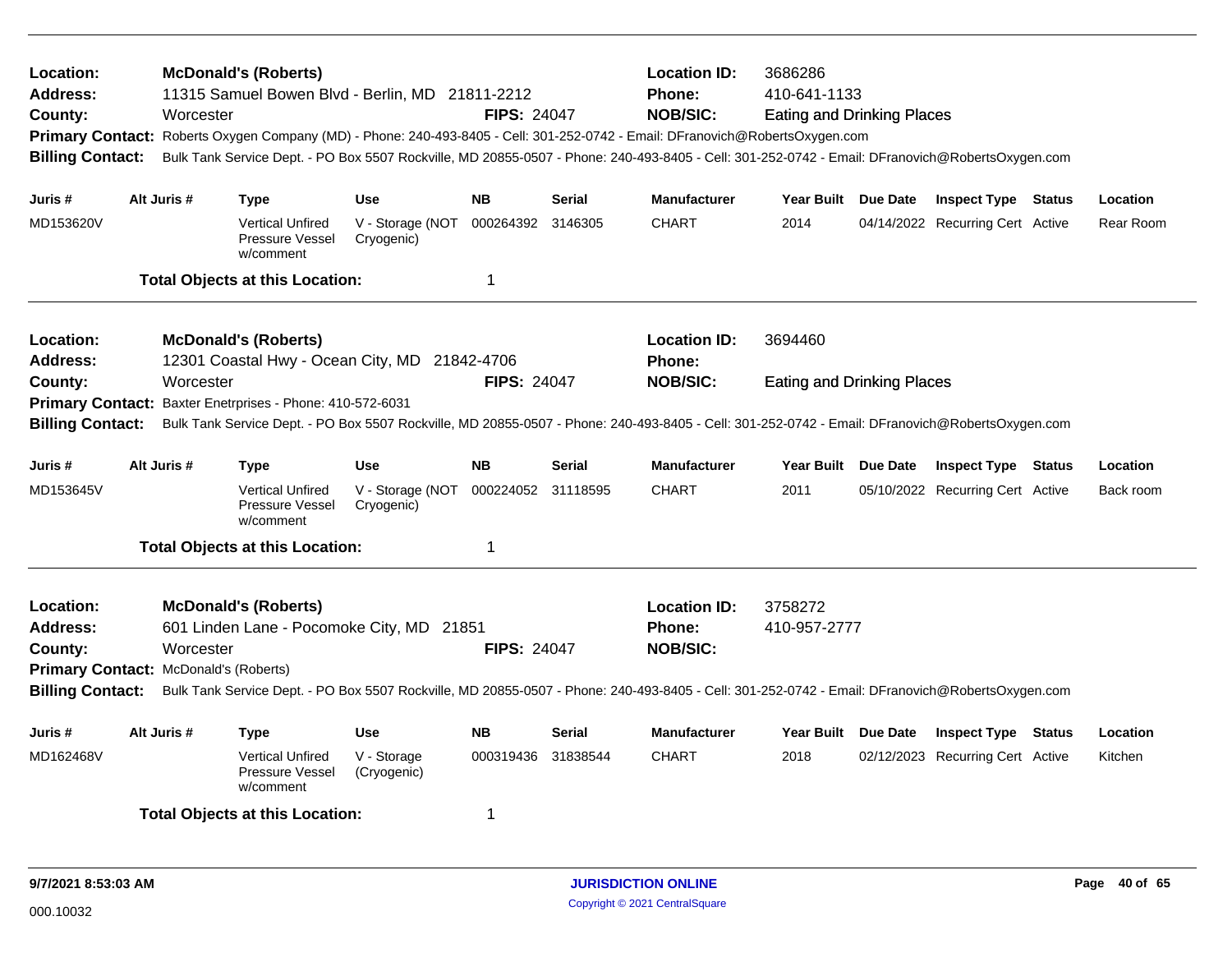| Location:<br><b>Address:</b>                                        |           |             | <b>Merry Sherwood Plantation</b><br>8909 Worcester Hwy - Berlin, MD 21811-3016 |                                                       |                    |               | <b>Location ID:</b><br>Phone: | 2243876                           |                 |                                  |                 |
|---------------------------------------------------------------------|-----------|-------------|--------------------------------------------------------------------------------|-------------------------------------------------------|--------------------|---------------|-------------------------------|-----------------------------------|-----------------|----------------------------------|-----------------|
| County:<br>Primary Contact: Kirk Burbage                            |           | Worcester   |                                                                                |                                                       | <b>FIPS: 24047</b> |               | <b>NOB/SIC:</b>               | <b>Hotels and Motels</b>          |                 |                                  |                 |
| <b>Billing Contact:</b>                                             |           |             | Kirk Burbage - 8909 Worcester Hwy Berlin, MD 21811-3016                        |                                                       |                    |               |                               |                                   |                 |                                  |                 |
| Juris #                                                             |           | Alt Juris # | <b>Type</b>                                                                    | <b>Use</b>                                            | <b>NB</b>          | Serial        | <b>Manufacturer</b>           | Year Built                        | Due Date        | <b>Inspect Type Status</b>       | Location        |
| MD135537H                                                           |           |             | Other w/comment H - Hot Water                                                  | Heat (Water $\leq$<br>160 psig, 250 F)                | 000000274          |               | F20309038812 Energy Kinetics  | 2004                              |                 | 09/14/2023 Recurring Cert Active | <b>BASEMENT</b> |
|                                                                     |           |             | <b>Total Objects at this Location:</b>                                         |                                                       | 1                  |               |                               |                                   |                 |                                  |                 |
| Location:                                                           |           |             | <b>Monte Carlo Oceanfront</b>                                                  |                                                       |                    |               | <b>Location ID:</b>           | 3726628                           |                 |                                  |                 |
| <b>Address:</b>                                                     |           |             | 1101 Atlantic Ave - Ocean City, MD 21842-6692                                  |                                                       |                    |               | <b>Phone:</b>                 | 410-289-7145                      |                 |                                  |                 |
| County:                                                             |           | Worcester   |                                                                                |                                                       | <b>FIPS: 24047</b> |               | <b>NOB/SIC:</b>               |                                   |                 |                                  |                 |
| Primary Contact: Monte Carlo Oceanfront<br><b>Billing Contact:</b>  |           |             | - 1101 Atlantic Ave Ocean City, MD 21842-6692                                  |                                                       |                    |               |                               |                                   |                 |                                  |                 |
| Juris #                                                             |           | Alt Juris # | <b>Type</b>                                                                    | <b>Use</b>                                            | <b>NB</b>          | Serial        | <b>Manufacturer</b>           | <b>Year Built</b>                 | Due Date        | <b>Inspect Type Status</b>       | Location        |
| MD160086H                                                           |           |             | <b>Water Heater</b><br>(HLW)                                                   | H - Hot Water<br>Supply (Water <=<br>160 psig, 210 F) | 000229611          | 229611        | A O Smith                     | 2017                              |                 | 04/03/2022 Recurring Cert Active | <b>Basement</b> |
| MD160087H                                                           |           |             | <b>Water Heater</b><br>(HLW)                                                   | H - Hot Water<br>Supply (Water <=<br>160 psig, 210 F) | 000229610          | 229610        | A O Smith                     | 2017                              |                 | 04/03/2022 Recurring Cert Active | <b>Baement</b>  |
|                                                                     |           |             | <b>Total Objects at this Location:</b>                                         |                                                       | $\mathbf 2$        |               |                               |                                   |                 |                                  |                 |
| Location:                                                           |           |             | <b>Mother's Cantina (Arc3)</b>                                                 |                                                       |                    |               | <b>Location ID:</b>           | 3884593                           |                 |                                  |                 |
| <b>Address:</b>                                                     |           |             | 2810 Philadelphia Ave - Ocean City, MD 21842-3501                              |                                                       |                    |               | <b>Phone:</b>                 |                                   |                 |                                  |                 |
| County:                                                             | Worcester |             |                                                                                |                                                       | <b>FIPS: 24047</b> |               | <b>NOB/SIC:</b>               | <b>Eating and Drinking Places</b> |                 |                                  |                 |
| Primary Contact: Mother's Cantina (Arc3)<br><b>Billing Contact:</b> |           |             | Matt Ellen - PO Box 26269 Richmond, VA 23260-6269 - Phone: 804-644-4521        |                                                       |                    |               |                               |                                   |                 |                                  |                 |
| Juris #                                                             |           | Alt Juris # | <b>Type</b>                                                                    | <b>Use</b>                                            | NB                 | <b>Serial</b> | <b>Manufacturer</b>           | <b>Year Built</b>                 | <b>Due Date</b> | <b>Inspect Type Status</b>       | Location        |
| MD159962V                                                           |           |             | <b>Vertical Unfired</b><br>Pressure Vessel<br>w/comment                        | V - Storage (NOT 000021098<br>Cryogenic)              |                    | 433-057-L1    | Taylor                        | 1995                              |                 | 06/05/2022 Recurring Cert Active | Outside         |
|                                                                     |           |             |                                                                                |                                                       |                    |               |                               |                                   |                 |                                  |                 |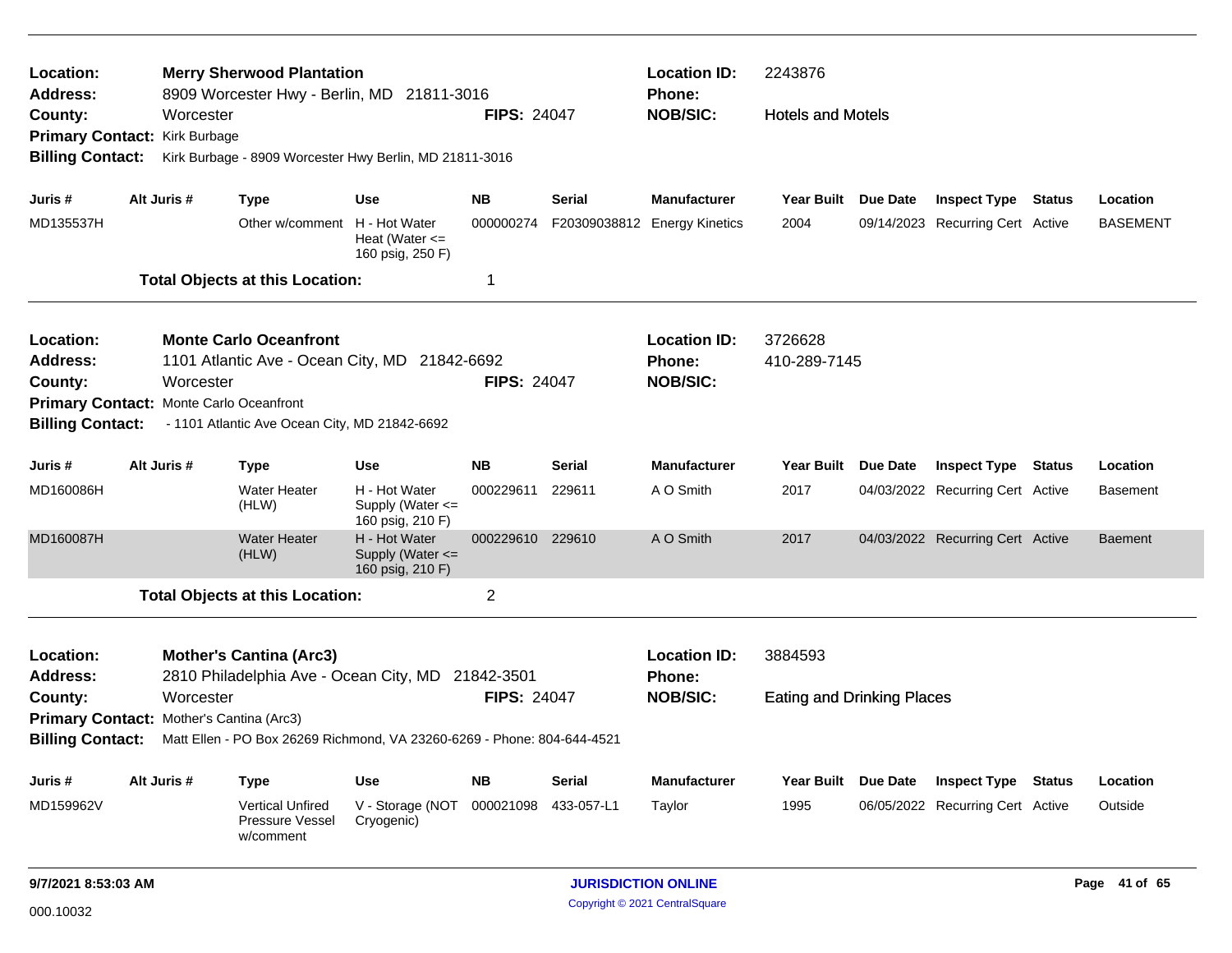|                                                                    |                                                                                    | <b>Total Objects at this Location:</b>                                                                                                                                                                                     |                                                         | 1                  |                                                  |                                                  |                                |                                  |                           |
|--------------------------------------------------------------------|------------------------------------------------------------------------------------|----------------------------------------------------------------------------------------------------------------------------------------------------------------------------------------------------------------------------|---------------------------------------------------------|--------------------|--------------------------------------------------|--------------------------------------------------|--------------------------------|----------------------------------|---------------------------|
| <b>Location:</b><br><b>Address:</b><br>County:                     | Worcester<br>Primary Contact: Mother's Cantina (Arc3)                              | <b>Mother's Cantina (Arc3)</b><br>7805 Coastal Hwy - Ocean City, MD 21842-2826<br>Billing Contact: Charlie Patterson - PO Box 26269 Richmond, VA 23260-6269 - Phone: 804-644-4521 - Email: charlie.patterson@arc3gases.com |                                                         | <b>FIPS: 24047</b> |                                                  | <b>Location ID:</b><br>Phone:<br><b>NOB/SIC:</b> | 4062324                        |                                  |                           |
| Juris #                                                            | Alt Juris #                                                                        | <b>Type</b>                                                                                                                                                                                                                | Use                                                     | <b>NB</b>          | Serial                                           | <b>Manufacturer</b>                              | Year Built Due Date            | <b>Inspect Type Status</b>       | Location                  |
| MD169259V                                                          |                                                                                    | <b>Vertical Unfired</b><br><b>Pressure Vessel</b><br>w/comment                                                                                                                                                             | V - Storage<br>(Cryogenic)                              |                    | 000094342 CSHA98K102                             | MVE                                              | 1998                           | 03/02/2023 Recurring Cert Active | Outside                   |
|                                                                    |                                                                                    | <b>Total Objects at this Location:</b>                                                                                                                                                                                     |                                                         | 1                  |                                                  |                                                  |                                |                                  |                           |
| Location:<br><b>Address:</b><br>County:<br><b>Billing Contact:</b> | Worcester                                                                          | <b>Newark Volunteer Fire Co</b><br>8334 Newark Rd - Newark, MD 21841-2016<br>Primary Contact: James C. Barbely - Phone: 443-614-6703<br>James C. Barbely - 8334 Newark Rd Newark, MD 21841-2016 - Phone: 443-614-6703      | <b>FIPS: 24047</b>                                      |                    | <b>Location ID:</b><br>Phone:<br><b>NOB/SIC:</b> | 785976<br>443-614-6703<br><b>Fire Protection</b> |                                |                                  |                           |
| Juris #                                                            | Alt Juris #                                                                        | <b>Type</b>                                                                                                                                                                                                                | <b>Use</b>                                              | <b>NB</b>          | <b>Serial</b>                                    | <b>Manufacturer</b>                              | Year Built Due Date            | <b>Inspect Type Status</b>       | Location                  |
| MD116581H                                                          |                                                                                    | Cast Iron                                                                                                                                                                                                                  | H - Hot Water<br>Heat (Water $\leq$<br>160 psig, 250 F) | СI                 | 7581412                                          | <b>Burnham</b>                                   | 1992                           | 05/31/2022 Recurring Cert Active | boiler room               |
| MD150537V                                                          |                                                                                    | <b>Vertical Unfired</b><br><b>Pressure Vessel</b><br>w/comment                                                                                                                                                             | V - Storage (NOT<br>Cryogenic)                          | 000159734 M180523  |                                                  | Morganton                                        | 2011                           | 05/31/2022 Recurring Cert Active | <b>EMS</b><br>Bay/Auxilia |
|                                                                    |                                                                                    | <b>Total Objects at this Location:</b>                                                                                                                                                                                     |                                                         | $\overline{c}$     |                                                  |                                                  |                                |                                  |                           |
| Location:<br><b>Address:</b><br>County:                            | <b>Newtowne Car Wash</b><br>2145 Old Snow Hill Rd - Pocomoke City, MD<br>Worcester |                                                                                                                                                                                                                            |                                                         |                    | 21851-2735<br><b>FIPS: 24047</b>                 | <b>Location ID:</b><br>Phone:<br><b>NOB/SIC:</b> | 2126647<br><b>Boat Dealers</b> |                                  |                           |
|                                                                    |                                                                                    | Primary Contact: Ed Young - Phone: 410-430-0851<br>Billing Contact: Ed Young - P.O. Box 459 Pocomoke City, MD 21851-0459 - Phone: 410-430-0851                                                                             |                                                         |                    |                                                  |                                                  |                                |                                  |                           |

| Juris #   | Alt Juris # | Type                         | Use                             | NΒ        | <b>Serial</b> | <b>Manufacturer</b> | <b>Year Built</b> | Due Date | <b>Inspect Type</b>              | <b>Status</b> | Location |
|-----------|-------------|------------------------------|---------------------------------|-----------|---------------|---------------------|-------------------|----------|----------------------------------|---------------|----------|
| MD130824H |             | <b>Water Heater</b><br>(HLW) | H - Hot Water<br>Heat (Water <= | 000079043 |               | Rheem/Ruud          | 1998              |          | 01/02/2022 Recurring Cert Active |               | 2nd flr  |
|           |             |                              |                                 |           |               |                     |                   |          |                                  |               |          |

EMS<br>Bay/Auxiliary Bay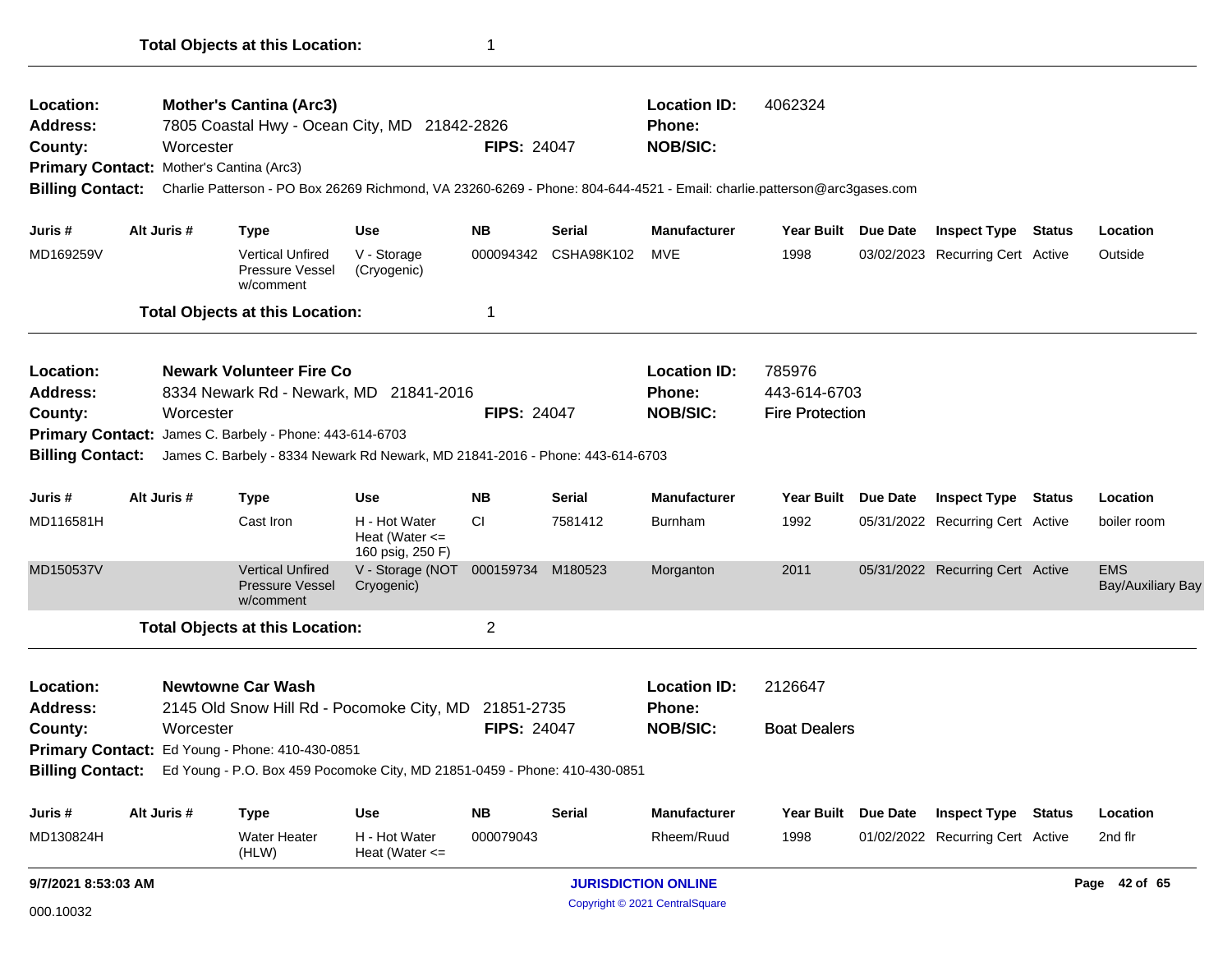| Juris #         | Alt Juris # | <b>Type</b>                                             | <b>Use</b><br>160 psig, 250 F)                                                                                                                                   | <b>NB</b>          | <b>Serial</b>        | <b>Manufacturer</b> | <b>Year Built</b>                 | <b>Due Date</b> | <b>Inspect Type</b>              | Status        | Location        |
|-----------------|-------------|---------------------------------------------------------|------------------------------------------------------------------------------------------------------------------------------------------------------------------|--------------------|----------------------|---------------------|-----------------------------------|-----------------|----------------------------------|---------------|-----------------|
| MD130825H       |             | <b>Water Tube</b><br>Coiled (Flueless<br>Hi Efficiency) | H - Hot Water<br>Heat (Water $\leq$<br>160 psig, 250 F)                                                                                                          |                    | 000185412 0108185412 | Raypak              | 1994                              |                 | 01/02/2022 Recurring Cert Active |               | 2nd flr         |
| MD158933V       |             | <b>Vertical Unfired</b><br>Pressure Vessel<br>w/comment | V - Storage (NOT<br>Cryogenic)                                                                                                                                   | 000006709          | 002339               | Morganton           | 2017                              |                 | 01/02/2022 Recurring Cert Active |               | Mechanical room |
|                 |             | <b>Total Objects at this Location:</b>                  |                                                                                                                                                                  | 3                  |                      |                     |                                   |                 |                                  |               |                 |
| Location:       |             | No. 1 China Buffet (Roberts)                            |                                                                                                                                                                  |                    |                      | <b>Location ID:</b> | 3758264                           |                 |                                  |               |                 |
| <b>Address:</b> |             |                                                         | 2146 Old Snow Hill Rd - Pocomoke City, MD 21851-2770                                                                                                             |                    |                      | Phone:              | 410-957-1988                      |                 |                                  |               |                 |
| County:         | Worcester   |                                                         |                                                                                                                                                                  | <b>FIPS: 24047</b> |                      | <b>NOB/SIC:</b>     |                                   |                 |                                  |               |                 |
|                 |             | Primary Contact: No. 1 China Buffet (Roberts)           |                                                                                                                                                                  |                    |                      |                     |                                   |                 |                                  |               |                 |
|                 |             |                                                         | Billing Contact: Bulk Tank Service Dept. - PO Box 5507 Rockville, MD 20855-0507 - Phone: 240-493-8405 - Cell: 301-252-0742 - Email: DFranovich@RobertsOxygen.com |                    |                      |                     |                                   |                 |                                  |               |                 |
| Juris #         | Alt Juris # | <b>Type</b>                                             | <b>Use</b>                                                                                                                                                       | <b>NB</b>          | Serial               | <b>Manufacturer</b> | <b>Year Built</b>                 | Due Date        | <b>Inspect Type</b>              | Status        | Location        |
| MD162469V       |             | <b>Vertical Unfired</b><br>Pressure Vessel<br>w/comment | V - Storage<br>(Cryogenic)                                                                                                                                       | 000124388          | CCCE00H176           | MVE                 | 2000                              |                 | 02/12/2023 Recurring Cert Active |               | Outside         |
|                 |             | <b>Total Objects at this Location:</b>                  |                                                                                                                                                                  | 1                  |                      |                     |                                   |                 |                                  |               |                 |
| Location:       |             | Northside Pit & Pub (Arc3)                              |                                                                                                                                                                  |                    |                      | <b>Location ID:</b> | 3884594                           |                 |                                  |               |                 |
| <b>Address:</b> |             |                                                         | 12701 Coastal Hwy - Ocean City, MD 21842-6055                                                                                                                    |                    |                      | Phone:              |                                   |                 |                                  |               |                 |
| County:         | Worcester   |                                                         |                                                                                                                                                                  | <b>FIPS: 24047</b> |                      | <b>NOB/SIC:</b>     | <b>Eating and Drinking Places</b> |                 |                                  |               |                 |
|                 |             | Primary Contact: Northside Pit & Pub (Arc3)             |                                                                                                                                                                  |                    |                      |                     |                                   |                 |                                  |               |                 |
|                 |             |                                                         | Billing Contact: Matt Ellen - PO Box 26269 Richmond, VA 23260-6269 - Phone: 804-644-4521                                                                         |                    |                      |                     |                                   |                 |                                  |               |                 |
| Juris #         | Alt Juris # | <b>Type</b>                                             | <b>Use</b>                                                                                                                                                       | <b>NB</b>          | Serial               | <b>Manufacturer</b> | Year Built                        | <b>Due Date</b> | <b>Inspect Type</b>              | <b>Status</b> | Location        |
| MD159978V       |             | <b>Vertical Unfired</b><br>Pressure Vessel<br>w/comment | V - Storage (NOT<br>Cryogenic)                                                                                                                                   | 000125380          | CGID00L127           | MVE Inc             | 2000                              |                 | 06/05/2022 Recurring Cert Active |               | Outside         |
|                 |             | <b>Total Objects at this Location:</b>                  |                                                                                                                                                                  |                    |                      |                     |                                   |                 |                                  |               |                 |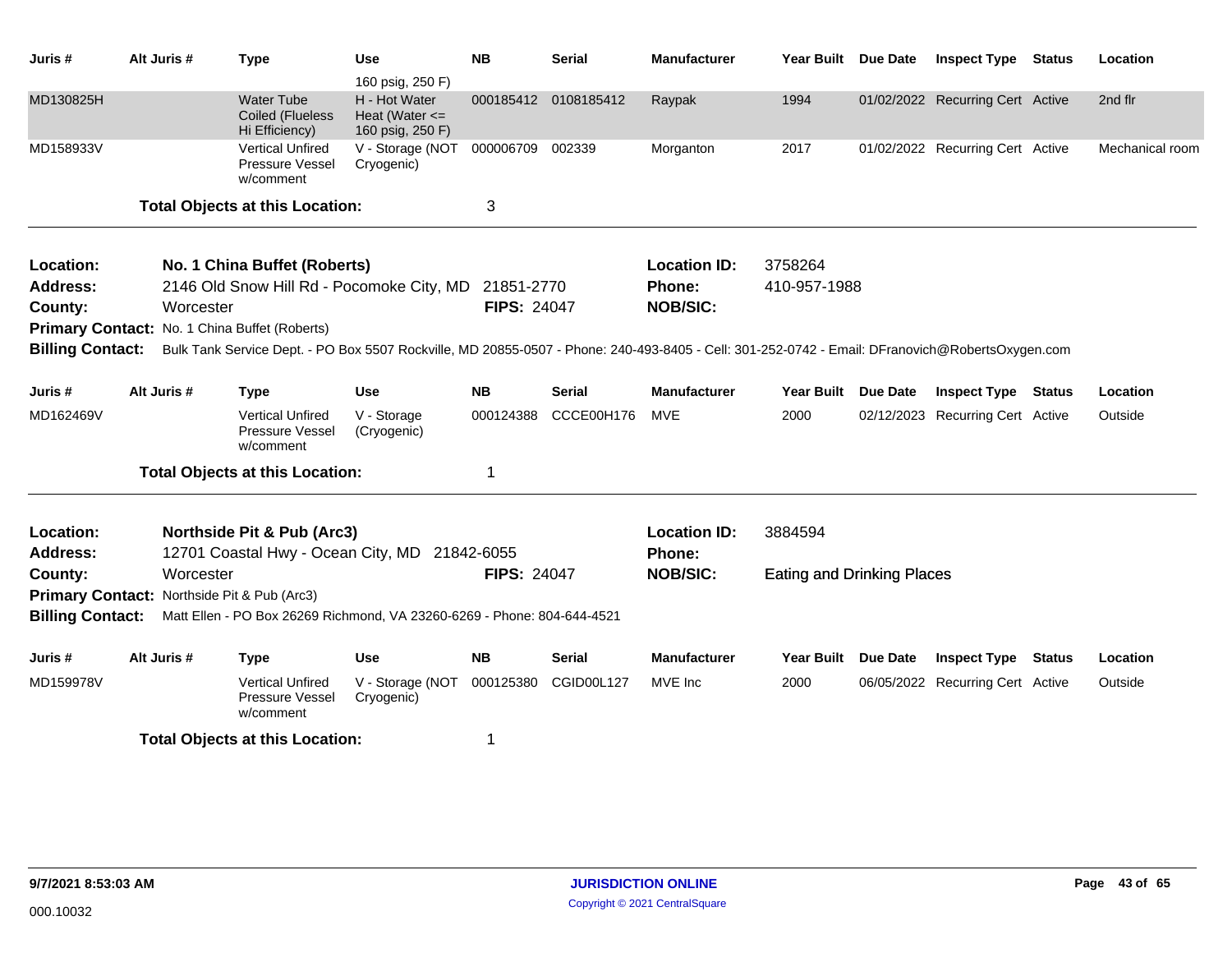| Location:<br><b>Address:</b>       |          | <b>OC Seacrets</b> | 117 49th St - Ocean City, MD 21842-5315                                                                                                                                                                          |                                                         |                    |               | <b>Location ID:</b><br><b>Phone:</b> | 3627522                  |          |                                       |        |                              |
|------------------------------------|----------|--------------------|------------------------------------------------------------------------------------------------------------------------------------------------------------------------------------------------------------------|---------------------------------------------------------|--------------------|---------------|--------------------------------------|--------------------------|----------|---------------------------------------|--------|------------------------------|
| County:<br><b>Billing Contact:</b> |          | Worcester          | Primary Contact: Scott Studds - Phone: 410-524-4900 - Cell: 443-783-2708                                                                                                                                         |                                                         | <b>FIPS: 24047</b> |               | <b>NOB/SIC:</b>                      |                          |          | Drinking Places (Alcoholic Beverages) |        |                              |
| Juris #                            |          | Alt Juris #        | <b>Type</b>                                                                                                                                                                                                      | <b>Use</b>                                              | <b>NB</b>          | <b>Serial</b> | <b>Manufacturer</b>                  | <b>Year Built</b>        | Due Date | <b>Inspect Type</b>                   | Status | Location                     |
| MD150934H                          | -1       |                    | Cast Iron                                                                                                                                                                                                        | H - Hot Water<br>Heat (Water $\leq$<br>160 psig, 250 F) | <b>CI</b>          | 64497382      | <b>Burnham</b>                       | 2002                     |          | 07/28/2023 Recurring Cert Active      |        | <b>BOILER ROOM</b>           |
| MD150935H                          | 2        |                    | Cast Iron                                                                                                                                                                                                        | H - Hot Water<br>Heat (Water $\leq$<br>160 psig, 250 F) | CI                 |               | <b>Burnham</b>                       | 2014                     |          | 07/28/2023 Recurring Cert Active      |        | <b>BOILER ROOM</b>           |
|                                    |          |                    | <b>Total Objects at this Location:</b>                                                                                                                                                                           |                                                         | $\overline{2}$     |               |                                      |                          |          |                                       |        |                              |
| Location:<br>Address:              |          |                    | <b>Ocean 1 Hotel &amp; Suites</b><br>101 N Atlantic Avenue - Ocean City, MD 21842                                                                                                                                |                                                         |                    |               | <b>Location ID:</b><br><b>Phone:</b> | 3686561                  |          |                                       |        |                              |
| County:<br><b>Billing Contact:</b> |          | Worcester          | Primary Contact: Val Tcheremissine - Phone: 410-289-6881 - Email: Valeri@ocean1hotel.com<br>Val Tcheremissine - 101 Atlantic Ave Ocean City, MD 21842-7516 - Phone: 410-289-6881 - Email: Valeri@ocean1hotel.com |                                                         | <b>FIPS: 24047</b> |               | <b>NOB/SIC:</b>                      | <b>Hotels and Motels</b> |          |                                       |        |                              |
| Juris #                            |          | Alt Juris #        | <b>Type</b>                                                                                                                                                                                                      | <b>Use</b>                                              | <b>NB</b>          | <b>Serial</b> | <b>Manufacturer</b>                  | <b>Year Built</b>        | Due Date | <b>Inspect Type</b>                   | Status | Location                     |
| MD153631H                          | Boiler 1 |                    | Cast Iron                                                                                                                                                                                                        | H - Hot Water<br>Heat (Water $\leq$<br>160 psig, 250 F) | <b>CI</b>          | CP4617396     | Weil-McLain                          | 2007                     |          | 08/13/2022 Recurring Cert Active      |        | Mechanical<br>Room 5th Floor |

MD153632H Boiler 2 Cast Iron H - Hot Water Cl CP4521331 Weil-McLain 2007 08/13/2022

Heat (Water <= 160 psig, 250 F)

**Total Objects at this Location:** 2

Boiler 2 Cast Iron H - Hot Water Cl CP4521331 Weil-McLain 2007 08/13/2022 Recurring Cert Active Mechanical

Room 5th Floor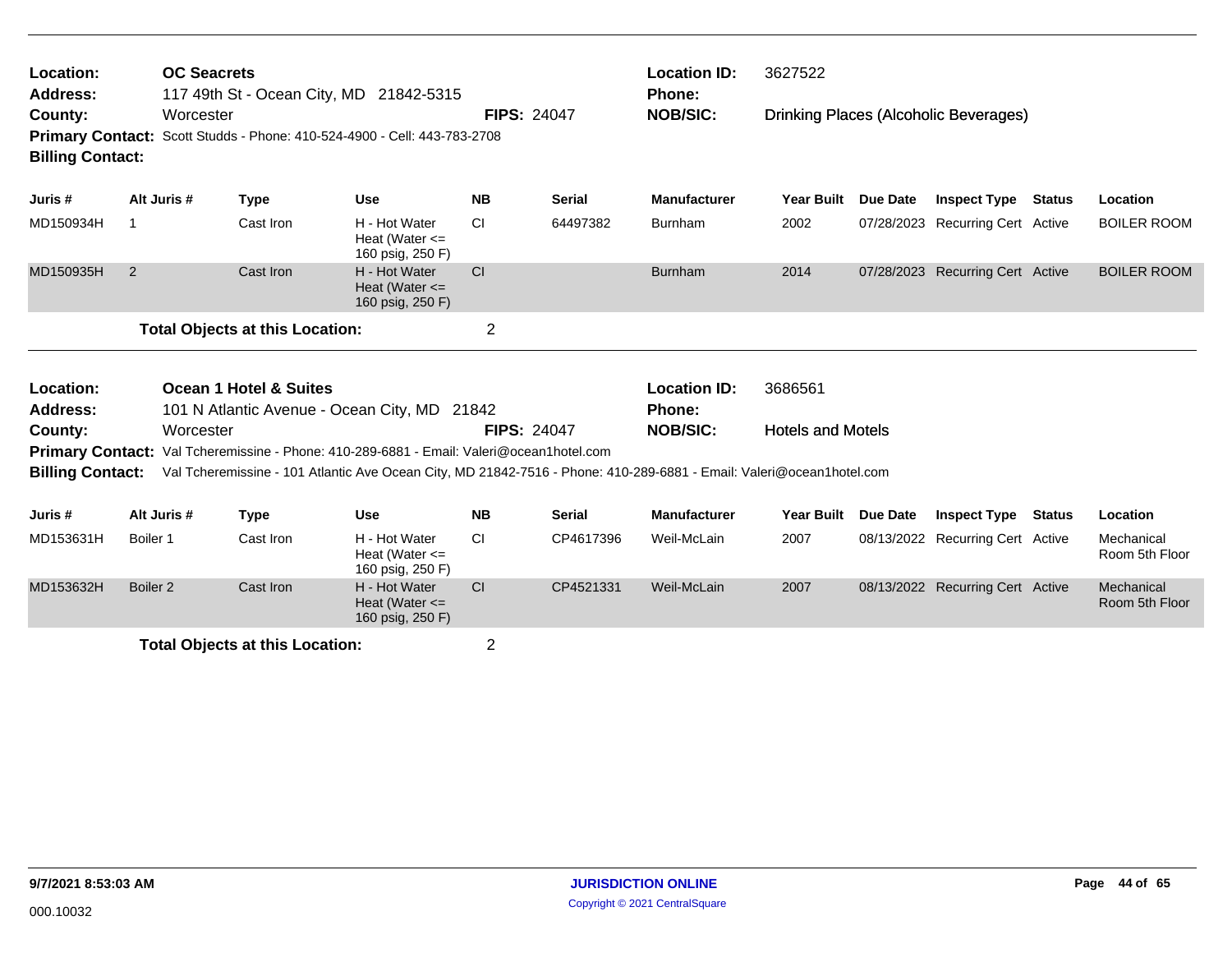| Location:<br><b>Address:</b> |             | <b>Ocean City Town/Public Works/Transportation Dept</b><br>206 65th St - Ocean City, MD 21842-5197                      |                                |                    |               | <b>Location ID:</b><br><b>Phone:</b> | 722061                 |          |                                                   |        |                        |
|------------------------------|-------------|-------------------------------------------------------------------------------------------------------------------------|--------------------------------|--------------------|---------------|--------------------------------------|------------------------|----------|---------------------------------------------------|--------|------------------------|
| County:                      | Worcester   |                                                                                                                         |                                | <b>FIPS: 24047</b> |               | <b>NOB/SIC:</b>                      |                        |          | Air and Water Resource and Solid Waste Management |        |                        |
|                              |             | Primary Contact: Ocean City Town/Public Works/Transportation Dept                                                       |                                |                    |               |                                      |                        |          |                                                   |        |                        |
| <b>Billing Contact:</b>      |             | Dick Malone - PO Box 158 Ocean City, MD 21843-0158 - Phone: 410-524-7715                                                |                                |                    |               |                                      |                        |          |                                                   |        |                        |
| Juris #                      | Alt Juris # | <b>Type</b>                                                                                                             | <b>Use</b>                     | <b>NB</b>          | <b>Serial</b> | <b>Manufacturer</b>                  | <b>Year Built</b>      | Due Date | <b>Inspect Type Status</b>                        |        | Location               |
|                              |             |                                                                                                                         |                                |                    |               |                                      |                        |          |                                                   |        |                        |
| MD167685V                    |             | <b>Vertical Unfired</b><br>Pressure Vessel<br>w/comment                                                                 | V - Storage (NOT<br>Cryogenic) | 001940904          |               | Manchester                           | 2018                   |          | 10/08/2022 Recurring Cert Active                  |        | <b>BUS WASH</b>        |
|                              |             | <b>Total Objects at this Location:</b>                                                                                  |                                | $\mathbf 1$        |               |                                      |                        |          |                                                   |        |                        |
| Location:                    |             | Ocean Pines Beach Club (Arc3)                                                                                           |                                |                    |               | <b>Location ID:</b>                  | 4084180                |          |                                                   |        |                        |
| <b>Address:</b>              |             | 49th St Atlantic Ave - Ocean City, MD 21842                                                                             |                                |                    |               | <b>Phone:</b>                        |                        |          |                                                   |        |                        |
| County:                      | Worcester   |                                                                                                                         |                                | <b>FIPS: 24047</b> |               | <b>NOB/SIC:</b>                      |                        |          |                                                   |        |                        |
| <b>Primary Contact:</b>      |             | Ocean Pines Beach Club (Arc3)                                                                                           |                                |                    |               |                                      |                        |          |                                                   |        |                        |
| <b>Billing Contact:</b>      |             | Charlie Patterson - PO Box 26269 Richmond, VA 23260-6269 - Phone: 804-644-4521 - Email: charlie.patterson@arc3gases.com |                                |                    |               |                                      |                        |          |                                                   |        |                        |
| Juris #                      | Alt Juris # | <b>Type</b>                                                                                                             | <b>Use</b>                     | <b>NB</b>          | <b>Serial</b> | <b>Manufacturer</b>                  | Year Built Due Date    |          | <b>Inspect Type Status</b>                        |        | Location               |
| MD161217V                    |             | <b>Vertical Unfired</b><br>Pressure Vessel<br>w/comment                                                                 | V - Storage (NOT<br>Cryogenic) | 000307991          |               | <b>CHART</b>                         | 2017                   |          | 08/17/2023 Recurring Cert Active                  |        | Outside                |
|                              |             | <b>Total Objects at this Location:</b>                                                                                  |                                | -1                 |               |                                      |                        |          |                                                   |        |                        |
| Location:                    |             | <b>Ocean Pines Volunteer Fire Dept</b>                                                                                  |                                |                    |               | <b>Location ID:</b>                  | 2909627                |          |                                                   |        |                        |
| Address:                     |             | 911 Ocean Pkwy - Ocean Pines, MD 21811-1578                                                                             |                                |                    |               | <b>Phone:</b>                        | 410-641-8272           |          |                                                   |        |                        |
| County:                      | Worcester   |                                                                                                                         |                                | <b>FIPS: 24047</b> |               | <b>NOB/SIC:</b>                      | <b>Fire Protection</b> |          |                                                   |        |                        |
|                              |             | Primary Contact: Ocean Pines Volunteer Fire Dept - Phone: 410-641-8272                                                  |                                |                    |               |                                      |                        |          |                                                   |        |                        |
| <b>Billing Contact:</b>      |             | - 911 Ocean Pkwy Ocean Pines, MD 21811-1578 - Phone: 410-641-8272                                                       |                                |                    |               |                                      |                        |          |                                                   |        |                        |
| Juris #                      | Alt Juris # | <b>Type</b>                                                                                                             | <b>Use</b>                     | <b>NB</b>          | <b>Serial</b> | Manufacturer                         | Year Built Due Date    |          | <b>Inspect Type</b>                               | Status | Location               |
| MD136615V                    |             | <b>Vertical Unfired</b><br>Pressure Vessel<br>w/comment                                                                 | V - Storage (NOT<br>Cryogenic) | 000113297          |               | Melben                               | 1985                   |          | 03/09/2023 Recurring Cert Active                  |        | <b>GENERATOR</b><br>RM |
|                              |             | <b>Total Objects at this Location:</b>                                                                                  |                                | -1                 |               |                                      |                        |          |                                                   |        |                        |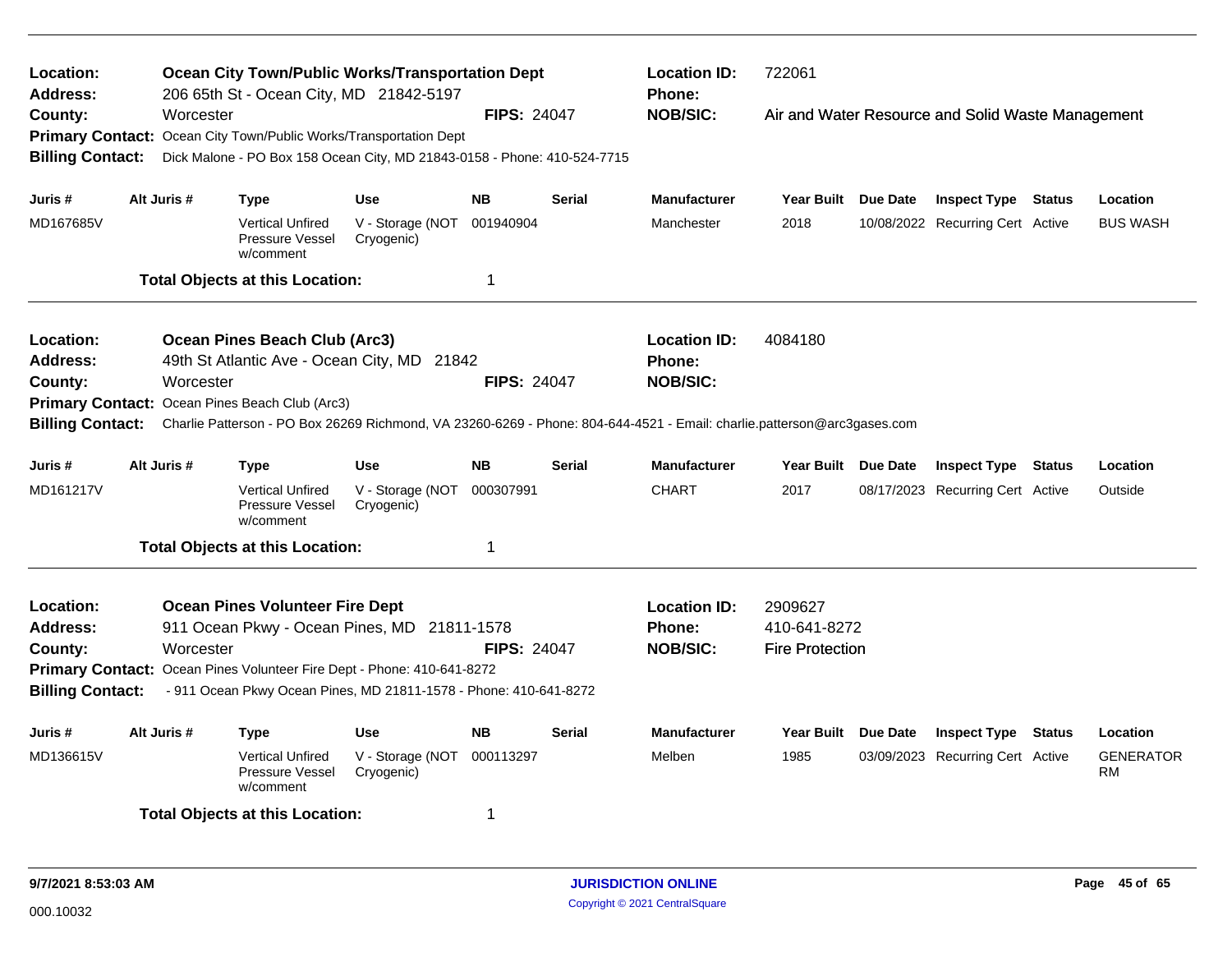| Location:<br>Address:<br>County:<br><b>Primary Contact:</b><br><b>Billing Contact:</b>             |                | <b>OCM Crabs</b><br>Worcester<br>Dave Deahl |                                                    | 7111 Coastal Hwy - Ocean City, MD 21842-2929<br>Dave Deahl - 7111 Coastal Hwy Ocean City, MD 21842-2929 | <b>FIPS: 24047</b> |                 | <b>Location ID:</b><br><b>Phone:</b><br><b>NOB/SIC:</b> | 3500606<br><b>Eating and Drinking Places</b> |          |                                  |               |                            |
|----------------------------------------------------------------------------------------------------|----------------|---------------------------------------------|----------------------------------------------------|---------------------------------------------------------------------------------------------------------|--------------------|-----------------|---------------------------------------------------------|----------------------------------------------|----------|----------------------------------|---------------|----------------------------|
| Juris #                                                                                            |                | Alt Juris #                                 | <b>Type</b>                                        | <b>Use</b>                                                                                              | <b>NB</b>          | <b>Serial</b>   | <b>Manufacturer</b>                                     | <b>Year Built</b>                            | Due Date | <b>Inspect Type</b>              | <b>Status</b> | Location                   |
| MD150580H                                                                                          |                | #1 left unit                                | Cast Iron                                          | H - Heating-<br>Cooking (Steam<br>$\le$ 15 psig)                                                        | <b>CI</b>          |                 | Weil-McLain                                             | 2013                                         |          | 05/16/2022 Recurring Cert Active |               | Kitchen                    |
| MD150585H                                                                                          |                | #2 right unit                               | Cast Iron                                          | H - Heating-<br>Cooking (Steam<br>$\leq$ 15 psig)                                                       | CI                 |                 | Weil-McLain                                             | 2013                                         |          | 05/16/2022 Recurring Cert Active |               | Kitchen                    |
|                                                                                                    |                |                                             | <b>Total Objects at this Location:</b>             |                                                                                                         | $\overline{2}$     |                 |                                                         |                                              |          |                                  |               |                            |
| Location:<br>On the Bay Seafood<br>4204 Coastal Hwy - Ocean City, MD 21842-3240<br><b>Address:</b> |                |                                             |                                                    |                                                                                                         |                    |                 | <b>Location ID:</b><br><b>Phone:</b>                    | 2984175                                      |          |                                  |               |                            |
| County:                                                                                            |                | Worcester                                   |                                                    |                                                                                                         | <b>FIPS: 24047</b> |                 | <b>NOB/SIC:</b>                                         | <b>Eating and Drinking Places</b>            |          |                                  |               |                            |
| <b>Billing Contact:</b>                                                                            |                |                                             | Primary Contact: Robert Wyne - Phone: 301-996-9570 | Robert Wyne - 4204 Coastal Hwy Ocean City, MD 21842-3240 - Phone: 301-996-9570                          |                    |                 |                                                         |                                              |          |                                  |               |                            |
| Juris #                                                                                            |                | Alt Juris #                                 | <b>Type</b>                                        | <b>Use</b>                                                                                              | <b>NB</b>          | <b>Serial</b>   | <b>Manufacturer</b>                                     | <b>Year Built</b>                            | Due Date | <b>Inspect Type</b>              | <b>Status</b> | Location                   |
| MD139577H                                                                                          | $\mathbf 1$    |                                             | Cast Iron                                          | H - Heating-<br>Cooking (Steam<br>$\leq$ 15 psig)                                                       | <b>CI</b>          | <b>UPA15965</b> | Columbia                                                | 2006                                         |          | 05/16/2022 Recurring Cert Active |               | Boiler Room off<br>Kitchen |
| MD139578H                                                                                          | $\overline{2}$ |                                             | Cast Iron                                          | H - Heating-<br>Cooking (Steam<br>$\leq$ 15 psig)                                                       | <b>CI</b>          | <b>ULA40099</b> | <b>ECR</b> International                                | 2006                                         |          | 05/16/2022 Recurring Cert Active |               | Boiler Room off<br>Kitchen |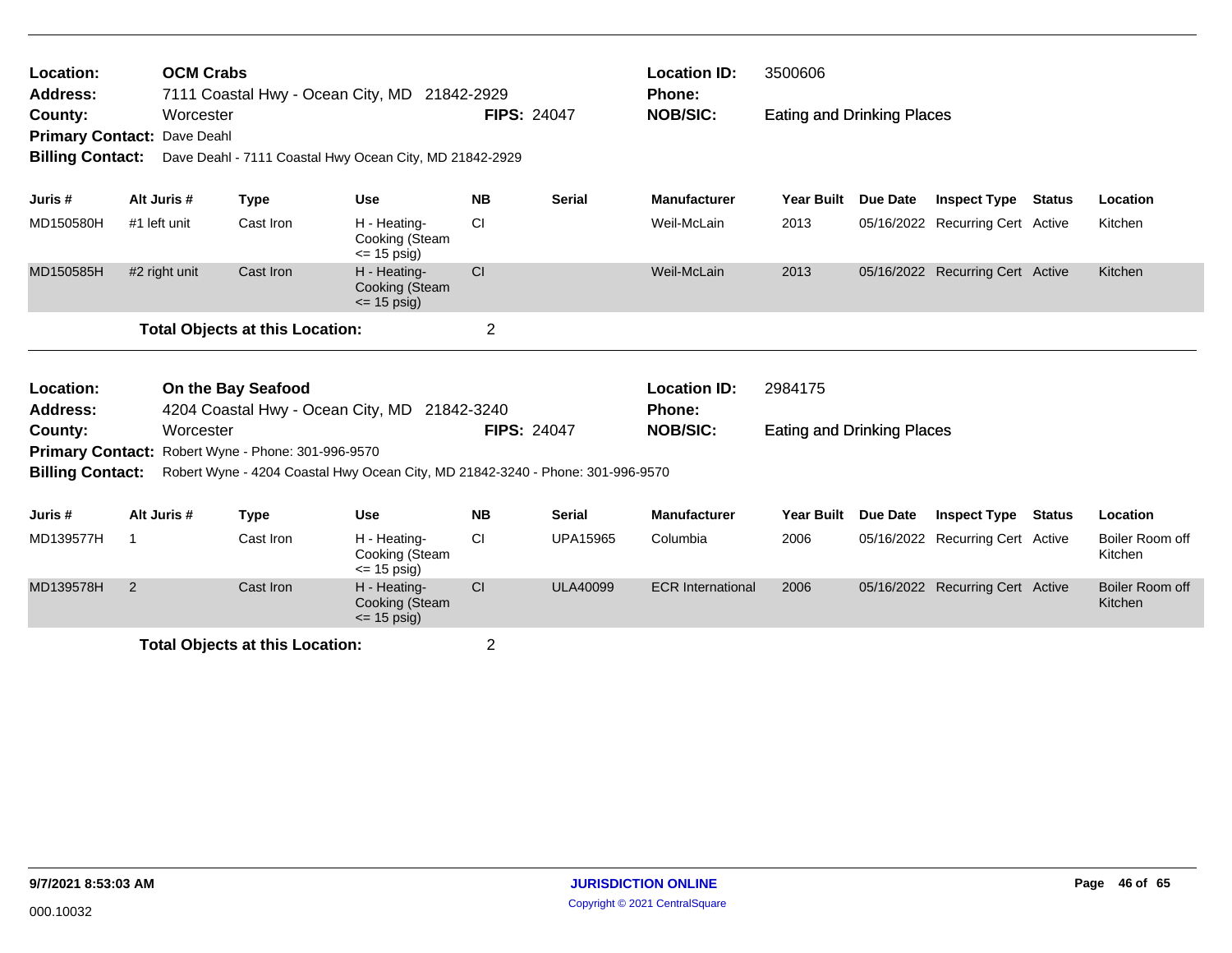| Location:<br><b>Address:</b><br>County:<br><b>Billing Contact:</b> |                                                                                                                                                                                                                                   | P G N Crab House<br>Worcester | 2906 Philadelphia Ave - Ocean City, MD<br>Primary Contact: George or Bill Knouris - Phone: 410-289-8380<br>Valsilios Knouris - 2906 Philadelphia Ave Ocean City, MD 21842-3563 - Phone: 410-289-8380 |                                                           | 21842-3563<br><b>FIPS: 24047</b> |               | <b>Location ID:</b><br><b>Phone:</b><br><b>NOB/SIC:</b> | 720544<br>410-289-8380<br>Eating and drinking places |                 |                                  |        |                                 |
|--------------------------------------------------------------------|-----------------------------------------------------------------------------------------------------------------------------------------------------------------------------------------------------------------------------------|-------------------------------|------------------------------------------------------------------------------------------------------------------------------------------------------------------------------------------------------|-----------------------------------------------------------|----------------------------------|---------------|---------------------------------------------------------|------------------------------------------------------|-----------------|----------------------------------|--------|---------------------------------|
| Juris #                                                            |                                                                                                                                                                                                                                   | Alt Juris #                   | <b>Type</b>                                                                                                                                                                                          | <b>Use</b>                                                | <b>NB</b>                        | <b>Serial</b> | <b>Manufacturer</b>                                     | <b>Year Built</b>                                    | Due Date        | <b>Inspect Type</b>              | Status | Location                        |
| MD150565H                                                          |                                                                                                                                                                                                                                   |                               | Cast Iron                                                                                                                                                                                            | H - Heating-<br>Cooking (Steam<br>$\le$ 15 psig)          | <b>CI</b>                        | 021400041     | <b>ECR International</b>                                | 2012                                                 |                 | 04/16/2023 Recurring Cert Active |        | <b>Boiler</b><br>Room/Rear Shed |
| MD150566H                                                          |                                                                                                                                                                                                                                   |                               | Cast Iron                                                                                                                                                                                            | H - Heating-<br>Cooking (Steam<br>$\le$ 15 psig)          | <b>CI</b>                        | 301200422     | <b>ECR International</b>                                | 2014                                                 |                 | 04/16/2023 Recurring Cert Active |        | <b>Boiler</b><br>Room/Rear Shed |
|                                                                    |                                                                                                                                                                                                                                   |                               | <b>Total Objects at this Location:</b>                                                                                                                                                               |                                                           | $\overline{c}$                   |               |                                                         |                                                      |                 |                                  |        |                                 |
| Location:<br><b>Address:</b><br>County:<br><b>Billing Contact:</b> | <b>Park Place Hotel</b><br>208 N Baltimore Ave - Ocean City, MD 21842-4021<br>Worcester<br>Primary Contact: Hastings Joint Venture - Phone: 410-289-6440<br>- 208 N Baltimore Ave Ocean City, MD 21842-4021 - Phone: 410-289-6440 |                               |                                                                                                                                                                                                      |                                                           | <b>FIPS: 24047</b>               |               | <b>Location ID:</b><br>Phone:<br><b>NOB/SIC:</b>        | 3686569<br>410-289-6440<br><b>Hotels and Motels</b>  |                 |                                  |        |                                 |
| Juris #                                                            |                                                                                                                                                                                                                                   | Alt Juris #                   | <b>Type</b>                                                                                                                                                                                          | <b>Use</b>                                                | <b>NB</b>                        | <b>Serial</b> | <b>Manufacturer</b>                                     | <b>Year Built</b>                                    | <b>Due Date</b> | <b>Inspect Type</b>              | Status | Location                        |
| MD157617H                                                          |                                                                                                                                                                                                                                   |                               | Vertical Fire Tube H - Hot Water                                                                                                                                                                     | Supply (Water $\leq$<br>160 psig, 210 F)                  | 000226867                        | 226867        | A O Smith                                               | 2017                                                 | 10/12/2021      | Recurring Cert Active            |        | Boiler room                     |
| MD157618H                                                          |                                                                                                                                                                                                                                   |                               | <b>Vertical Fire Tube</b>                                                                                                                                                                            | H - Hot Water<br>Supply (Water $\leq$<br>160 psig, 210 F) | 000226866                        | 226866        | A O Smith                                               | 2017                                                 |                 | 10/12/2021 Recurring Cert Active |        | Boiler room                     |
| MD157619H                                                          |                                                                                                                                                                                                                                   |                               | Vertical Fire Tube H - Hot Water                                                                                                                                                                     | Supply (Water <=<br>160 psig, 210 F)                      | 000221356 221356                 |               | A O Smith                                               | 2016                                                 |                 | 10/12/2021 Recurring Cert Active |        | Boiler room                     |
|                                                                    |                                                                                                                                                                                                                                   |                               | <b>Total Objects at this Location:</b>                                                                                                                                                               |                                                           | 3                                |               |                                                         |                                                      |                 |                                  |        |                                 |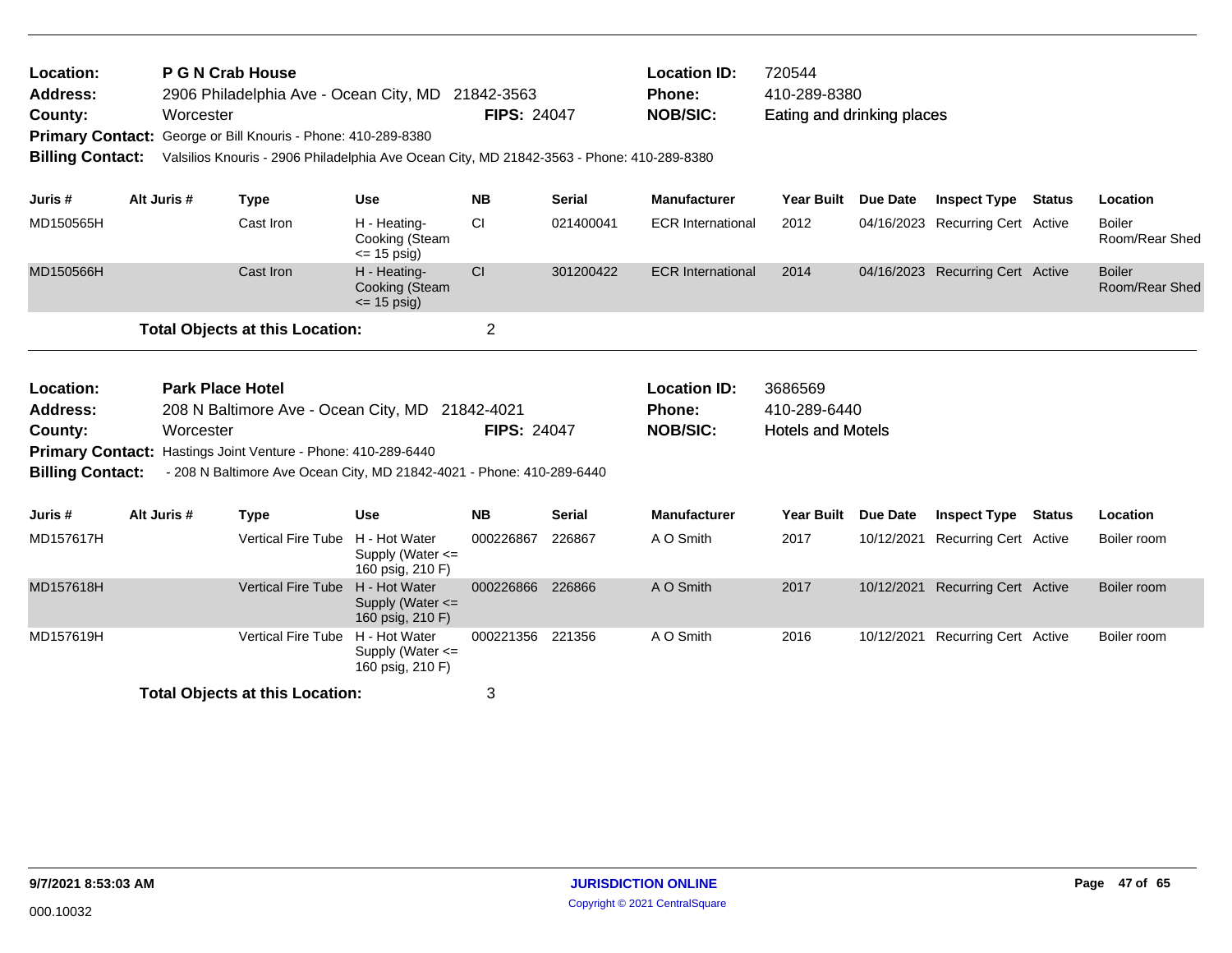| Location:<br><b>Address:</b> | <b>Phillips Beach Plaza Hotel</b><br>1301 Atlantic Ave - Ocean City, MD 21842-7348  |                    | <b>Location ID:</b><br><b>Phone:</b> | 704024                                                  |
|------------------------------|-------------------------------------------------------------------------------------|--------------------|--------------------------------------|---------------------------------------------------------|
| County:                      | Worcester                                                                           | <b>FIPS: 24047</b> | <b>NOB/SIC:</b>                      | Hotels, rooming houses, camps, and other lodging places |
|                              | Primary Contact: Phillips Seafood Restaurant - Phone: 410-263-6796 or 289-6821      |                    |                                      |                                                         |
| <b>Billing Contact:</b>      | - 2004 Philadelphia Ave Ocean City, MD 21842-3560 - Phone: 410-263-6796 or 289-6821 |                    |                                      |                                                         |
|                              |                                                                                     |                    |                                      |                                                         |

| Juris #   | Alt Juris # | Type                                   | <b>Use</b>                                                | <b>NB</b> | <b>Serial</b> | <b>Manufacturer</b> | <b>Year Built</b> | <b>Due Date</b> | <b>Inspect Type</b>              | <b>Status</b> | <b>Location</b> |
|-----------|-------------|----------------------------------------|-----------------------------------------------------------|-----------|---------------|---------------------|-------------------|-----------------|----------------------------------|---------------|-----------------|
| MD150391H |             | Cast Iron                              | H - Hot Water<br>Supply (Water $\leq$<br>160 psig, 250 F) | 000250100 |               | Laars               | 2013              |                 | 05/25/2022 Recurring Cert Active |               | <b>BLRM</b>     |
| MD161062H |             | <b>Horizontal Water</b><br>Tube        | H - Hot Water<br>Supply (Water $\leq$<br>160 psig, 210 F) | 000287799 | C18287799     | Laars               | 2018              |                 | 05/04/2022 Recurring Cert Active |               | <b>BLRM</b>     |
| MD161063H |             | Cast Iron                              | H - Steam Heat<br>(Steam $\leq$ 15<br>psig)               | - CI      |               | Burnham             | 2018              |                 | 05/04/2022 Recurring Cert Active |               | <b>BLRM</b>     |
|           |             | <b>Total Objects at this Location:</b> |                                                           | 3         |               |                     |                   |                 |                                  |               |                 |

| Location:<br><b>Address:</b> |             | <b>Phillips Seafood Restaurant</b><br>14101 Coastal Hwy - Ocean City, MD 21842-4445 |                                                   |                    |               | <b>Location ID:</b><br><b>Phone:</b> | 721311                     |                 |                                  |        |            |
|------------------------------|-------------|-------------------------------------------------------------------------------------|---------------------------------------------------|--------------------|---------------|--------------------------------------|----------------------------|-----------------|----------------------------------|--------|------------|
| County:                      | Worcester   |                                                                                     |                                                   | <b>FIPS: 24047</b> |               | <b>NOB/SIC:</b>                      | Eating and Drinking Places |                 |                                  |        |            |
|                              |             | <b>Primary Contact:</b> Phillips Seafood Restaurant - Phone: 4102896821             |                                                   |                    |               |                                      |                            |                 |                                  |        |            |
| <b>Billing Contact:</b>      |             | - 14101 Coastal Hwy Ocean City, MD 21842-4445 - Phone: 4102896821                   |                                                   |                    |               |                                      |                            |                 |                                  |        |            |
| Juris #                      | Alt Juris # | Type                                                                                | Use                                               | <b>NB</b>          | <b>Serial</b> | <b>Manufacturer</b>                  | <b>Year Built</b>          | <b>Due Date</b> | <b>Inspect Type</b>              | Status | Location   |
| MD107523                     |             | <b>Horizontal Fire</b><br>Tube                                                      | S - Power-Other<br>w/comment (Stm<br>$> 15$ psig) | 000003727          |               | Cleaver Brooks                       | 1998                       |                 | 02/03/2020 Recurring Cert Active |        | NEW BLR RM |
|                              |             |                                                                                     |                                                   |                    |               |                                      |                            |                 |                                  |        |            |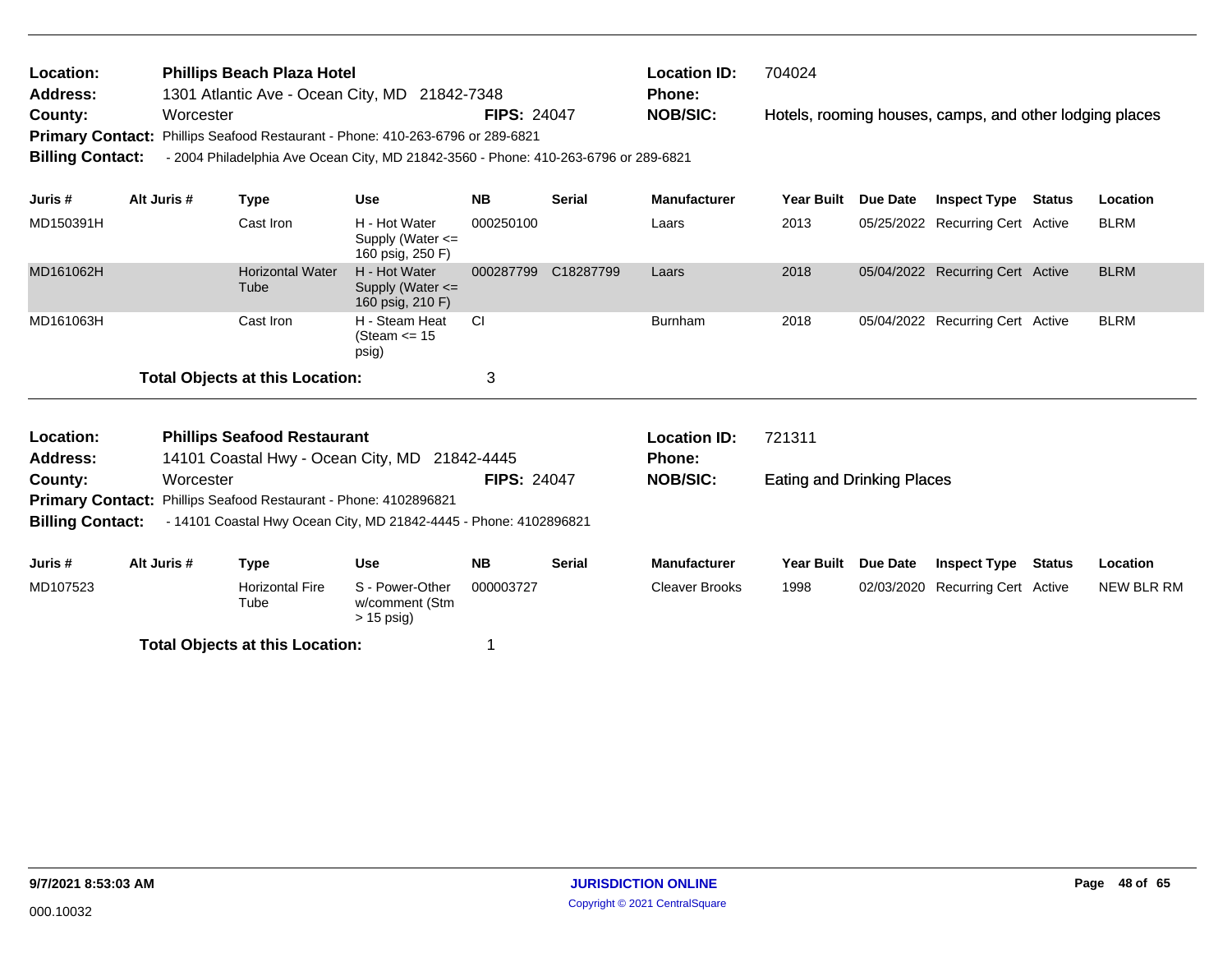| Location:<br>Address:                                                                                                                                                      |                                                                                                                                                                                                                               |                      | Plaza Tapatia (Arc3)<br>11007 Manklin - Berlin, MD 21811                                       |                            |                    |                   | <b>Location ID:</b><br><b>Phone:</b> | 3884605                           |                                  |  |              |
|----------------------------------------------------------------------------------------------------------------------------------------------------------------------------|-------------------------------------------------------------------------------------------------------------------------------------------------------------------------------------------------------------------------------|----------------------|------------------------------------------------------------------------------------------------|----------------------------|--------------------|-------------------|--------------------------------------|-----------------------------------|----------------------------------|--|--------------|
| County:                                                                                                                                                                    |                                                                                                                                                                                                                               | Worcester            |                                                                                                |                            | <b>FIPS: 24047</b> |                   | <b>NOB/SIC:</b>                      | <b>Eating and Drinking Places</b> |                                  |  |              |
| <b>Primary Contact:</b>                                                                                                                                                    |                                                                                                                                                                                                                               | Plaza Tapatia (Arc3) |                                                                                                |                            |                    |                   |                                      |                                   |                                  |  |              |
| <b>Billing Contact:</b>                                                                                                                                                    | Matt Ellen - PO Box 26269 Richmond, VA 23260-6269 - Phone: 804-644-4521<br>Alt Juris #<br><b>Use</b><br><b>NB</b><br><b>Serial</b><br><b>Manufacturer</b><br><b>Type</b><br>Year Built Due Date<br><b>Inspect Type Status</b> |                      |                                                                                                |                            |                    |                   |                                      |                                   |                                  |  |              |
| Juris #                                                                                                                                                                    |                                                                                                                                                                                                                               |                      |                                                                                                |                            |                    |                   |                                      |                                   |                                  |  | Location     |
| MD161070V                                                                                                                                                                  |                                                                                                                                                                                                                               |                      | <b>Vertical Unfired</b><br>Pressure Vessel<br>w/comment                                        | V - Storage<br>(Cryogenic) | 000127586          | <b>CSUR01B126</b> | MVE Inc                              | 2001                              | 06/04/2022 Recurring Cert Active |  | Outside      |
|                                                                                                                                                                            |                                                                                                                                                                                                                               |                      | <b>Total Objects at this Location:</b>                                                         |                            | $\mathbf 1$        |                   |                                      |                                   |                                  |  |              |
| Location:                                                                                                                                                                  |                                                                                                                                                                                                                               |                      | <b>Ponzetti's Pizza (Robert's)</b>                                                             |                            |                    |                   | <b>Location ID:</b>                  | 4024515                           |                                  |  |              |
| 14314 Coastal Hwy - Ocean City, MD 21842-4356<br><b>Address:</b><br><b>Phone:</b>                                                                                          |                                                                                                                                                                                                                               |                      |                                                                                                |                            |                    |                   | 410-250-2624                         |                                   |                                  |  |              |
| County:<br>Worcester                                                                                                                                                       |                                                                                                                                                                                                                               |                      |                                                                                                |                            | <b>FIPS: 24047</b> |                   | <b>NOB/SIC:</b>                      |                                   |                                  |  |              |
| Roberts Oxygen Company (MD) - Phone: 240-493-8405 - Cell: 301-252-0742 - Email: DFranovich@RobertsOxygen.com<br><b>Primary Contact:</b>                                    |                                                                                                                                                                                                                               |                      |                                                                                                |                            |                    |                   |                                      |                                   |                                  |  |              |
| Bulk Tank Service Dept. - PO Box 5507 Rockville, MD 20855-0507 - Phone: 240-493-8405 - Cell: 301-252-0742 - Email: DFranovich@RobertsOxygen.com<br><b>Billing Contact:</b> |                                                                                                                                                                                                                               |                      |                                                                                                |                            |                    |                   |                                      |                                   |                                  |  |              |
| Juris #                                                                                                                                                                    | Alt Juris #                                                                                                                                                                                                                   |                      | <b>Type</b>                                                                                    | <b>Use</b>                 | <b>NB</b>          | <b>Serial</b>     | <b>Manufacturer</b>                  | Year Built Due Date               | <b>Inspect Type Status</b>       |  | Location     |
| MD167127V                                                                                                                                                                  |                                                                                                                                                                                                                               |                      | <b>Vertical Unfired</b><br>Pressure Vessel<br>w/comment                                        | V - Storage<br>(Cryogenic) | 000044433          | 468-078-R4        | Taylor-Wharton                       | 1999                              | 06/16/2022 Recurring Cert Active |  | Out back     |
|                                                                                                                                                                            |                                                                                                                                                                                                                               |                      | <b>Total Objects at this Location:</b>                                                         |                            | 1                  |                   |                                      |                                   |                                  |  |              |
| Location:                                                                                                                                                                  |                                                                                                                                                                                                                               | <b>Popeyes</b>       |                                                                                                |                            |                    |                   | <b>Location ID:</b>                  | 3633288                           |                                  |  |              |
| <b>Address:</b>                                                                                                                                                            |                                                                                                                                                                                                                               |                      | 12533 Ocean Gtwy - Ocean City, MD 21842-9689                                                   |                            |                    |                   | <b>Phone:</b>                        |                                   |                                  |  |              |
| County:                                                                                                                                                                    |                                                                                                                                                                                                                               | Worcester            |                                                                                                |                            | <b>FIPS: 24047</b> |                   | <b>NOB/SIC:</b>                      |                                   |                                  |  |              |
|                                                                                                                                                                            |                                                                                                                                                                                                                               |                      | Primary Contact: NuCO2-Regulatory (MD BPV) - Phone: 800-472-2855 - Email: regulatory@nuco2.com |                            |                    |                   |                                      |                                   |                                  |  |              |
| <b>Billing Contact:</b>                                                                                                                                                    |                                                                                                                                                                                                                               |                      | - 2800 SE Market PI Stuart, FL 34997-4965 - Phone: 800-472-2855 - Email: regulatory@nuco2.com  |                            |                    |                   |                                      |                                   |                                  |  |              |
| Juris #                                                                                                                                                                    | Alt Juris #                                                                                                                                                                                                                   |                      | <b>Type</b>                                                                                    | <b>Use</b>                 | <b>NB</b>          | Serial            | <b>Manufacturer</b>                  | Year Built Due Date               | <b>Inspect Type Status</b>       |  | Location     |
| MD152576V                                                                                                                                                                  | A760417                                                                                                                                                                                                                       |                      | <b>Vertical Unfired</b><br>Pressure Vessel<br>w/comment                                        | V - Storage<br>(Cryogenic) | 000210893          | 3100507           | <b>CHART</b>                         | 2010                              | 11/11/2021 Recurring Cert Active |  | outside rear |
|                                                                                                                                                                            |                                                                                                                                                                                                                               |                      | <b>Total Objects at this Location:</b>                                                         |                            | 1                  |                   |                                      |                                   |                                  |  |              |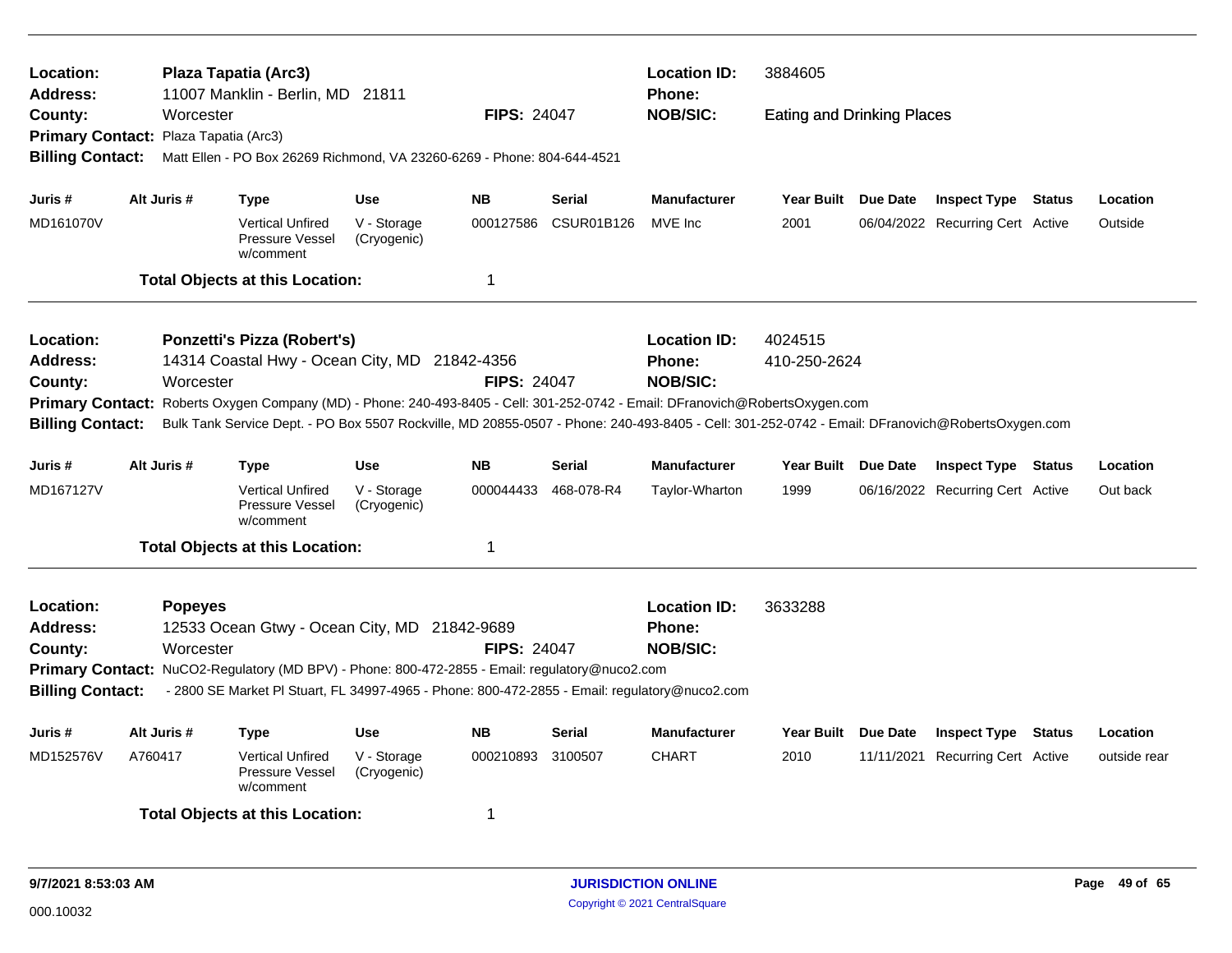| Location:<br><b>Address:</b><br>County:<br><b>Primary Contact:</b><br><b>Billing Contact:</b> | Worcester   | <b>Primo Hoagies (Arc3)</b><br>13209 Coastal Hwy - Ocean City, MD 21842-4625<br>Primo Hoagies (Arc3)<br>Matt Ellen - PO Box 26269 Richmond, VA 23260-6269 - Phone: 804-644-4521                                                                                                                |                                                           | <b>FIPS: 24047</b> |                     | <b>Location ID:</b><br>Phone:<br><b>NOB/SIC:</b> | 3884596<br>410-250-0522<br><b>Eating and Drinking Places</b> |                 |                                                         |               |                                |
|-----------------------------------------------------------------------------------------------|-------------|------------------------------------------------------------------------------------------------------------------------------------------------------------------------------------------------------------------------------------------------------------------------------------------------|-----------------------------------------------------------|--------------------|---------------------|--------------------------------------------------|--------------------------------------------------------------|-----------------|---------------------------------------------------------|---------------|--------------------------------|
| Juris #                                                                                       | Alt Juris # | <b>Type</b>                                                                                                                                                                                                                                                                                    | <b>Use</b>                                                | <b>NB</b>          | <b>Serial</b>       | <b>Manufacturer</b>                              | <b>Year Built</b>                                            | <b>Due Date</b> | <b>Inspect Type</b>                                     | <b>Status</b> | Location                       |
| MD159979V                                                                                     |             | <b>Vertical Unfired</b><br>Pressure Vessel<br>w/comment                                                                                                                                                                                                                                        | V - Storage (NOT<br>Cryogenic)                            | 000126003          | CGAR00L199          | MVE Inc                                          | 2000                                                         |                 | 06/05/2022 Recurring Cert Active                        |               | Outside                        |
|                                                                                               |             | <b>Total Objects at this Location:</b>                                                                                                                                                                                                                                                         |                                                           | 1                  |                     |                                                  |                                                              |                 |                                                         |               |                                |
| Location:<br><b>Address:</b><br>County:<br><b>Primary Contact:</b><br><b>Billing Contact:</b> | Worcester   | <b>Princess Bayside</b><br>4801 Coastal Hwy - Ocean City, MD 21842-3126<br>Ray Rickett - Phone: 410-723-2900 x2031 - Email: info@princessbayside.com<br>Ray Rickett - 4801 Coastal Hwy Att:Engineering Ocean City, MD 21842-3126 - Phone: 410-723-2900 x2031 - Email: info@princessbayside.com |                                                           | <b>FIPS: 24047</b> |                     | <b>Location ID:</b><br>Phone:<br><b>NOB/SIC:</b> | 721942<br>410-723-2900-x2031                                 |                 | Hotels, rooming houses, camps, and other lodging places |               |                                |
| Juris #                                                                                       | Alt Juris # | <b>Type</b>                                                                                                                                                                                                                                                                                    | <b>Use</b>                                                | <b>NB</b>          | <b>Serial</b>       | <b>Manufacturer</b>                              | <b>Year Built</b>                                            | <b>Due Date</b> | <b>Inspect Type</b>                                     | <b>Status</b> | Location                       |
| MD104436H                                                                                     | 4801        | <b>Horizontal Water</b><br>Tube                                                                                                                                                                                                                                                                | H - Hot Water<br>Heat (Water $\leq$<br>160 psig, 250 F)   | 000039492          |                     | <b>Bryan</b>                                     | 1997                                                         |                 | 05/18/2023 Recurring Cert Active                        |               | South Bldg - 5th<br>Floor Blrm |
| MD104437H                                                                                     | 4801        | <b>Horizontal Water</b><br>Tube                                                                                                                                                                                                                                                                | H - Hot Water<br>Heat (Water $\leq$<br>160 psig, 250 F)   | 000039490          |                     | <b>Bryan</b>                                     | 1997                                                         |                 | 05/18/2023 Recurring Cert Active                        |               | South Bldg - 5th<br>Floor Blrm |
| MD152176H                                                                                     |             | <b>Horizontal Water</b><br>Tube                                                                                                                                                                                                                                                                | H - Hot Water<br>Supply (Water <=<br>160 psig, 250 F)     |                    | 000264768 C15264768 | Laars                                            | 2015                                                         |                 | 05/18/2023 Recurring Cert Active                        |               | South Bldg-4th<br>Floor Blrm   |
| MD152177H                                                                                     |             | <b>Horizontal Water</b><br>Tube                                                                                                                                                                                                                                                                | H - Hot Water<br>Supply (Water $\leq$<br>160 psig, 250 F) |                    | 000264603 C15264603 | Laars                                            | 2015                                                         |                 | 05/18/2023 Recurring Cert Active                        |               | South Bldg-4th<br>Floor Blrm   |
|                                                                                               |             | <b>Total Objects at this Location:</b>                                                                                                                                                                                                                                                         |                                                           | 4                  |                     |                                                  |                                                              |                 |                                                         |               |                                |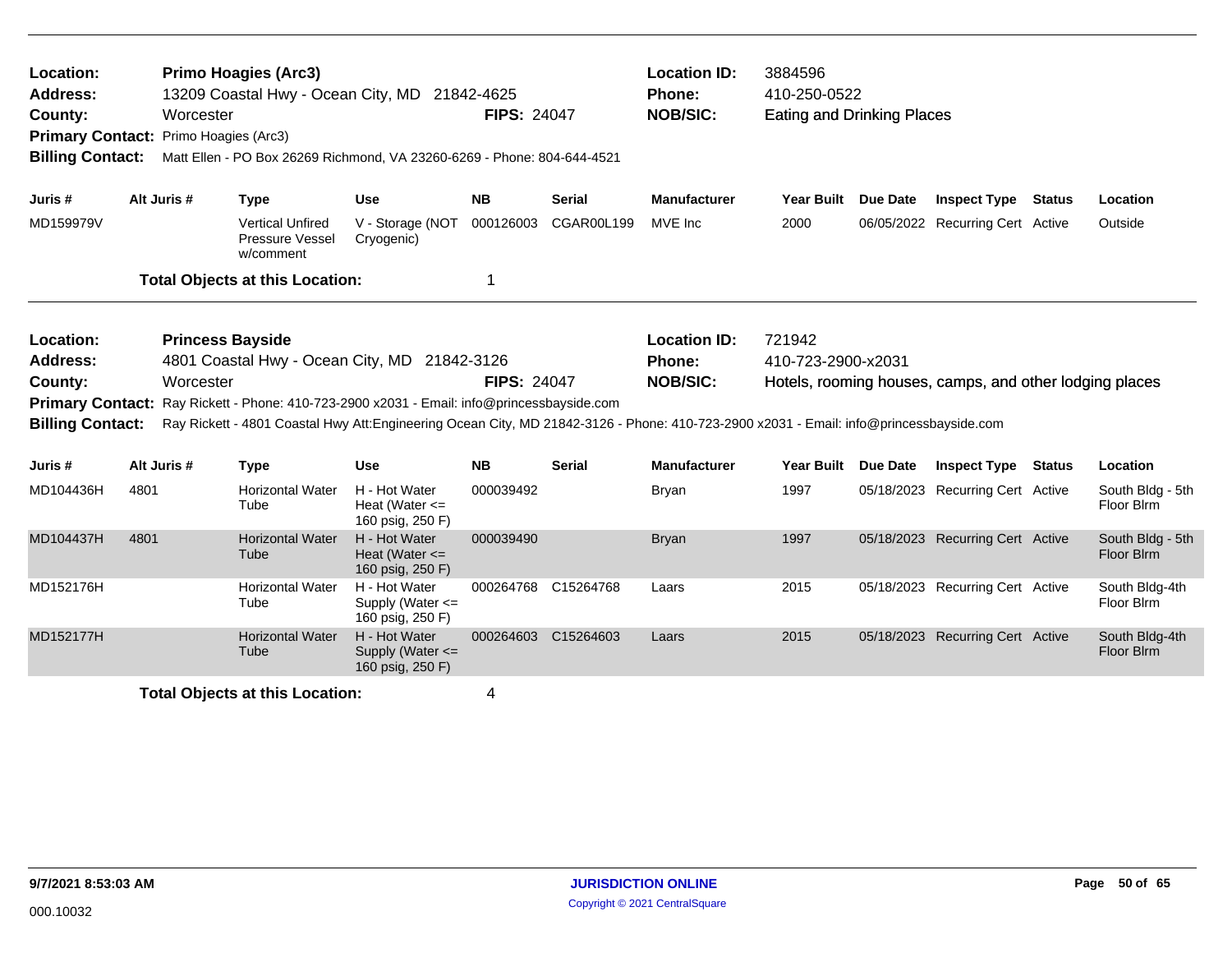| <b>Location:</b> | <b>Princess Royale Resort</b>                                                                 |             | <b>Location ID:</b> | 721945                   |
|------------------|-----------------------------------------------------------------------------------------------|-------------|---------------------|--------------------------|
| <b>Address:</b>  | 9100 Coastal Hwy - Ocean City, MD 21842-2745                                                  |             | <b>Phone:</b>       | 410-524-7777x2075        |
| County:          | Worcester                                                                                     | FIPS: 24047 | <b>NOB/SIC:</b>     | <b>Hotels and Motels</b> |
|                  | Primary Contact: Mike Foelber - Phone: 410-524-7777 x2075 - Email: foelber@princessroyale.com |             |                     |                          |
|                  |                                                                                               |             |                     |                          |

**Billing Contact:** Mike Foelber - 9100 Coastal Hwy Ocean City, MD 21842-2745 - Phone: 410-524-7777 x2075 - Email: foelber@princessroyale.com

| Juris #                 | Alt Juris # | <b>Type</b>                                                               | <b>Use</b>                                                | <b>NB</b>          | <b>Serial</b> | <b>Manufacturer</b>                  | Year Built                        | <b>Due Date</b> | <b>Inspect Type</b>              | <b>Status</b> | Location                            |
|-------------------------|-------------|---------------------------------------------------------------------------|-----------------------------------------------------------|--------------------|---------------|--------------------------------------|-----------------------------------|-----------------|----------------------------------|---------------|-------------------------------------|
| MD139955H               |             | <b>Horizontal Water</b><br>Tube                                           | H - Hot Water<br>Supply (Water <=<br>160 psig, 250 F)     | 000088162          |               | Raypak                               | 2010                              |                 | 03/24/2023 Recurring Cert Active |               | Boiler Room                         |
| MD145253H               |             | <b>Water Tube</b><br>Coiled (NOT<br><b>Flueless Hi</b><br>Efficiency)     | H - Hot Water<br>Supply (Water $\leq$<br>160 psig, 250 F) | 000244257          | D1124300122   | Raypak                               | 2012                              |                 | 03/24/2023 Recurring Cert Active |               | <b>Boiler Room</b>                  |
| MD145255H               |             | <b>Water Tube</b><br>Coiled (NOT<br><b>Flueless Hi</b><br>Efficiency)     | H - Hot Water<br>Supply (Water <=<br>160 psig, 250 F)     | 000244277          | D1124300142   | Raypak                               | 2012                              |                 | 03/24/2023 Recurring Cert Active |               | Boiler Room                         |
| MD150547H               | #4          | <b>Horizontal Water</b><br>Tube                                           | H - Hot Water<br>Supply (Water $\leq$<br>160 psig, 250 F) | 000294326          | D1.14.03.0034 | Raypak                               | 2014                              |                 | 03/24/2023 Recurring Cert Active |               | <b>Boiler Room</b>                  |
| MD157579H               |             | Cast Aluminum                                                             | H - Hot Water<br>Heat (Water $\leq$<br>160 psig, 250 F)   | 000385109          | 1703385109    | Raypak                               | 2016                              |                 | 05/10/2023 Recurring Cert Active |               | <b>Boiler Room</b>                  |
|                         |             | <b>Total Objects at this Location:</b>                                    |                                                           | 5                  |               |                                      |                                   |                 |                                  |               |                                     |
| Location:<br>Address:   |             | <b>Princess Royale Resort (Arc3)</b><br>9100 Coastal Hwy - Ocean City, MD |                                                           | 21842-2745         |               | <b>Location ID:</b><br><b>Phone:</b> | 3884597                           |                 |                                  |               |                                     |
| County:                 | Worcester   |                                                                           |                                                           | <b>FIPS: 24047</b> |               | <b>NOB/SIC:</b>                      | <b>Eating and Drinking Places</b> |                 |                                  |               |                                     |
|                         |             | <b>Primary Contact: Princess Royale Resort (Arc3)</b>                     |                                                           |                    |               |                                      |                                   |                 |                                  |               |                                     |
| <b>Billing Contact:</b> |             | Matt Ellen - PO Box 26269 Richmond, VA 23260-6269 - Phone: 804-644-4521   |                                                           |                    |               |                                      |                                   |                 |                                  |               |                                     |
| Juris #                 | Alt Juris # | <b>Type</b>                                                               | <b>Use</b>                                                | <b>NB</b>          | <b>Serial</b> | <b>Manufacturer</b>                  | <b>Year Built</b>                 | Due Date        | <b>Inspect Type</b>              | Status        | Location                            |
| MD159977V               |             | <b>Vertical Unfired</b><br><b>Pressure Vessel</b><br>w/comment            | V - Storage (NOT<br>Cryogenic)                            | 000293485          | 31628807      | <b>CHART</b>                         | 2016                              |                 | 06/05/2022 Recurring Cert Active |               | Outside (North<br>side of building) |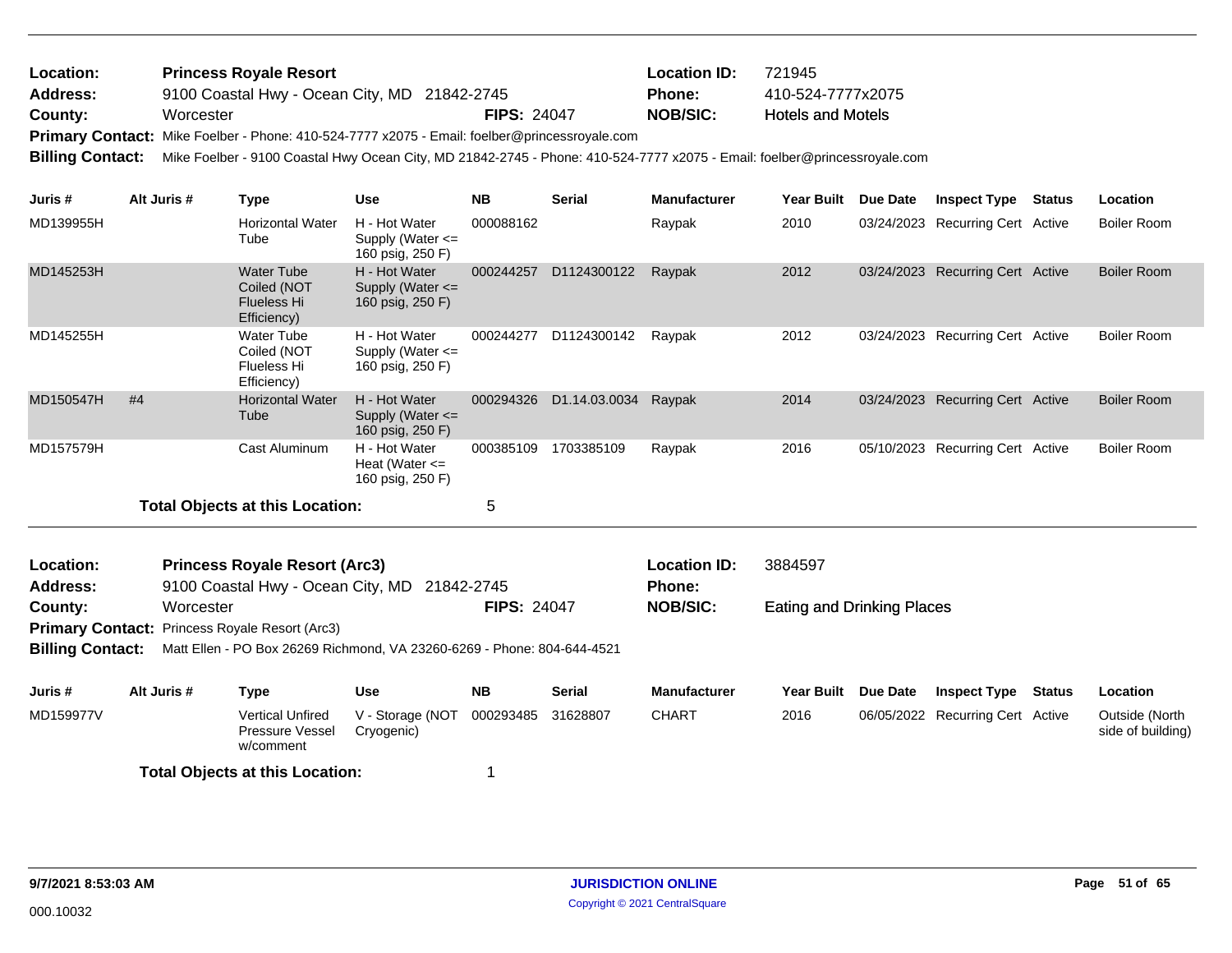| Location:<br><b>Address:</b><br>County:                                                       | Worcester                                                                                                                                         | <b>Process Integration</b><br>12734 Sunset Ave - Ocean City, MD 21842-9266<br>Primary Contact: Wade Real Estate Investments, LLC. - Phone: 410.876.3933 Scott Wade |                                | <b>FIPS: 24047</b> | <b>Location ID:</b><br><b>Phone:</b><br><b>NOB/SIC:</b> | 704182<br>communications                                                                                                                                         |                                              |            |                                                                |                      |
|-----------------------------------------------------------------------------------------------|---------------------------------------------------------------------------------------------------------------------------------------------------|--------------------------------------------------------------------------------------------------------------------------------------------------------------------|--------------------------------|--------------------|---------------------------------------------------------|------------------------------------------------------------------------------------------------------------------------------------------------------------------|----------------------------------------------|------------|----------------------------------------------------------------|----------------------|
| <b>Billing Contact:</b>                                                                       |                                                                                                                                                   | - 27152 Crooked Oak Ln Hebron, MD 21830-1146 - Phone: 410.876.3933 Scott Wade                                                                                      |                                |                    |                                                         |                                                                                                                                                                  |                                              |            |                                                                |                      |
| Juris #                                                                                       | Alt Juris #                                                                                                                                       | <b>Type</b>                                                                                                                                                        | <b>Use</b>                     | <b>NB</b>          | <b>Serial</b>                                           | <b>Manufacturer</b>                                                                                                                                              | Year Built Due Date                          |            | <b>Inspect Type Status</b>                                     | Location             |
| MD145252V                                                                                     |                                                                                                                                                   | <b>Vertical Unfired</b><br>Pressure Vessel<br>w/comment                                                                                                            | V - Storage (NOT<br>Cryogenic) | 000037919          |                                                         | Morganton                                                                                                                                                        | 2010                                         | 11/09/2021 | <b>Recurring Cert Active</b>                                   | Utility Rm.          |
|                                                                                               |                                                                                                                                                   | <b>Total Objects at this Location:</b>                                                                                                                             |                                | 1                  |                                                         |                                                                                                                                                                  |                                              |            |                                                                |                      |
| Location:<br><b>Address:</b><br>County:<br><b>Primary Contact:</b><br><b>Billing Contact:</b> | Worcester<br>Purple Moose Saloon                                                                                                                  | <b>Purple Moose Saloon</b><br>108 S Atlantic Ave - Ocean City, MD 21842-4073                                                                                       |                                | <b>FIPS: 24047</b> |                                                         | <b>Location ID:</b><br><b>Phone:</b><br><b>NOB/SIC:</b><br>Gary Walker - 108 S Atlantic Ave Ocean City, MD 21842-4073 - Phone: 410-289-6953 - Cell: 410 726 1669 | 3686279<br>410-289-6953                      |            |                                                                |                      |
| Juris #                                                                                       | Alt Juris #                                                                                                                                       |                                                                                                                                                                    | Use                            | <b>NB</b>          | Serial                                                  | <b>Manufacturer</b>                                                                                                                                              |                                              |            |                                                                |                      |
| MD159999V                                                                                     |                                                                                                                                                   | <b>Type</b><br><b>Vertical Unfired</b><br>Pressure Vessel<br>w/comment                                                                                             | V - Storage<br>(Cryogenic)     | 000274278          | 31520355                                                | <b>CHART</b>                                                                                                                                                     | Year Built Due Date<br>2015                  |            | <b>Inspect Type Status</b><br>08/23/2022 Recurring Cert Active | Location<br>Out back |
|                                                                                               |                                                                                                                                                   | <b>Total Objects at this Location:</b>                                                                                                                             |                                | $\mathbf 1$        |                                                         |                                                                                                                                                                  |                                              |            |                                                                |                      |
| Location:<br><b>Address:</b><br>County:                                                       | Worcester                                                                                                                                         | <b>Ropewalk Ocean City (Arc3)</b><br>8203 Coastal Hwy - Ocean City, MD 21842-2833                                                                                  |                                | <b>FIPS: 24047</b> |                                                         | <b>Location ID:</b><br><b>Phone:</b><br><b>NOB/SIC:</b>                                                                                                          | 3884599<br><b>Eating and Drinking Places</b> |            |                                                                |                      |
|                                                                                               | Primary Contact: Ropewalk Ocean City (Arc3)<br>Matt Ellen - PO Box 26269 Richmond, VA 23260-6269 - Phone: 804-644-4521<br><b>Billing Contact:</b> |                                                                                                                                                                    |                                |                    |                                                         |                                                                                                                                                                  |                                              |            |                                                                |                      |
| Juris#                                                                                        | Alt Juris #                                                                                                                                       | Type                                                                                                                                                               | <b>Use</b>                     | <b>NB</b>          | Serial                                                  | <b>Manufacturer</b>                                                                                                                                              | Year Built Due Date                          |            | <b>Inspect Type Status</b>                                     | Location             |
| MD159976V                                                                                     |                                                                                                                                                   | <b>Vertical Unfired</b><br>Pressure Vessel<br>w/comment                                                                                                            | V - Storage (NOT<br>Cryogenic) | 000267436          | 31504841                                                | <b>CHART</b>                                                                                                                                                     | 2015                                         |            | 06/05/2022 Recurring Cert Active                               | Outside              |
|                                                                                               |                                                                                                                                                   | <b>Total Objects at this Location:</b>                                                                                                                             |                                | -1                 |                                                         |                                                                                                                                                                  |                                              |            |                                                                |                      |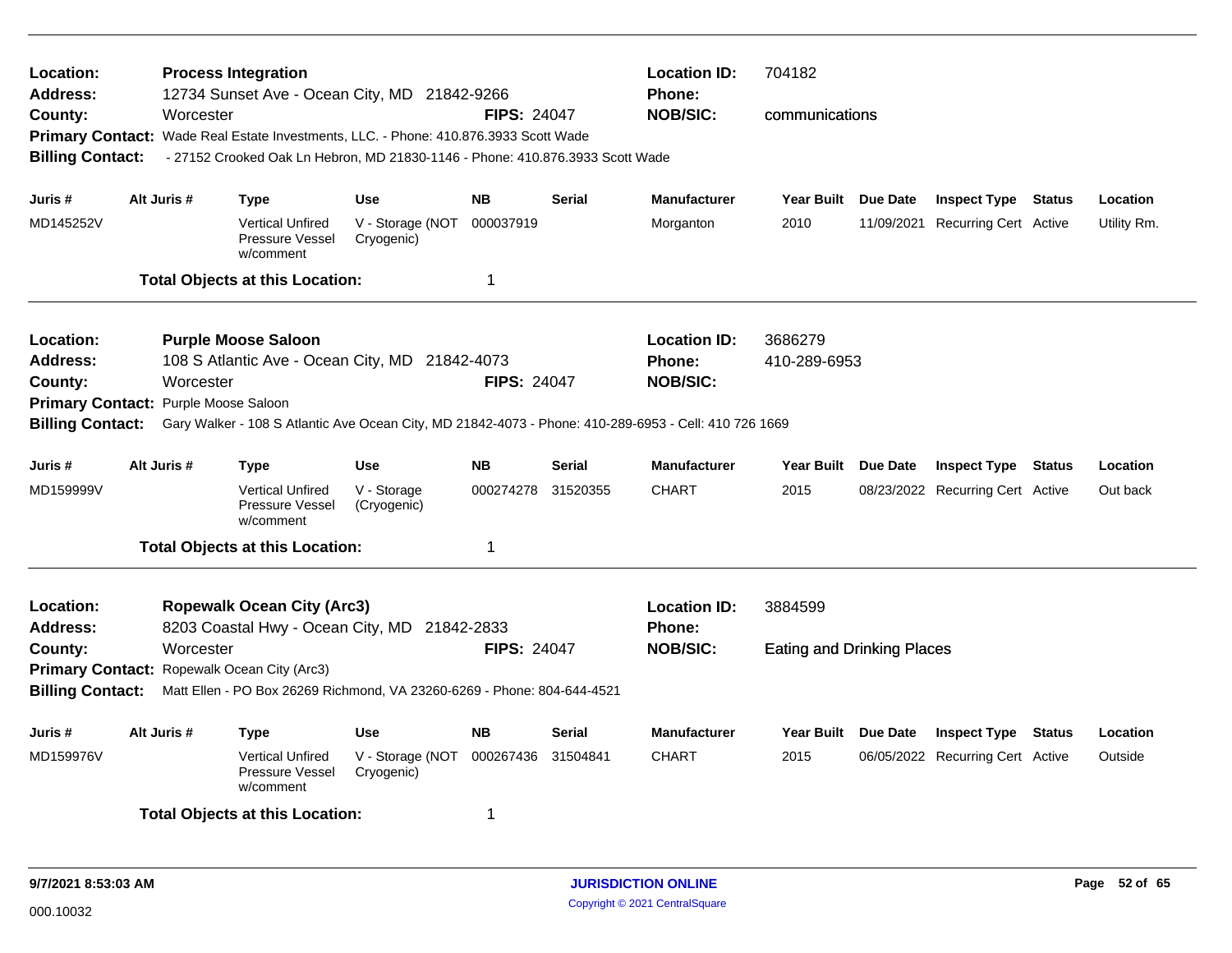| Location:                    |                                                                                    |             | Sakura Japanese Steak House (Arc3)                                                                                                              |                                                                                                                                                                                   |                    |               | <b>Location ID:</b>                  | 3884600                           |                 |                                  |               |                    |
|------------------------------|------------------------------------------------------------------------------------|-------------|-------------------------------------------------------------------------------------------------------------------------------------------------|-----------------------------------------------------------------------------------------------------------------------------------------------------------------------------------|--------------------|---------------|--------------------------------------|-----------------------------------|-----------------|----------------------------------|---------------|--------------------|
| Address:                     |                                                                                    |             |                                                                                                                                                 | 12741 Ocean Gtwy - Ocean City, MD 21842-9554<br><b>Phone:</b><br><b>NOB/SIC:</b><br><b>FIPS: 24047</b><br><b>Eating and Drinking Places</b><br>Sakura Japanese Steak House (Arc3) |                    |               |                                      |                                   |                 |                                  |               |                    |
| County:                      |                                                                                    | Worcester   |                                                                                                                                                 |                                                                                                                                                                                   |                    |               |                                      |                                   |                 |                                  |               |                    |
| <b>Primary Contact:</b>      |                                                                                    |             |                                                                                                                                                 |                                                                                                                                                                                   |                    |               |                                      |                                   |                 |                                  |               |                    |
| <b>Billing Contact:</b>      |                                                                                    |             | Matt Ellen - PO Box 26269 Richmond, VA 23260-6269 - Phone: 804-644-4521                                                                         |                                                                                                                                                                                   |                    |               |                                      |                                   |                 |                                  |               |                    |
| Juris #                      |                                                                                    | Alt Juris # | <b>Type</b>                                                                                                                                     | Use                                                                                                                                                                               | <b>NB</b>          | Serial        | <b>Manufacturer</b>                  | <b>Year Built</b>                 | Due Date        | <b>Inspect Type</b>              | Status        | Location           |
| MD154218V                    |                                                                                    |             | <b>Vertical Unfired</b><br>Pressure Vessel<br>w/comment                                                                                         | V - Storage (NOT<br>Cryogenic)                                                                                                                                                    | 000128989          | CGAR01D128    | <b>CHART</b>                         | 2001                              |                 | 06/09/2022 Recurring Cert Active |               | Out back           |
|                              |                                                                                    |             | <b>Total Objects at this Location:</b>                                                                                                          |                                                                                                                                                                                   | 1                  |               |                                      |                                   |                 |                                  |               |                    |
| Location:                    |                                                                                    |             | <b>Seacrets Distillery</b>                                                                                                                      |                                                                                                                                                                                   |                    |               | <b>Location ID:</b>                  | 3716977                           |                 |                                  |               |                    |
| Address:                     |                                                                                    |             | 111 49th St - Ocean City, MD 21842-5315                                                                                                         |                                                                                                                                                                                   |                    |               | Phone:                               |                                   |                 |                                  |               |                    |
| County:                      |                                                                                    | Worcester   |                                                                                                                                                 |                                                                                                                                                                                   | <b>FIPS: 24047</b> |               | <b>NOB/SIC:</b>                      |                                   |                 |                                  |               |                    |
|                              | Scott Studds - Phone: 410-524-4900 - Cell: 443-783-2708<br><b>Primary Contact:</b> |             |                                                                                                                                                 |                                                                                                                                                                                   |                    |               |                                      |                                   |                 |                                  |               |                    |
| <b>Billing Contact:</b>      |                                                                                    |             | Scott Studds - 117 49th St Ocean City, MD 21842-5315 - Phone: 410-524-4900 - Cell: 443-783-2708                                                 |                                                                                                                                                                                   |                    |               |                                      |                                   |                 |                                  |               |                    |
| Juris #                      |                                                                                    | Alt Juris # | <b>Type</b>                                                                                                                                     | Use                                                                                                                                                                               | <b>NB</b>          | <b>Serial</b> | <b>Manufacturer</b>                  | <b>Year Built</b>                 | <b>Due Date</b> | <b>Inspect Type</b>              | <b>Status</b> | Location           |
| MD155764                     |                                                                                    |             | Other w/comment S - Power-Other                                                                                                                 | w/comment (Stm<br>$> 15$ psig)                                                                                                                                                    | 000120643          | A41194241     | Fulton                               | 2016                              | 09/13/2021      | Recurring Cert Active            |               | <b>Boiler Room</b> |
|                              |                                                                                    |             | <b>Total Objects at this Location:</b>                                                                                                          |                                                                                                                                                                                   | 1                  |               |                                      |                                   |                 |                                  |               |                    |
| Location:<br><b>Address:</b> |                                                                                    |             | <b>Seacrets Distillery (Roberts)</b><br>111 49th St - Ocean City, MD 21842-5315                                                                 |                                                                                                                                                                                   |                    |               | <b>Location ID:</b><br><b>Phone:</b> | 3900943                           |                 |                                  |               |                    |
| County:                      |                                                                                    | Worcester   |                                                                                                                                                 |                                                                                                                                                                                   | <b>FIPS: 24047</b> |               | <b>NOB/SIC:</b>                      | <b>Eating and Drinking Places</b> |                 |                                  |               |                    |
| <b>Primary Contact:</b>      |                                                                                    |             | Seacrets Distillery (Roberts)                                                                                                                   |                                                                                                                                                                                   |                    |               |                                      |                                   |                 |                                  |               |                    |
| <b>Billing Contact:</b>      |                                                                                    |             | Bulk Tank Service Dept. - PO Box 5507 Rockville, MD 20855-0507 - Phone: 240-493-8405 - Cell: 301-252-0742 - Email: DFranovich@RobertsOxygen.com |                                                                                                                                                                                   |                    |               |                                      |                                   |                 |                                  |               |                    |
| Juris #                      |                                                                                    | Alt Juris # | <b>Type</b>                                                                                                                                     | Use                                                                                                                                                                               | NB.                | <b>Serial</b> | Manufacturer                         | Year Built Due Date               |                 | <b>Inspect Type Status</b>       |               | Location           |
| MD161959V                    |                                                                                    |             | <b>Vertical Unfired</b><br>Pressure Vessel<br>w/comment                                                                                         | V - Storage (NOT 000294443 31701269<br>Cryogenic)                                                                                                                                 |                    |               | <b>CHART</b>                         | 2017                              |                 | 08/15/2022 Recurring Cert Active |               | Outside            |
| MD161960V                    |                                                                                    |             | <b>Vertical Unfired</b><br>Pressure Vessel<br>w/comment                                                                                         | V - Storage (NOT 000295012 31702423<br>Cryogenic)                                                                                                                                 |                    |               | <b>CHART</b>                         | 2017                              |                 | 08/15/2022 Recurring Cert Active |               | Outside            |
| 9/7/2021 8:53:03 AM          |                                                                                    |             |                                                                                                                                                 |                                                                                                                                                                                   |                    |               | <b>JURISDICTION ONLINE</b>           |                                   |                 |                                  |               | Page 53 of 65      |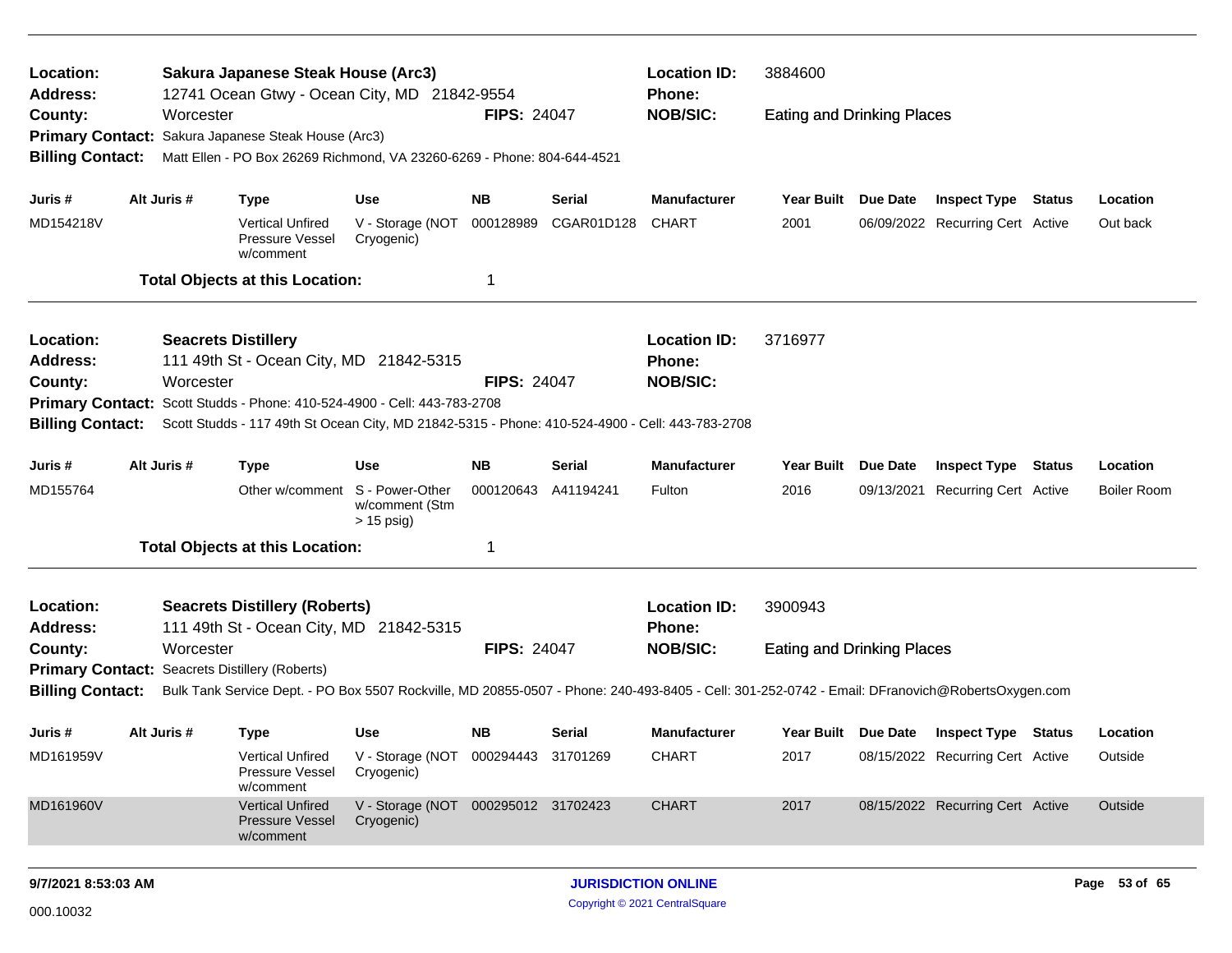| Location:                                          |  | Shore Stop - 219      |                                                                                                                           |                            |                    |               | <b>Location ID:</b>        | 3630753                          |                     |                                  |               |
|----------------------------------------------------|--|-----------------------|---------------------------------------------------------------------------------------------------------------------------|----------------------------|--------------------|---------------|----------------------------|----------------------------------|---------------------|----------------------------------|---------------|
| Address:                                           |  |                       | 11121 Racetrack Road (Ocean Pines) - Berlin, MD 21811                                                                     |                            |                    |               | <b>Phone:</b>              |                                  |                     |                                  |               |
| County:                                            |  | Worcester             |                                                                                                                           |                            | <b>FIPS: 24047</b> |               | <b>NOB/SIC:</b>            | <b>Miscellaneous Food Stores</b> |                     |                                  |               |
| Primary Contact: Manager on Duty                   |  |                       |                                                                                                                           |                            |                    |               |                            |                                  |                     |                                  |               |
| <b>Billing Contact:</b>                            |  |                       | Manager on Duty - 11121 Racetrack Road (Ocean Pines) Berlin, MD 21811                                                     |                            |                    |               |                            |                                  |                     |                                  |               |
| Juris #                                            |  | Alt Juris #           | <b>Type</b>                                                                                                               | <b>Use</b>                 | <b>NB</b>          | <b>Serial</b> | <b>Manufacturer</b>        | Year Built Due Date              |                     | <b>Inspect Type Status</b>       | Location      |
| MD158939V                                          |  |                       | <b>Vertical Unfired</b><br>Pressure Vessel<br>w/comment                                                                   | V - Storage<br>(Cryogenic) | 000306068          | 31732015      | <b>CHART</b>               | 2017                             |                     | 01/17/2022 Recurring Cert Active | Outside rear  |
|                                                    |  |                       | <b>Total Objects at this Location:</b>                                                                                    |                            | 1                  |               |                            |                                  |                     |                                  |               |
| Location:                                          |  |                       | <b>Shotti's Point (Arc3)</b>                                                                                              |                            |                    |               | <b>Location ID:</b>        | 4084182                          |                     |                                  |               |
| <b>Address:</b>                                    |  |                       | 3505 Coastal Hwy - Ocean City, MD 21842-3334                                                                              |                            |                    |               | Phone:                     |                                  |                     |                                  |               |
| County:                                            |  | Worcester             |                                                                                                                           |                            | <b>FIPS: 24047</b> |               | <b>NOB/SIC:</b>            |                                  |                     |                                  |               |
|                                                    |  | Shotti's Point (Arc3) |                                                                                                                           |                            |                    |               |                            |                                  |                     |                                  |               |
| <b>Primary Contact:</b><br><b>Billing Contact:</b> |  |                       | Charlie Patterson - PO Box 26269 Richmond, VA 23260-6269 - Phone: 804-644-4521 - Email: charlie.patterson@arc3gases.com   |                            |                    |               |                            |                                  |                     |                                  |               |
| Juris #                                            |  | Alt Juris #           | <b>Type</b>                                                                                                               | Use                        | <b>NB</b>          | Serial        | <b>Manufacturer</b>        | Year Built Due Date              |                     | <b>Inspect Type Status</b>       | Location      |
| MD169297V                                          |  |                       | <b>Vertical Unfired</b><br>Pressure Vessel<br>w/comment                                                                   | V - Storage<br>(Cryogenic) | 000108496          | CGAM99H175    | MVE                        | 1999                             |                     | 06/14/2023 Recurring Cert Active | Outside       |
|                                                    |  |                       | <b>Total Objects at this Location:</b>                                                                                    |                            | 1                  |               |                            |                                  |                     |                                  |               |
| Location:                                          |  |                       | <b>Skye Bar &amp; Grille (Matheson)</b>                                                                                   |                            |                    |               | <b>Location ID:</b>        | 4030288                          |                     |                                  |               |
| <b>Address:</b>                                    |  |                       | 6601 Coastal Hwy - Ocean City, MD 21842-3043                                                                              |                            |                    |               | <b>Phone:</b>              | 410-723-6762                     |                     |                                  |               |
| County:                                            |  | Worcester             |                                                                                                                           |                            | <b>FIPS: 24047</b> |               | <b>NOB/SIC:</b>            |                                  |                     |                                  |               |
|                                                    |  |                       | Primary Contact: Skye Bar & Grille (Matheson)                                                                             |                            |                    |               |                            |                                  |                     |                                  |               |
| <b>Billing Contact:</b>                            |  |                       | Lindsay Lenzer - 909 Lake Carolyn Pkwy FI 12 Irving, TX 75039-3908 - Phone: 469-619-9149 - Email: Ilenzer@mathesongas.com |                            |                    |               |                            |                                  |                     |                                  |               |
| Juris #                                            |  | Alt Juris #           | Type                                                                                                                      | Use                        | <b>NB</b>          | <b>Serial</b> | <b>Manufacturer</b>        |                                  | Year Built Due Date | <b>Inspect Type Status</b>       | Location      |
| MD167140V                                          |  |                       | <b>Vertical Unfired</b><br>Pressure Vessel<br>w/comment                                                                   | V - Storage<br>(Cryogenic) | 000004044          | 468-138-D4    | Taylor-Wharton             | 1988                             |                     | 06/30/2022 Recurring Cert Active | Out Back      |
|                                                    |  |                       | <b>Total Objects at this Location:</b>                                                                                    |                            | 1                  |               |                            |                                  |                     |                                  |               |
| 9/7/2021 8:53:03 AM                                |  |                       |                                                                                                                           |                            |                    |               | <b>JURISDICTION ONLINE</b> |                                  |                     |                                  | Page 54 of 65 |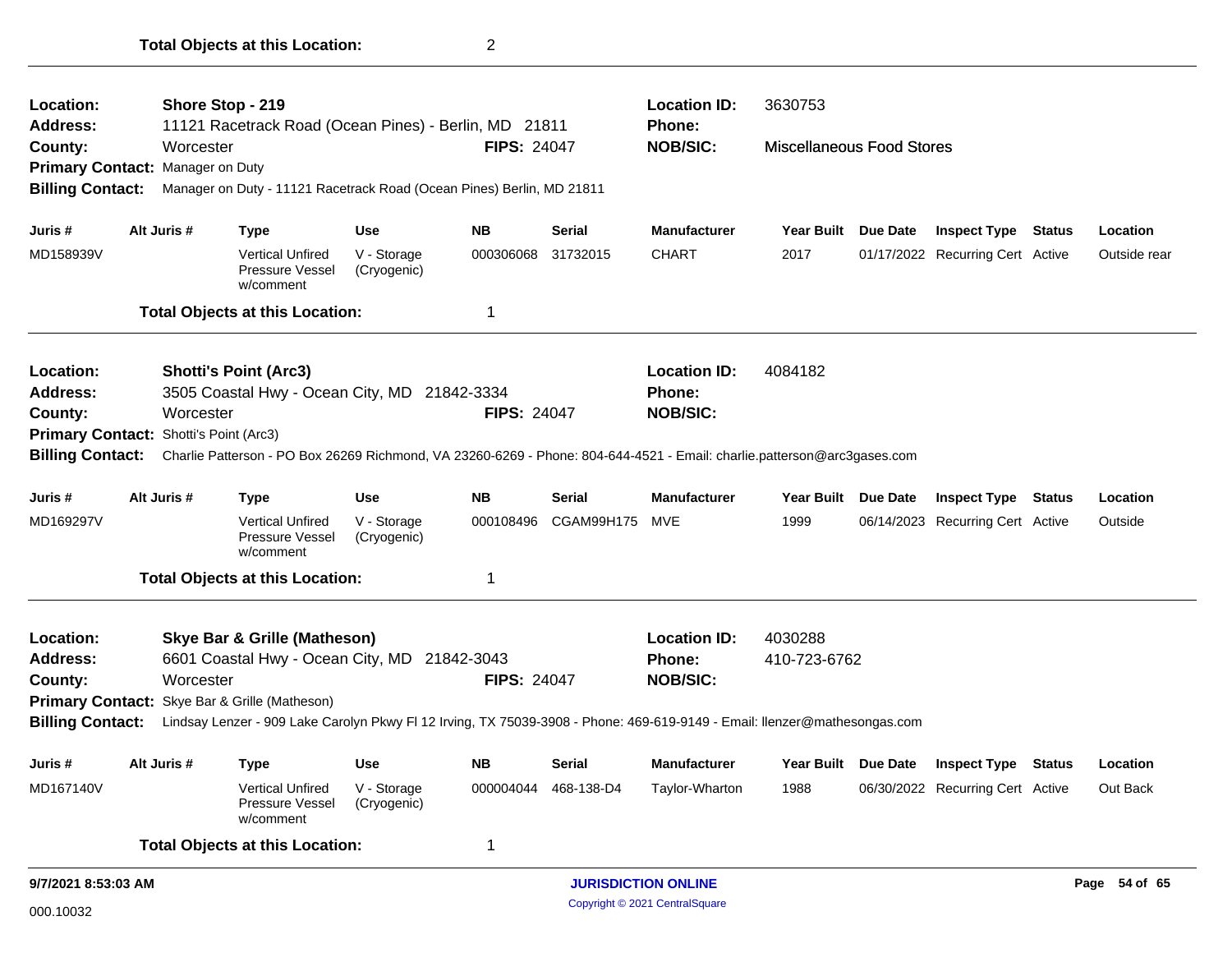| <b>Location ID:</b><br>3884606<br>Location:<br><b>Southgate Grill (Arc3)</b><br>11033 Nicholas Ln - Berlin, MD 21811-3203<br><b>Address:</b><br>Phone:<br><b>NOB/SIC:</b><br>Worcester<br><b>FIPS: 24047</b><br><b>Eating and Drinking Places</b><br>County: |                                                                                                                                                                    |                      |                                                                                                                      |                                                     |                    |               |                               |                                   |          |                                  |  |               |
|--------------------------------------------------------------------------------------------------------------------------------------------------------------------------------------------------------------------------------------------------------------|--------------------------------------------------------------------------------------------------------------------------------------------------------------------|----------------------|----------------------------------------------------------------------------------------------------------------------|-----------------------------------------------------|--------------------|---------------|-------------------------------|-----------------------------------|----------|----------------------------------|--|---------------|
|                                                                                                                                                                                                                                                              |                                                                                                                                                                    |                      | Primary Contact: Southgate Grill (Arc3)<br>Matt Ellen - PO Box 26269 Richmond, VA 23260-6269 - Phone: 804-644-4521   |                                                     |                    |               |                               |                                   |          |                                  |  |               |
|                                                                                                                                                                                                                                                              |                                                                                                                                                                    |                      |                                                                                                                      |                                                     |                    |               |                               |                                   |          |                                  |  |               |
| <b>Billing Contact:</b>                                                                                                                                                                                                                                      |                                                                                                                                                                    |                      |                                                                                                                      |                                                     |                    |               |                               |                                   |          |                                  |  |               |
| Juris #                                                                                                                                                                                                                                                      |                                                                                                                                                                    | Alt Juris #          | <b>Type</b>                                                                                                          | <b>Use</b>                                          | <b>NB</b>          | Serial        | <b>Manufacturer</b>           | Year Built Due Date               |          | <b>Inspect Type Status</b>       |  | Location      |
| MD161068V                                                                                                                                                                                                                                                    |                                                                                                                                                                    |                      | <b>Vertical Unfired</b><br>Pressure Vessel<br>w/comment                                                              | V - Storage (NOT<br>Cryogenic)                      | 000129737          | CJ0C01F103    | <b>CHART</b>                  | 2001                              |          | 06/04/2022 Recurring Cert Active |  | Outside       |
| MD161069V                                                                                                                                                                                                                                                    |                                                                                                                                                                    |                      | <b>Vertical Unfired</b><br><b>Pressure Vessel</b><br>w/comment                                                       | V - Storage (NOT 000140945 CGAS02G266<br>Cryogenic) |                    |               | <b>CHART</b>                  | 2002                              |          | 06/04/2022 Recurring Cert Active |  | Outside       |
|                                                                                                                                                                                                                                                              |                                                                                                                                                                    |                      | <b>Total Objects at this Location:</b>                                                                               |                                                     | 2                  |               |                               |                                   |          |                                  |  |               |
| Location:<br><b>Address:</b>                                                                                                                                                                                                                                 |                                                                                                                                                                    |                      | <b>Sterling Tavern (Arc3)</b><br>119 N Main St - Berlin, MD 21811-1001                                               |                                                     |                    |               | <b>Location ID:</b><br>Phone: | 3884602                           |          |                                  |  |               |
| County:                                                                                                                                                                                                                                                      |                                                                                                                                                                    | Worcester            |                                                                                                                      |                                                     | <b>FIPS: 24047</b> |               | <b>NOB/SIC:</b>               | <b>Eating and Drinking Places</b> |          |                                  |  |               |
|                                                                                                                                                                                                                                                              |                                                                                                                                                                    |                      |                                                                                                                      |                                                     |                    |               |                               |                                   |          |                                  |  |               |
| <b>Billing Contact:</b>                                                                                                                                                                                                                                      | Primary Contact: Sterling Tavern (Arc3)<br>Charlie Patterson - PO Box 26269 Richmond, VA 23260-6269 - Phone: 804-644-4521 - Email: charlie.patterson@arc3gases.com |                      |                                                                                                                      |                                                     |                    |               |                               |                                   |          |                                  |  |               |
| Juris #                                                                                                                                                                                                                                                      |                                                                                                                                                                    | Alt Juris #          | <b>Type</b>                                                                                                          | <b>Use</b>                                          | <b>NB</b>          | Serial        | <b>Manufacturer</b>           | Year Built Due Date               |          | <b>Inspect Type Status</b>       |  | Location      |
| MD161067V                                                                                                                                                                                                                                                    |                                                                                                                                                                    |                      | <b>Vertical Unfired</b><br>Pressure Vessel<br>w/comment                                                              | V - Storage (NOT<br>Cryogenic)                      | 000287007          | 31617460      | <b>CHART</b>                  | 2016                              |          | 06/04/2022 Recurring Cert Active |  | Outside       |
|                                                                                                                                                                                                                                                              |                                                                                                                                                                    |                      | <b>Total Objects at this Location:</b>                                                                               |                                                     | 1                  |               |                               |                                   |          |                                  |  |               |
| Location:                                                                                                                                                                                                                                                    |                                                                                                                                                                    | <b>Taco Bell/KFC</b> |                                                                                                                      |                                                     |                    |               | <b>Location ID:</b>           | 3758261                           |          |                                  |  |               |
| <b>Address:</b>                                                                                                                                                                                                                                              |                                                                                                                                                                    |                      | 101 Newtown Blvd - Pocomoke City, MD 21851-2700                                                                      |                                                     |                    |               | <b>Phone:</b>                 | 410-957-6813                      |          |                                  |  |               |
| County:                                                                                                                                                                                                                                                      |                                                                                                                                                                    | Worcester            |                                                                                                                      |                                                     | <b>FIPS: 24047</b> |               | <b>NOB/SIC:</b>               |                                   |          |                                  |  |               |
|                                                                                                                                                                                                                                                              |                                                                                                                                                                    |                      | Primary Contact: Denise Branca - Phone: 610-520-100 x110 - Email: dbranca@summerwood.biz                             |                                                     |                    |               |                               |                                   |          |                                  |  |               |
| <b>Billing Contact:</b>                                                                                                                                                                                                                                      |                                                                                                                                                                    |                      | Accounts Payable - PO Box 429 Conshohocken, PA 19428-0429 - Phone: 610-520-1000 x111 - Email: Ifulmer@summerwood.biz |                                                     |                    |               |                               |                                   |          |                                  |  |               |
| Juris #                                                                                                                                                                                                                                                      |                                                                                                                                                                    | Alt Juris #          | <b>Type</b>                                                                                                          | <b>Use</b>                                          | <b>NB</b>          | <b>Serial</b> | <b>Manufacturer</b>           | <b>Year Built</b>                 | Due Date | <b>Inspect Type Status</b>       |  | Location      |
| MD156580V                                                                                                                                                                                                                                                    |                                                                                                                                                                    |                      | <b>Vertical Unfired</b><br>Pressure Vessel<br>w/comment                                                              | V - Storage<br>(Cryogenic)                          | 000053499          | 752-030-T13   | Taylor-Wharton                | 2001                              |          | 02/08/2023 Recurring Cert Active |  | Back room     |
| 9/7/2021 8:53:03 AM                                                                                                                                                                                                                                          |                                                                                                                                                                    |                      |                                                                                                                      |                                                     |                    |               | <b>JURISDICTION ONLINE</b>    |                                   |          |                                  |  | Page 55 of 65 |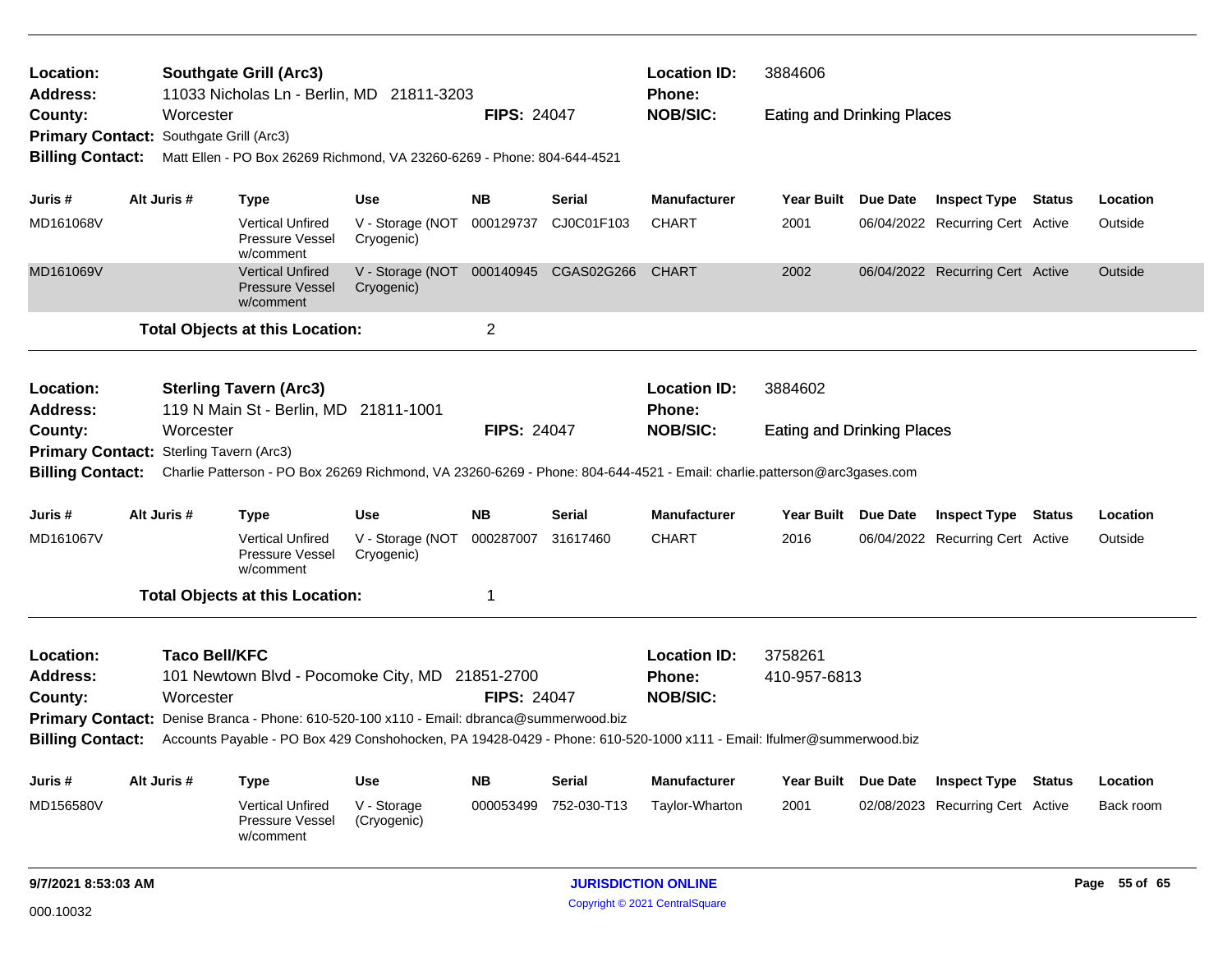| <b>Location:</b><br><b>Address:</b><br>County:<br>Primary Contact: Taphouse Tavern - Phone: 410-390-7845 |                                                                                                                      | Worcester   | <b>Taphouse Tavern (Arc3)</b><br>13729 Coastal Hwy - Ocean City, MD 21842-4544                                          |                                                     | <b>FIPS: 24047</b> |               | <b>Location ID:</b><br><b>Phone:</b><br><b>NOB/SIC:</b> | 4029738<br>410-390-7845           |                 |                                  |               |               |
|----------------------------------------------------------------------------------------------------------|----------------------------------------------------------------------------------------------------------------------|-------------|-------------------------------------------------------------------------------------------------------------------------|-----------------------------------------------------|--------------------|---------------|---------------------------------------------------------|-----------------------------------|-----------------|----------------------------------|---------------|---------------|
| <b>Billing Contact:</b>                                                                                  |                                                                                                                      |             | Charlie Patterson - PO Box 26269 Richmond, VA 23260-6269 - Phone: 804-644-4521 - Email: charlie.patterson@arc3gases.com |                                                     |                    |               |                                                         |                                   |                 |                                  |               |               |
| Juris #                                                                                                  |                                                                                                                      | Alt Juris # | <b>Type</b>                                                                                                             | <b>Use</b>                                          | <b>NB</b>          | Serial        | <b>Manufacturer</b>                                     | <b>Year Built</b>                 | Due Date        | <b>Inspect Type</b>              | <b>Status</b> | Location      |
| MD156564V                                                                                                |                                                                                                                      |             | <b>Vertical Unfired</b><br>Pressure Vessel<br>w/comment                                                                 | V - Storage<br>(Cryogenic)                          | 000121461          | CGAQ00F195    | MVE Inc                                                 | 2000                              |                 | 06/23/2022 Recurring Cert Active |               | Outside       |
|                                                                                                          |                                                                                                                      |             | <b>Total Objects at this Location:</b>                                                                                  |                                                     | 1                  |               |                                                         |                                   |                 |                                  |               |               |
| Location:<br><b>Address:</b>                                                                             | <b>Tequila Mockingbird (Arc3)</b><br>12720 Ocean Gtwy - Ocean City, MD 21842-9835<br>Worcester<br><b>FIPS: 24047</b> |             |                                                                                                                         |                                                     |                    |               | <b>Location ID:</b><br><b>Phone:</b>                    | 4006476                           |                 |                                  |               |               |
| County:                                                                                                  |                                                                                                                      |             |                                                                                                                         |                                                     |                    |               | <b>NOB/SIC:</b>                                         | <b>Eating and Drinking Places</b> |                 |                                  |               |               |
|                                                                                                          |                                                                                                                      |             | Primary Contact: Tequila Mockingbird (Arc3)                                                                             |                                                     |                    |               |                                                         |                                   |                 |                                  |               |               |
| <b>Billing Contact:</b>                                                                                  |                                                                                                                      |             | Charlie Patterson - PO Box 26269 Richmond, VA 23260-6269 - Phone: 804-644-4521 - Email: charlie.patterson@arc3gases.com |                                                     |                    |               |                                                         |                                   |                 |                                  |               |               |
| Juris #                                                                                                  |                                                                                                                      | Alt Juris # | Type                                                                                                                    | <b>Use</b>                                          | <b>NB</b>          | Serial        | <b>Manufacturer</b>                                     | <b>Year Built</b>                 | <b>Due Date</b> | <b>Inspect Type Status</b>       |               | Location      |
| MD164825V                                                                                                |                                                                                                                      |             | <b>Vertical Unfired</b><br>Pressure Vessel<br>w/comment                                                                 | V - Storage<br>(Cryogenic)                          | 000023008          | 433-038-L7    | Taylor-Wharton                                          | 1995                              |                 | 01/08/2022 Recurring Cert Active |               | Outside       |
|                                                                                                          |                                                                                                                      |             | <b>Total Objects at this Location:</b>                                                                                  |                                                     | 1                  |               |                                                         |                                   |                 |                                  |               |               |
| <b>Location:</b><br><b>Address:</b>                                                                      |                                                                                                                      |             | <b>Tequila Mockingbird (Arc3)</b><br>12919 Coastal Hwy - Ocean City, MD 21842-4718                                      |                                                     |                    |               | <b>Location ID:</b><br><b>Phone:</b>                    | 3884601                           |                 |                                  |               |               |
| County:                                                                                                  |                                                                                                                      | Worcester   |                                                                                                                         |                                                     | <b>FIPS: 24047</b> |               | <b>NOB/SIC:</b>                                         | <b>Eating and Drinking Places</b> |                 |                                  |               |               |
|                                                                                                          |                                                                                                                      |             | Primary Contact: Tequila Mockingbird (Arc3)                                                                             |                                                     |                    |               |                                                         |                                   |                 |                                  |               |               |
| <b>Billing Contact:</b>                                                                                  |                                                                                                                      |             | Matt Ellen - PO Box 26269 Richmond, VA 23260-6269 - Phone: 804-644-4521                                                 |                                                     |                    |               |                                                         |                                   |                 |                                  |               |               |
| Juris #                                                                                                  | Alt Juris #                                                                                                          |             | Type                                                                                                                    | <b>Use</b>                                          | NΒ                 | <b>Serial</b> | <b>Manufacturer</b>                                     | Year Built                        | <b>Due Date</b> | <b>Inspect Type Status</b>       |               | Location      |
| MD159987V                                                                                                |                                                                                                                      |             | <b>Vertical Unfired</b><br>Pressure Vessel<br>w/comment                                                                 | V - Storage (NOT 000126166 CGAR00M123<br>Cryogenic) |                    |               | MVE Inc                                                 | 2000                              |                 | 06/05/2022 Recurring Cert Active |               | Outside       |
|                                                                                                          |                                                                                                                      |             | <b>Total Objects at this Location:</b>                                                                                  |                                                     | 1                  |               |                                                         |                                   |                 |                                  |               |               |
|                                                                                                          |                                                                                                                      |             |                                                                                                                         |                                                     |                    |               |                                                         |                                   |                 |                                  |               |               |
| 9/7/2021 8:53:03 AM                                                                                      |                                                                                                                      |             |                                                                                                                         |                                                     |                    |               | <b>JURISDICTION ONLINE</b>                              |                                   |                 |                                  |               | Page 56 of 65 |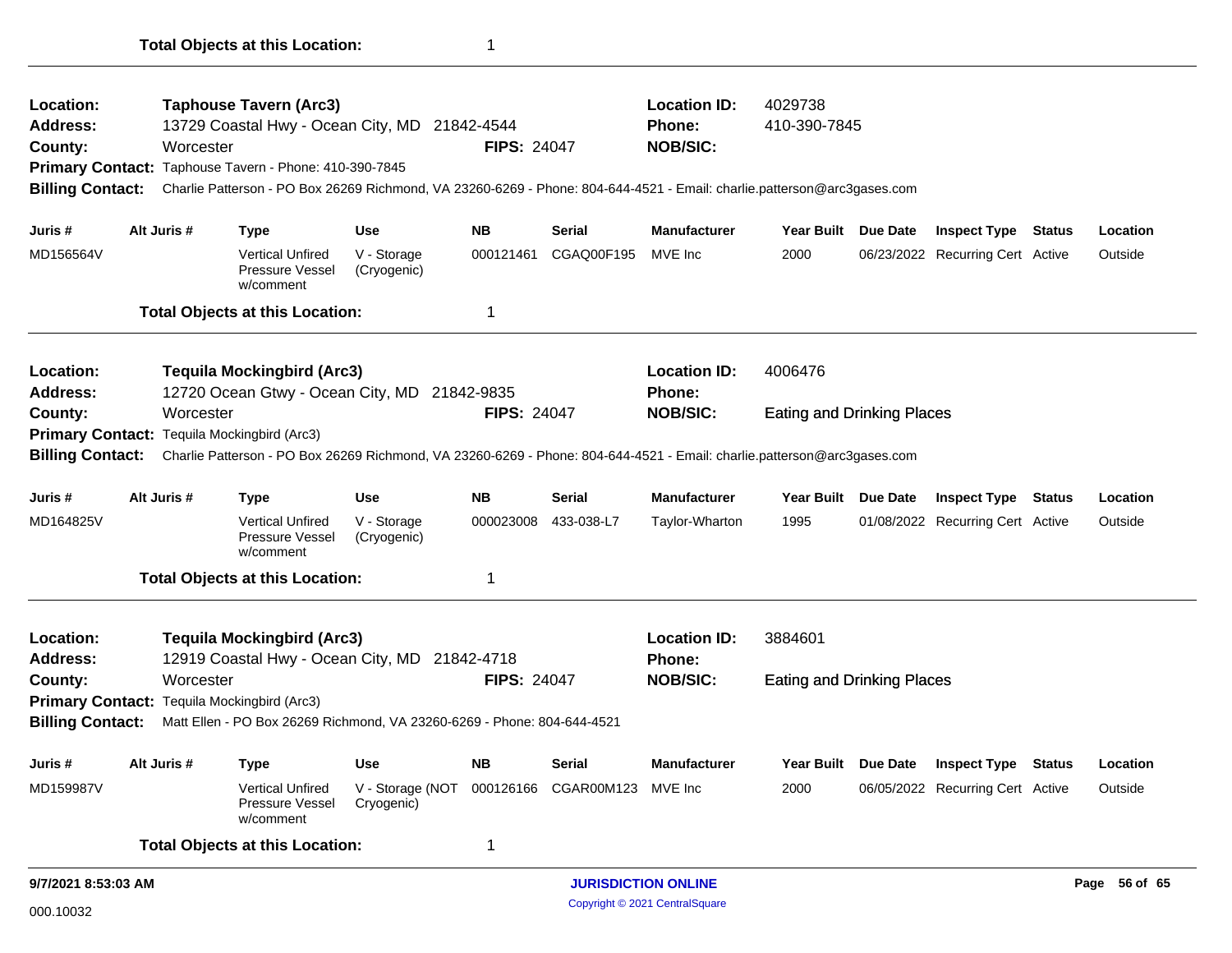| Location:<br><b>Address:</b><br>County:<br><b>Billing Contact:</b>                                                                                                                                                                                                                                                                                                                  | The Angler (Roberts)<br>312 Talbot St - Ocean City, MD 21842-4150<br><b>FIPS: 24047</b><br>Worcester<br>Primary Contact: The Angler (Roberts) |                                                         |                                                                                                                                                                                                             |                    |               | <b>Location ID:</b><br><b>Phone:</b><br><b>NOB/SIC:</b> | 3686574<br>410-289-7424                                                                 |          |                                  |        |             |  |
|-------------------------------------------------------------------------------------------------------------------------------------------------------------------------------------------------------------------------------------------------------------------------------------------------------------------------------------------------------------------------------------|-----------------------------------------------------------------------------------------------------------------------------------------------|---------------------------------------------------------|-------------------------------------------------------------------------------------------------------------------------------------------------------------------------------------------------------------|--------------------|---------------|---------------------------------------------------------|-----------------------------------------------------------------------------------------|----------|----------------------------------|--------|-------------|--|
| Juris #                                                                                                                                                                                                                                                                                                                                                                             | Alt Juris #                                                                                                                                   | <b>Type</b>                                             | <b>Use</b>                                                                                                                                                                                                  | NB.                | <b>Serial</b> | Manufacturer                                            | Year Built Due Date                                                                     |          | <b>Inspect Type Status</b>       |        | Location    |  |
| MD153625V                                                                                                                                                                                                                                                                                                                                                                           |                                                                                                                                               | <b>Vertical Unfired</b><br>Pressure Vessel<br>w/comment | V - Storage (NOT<br>Cryogenic)                                                                                                                                                                              | 000002845          | 468-038-C2    | Taylor-Wharton                                          | 1987                                                                                    |          | 04/19/2022 Recurring Cert Active |        | Outside     |  |
|                                                                                                                                                                                                                                                                                                                                                                                     |                                                                                                                                               | <b>Total Objects at this Location:</b>                  |                                                                                                                                                                                                             |                    |               |                                                         |                                                                                         |          |                                  |        |             |  |
| The Dough Roller (Arc3)<br>Location:<br>12849 Ocean Gtwy - Ocean City, MD 21842-9551<br><b>Address:</b>                                                                                                                                                                                                                                                                             |                                                                                                                                               |                                                         |                                                                                                                                                                                                             |                    |               | <b>Location ID:</b><br><b>Phone:</b>                    | 3988584                                                                                 |          |                                  |        |             |  |
| County:<br><b>Primary Contact:</b><br><b>Billing Contact:</b>                                                                                                                                                                                                                                                                                                                       |                                                                                                                                               | Worcester                                               | Charlie Patterson - Phone: 804-644-4521 - Email: charlie.patterson@arc3gases.com<br>Charlie Patterson - PO Box 26269 Richmond, VA 23260-6269 - Phone: 804-644-4521 - Email: charlie.patterson@arc3gases.com | <b>FIPS: 24047</b> |               | <b>NOB/SIC:</b>                                         | <b>Eating and Drinking Places</b>                                                       |          |                                  |        |             |  |
| Juris #                                                                                                                                                                                                                                                                                                                                                                             | Alt Juris #                                                                                                                                   | <b>Type</b>                                             | <b>Use</b>                                                                                                                                                                                                  | <b>NB</b>          | <b>Serial</b> | <b>Manufacturer</b>                                     | <b>Year Built</b>                                                                       | Due Date | <b>Inspect Type</b>              | Status | Location    |  |
| MD121162V                                                                                                                                                                                                                                                                                                                                                                           |                                                                                                                                               | <b>Vertical Unfired</b><br>Pressure Vessel<br>w/comment | V - Storage<br>(Cryogenic)                                                                                                                                                                                  | 000233006          |               | <b>CHART</b>                                            | 2012                                                                                    |          | 10/25/2021 Recurring Cert Active |        | Store Room  |  |
|                                                                                                                                                                                                                                                                                                                                                                                     |                                                                                                                                               | <b>Total Objects at this Location:</b>                  |                                                                                                                                                                                                             | 1                  |               |                                                         |                                                                                         |          |                                  |        |             |  |
| Location:<br><b>The Gateway Grand</b><br>2 48th St - Ocean City, MD 21842-6495<br><b>Address:</b><br>Worcester<br><b>FIPS: 24047</b><br>County:<br>Primary Contact: Michele Nadeau - Phone: 410-723-9545 - Email: MNadeau@legumnorman.com<br><b>Billing Contact:</b><br>Michele Nadeau - 2 48th St Ocean City, MD 21842-6495 - Phone: 410-723-9545 - Email: MNadeau@legumnorman.com |                                                                                                                                               |                                                         |                                                                                                                                                                                                             |                    |               | <b>Location ID:</b><br><b>Phone:</b><br><b>NOB/SIC:</b> | 2660283<br>410-723-9545<br><b>Operators of Dwellings Other Than Apartment Buildings</b> |          |                                  |        |             |  |
| Juris #                                                                                                                                                                                                                                                                                                                                                                             | Alt Juris #                                                                                                                                   | <b>Type</b>                                             | <b>Use</b>                                                                                                                                                                                                  | <b>NB</b>          | <b>Serial</b> | Manufacturer                                            | Year Built Due Date                                                                     |          | <b>Inspect Type Status</b>       |        | Location    |  |
| MD150177H                                                                                                                                                                                                                                                                                                                                                                           | #1                                                                                                                                            | Horizontal Water<br>Tube                                | H - Hot Water<br>Supply (Water <=<br>160 psig, 210 F)                                                                                                                                                       | 000197572          |               | Lochinvar                                               | 2007                                                                                    |          | 06/15/2022 Recurring Cert Active |        | <b>BLRM</b> |  |
| MD150178H                                                                                                                                                                                                                                                                                                                                                                           | $\#2$                                                                                                                                         | <b>Horizontal Water</b><br>Tube                         | H - Hot Water<br>Supply (Water <=<br>160 psig, 210 F)                                                                                                                                                       | 000197570          |               | Lochinvar                                               | 2007                                                                                    |          | 06/15/2022 Recurring Cert Active |        | <b>BLRM</b> |  |
|                                                                                                                                                                                                                                                                                                                                                                                     |                                                                                                                                               |                                                         |                                                                                                                                                                                                             |                    |               |                                                         |                                                                                         |          |                                  |        |             |  |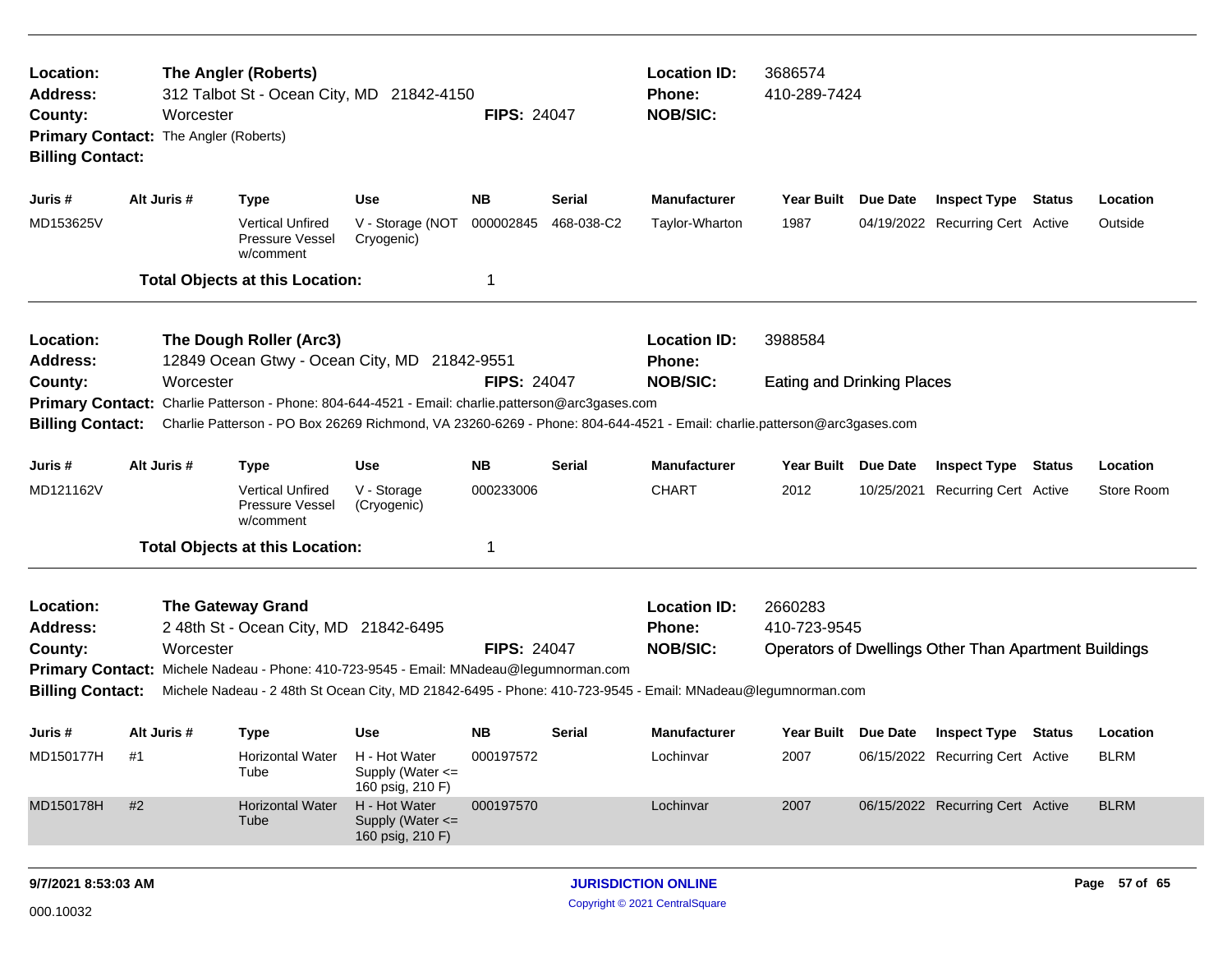| Juris #                                          | Alt Juris #         |           | <b>Type</b>                                                    | <b>Use</b>                                                                                                              | <b>NB</b>          | <b>Serial</b> | <b>Manufacturer</b>                                     | Year Built Due Date               | <b>Inspect Type Status</b>       | Location           |
|--------------------------------------------------|---------------------|-----------|----------------------------------------------------------------|-------------------------------------------------------------------------------------------------------------------------|--------------------|---------------|---------------------------------------------------------|-----------------------------------|----------------------------------|--------------------|
| MD150179H                                        | #3                  |           | <b>Horizontal Water</b><br>Tube                                | H - Hot Water<br>Supply (Water $\leq$<br>160 psig, 210 F)                                                               | 000197573          |               | Lochinvar                                               | 2007                              | 06/15/2022 Recurring Cert Active | <b>BLRM</b>        |
| MD150180H                                        | #4                  |           | <b>Horizontal Water</b><br>Tube                                | H - Hot Water<br>Supply (Water <=<br>160 psig, 210 F)                                                                   | 000197571          |               | Lochinvar                                               | 2007                              | 06/15/2022 Recurring Cert Active | <b>BLRM</b>        |
| MD150181V                                        | #1                  |           | <b>Vertical Unfired</b><br>Pressure Vessel<br>w/comment        | V - Storage (NOT<br>Cryogenic)                                                                                          | 000030935          |               | Lochinvar                                               | 2007                              | 06/15/2022 Recurring Cert Active | <b>BLRM</b>        |
| MD150185H                                        | Boiler <sub>3</sub> |           | <b>Horizontal Water</b><br>Tube                                | H - Hot Water<br>Heat (Water $\leq$<br>160 psig, 250 F)                                                                 | 000197667          |               | Lochinvar                                               | 2007                              | 06/15/2022 Recurring Cert Active | <b>BLRM</b>        |
| MD167670V                                        |                     |           | <b>Vertical Unfired</b><br><b>Pressure Vessel</b><br>w/comment | V - Storage (NOT<br>Cryogenic)                                                                                          | 00477761           |               | Mat Industies                                           | 2018                              | 09/25/2022 Recurring Cert Active | <b>Boiler Room</b> |
|                                                  |                     |           | <b>Total Objects at this Location:</b>                         |                                                                                                                         | 7                  |               |                                                         |                                   |                                  |                    |
| Location:<br>Address:<br>County:                 |                     | Worcester | The Globe (Arc3)<br>12 Broad St - Berlin, MD 21811-1014        |                                                                                                                         | <b>FIPS: 24047</b> |               | <b>Location ID:</b><br><b>Phone:</b><br><b>NOB/SIC:</b> | 4062321                           |                                  |                    |
| Primary Contact: The Globe (Arc3)                |                     |           |                                                                |                                                                                                                         |                    |               |                                                         |                                   |                                  |                    |
| <b>Billing Contact:</b>                          |                     |           |                                                                | Charlie Patterson - PO Box 26269 Richmond, VA 23260-6269 - Phone: 804-644-4521 - Email: charlie.patterson@arc3gases.com |                    |               |                                                         |                                   |                                  |                    |
| Juris #                                          | Alt Juris #         |           | <b>Type</b>                                                    | <b>Use</b>                                                                                                              | <b>NB</b>          | Serial        | <b>Manufacturer</b>                                     | Year Built Due Date               | <b>Inspect Type Status</b>       | Location           |
| MD168725V                                        |                     |           | <b>Vertical Unfired</b><br><b>Pressure Vessel</b><br>w/comment | V - Storage<br>(Cryogenic)                                                                                              | 000106668          | CSHM99G107    | MVE                                                     | 1999                              | 03/02/2023 Recurring Cert Active | Outside            |
|                                                  |                     |           | <b>Total Objects at this Location:</b>                         |                                                                                                                         | 1                  |               |                                                         |                                   |                                  |                    |
| Location:<br><b>Address:</b>                     |                     |           | The Greene Turtle (Arc3)                                       | 11601 Coastal Hwy - Ocean City, MD 21842-2413                                                                           |                    |               | <b>Location ID:</b><br>Phone:                           | 3884585                           |                                  |                    |
| County:                                          |                     | Worcester |                                                                |                                                                                                                         | <b>FIPS: 24047</b> |               | <b>NOB/SIC:</b>                                         | <b>Eating and Drinking Places</b> |                                  |                    |
| <b>Primary Contact:</b> The Greene Turtle (Arc3) |                     |           |                                                                |                                                                                                                         |                    |               |                                                         |                                   |                                  |                    |
|                                                  |                     |           |                                                                | Billing Contact: Matt Ellen - PO Box 26269 Richmond, VA 23260-6269 - Phone: 804-644-4521                                |                    |               |                                                         |                                   |                                  |                    |
| Juris #                                          | Alt Juris #         |           | <b>Type</b>                                                    | <b>Use</b>                                                                                                              | <b>NB</b>          | <b>Serial</b> | <b>Manufacturer</b>                                     | Year Built Due Date               | <b>Inspect Type Status</b>       | Location           |
| MD159958V                                        |                     |           | <b>Vertical Unfired</b><br>Pressure Vessel<br>w/comment        | V - Storage (NOT<br>Cryogenic)                                                                                          | 000108500          | CGAM99H179    | MVE Inc                                                 | 1999                              | 06/05/2022 Recurring Cert Active | Outside            |
| 9/7/2021 8:53:03 AM                              |                     |           |                                                                |                                                                                                                         |                    |               | <b>JURISDICTION ONLINE</b>                              |                                   |                                  | Page 58 of 65      |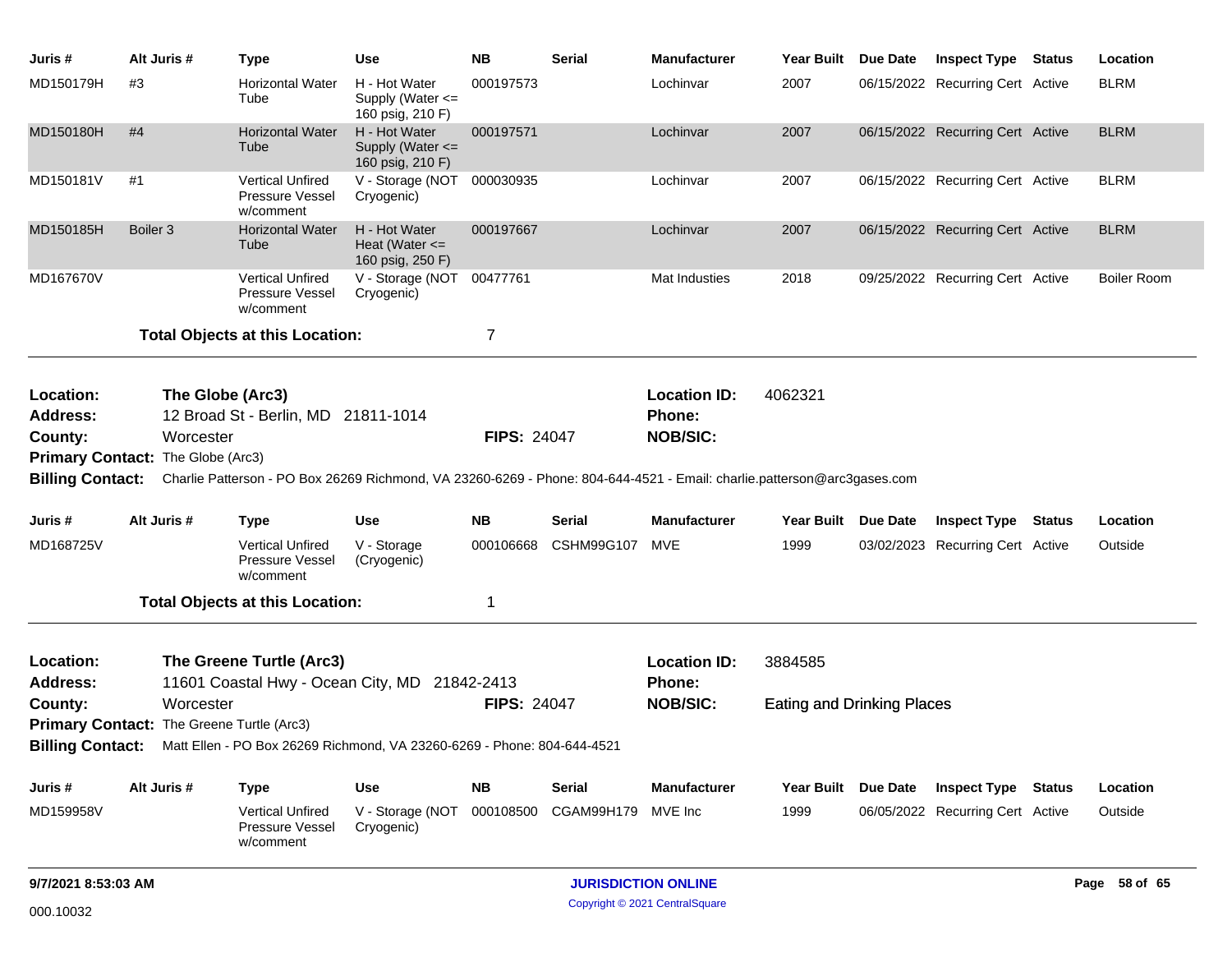|                                                      |  | w/comment<br><b>Total Objects at this Location:</b>     |                                                                                                                                                       | $\mathbf 1$                                                                                                                 |                                                                                                                |                                                                                                                                                                                                                           |                                                                                                                                            |         |                                                                                                                                                                                                                                                                                                                                               |                                   |                                                                                                                                                                                                                                                                                                                                                       |  |  |
|------------------------------------------------------|--|---------------------------------------------------------|-------------------------------------------------------------------------------------------------------------------------------------------------------|-----------------------------------------------------------------------------------------------------------------------------|----------------------------------------------------------------------------------------------------------------|---------------------------------------------------------------------------------------------------------------------------------------------------------------------------------------------------------------------------|--------------------------------------------------------------------------------------------------------------------------------------------|---------|-----------------------------------------------------------------------------------------------------------------------------------------------------------------------------------------------------------------------------------------------------------------------------------------------------------------------------------------------|-----------------------------------|-------------------------------------------------------------------------------------------------------------------------------------------------------------------------------------------------------------------------------------------------------------------------------------------------------------------------------------------------------|--|--|
|                                                      |  |                                                         |                                                                                                                                                       |                                                                                                                             |                                                                                                                |                                                                                                                                                                                                                           |                                                                                                                                            |         |                                                                                                                                                                                                                                                                                                                                               |                                   |                                                                                                                                                                                                                                                                                                                                                       |  |  |
|                                                      |  | <b>Vertical Unfired</b><br>Pressure Vessel              | V - Storage<br>(Cryogenic)                                                                                                                            | 000030309                                                                                                                   | 433-049-MD                                                                                                     | Taylor                                                                                                                                                                                                                    | 1996                                                                                                                                       |         |                                                                                                                                                                                                                                                                                                                                               |                                   | Outside                                                                                                                                                                                                                                                                                                                                               |  |  |
|                                                      |  | Type                                                    | <b>Use</b>                                                                                                                                            | <b>NB</b>                                                                                                                   | <b>Serial</b>                                                                                                  | Manufacturer                                                                                                                                                                                                              |                                                                                                                                            |         |                                                                                                                                                                                                                                                                                                                                               |                                   | Location                                                                                                                                                                                                                                                                                                                                              |  |  |
| <b>Billing Contact:</b>                              |  |                                                         |                                                                                                                                                       |                                                                                                                             |                                                                                                                |                                                                                                                                                                                                                           |                                                                                                                                            |         |                                                                                                                                                                                                                                                                                                                                               |                                   |                                                                                                                                                                                                                                                                                                                                                       |  |  |
|                                                      |  |                                                         |                                                                                                                                                       |                                                                                                                             |                                                                                                                |                                                                                                                                                                                                                           |                                                                                                                                            |         |                                                                                                                                                                                                                                                                                                                                               |                                   |                                                                                                                                                                                                                                                                                                                                                       |  |  |
|                                                      |  |                                                         |                                                                                                                                                       |                                                                                                                             |                                                                                                                | <b>NOB/SIC:</b>                                                                                                                                                                                                           |                                                                                                                                            |         |                                                                                                                                                                                                                                                                                                                                               |                                   |                                                                                                                                                                                                                                                                                                                                                       |  |  |
|                                                      |  |                                                         |                                                                                                                                                       |                                                                                                                             |                                                                                                                | <b>Phone:</b>                                                                                                                                                                                                             |                                                                                                                                            |         |                                                                                                                                                                                                                                                                                                                                               |                                   |                                                                                                                                                                                                                                                                                                                                                       |  |  |
|                                                      |  |                                                         |                                                                                                                                                       |                                                                                                                             |                                                                                                                | <b>Location ID:</b>                                                                                                                                                                                                       | 4062323                                                                                                                                    |         |                                                                                                                                                                                                                                                                                                                                               |                                   |                                                                                                                                                                                                                                                                                                                                                       |  |  |
|                                                      |  |                                                         |                                                                                                                                                       | 1                                                                                                                           |                                                                                                                |                                                                                                                                                                                                                           |                                                                                                                                            |         |                                                                                                                                                                                                                                                                                                                                               |                                   |                                                                                                                                                                                                                                                                                                                                                       |  |  |
|                                                      |  | <b>Vertical Unfired</b><br>Pressure Vessel<br>w/comment | (Cryogenic)                                                                                                                                           |                                                                                                                             |                                                                                                                | MVE Inc                                                                                                                                                                                                                   | 2000                                                                                                                                       |         |                                                                                                                                                                                                                                                                                                                                               |                                   | Out Back                                                                                                                                                                                                                                                                                                                                              |  |  |
|                                                      |  | <b>Type</b>                                             | <b>Use</b>                                                                                                                                            | <b>NB</b>                                                                                                                   | <b>Serial</b>                                                                                                  | <b>Manufacturer</b>                                                                                                                                                                                                       |                                                                                                                                            |         |                                                                                                                                                                                                                                                                                                                                               |                                   | Location                                                                                                                                                                                                                                                                                                                                              |  |  |
| <b>Billing Contact:</b>                              |  |                                                         |                                                                                                                                                       |                                                                                                                             |                                                                                                                |                                                                                                                                                                                                                           |                                                                                                                                            |         |                                                                                                                                                                                                                                                                                                                                               |                                   |                                                                                                                                                                                                                                                                                                                                                       |  |  |
|                                                      |  |                                                         |                                                                                                                                                       |                                                                                                                             |                                                                                                                |                                                                                                                                                                                                                           |                                                                                                                                            |         |                                                                                                                                                                                                                                                                                                                                               |                                   |                                                                                                                                                                                                                                                                                                                                                       |  |  |
| <b>Address:</b><br>County:                           |  |                                                         |                                                                                                                                                       |                                                                                                                             |                                                                                                                |                                                                                                                                                                                                                           |                                                                                                                                            |         |                                                                                                                                                                                                                                                                                                                                               |                                   |                                                                                                                                                                                                                                                                                                                                                       |  |  |
| The Little House of Pancakes (Robert's)<br>Location: |  |                                                         |                                                                                                                                                       |                                                                                                                             |                                                                                                                |                                                                                                                                                                                                                           | 4029952                                                                                                                                    |         |                                                                                                                                                                                                                                                                                                                                               |                                   |                                                                                                                                                                                                                                                                                                                                                       |  |  |
|                                                      |  |                                                         |                                                                                                                                                       | 1                                                                                                                           |                                                                                                                |                                                                                                                                                                                                                           |                                                                                                                                            |         |                                                                                                                                                                                                                                                                                                                                               |                                   |                                                                                                                                                                                                                                                                                                                                                       |  |  |
|                                                      |  | <b>Vertical Unfired</b><br>Pressure Vessel<br>w/comment | Cryogenic)                                                                                                                                            |                                                                                                                             |                                                                                                                | MVE Inc                                                                                                                                                                                                                   | 2000                                                                                                                                       |         |                                                                                                                                                                                                                                                                                                                                               |                                   | Outside                                                                                                                                                                                                                                                                                                                                               |  |  |
|                                                      |  | <b>Type</b>                                             | <b>Use</b>                                                                                                                                            | <b>NB</b>                                                                                                                   | <b>Serial</b>                                                                                                  | <b>Manufacturer</b>                                                                                                                                                                                                       |                                                                                                                                            |         |                                                                                                                                                                                                                                                                                                                                               |                                   | Location                                                                                                                                                                                                                                                                                                                                              |  |  |
| <b>Billing Contact:</b>                              |  |                                                         |                                                                                                                                                       |                                                                                                                             |                                                                                                                |                                                                                                                                                                                                                           |                                                                                                                                            |         |                                                                                                                                                                                                                                                                                                                                               |                                   |                                                                                                                                                                                                                                                                                                                                                       |  |  |
|                                                      |  |                                                         |                                                                                                                                                       |                                                                                                                             |                                                                                                                |                                                                                                                                                                                                                           |                                                                                                                                            |         |                                                                                                                                                                                                                                                                                                                                               |                                   |                                                                                                                                                                                                                                                                                                                                                       |  |  |
|                                                      |  |                                                         |                                                                                                                                                       |                                                                                                                             |                                                                                                                |                                                                                                                                                                                                                           |                                                                                                                                            |         |                                                                                                                                                                                                                                                                                                                                               |                                   |                                                                                                                                                                                                                                                                                                                                                       |  |  |
|                                                      |  |                                                         |                                                                                                                                                       |                                                                                                                             |                                                                                                                |                                                                                                                                                                                                                           |                                                                                                                                            |         |                                                                                                                                                                                                                                                                                                                                               |                                   |                                                                                                                                                                                                                                                                                                                                                       |  |  |
|                                                      |  | Alt Juris #<br>Alt Juris #<br>Alt Juris #               | Worcester<br>Primary Contact: The Greene Turtle (Arc3)<br>Worcester<br>The Shrimp Boat (Arc3)<br>Worcester<br>Primary Contact: The Shrimp Boat (Arc3) | The Greene Turtle (Arc3)<br><b>Total Objects at this Location:</b><br>V - Storage<br><b>Total Objects at this Location:</b> | 9616 steven decatur - Ocean City, MD 21842<br>V - Storage (NOT<br>7307 Coastal Hwy - Ocean City, MD 21842-2933 | <b>FIPS: 24047</b><br>Matt Ellen - PO Box 26269 Richmond, VA 23260-6269 - Phone: 804-644-4521<br><b>FIPS: 24047</b><br>000121015 CJAF00F129<br>9724 Stephen Decatur Hwy - Ocean City, MD 21842-9313<br><b>FIPS: 24047</b> | <b>Location ID:</b><br><b>Phone:</b><br><b>NOB/SIC:</b><br>000116594 CGAM00B104<br><b>Location ID:</b><br><b>Phone:</b><br><b>NOB/SIC:</b> | 3884584 | Year Built Due Date<br>410-520-0407<br>Primary Contact: Roberts Oxygen Company (MD) - Phone: 240-493-8405 - Cell: 301-252-0742 - Email: DFranovich@RobertsOxygen.com<br>Year Built Due Date<br>Charlie Patterson - PO Box 26269 Richmond, VA 23260-6269 - Phone: 804-644-4521 - Email: charlie.patterson@arc3gases.com<br>Year Built Due Date | <b>Eating and Drinking Places</b> | <b>Inspect Type Status</b><br>06/05/2022 Recurring Cert Active<br>Bulk Tank Service Dept. - PO Box 5507 Rockville, MD 20855-0507 - Phone: 240-493-8405 - Cell: 301-252-0742 - Email: DFranovich@RobertsOxygen.com<br><b>Inspect Type Status</b><br>06/25/2022 Recurring Cert Active<br><b>Inspect Type Status</b><br>03/02/2023 Recurring Cert Active |  |  |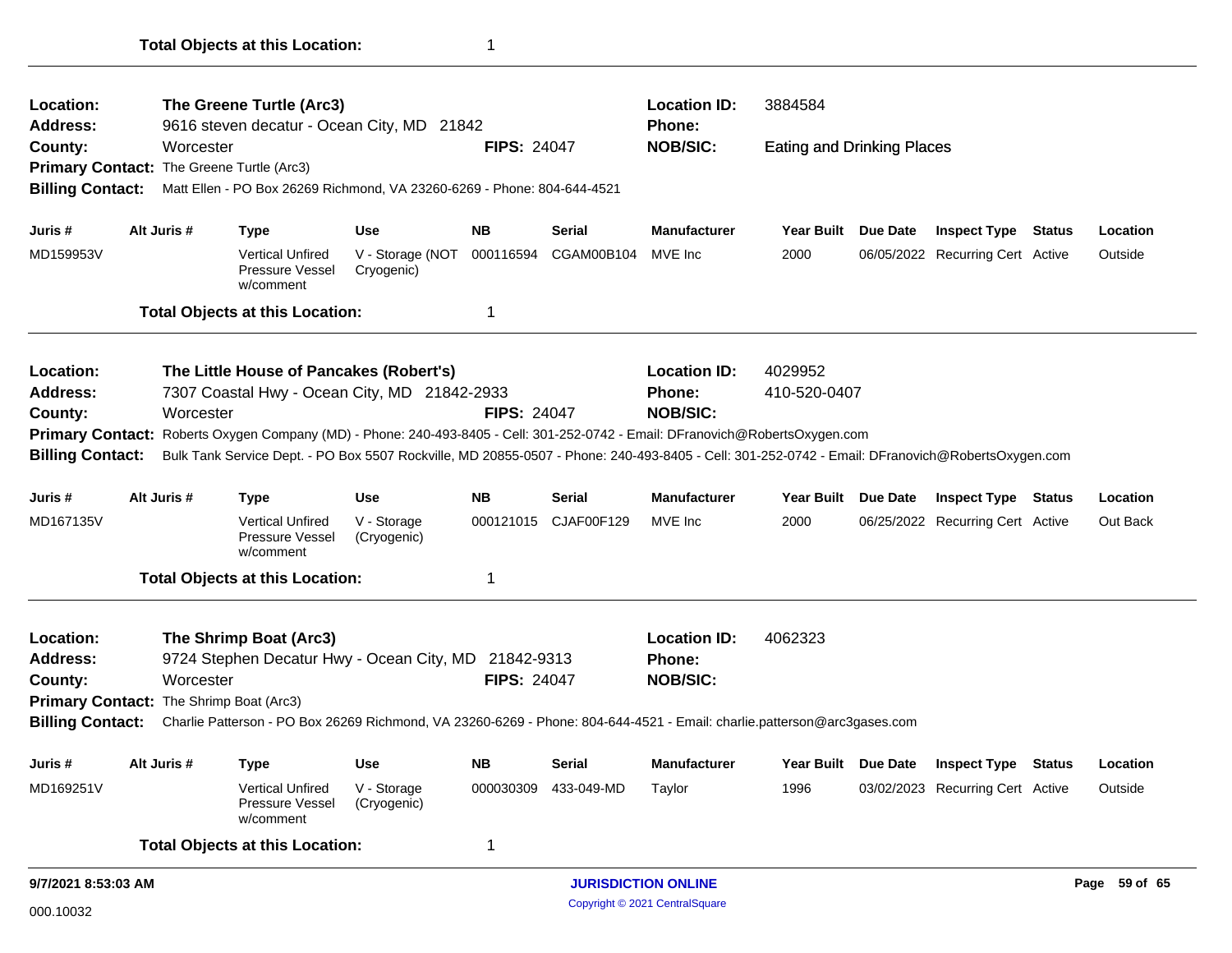| Location:<br>Address:<br>County:<br><b>Primary Contact:</b><br><b>Billing Contact:</b> | Worcester                                                                                                                                                                                                                                                                                                                                    | <b>Thrasher's French Fries (Robert's)</b><br>Teresa Swinscoe - Phone: 410-289-9100                                                       | 401 S Boardwalk - Ocean City, MD 21842                                                                                    | <b>FIPS: 24047</b>                  |                            | <b>Location ID:</b><br>Phone:<br><b>NOB/SIC:</b><br>Bulk Tank Service Dept. - PO Box 5507 Rockville, MD 20855-0507 - Phone: 240-493-8405 - Cell: 301-252-0742 - Email: DFranovich@RobertsOxygen.com | 3686277<br>410-289-7232                                                                                                       |  |                                                                                                    |        |                                                          |  |
|----------------------------------------------------------------------------------------|----------------------------------------------------------------------------------------------------------------------------------------------------------------------------------------------------------------------------------------------------------------------------------------------------------------------------------------------|------------------------------------------------------------------------------------------------------------------------------------------|---------------------------------------------------------------------------------------------------------------------------|-------------------------------------|----------------------------|-----------------------------------------------------------------------------------------------------------------------------------------------------------------------------------------------------|-------------------------------------------------------------------------------------------------------------------------------|--|----------------------------------------------------------------------------------------------------|--------|----------------------------------------------------------|--|
| Juris #<br>MD167152V                                                                   | Alt Juris #                                                                                                                                                                                                                                                                                                                                  | <b>Type</b><br><b>Vertical Unfired</b><br>Pressure Vessel<br>w/comment<br><b>Total Objects at this Location:</b>                         | <b>Use</b><br>V - Storage<br>(Cryogenic)                                                                                  | <b>NB</b><br>000044773<br>1         | <b>Serial</b>              | <b>Manufacturer</b><br>Taylor                                                                                                                                                                       | Year Built Due Date<br><b>Inspect Type Status</b><br>Location<br>1999<br>05/28/2022 Recurring Cert Active<br>Rear store room. |  |                                                                                                    |        |                                                          |  |
| Location:<br>Address:<br>County:<br><b>Primary Contact:</b><br><b>Billing Contact:</b> | Worcester                                                                                                                                                                                                                                                                                                                                    | Tony's Pizza (Arc3)<br>Tony Russo - Phone: 410-289-6455                                                                                  | 3 Atlantic Ave - Ocean City, MD 21842-4164<br>Tony Russo - 3 Atlantic Ave Ocean City, MD 21842-4164 - Phone: 410-289-6455 | <b>FIPS: 24047</b>                  |                            | <b>Location ID:</b><br>Phone:<br><b>NOB/SIC:</b>                                                                                                                                                    | 3692872<br>410-289-6455<br><b>Eating and Drinking Places</b>                                                                  |  |                                                                                                    |        |                                                          |  |
| Juris #<br>MD153638V                                                                   | Alt Juris #                                                                                                                                                                                                                                                                                                                                  | <b>Type</b><br><b>Vertical Unfired</b><br>Pressure Vessel<br>w/comment<br><b>Total Objects at this Location:</b>                         | Use<br>V - Storage (NOT<br>Cryogenic)                                                                                     | <b>NB</b><br>000029062<br>1         | Serial<br><b>IFC94E263</b> | <b>Manufacturer</b><br><b>Cryogenic Services</b><br>Inc.                                                                                                                                            | Year Built Due Date<br>1994                                                                                                   |  | <b>Inspect Type</b><br>04/21/2022 Recurring Cert Active                                            | Status | Location<br>Rear<br>room/basement                        |  |
| Location:<br><b>Address:</b><br>County:<br><b>Billing Contact:</b>                     | <b>Trimper Amusements, Inc.</b><br>720 S Atlantic Ave - Ocean City, MD 21842-4085<br><b>FIPS: 24047</b><br>Worcester<br>Primary Contact: Linnda T. Holloway - Phone: 443-497-2596 - Email: hollowaylinda3@aol.com<br>Linnda T. Holloway - 804 S Atlantic Ave Ocean City, MD 21842-4087 - Phone: 443-497-2596 - Email: hollowaylinda3@aol.com |                                                                                                                                          |                                                                                                                           |                                     |                            |                                                                                                                                                                                                     | <b>Location ID:</b><br>727120<br>443-497-2596<br>Amusement and recreational services                                          |  |                                                                                                    |        |                                                          |  |
| Juris #<br>MD102557V<br>MD132254V                                                      | Alt Juris #                                                                                                                                                                                                                                                                                                                                  | <b>Type</b><br><b>Vertical Unfired</b><br>Pressure Vessel<br>w/comment<br><b>Vertical Unfired</b><br><b>Pressure Vessel</b><br>w/comment | Use<br>R - Amusement<br>Ride w/comment<br>R - Amusement<br>Ride w/comment                                                 | <b>NB</b><br>000447739<br>000380411 | <b>Serial</b>              | <b>Manufacturer</b><br>Manchester<br><b>Steel Fab</b>                                                                                                                                               | Year Built Due Date<br>1996<br>2005                                                                                           |  | <b>Inspect Type Status</b><br>03/26/2022 Recurring Cert Active<br>03/26/2023 Recurring Cert Active |        | Location<br><b>Haunted House</b><br><b>Haunted House</b> |  |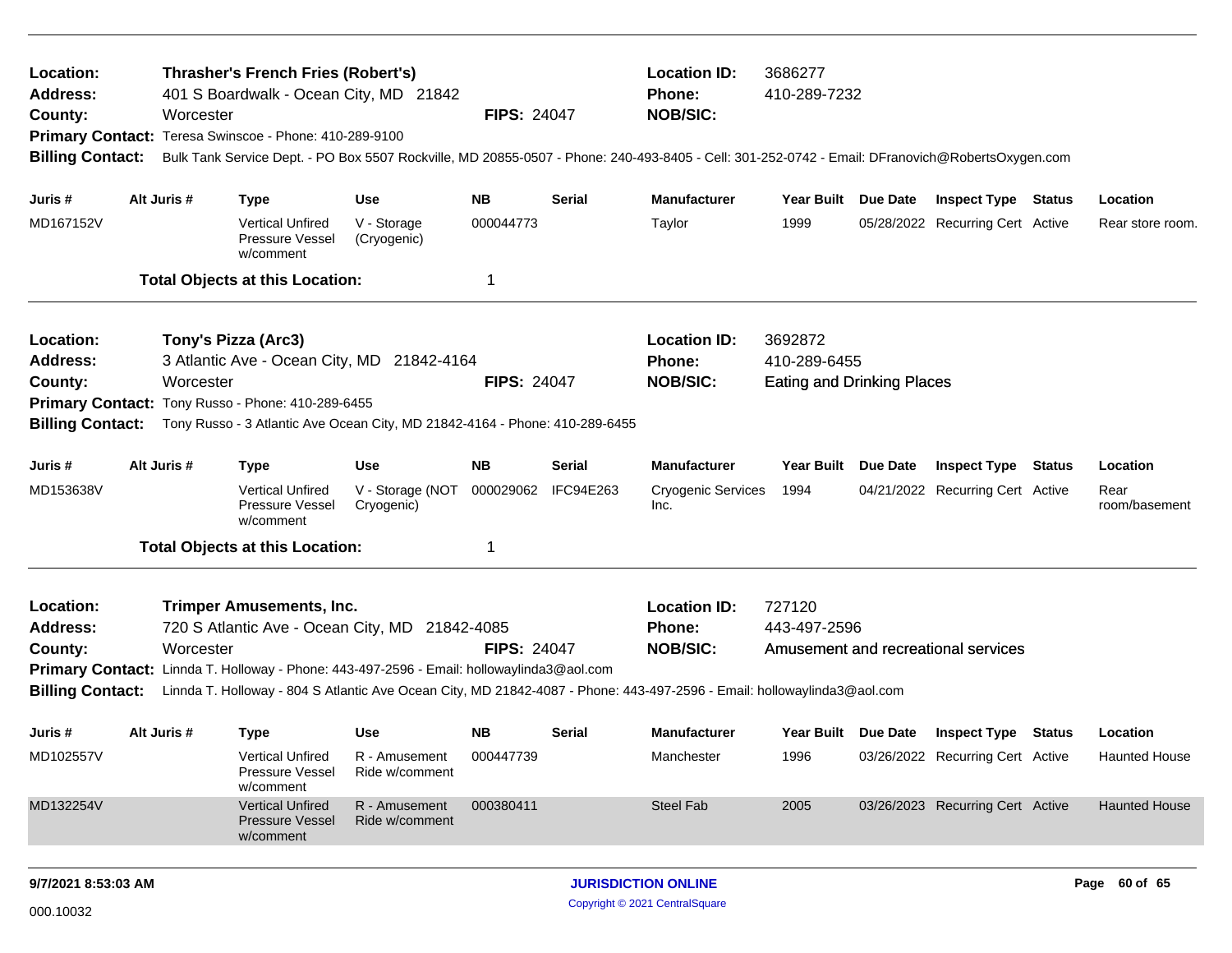| Location:<br><b>Address:</b><br>County:<br><b>Primary Contact:</b><br><b>Billing Contact:</b> |                                                                                | <b>Trimpers Rides</b><br>720 S Atlantic Ave - Ocean City, MD 21842-4085<br>Worcester<br>Brent Holsopple - Phone: 410-289-8617 - Email: brent@trimperrides.com<br>Brent Holsopple - PO Box 157 Ocean City, MD 21843-0157 - Phone: 410-289-8617 - Email: brent@trimperrides.com |                                                    | <b>FIPS: 24047</b> |               | <b>Location ID:</b><br><b>Phone:</b><br><b>NOB/SIC:</b> | 4061509<br>(443) 497-0749 x |          |                                  |  |                    |  |
|-----------------------------------------------------------------------------------------------|--------------------------------------------------------------------------------|-------------------------------------------------------------------------------------------------------------------------------------------------------------------------------------------------------------------------------------------------------------------------------|----------------------------------------------------|--------------------|---------------|---------------------------------------------------------|-----------------------------|----------|----------------------------------|--|--------------------|--|
| Juris #                                                                                       | Alt Juris #                                                                    | <b>Type</b>                                                                                                                                                                                                                                                                   | Use                                                | <b>NB</b>          | <b>Serial</b> | <b>Manufacturer</b>                                     | Year Built Due Date         |          | <b>Inspect Type Status</b>       |  | Location           |  |
| MD063481V                                                                                     |                                                                                | Pressure Vessel<br>w/comment                                                                                                                                                                                                                                                  | Horizontal Unfired R - Amusement<br>Ride w/comment | 000109592          |               | Melben                                                  | 1985                        |          | 09/22/2022 Recurring Cert Active |  | <b>Tidal Wave</b>  |  |
|                                                                                               |                                                                                | <b>Total Objects at this Location:</b>                                                                                                                                                                                                                                        |                                                    | 1                  |               |                                                         |                             |          |                                  |  |                    |  |
| Location:<br><b>Address:</b>                                                                  |                                                                                | United Methodist Church Of Girdletree<br><b>Location ID:</b><br>727480<br>2805 Snow Hill Rd - Girdletree, MD 21829-2705<br>Phone:                                                                                                                                             |                                                    |                    |               |                                                         |                             |          |                                  |  |                    |  |
| County:                                                                                       | <b>NOB/SIC:</b><br>Worcester<br><b>FIPS: 24047</b><br>Membership organizations |                                                                                                                                                                                                                                                                               |                                                    |                    |               |                                                         |                             |          |                                  |  |                    |  |
|                                                                                               |                                                                                | Primary Contact: Sandra Hudson - Phone: 410-632-1641 - Home - Cell: 410-632-0310 - Work                                                                                                                                                                                       |                                                    |                    |               |                                                         |                             |          |                                  |  |                    |  |
| <b>Billing Contact:</b>                                                                       |                                                                                | Sandra Hudson - PO Box 185 Girdletree, MD 21829-0185 - Phone: 410-632-1641 - Home - Cell: 410-632-0310 - Work                                                                                                                                                                 |                                                    |                    |               |                                                         |                             |          |                                  |  |                    |  |
| Juris #                                                                                       | Alt Juris #                                                                    | <b>Type</b>                                                                                                                                                                                                                                                                   | <b>Use</b>                                         | <b>NB</b>          | <b>Serial</b> | <b>Manufacturer</b>                                     | Year Built Due Date         |          | <b>Inspect Type Status</b>       |  | Location           |  |
| MD056714H                                                                                     |                                                                                | Cast Iron                                                                                                                                                                                                                                                                     | H - Steam Heat<br>(Steam $\leq$ 15<br>psig)        | CI.                | 576-5         | Weil-McLain                                             | 1984                        |          | 12/17/2020 Recurring Cert Active |  | <b>Boiler Room</b> |  |
|                                                                                               |                                                                                | <b>Total Objects at this Location:</b>                                                                                                                                                                                                                                        |                                                    | 1                  |               |                                                         |                             |          |                                  |  |                    |  |
| <b>Location:</b><br><b>Address:</b><br>County:                                                |                                                                                | <b>Victoria's Crab House</b><br>1500 Philadelphia Ave - Ocean City, MD 21842-3649<br><b>FIPS: 24047</b><br>Worcester                                                                                                                                                          |                                                    |                    |               |                                                         | 3787346<br>443-664-8971     |          |                                  |  |                    |  |
| <b>Billing Contact:</b>                                                                       |                                                                                | Primary Contact: David Kisner - Phone: 443-664-8971<br>- 1500 Philadelphia Ave Ocean City, MD 21842-3649                                                                                                                                                                      |                                                    |                    |               |                                                         |                             |          |                                  |  |                    |  |
|                                                                                               |                                                                                |                                                                                                                                                                                                                                                                               |                                                    |                    |               |                                                         |                             |          |                                  |  |                    |  |
| Juris #                                                                                       | Alt Juris #                                                                    | <b>Type</b>                                                                                                                                                                                                                                                                   | <b>Use</b>                                         | <b>NB</b>          | <b>Serial</b> | <b>Manufacturer</b>                                     | <b>Year Built</b>           | Due Date | <b>Inspect Type Status</b>       |  | Location           |  |
| MD157553H                                                                                     |                                                                                | Cast Iron                                                                                                                                                                                                                                                                     | H - Heating-<br>Cooking (Steam<br><= 15 psig)      | <b>CI</b>          | 17046-81558   | Weil-McLain                                             | 2017                        |          | 07/17/2021 Recurring Cert Active |  | <b>Boiler Room</b> |  |
| MD157554H                                                                                     |                                                                                | Cast Iron                                                                                                                                                                                                                                                                     | H - Heating-<br>Cooking (Steam                     | CI                 | 17046-81557   | Weil-McLain                                             | 2017                        |          | 07/17/2021 Recurring Cert Active |  | <b>Boiler Room</b> |  |
| 9/7/2021 8:53:03 AM                                                                           |                                                                                |                                                                                                                                                                                                                                                                               |                                                    |                    |               | <b>JURISDICTION ONLINE</b>                              |                             |          |                                  |  | Page 61 of 65      |  |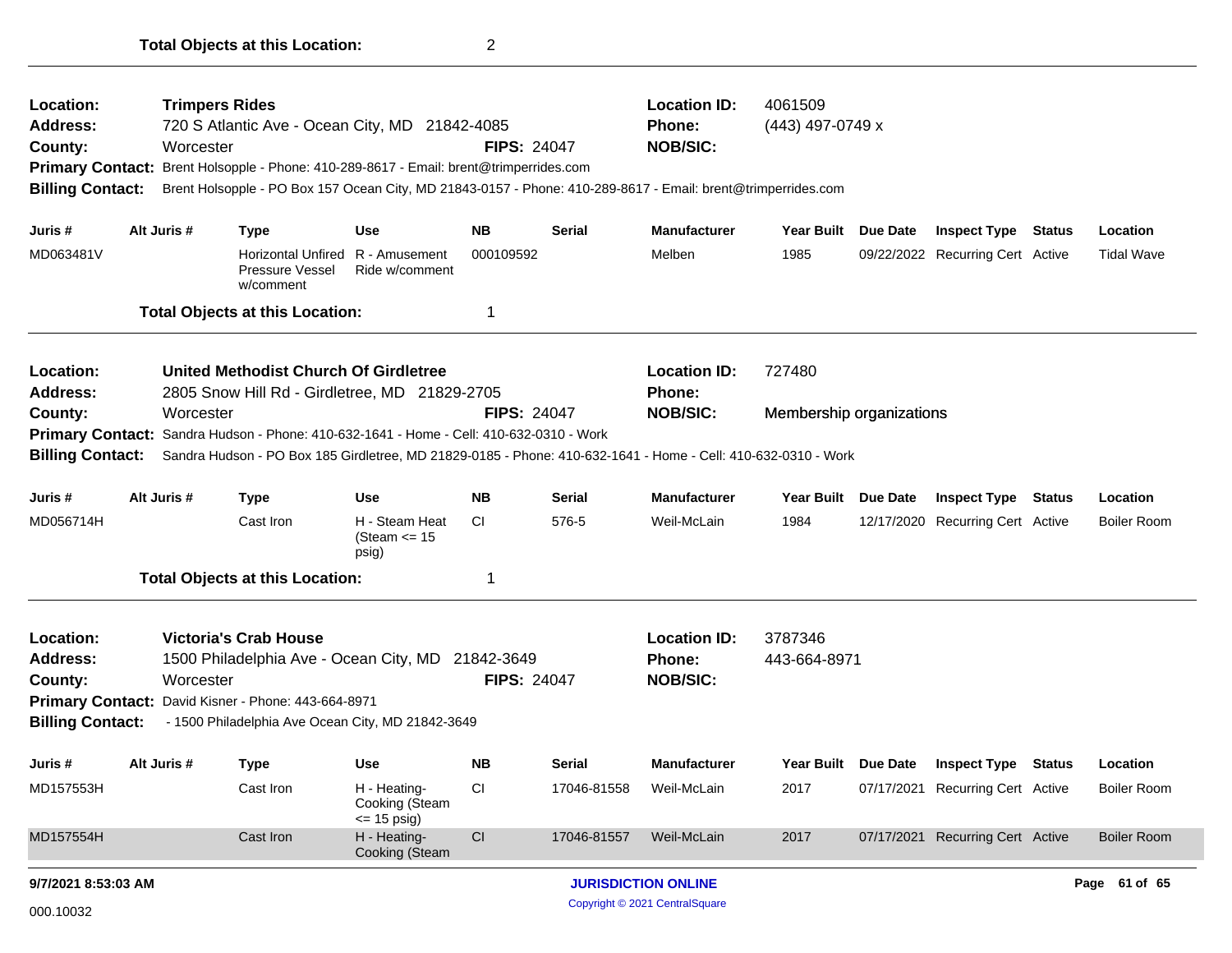| Juris #                            | Alt Juris #                                                                                                                                                                                                                                                                                                                                                | <b>Type</b>                                                      | <b>Use</b>                                                         | <b>NB</b>      | <b>Serial</b>   | <b>Manufacturer</b>                                     | Year Built Due Date                            | <b>Inspect Type Status</b>                         |               | Location                       |
|------------------------------------|------------------------------------------------------------------------------------------------------------------------------------------------------------------------------------------------------------------------------------------------------------------------------------------------------------------------------------------------------------|------------------------------------------------------------------|--------------------------------------------------------------------|----------------|-----------------|---------------------------------------------------------|------------------------------------------------|----------------------------------------------------|---------------|--------------------------------|
|                                    |                                                                                                                                                                                                                                                                                                                                                            |                                                                  | $\le$ 15 psig)                                                     |                |                 |                                                         |                                                |                                                    |               |                                |
|                                    |                                                                                                                                                                                                                                                                                                                                                            | <b>Total Objects at this Location:</b>                           |                                                                    | $\overline{2}$ |                 |                                                         |                                                |                                                    |               |                                |
| Location:<br>Address:<br>County:   | Victoria's Seafood & Crabs<br>8006 Coastal Hwy - Ocean City, MD 21842-3485<br>Worcester<br><b>FIPS: 24047</b><br>Primary Contact: Victoria Volpe - Phone: 240-342-0817 - Email: victoriavolpe7@yahoo.com<br><b>Billing Contact:</b><br>Victoria Volpe - 8006 Coastal Hwy Ocean City, MD 21842-3485 - Phone: 240-342-0817 - Email: victoriavolpe7@yahoo.com |                                                                  |                                                                    |                |                 | <b>Location ID:</b><br><b>Phone:</b><br><b>NOB/SIC:</b> | 3684422<br>443-664-5198<br><b>Provisioners</b> | Meat and Fish (Seafood) Markets, Including Freezer |               |                                |
| Juris #                            | Alt Juris #                                                                                                                                                                                                                                                                                                                                                | <b>Type</b>                                                      | <b>Use</b>                                                         | <b>NB</b>      | <b>Serial</b>   | <b>Manufacturer</b>                                     | Year Built Due Date                            | <b>Inspect Type Status</b>                         |               | Location                       |
| MD139559H                          |                                                                                                                                                                                                                                                                                                                                                            | Cast Iron                                                        | H - Heating-<br>Cooking (Steam<br>$\leq$ 15 psig)                  | CI             | <b>UKH22290</b> | Utica                                                   | 2010                                           | 06/30/2022 Recurring Cert Active                   |               | <b>Boiler Container</b>        |
| MD169293H                          |                                                                                                                                                                                                                                                                                                                                                            | Cast Iron                                                        | H - Heating-<br>Cooking (Steam<br>$\le$ 15 psig)                   | <b>CI</b>      |                 | Utica                                                   | 2018                                           | 08/10/2023 Recurring Cert Active                   |               | <b>Outside Shed</b>            |
|                                    |                                                                                                                                                                                                                                                                                                                                                            | <b>Total Objects at this Location:</b>                           |                                                                    | $\overline{2}$ |                 |                                                         |                                                |                                                    |               |                                |
| Location:<br>Address:              |                                                                                                                                                                                                                                                                                                                                                            | <b>Wal-Mart Store 2514</b>                                       |                                                                    |                |                 | <b>Location ID:</b><br><b>Phone:</b>                    | 1853535                                        |                                                    |               |                                |
| County:<br><b>Billing Contact:</b> | 2132 Old Snow Hill Rd - Pocomoke City, MD 21851-2734<br><b>FIPS: 24047</b><br>Worcester<br>Primary Contact: APTIM (MD) - Phone: 877-829-5505 - Email: walmartepmsupport@aptim.com<br>Licensing Department - 8725 Rosehill Rd Ste 450 Lenexa, KS 66215-4611 - Phone: 877-829-5505 - Email: walmartepmsupport@aptim.com                                      |                                                                  |                                                                    |                |                 |                                                         | <b>Department Stores</b>                       |                                                    |               |                                |
| Juris #                            | Alt Juris #                                                                                                                                                                                                                                                                                                                                                | <b>Type</b>                                                      | <b>Use</b>                                                         | <b>NB</b>      | <b>Serial</b>   | <b>Manufacturer</b>                                     | Year Built Due Date                            | <b>Inspect Type</b>                                | <b>Status</b> | Location                       |
| MD123914V                          | 001                                                                                                                                                                                                                                                                                                                                                        | <b>Vertical Unfired</b><br>Pressure Vessel<br>w/comment          | V - Storage (NOT 000525106<br>Cryogenic)                           |                |                 | Manchester                                              | 1996                                           | 06/02/2023 Recurring Cert Active                   |               | <b>Rear Mechanical</b><br>Room |
| MD138394V                          |                                                                                                                                                                                                                                                                                                                                                            | <b>Horizontal Unfired</b><br><b>Pressure Vessel</b><br>w/comment | V - Process-Heat<br>Transfer-Other<br>w/comment                    | 000007022      |                 | Standard                                                | 1996                                           | 06/02/2023 Recurring Cert Active                   |               | <b>Motor Room</b>              |
| MD138395V                          |                                                                                                                                                                                                                                                                                                                                                            | Pressure Vessel<br>w/comment                                     | Horizontal Unfired V - Process-Heat<br>Transfer-Other<br>w/comment | 000006853      |                 | Standard                                                | 1996                                           | 06/02/2023 Recurring Cert Active                   |               | Motor Room                     |
|                                    |                                                                                                                                                                                                                                                                                                                                                            | <b>Total Objects at this Location:</b>                           |                                                                    | 3              |                 |                                                         |                                                |                                                    |               |                                |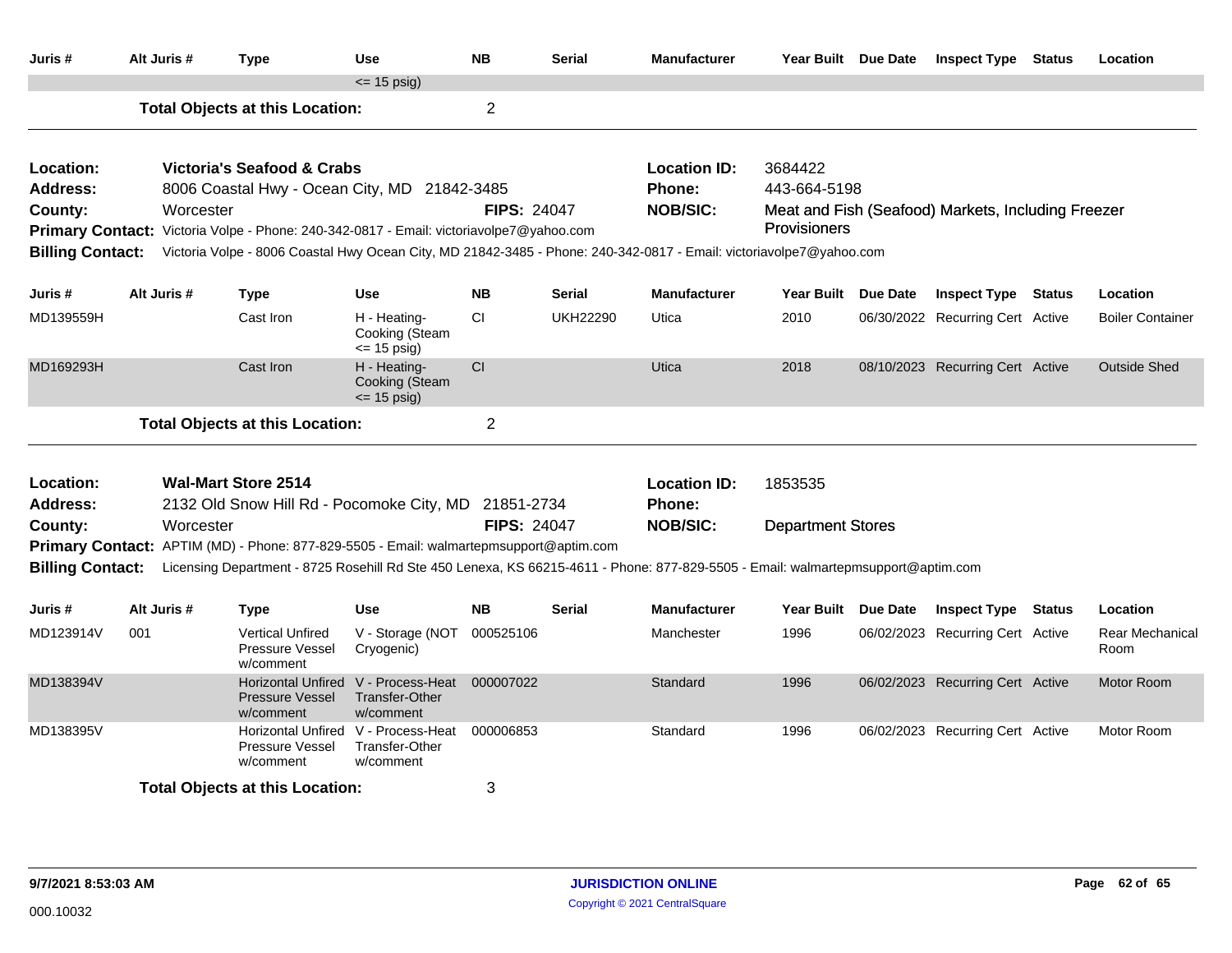| <b>Wal-Mart Store 2560</b><br>Location:<br>11416 Ocean Gtwy - Berlin, MD 21811-2549<br><b>Address:</b><br>Worcester |                                                                                                                                                                                                                                                         |             | <b>FIPS: 24047</b>                                                       |                                                        | <b>Location ID:</b><br><b>Phone:</b><br><b>NOB/SIC:</b> | 1865530<br><b>Department Stores</b> |                                      |                                   |                 |                                  |               |          |
|---------------------------------------------------------------------------------------------------------------------|---------------------------------------------------------------------------------------------------------------------------------------------------------------------------------------------------------------------------------------------------------|-------------|--------------------------------------------------------------------------|--------------------------------------------------------|---------------------------------------------------------|-------------------------------------|--------------------------------------|-----------------------------------|-----------------|----------------------------------|---------------|----------|
| County:                                                                                                             | <b>Primary Contact:</b><br>APTIM Licensing Support - Phone: 877-829-5505 - Email: Walmartepmsupport@aptim.com<br><b>Billing Contact:</b><br>- 8725 Rosehill Rd Ste 450 Lenexa, KS 66215-4611 - Phone: 877-829-5505 - Email: Walmartepmsupport@aptim.com |             |                                                                          |                                                        |                                                         |                                     |                                      |                                   |                 |                                  |               |          |
| Juris #                                                                                                             |                                                                                                                                                                                                                                                         | Alt Juris # | <b>Type</b>                                                              | <b>Use</b>                                             | <b>NB</b>                                               | <b>Serial</b>                       | <b>Manufacturer</b>                  | <b>Year Built</b>                 | Due Date        | <b>Inspect Type</b>              | <b>Status</b> | Location |
| MD144430V                                                                                                           | C                                                                                                                                                                                                                                                       |             | <b>Horizontal Unfired</b><br><b>Pressure Vessel</b><br>w/comment         | V - Process-Heat<br><b>Transfer-Other</b><br>w/comment | 000014300                                               | M3491 5C                            | Westermeyer Ind                      | 2011                              |                 | 05/10/2022 Recurring Cert Active |               | Roof     |
| MD144431V                                                                                                           | B                                                                                                                                                                                                                                                       |             | <b>Horizontal Unfired</b><br><b>Pressure Vessel</b><br>w/comment         | V - Process-Heat<br><b>Transfer-Other</b><br>w/comment | 000014958                                               | M3491 5C                            | Westermeyer Ind                      | 2011                              |                 | 05/10/2022 Recurring Cert Active |               | Roof     |
| MD144432V                                                                                                           | A                                                                                                                                                                                                                                                       |             | <b>Horizontal Unfired</b><br>Pressure Vessel<br>w/comment                | V - Process-Heat<br>Transfer-Other<br>w/comment        | 000014649                                               | M3491 5C                            | Westermeyer Ind                      | 2011                              |                 | 05/10/2022 Recurring Cert Active |               | Roof     |
|                                                                                                                     |                                                                                                                                                                                                                                                         |             | <b>Total Objects at this Location:</b>                                   |                                                        | 3                                                       |                                     |                                      |                                   |                 |                                  |               |          |
| Location:<br><b>Address:</b>                                                                                        |                                                                                                                                                                                                                                                         |             | <b>Waterman's Seafood (Roberts)</b><br>12505 Ocean Gtwy - Ocean City, MD |                                                        | 21842-9543                                              |                                     | <b>Location ID:</b><br><b>Phone:</b> | 3900942                           |                 |                                  |               |          |
| County:<br><b>Billing Contact:</b>                                                                                  |                                                                                                                                                                                                                                                         | Worcester   | <b>Primary Contact: Waterman's Seafood (Roberts)</b>                     |                                                        | <b>FIPS: 24047</b>                                      |                                     | <b>NOB/SIC:</b>                      | <b>Eating and Drinking Places</b> |                 |                                  |               |          |
| Juris #                                                                                                             |                                                                                                                                                                                                                                                         | Alt Juris # | <b>Type</b>                                                              | <b>Use</b>                                             | <b>NB</b>                                               | <b>Serial</b>                       | <b>Manufacturer</b>                  | <b>Year Built</b>                 | <b>Due Date</b> | <b>Inspect Type Status</b>       |               | Location |
| MD161961V                                                                                                           |                                                                                                                                                                                                                                                         |             | <b>Vertical Unfired</b><br>Pressure Vessel<br>w/comment                  | V - Storage (NOT<br>Cryogenic)                         | 000044368                                               | 468-013-R4                          | Taylor                               | 1999                              |                 | 08/19/2022 Recurring Cert Active |               | Outside  |
|                                                                                                                     |                                                                                                                                                                                                                                                         |             | <b>Total Objects at this Location:</b>                                   |                                                        | 1                                                       |                                     |                                      |                                   |                 |                                  |               |          |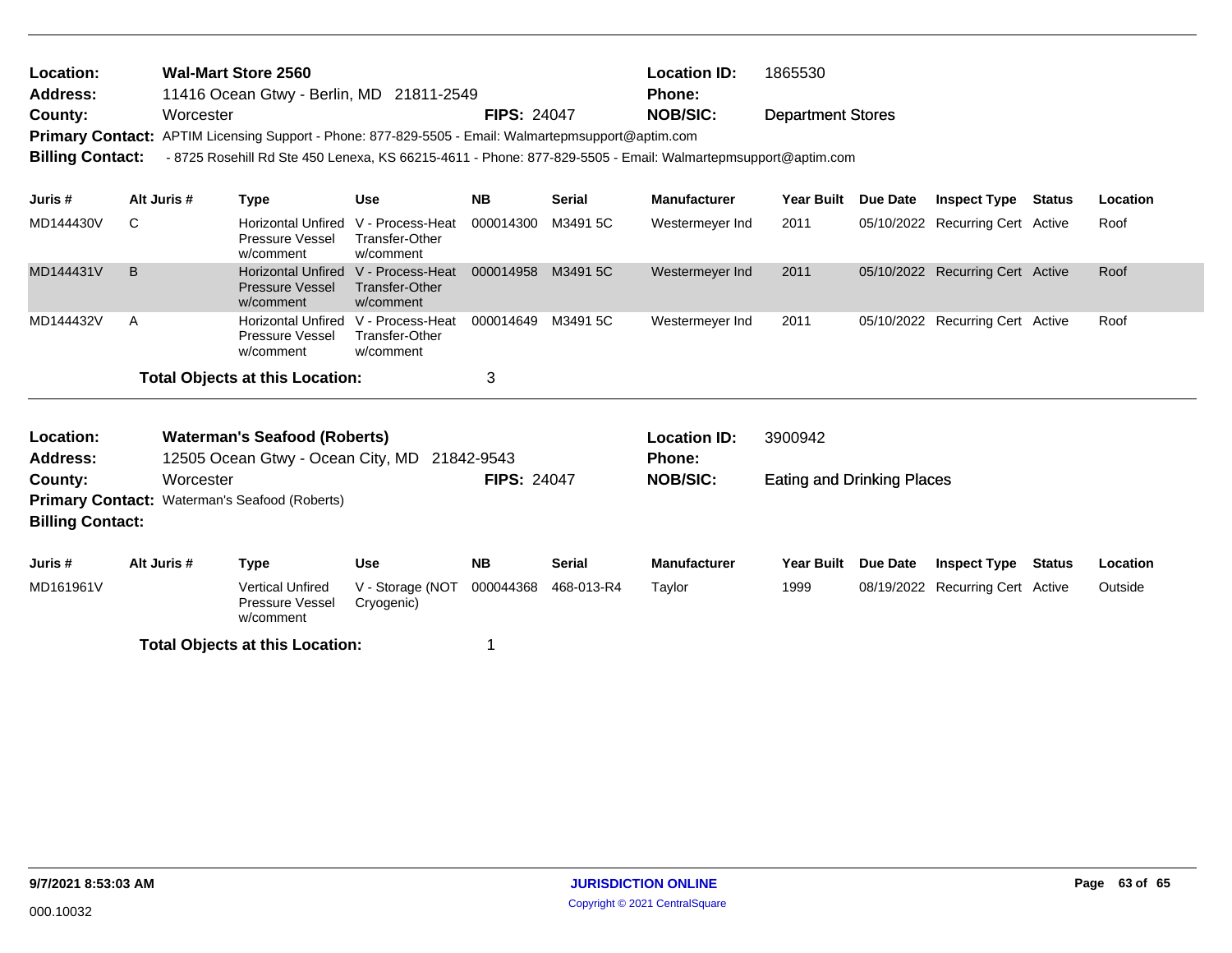| Location:<br><b>Address:</b>                       |                                                                       |             | Wawa - 556 (Roberts)<br>12502 Ocean Gtwy - Ocean City, MD 21842-9538                                                                                                                                                                                            |                                                           |                    |                 | <b>Location ID:</b><br><b>Phone:</b> | 3861181                                                                                                                                                                                                                                                                                                              |          |                                         |  |               |  |
|----------------------------------------------------|-----------------------------------------------------------------------|-------------|-----------------------------------------------------------------------------------------------------------------------------------------------------------------------------------------------------------------------------------------------------------------|-----------------------------------------------------------|--------------------|-----------------|--------------------------------------|----------------------------------------------------------------------------------------------------------------------------------------------------------------------------------------------------------------------------------------------------------------------------------------------------------------------|----------|-----------------------------------------|--|---------------|--|
| County:<br><b>Billing Contact:</b>                 |                                                                       | Worcester   |                                                                                                                                                                                                                                                                 |                                                           | <b>FIPS: 24047</b> |                 | <b>NOB/SIC:</b>                      | <b>Gasoline Service Stations</b><br>Primary Contact: Roberts Oxygen Company (MD) - Phone: 240-493-8405 - Cell: 301-252-0742 - Email: DFranovich@RobertsOxygen.com<br>Bulk Tank Service Dept. - PO Box 5507 Rockville, MD 20855-0507 - Phone: 240-493-8405 - Cell: 301-252-0742 - Email: DFranovich@RobertsOxygen.com |          |                                         |  |               |  |
| Juris #                                            |                                                                       | Alt Juris # | <b>Type</b>                                                                                                                                                                                                                                                     | Use                                                       | <b>NB</b>          | <b>Serial</b>   | <b>Manufacturer</b>                  | <b>Year Built</b>                                                                                                                                                                                                                                                                                                    | Due Date | <b>Inspect Type Status</b>              |  | Location      |  |
| MD164812V                                          |                                                                       |             | <b>Vertical Unfired</b><br>Pressure Vessel<br>w/comment                                                                                                                                                                                                         | V - Storage<br>(Cryogenic)                                | 000300590 31716686 |                 | <b>CHART</b>                         | 2017                                                                                                                                                                                                                                                                                                                 |          | 01/08/2022 Recurring Cert Active        |  | Outside       |  |
|                                                    |                                                                       |             | <b>Total Objects at this Location:</b>                                                                                                                                                                                                                          |                                                           | 1                  |                 |                                      |                                                                                                                                                                                                                                                                                                                      |          |                                         |  |               |  |
| Location:<br>Address:                              | Wawa - 566 (Roberts)<br>12001 Coastal Hwy - Ocean City, MD 21842-4720 |             |                                                                                                                                                                                                                                                                 |                                                           |                    |                 |                                      | 3861179                                                                                                                                                                                                                                                                                                              |          |                                         |  |               |  |
| Worcester<br>County:                               |                                                                       |             |                                                                                                                                                                                                                                                                 | <b>FIPS: 24047</b>                                        |                    | <b>NOB/SIC:</b> | <b>Gasoline Service Stations</b>     |                                                                                                                                                                                                                                                                                                                      |          |                                         |  |               |  |
| <b>Primary Contact:</b><br><b>Billing Contact:</b> |                                                                       |             | Roberts Oxygen Company (MD) - Phone: 240-493-8405 - Cell: 301-252-0742 - Email: DFranovich@RobertsOxygen.com<br>Bulk Tank Service Dept. - PO Box 5507 Rockville, MD 20855-0507 - Phone: 240-493-8405 - Cell: 301-252-0742 - Email: DFranovich@RobertsOxygen.com |                                                           |                    |                 |                                      |                                                                                                                                                                                                                                                                                                                      |          |                                         |  |               |  |
|                                                    |                                                                       |             |                                                                                                                                                                                                                                                                 |                                                           |                    |                 |                                      |                                                                                                                                                                                                                                                                                                                      |          |                                         |  |               |  |
| Juris #                                            |                                                                       | Alt Juris # | <b>Type</b>                                                                                                                                                                                                                                                     | Use                                                       | <b>NB</b>          | Serial          | <b>Manufacturer</b>                  | Year Built Due Date                                                                                                                                                                                                                                                                                                  |          | <b>Inspect Type Status</b>              |  | Location      |  |
| MD160121V                                          |                                                                       |             | <b>Vertical Unfired</b><br>Pressure Vessel<br>w/comment                                                                                                                                                                                                         | V - Storage<br>(Cryogenic)                                | 000032106          | ECE89K471       | MVE                                  | 1989                                                                                                                                                                                                                                                                                                                 |          | 05/02/2022 Recurring Cert Active        |  | Outside Cage  |  |
|                                                    |                                                                       |             | <b>Total Objects at this Location:</b>                                                                                                                                                                                                                          |                                                           | $\mathbf 1$        |                 |                                      |                                                                                                                                                                                                                                                                                                                      |          |                                         |  |               |  |
| Location:                                          |                                                                       |             | <b>Your Store Market (Arc3)</b>                                                                                                                                                                                                                                 |                                                           |                    |                 | <b>Location ID:</b>                  | 3884608                                                                                                                                                                                                                                                                                                              |          |                                         |  |               |  |
| <b>Address:</b>                                    |                                                                       |             | 10137 Old Ocean City Blvd - Berlin, MD 21811-1143                                                                                                                                                                                                               |                                                           |                    |                 | <b>Phone:</b>                        |                                                                                                                                                                                                                                                                                                                      |          |                                         |  |               |  |
| County:                                            |                                                                       | Worcester   | Primary Contact: Your Store Market (Arc3)                                                                                                                                                                                                                       |                                                           | <b>FIPS: 24047</b> |                 | <b>NOB/SIC:</b>                      | <b>Eating and Drinking Places</b>                                                                                                                                                                                                                                                                                    |          |                                         |  |               |  |
|                                                    |                                                                       |             | Billing Contact: Matt Ellen - PO Box 26269 Richmond, VA 23260-6269 - Phone: 804-644-4521                                                                                                                                                                        |                                                           |                    |                 |                                      |                                                                                                                                                                                                                                                                                                                      |          |                                         |  |               |  |
| Juris #                                            |                                                                       | Alt Juris # | <b>Type</b>                                                                                                                                                                                                                                                     | <b>Use</b>                                                | <b>NB</b>          | Serial          | <b>Manufacturer</b>                  |                                                                                                                                                                                                                                                                                                                      |          | Year Built Due Date Inspect Type Status |  | Location      |  |
| MD161066V                                          |                                                                       |             | <b>Vertical Unfired</b><br>Pressure Vessel<br>w/comment                                                                                                                                                                                                         | V - Storage (NOT 000131478 CSUR01G162 CHART<br>Cryogenic) |                    |                 |                                      | 2001                                                                                                                                                                                                                                                                                                                 |          | 06/04/2022 Recurring Cert Active        |  | Outside       |  |
|                                                    |                                                                       |             | <b>Total Objects at this Location:</b>                                                                                                                                                                                                                          |                                                           | 1                  |                 |                                      |                                                                                                                                                                                                                                                                                                                      |          |                                         |  |               |  |
| <b>Total Objects</b>                               |                                                                       |             | 255                                                                                                                                                                                                                                                             |                                                           |                    |                 |                                      |                                                                                                                                                                                                                                                                                                                      |          |                                         |  |               |  |
| 9/7/2021 8:53:03 AM                                |                                                                       |             |                                                                                                                                                                                                                                                                 |                                                           |                    |                 | <b>JURISDICTION ONLINE</b>           |                                                                                                                                                                                                                                                                                                                      |          |                                         |  | Page 64 of 65 |  |
| 000.10032                                          |                                                                       |             |                                                                                                                                                                                                                                                                 |                                                           |                    |                 | Copyright © 2021 CentralSquare       |                                                                                                                                                                                                                                                                                                                      |          |                                         |  |               |  |